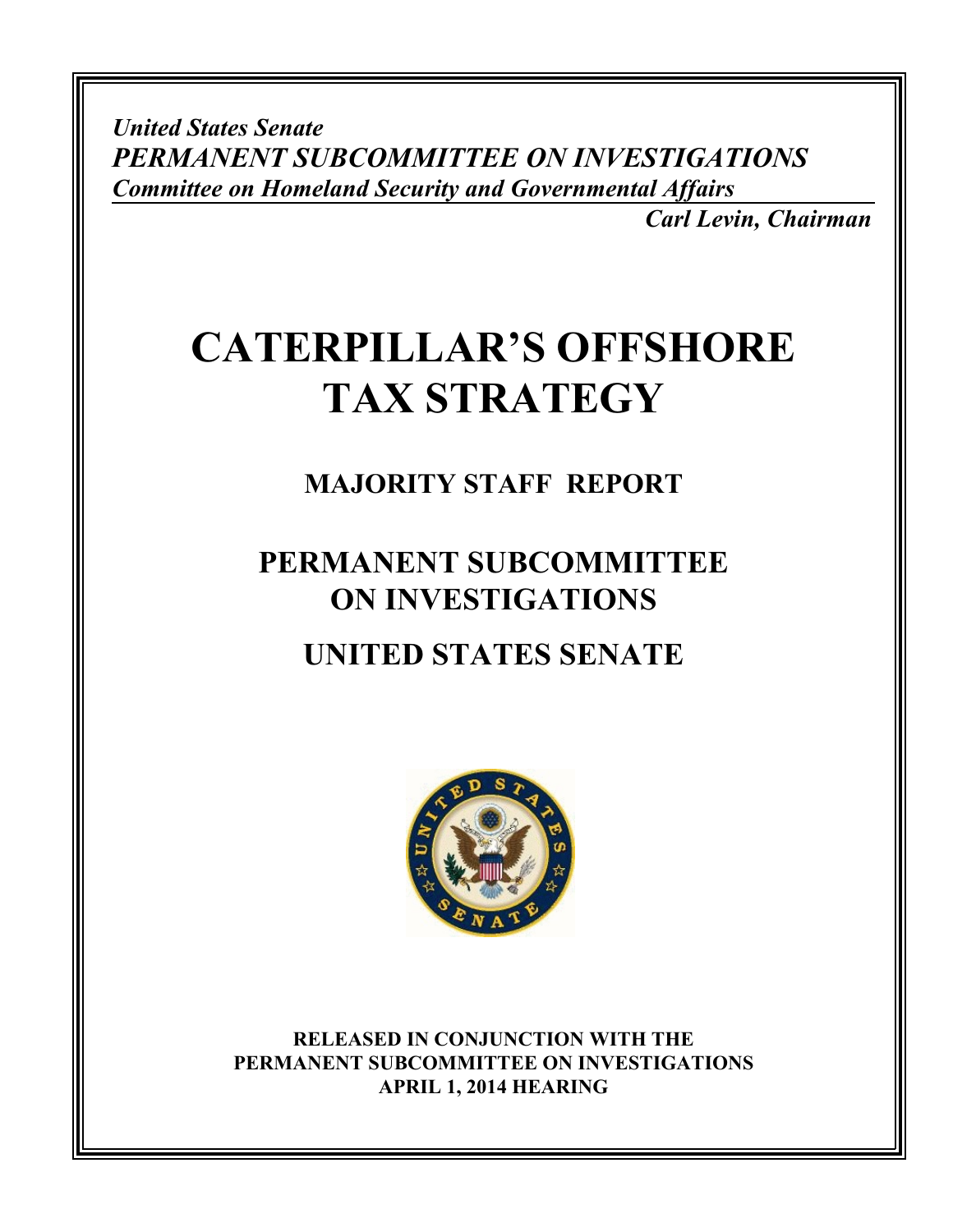#### **SENATOR CARL LEVIN Chairman**

#### **PERMANENT SUBCOMMITTEE ON INVESTIGATIONS**

**ELISE J. BEAN** Staff Director and Chief Counsel **DAVID H. KATZ** Senior Counsel **DANIEL J. GOSHORN** Counsel

**ADAM HENDERSON** Professional Staff Member **HEIDI KELLER** Congressional Fellow **ANGELA MESSENGER** Detailee

**SAMIRA AHMED** Law Clerk **HARRY BAUMGARTEN** Law Clerk **TOM McDONALD** Law Clerk

**MARY D. ROBERTSON** Chief Clerk

**8/28/14 Final**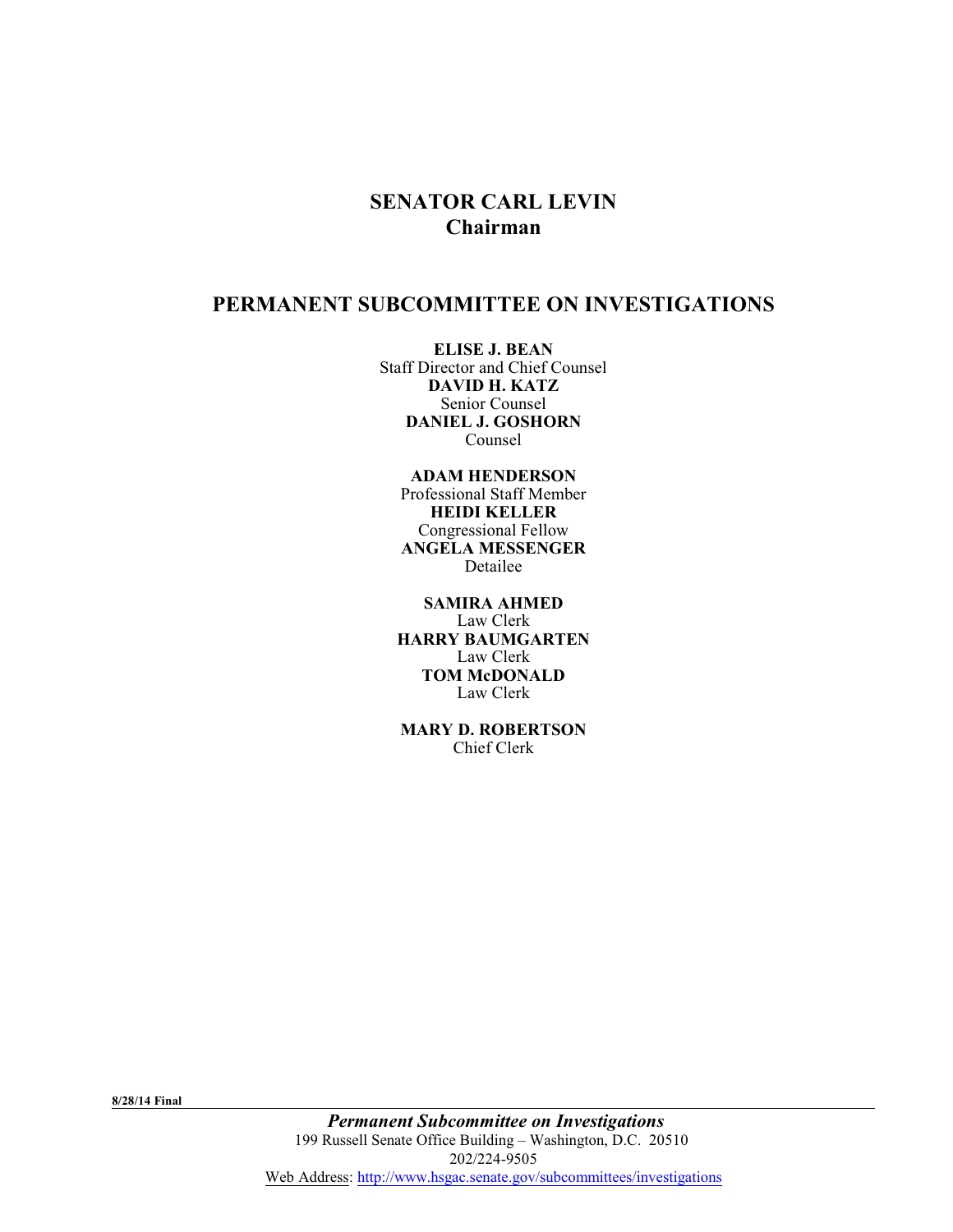### **CATERPILLAR'S OFFSHORE TAX STRATEGY**

### **TABLE OF CONTENTS**

| I.  |                                                                     | $\blacksquare$ |
|-----|---------------------------------------------------------------------|----------------|
|     |                                                                     | $\overline{3}$ |
|     |                                                                     | $\overline{4}$ |
|     |                                                                     | 5              |
|     | <b>Findings:</b>                                                    |                |
|     | (1)                                                                 | 5              |
|     | Reversing U.S.-Swiss Allocation of Parts Profits<br>(2)             | 5              |
|     | (3)                                                                 | 6              |
|     | (4)                                                                 | 6              |
|     | Employing a Tax-Motivated "Virtual Inventory"<br>(5)                | 6              |
|     | (6)                                                                 | 6              |
|     | <b>Recommendations:</b>                                             |                |
|     | (1)                                                                 | 6              |
|     | (2)                                                                 | 6              |
|     | (3)                                                                 | $\overline{7}$ |
|     | Eliminate Auditing and Tax Consulting Conflicts of Interest.<br>(4) | $\overline{7}$ |
|     |                                                                     |                |
| II. |                                                                     | 9              |
|     |                                                                     |                |
|     |                                                                     |                |
|     |                                                                     |                |
|     | D. Foreign Base Company Sales Income - Manufacturing Exception.     | 13             |
|     |                                                                     | 15             |
|     |                                                                     |                |
| Ш.  |                                                                     |                |
|     |                                                                     |                |
|     |                                                                     |                |
|     |                                                                     |                |
|     | (1)                                                                 |                |
|     | (2)                                                                 |                |
|     |                                                                     |                |
|     | <b>EMPLOYING A SWISS TAX STRATEGY TO AVOID U.S. TAXES.</b>          |                |
| IV. |                                                                     | 41             |
|     |                                                                     | 41             |
|     | B. Shifting Profits from United States to Switzerland.              | 46             |
|     | Altering the Legal Title Chain for Finished Parts<br>(1)            | 48             |
|     | (2)                                                                 | 52             |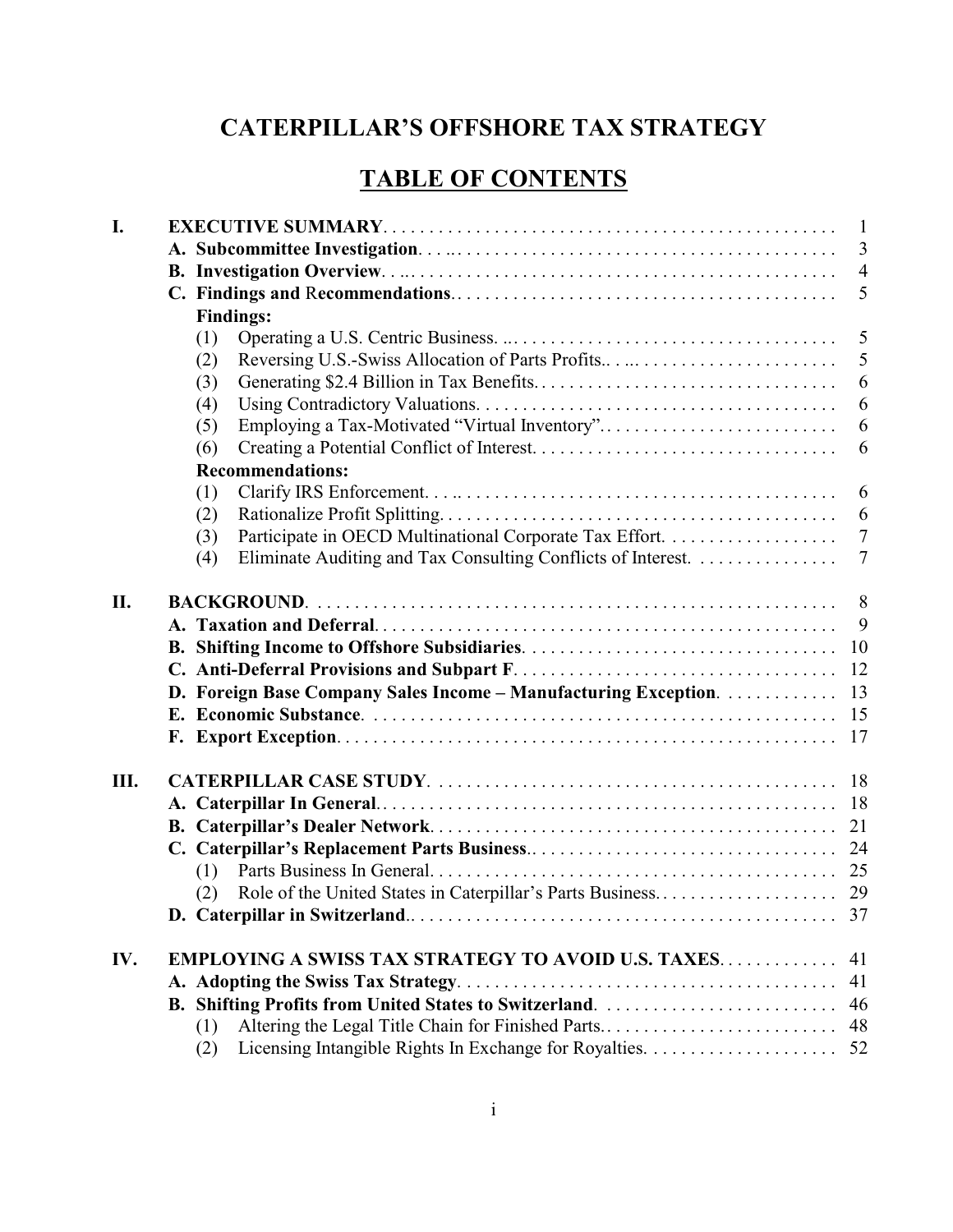| (3) |  |
|-----|--|
| (4) |  |
|     |  |
|     |  |
|     |  |
|     |  |
| (2) |  |
| (3) |  |
| (4) |  |
| (5) |  |
| (6) |  |
|     |  |

 $\Leftrightarrow$   $\Leftrightarrow$   $\Leftrightarrow$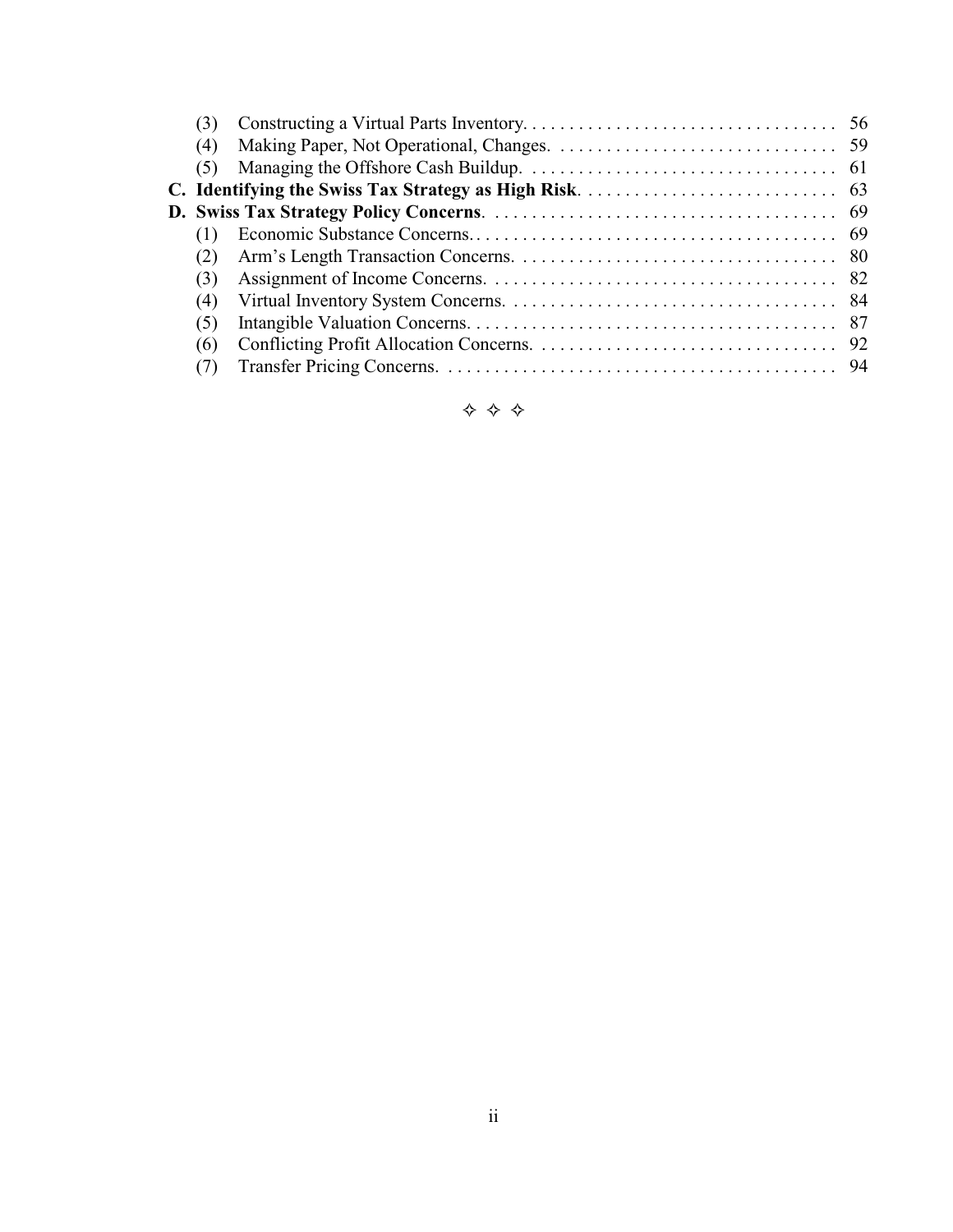### **CATERPILLAR'S OFFSHORE TAX STRATEGY**

#### **I. EXECUTIVE SUMMARY**

l

For the last decade, the Permanent Subcommittee on Investigations of the U.S. Senate Homeland Security and Government Affairs Committee has examined how U.S. multinational corporations have exploited and, at times, abused or violated U.S. tax statutes, regulations, and accounting rules to shift profits and valuable assets offshore to avoid U.S. taxes. The Subcommittee's ongoing investigation has resulted in a series of hearings and reports.<sup>[1](#page-4-0)</sup> Two recent hearings presented case studies of how some U.S. multinational corporations have employed complex transactions and licensing agreements with offshore affiliates to exploit tax loopholes, shift taxable income away from the United States to tax haven jurisdictions, and indefinitely defer paying their U.S. taxes, even when using some of that offshore income to run their U.S. operations.

This investigation offers another detailed case study of a U.S. multinational shifting taxable profits to a foreign affiliate in a tax haven to defer or avoid paying U.S. taxes. While the earlier investigations focused on corporations in the high tech field, this inquiry focuses on a manufacturing company with a substantial U.S. presence. It shows how an iconic American corporation, Caterpillar Inc. (Caterpillar), a U.S. manufacturer of construction equipment, power generators, and sophisticated engines, paid millions of dollars for a tax strategy that shifted billions of dollars in profits away from the United States and into Switzerland, where Caterpillar had negotiated an effective corporate tax rate of 4% to 6%.

Where Caterpillar once reported on its U.S. tax returns the vast majority of its worldwide profits from the sale of Caterpillar-branded replacement parts to non-U.S. customers – parts that were manufactured by third party suppliers located primarily in the United States – after the adoption of a Swiss tax strategy in 1999, it reported 15% or less of those profits in the United States and shifted 85% or more of the profits to Switzerland. Caterpillar accomplished that profit shift without making any real changes in its business operations. It continued to manage and lead the parts business from the United States.

Caterpillar also executed that profit shift despite the fact that its U.S. operations continued to play a far larger role in the parts sold to non-U.S. customers than its Swiss operations. The company's U.S. presence as a whole is far larger than its Swiss presence. Caterpillar's worldwide headquarters has long been in Peoria, Illinois, and all of its most senior executives are located there. Of its 118,500 employees worldwide, about 52,000, or nearly half, work in the United States, while only 400 employees, less than one-half of one percent, work in

<span id="page-4-0"></span><sup>1</sup> See, e.g., U.S. Senate Permanent Subcommittee on Investigations, "Fishtail, Bacchus, Sundance, and Slapshot: Four Enron Transactions Funded and Facilitated by U.S. Financial Institutions," S.Prt. 107-82 (Jan. 2, 2003); "U.S. Tax Shelter Industry: The Role of Accountants, Lawyers, and Financial Professionals," S.Hrg. 108-473 (Nov. 18 and 20, 2003); "Tax Haven Abuses: The Enablers, The Tools and Secrecy," S.Hrg 109-797 (Aug. 1, 2006); "Repatriating Offshore Funds: 2004 Tax Windfall for Select Multinationals," S.Prt. 112-27 (Oct. 11, 2011); "Offshore Profit Shifting and the U.S. Tax Code – Part 1 (Microsoft and Hewlett-Packard)," S.Hrg.112-781 (Sept. 20, 2012); "Offshore Profit Shifting and the U.S. Tax Code – Part 2 (Apple Inc.)," S.Hrg. 113-90 (May 13, 2013).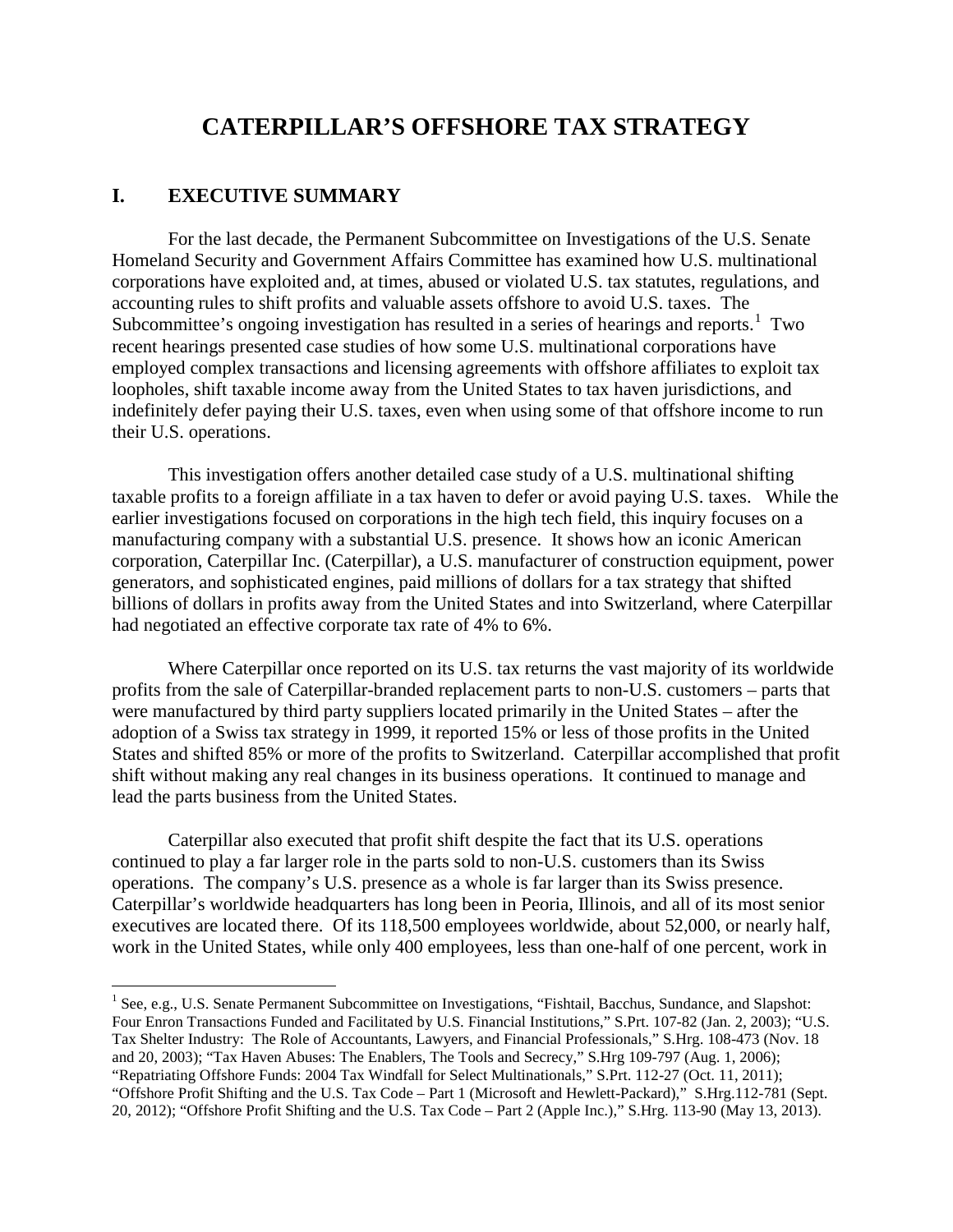2

Switzerland. Of its 125 manufacturing facilities worldwide, 54 are in the United States, while none are located in Switzerland. In 2012, of the \$2 billion Caterpillar spent on research and development, 80% was spent in the United States, while less than 10% was spent in Switzerland.

The same contrast applies to Caterpillar's parts business. Of the nearly 8,300 Caterpillar employees specializing in parts, about 4,900 work in the United States, including almost all of the senior parts executives. Switzerland has about 65 employees working on parts, with one division head managing parts distribution in Europe and one worldwide parts manager who reports to a division head in the United States. Of the Caterpillar replacement parts manufactured by third parties for sale outside of the United States, nearly 70% are manufactured in and shipped from the United States; none are manufactured in or shipped from Switzerland. Of the company's 19 parts warehouses and distribution facilities worldwide, 10 are located in the United States storing 1.5 billion parts, including its largest distribution center in Morton, Illinois; no warehouses are located in Switzerland. Caterpillar's parts inventory is also managed and operated primarily from the United States using U.S.-run worldwide parts tracking, forecasting, and delivery systems that have no counterparts in Switzerland. In 2012, Caterpillar Board minutes described its parts distribution business as "U.S. centric."

Despite the fact that its parts business is managed and led primarily from the United States, Caterpillar used a series of complex transactions to designate a new Swiss affiliate called CSARL as its "global parts purchaser," and license CSARL to sell Caterpillar third party manufactured parts to Caterpillar's non-U.S. dealers. Caterpillar also signed a servicing agreement with CSARL in which it agreed to keep performing the core functions supporting the non-U.S. parts sales, including overseeing the U.S. parts supplier network, forecasting parts demand, managing the company's worldwide parts inventory, storing the parts, and shipping them from the United States. Caterpillar agreed to perform those functions in exchange for a service fee equal to its costs plus 5%. As a result of those licensing and servicing agreements, over the next thirteen years from 2000 to 2012, Caterpillar shifted to CSARL in Switzerland taxable income from its non-U.S. parts sales totaling more than \$8 billion, and deferred or avoided paying U.S. taxes totaling about \$2.4 billion.

Within the company itself, two professionals in the tax department warned that the Swiss tax strategy lacked economic substance and had no business purpose other than tax avoidance, raising their concerns to officers at the highest levels of the company through an anonymous letter in 2004, and a series of emails and memoranda by the company's Global Tax Strategy Manager beginning in 2007. In 2008, the Global Tax Strategy Manager wrote to the head of the Caterpillar tax department: "With all due respect, the business substance issue related to the CSARL Parts Distribution is the pink elephant issue worth a Billion dollars on the balance sheet." By 2010, Caterpillar's finance department calculated that, as a result of the Swiss tax strategy, the company's "Effective Tax Rate ha[d] dropped to lowest in the Dow 30."

Caterpillar paid over \$55 million to PricewaterhouseCoopers (PWC), one of the largest accounting firms in the world and Caterpillar's longtime auditor, to develop and implement the Swiss tax strategy, which was designed explicitly to reduce the company's taxes. In the 1999 planning documents, under a benefits analysis, PWC wrote that the CSARL transaction "will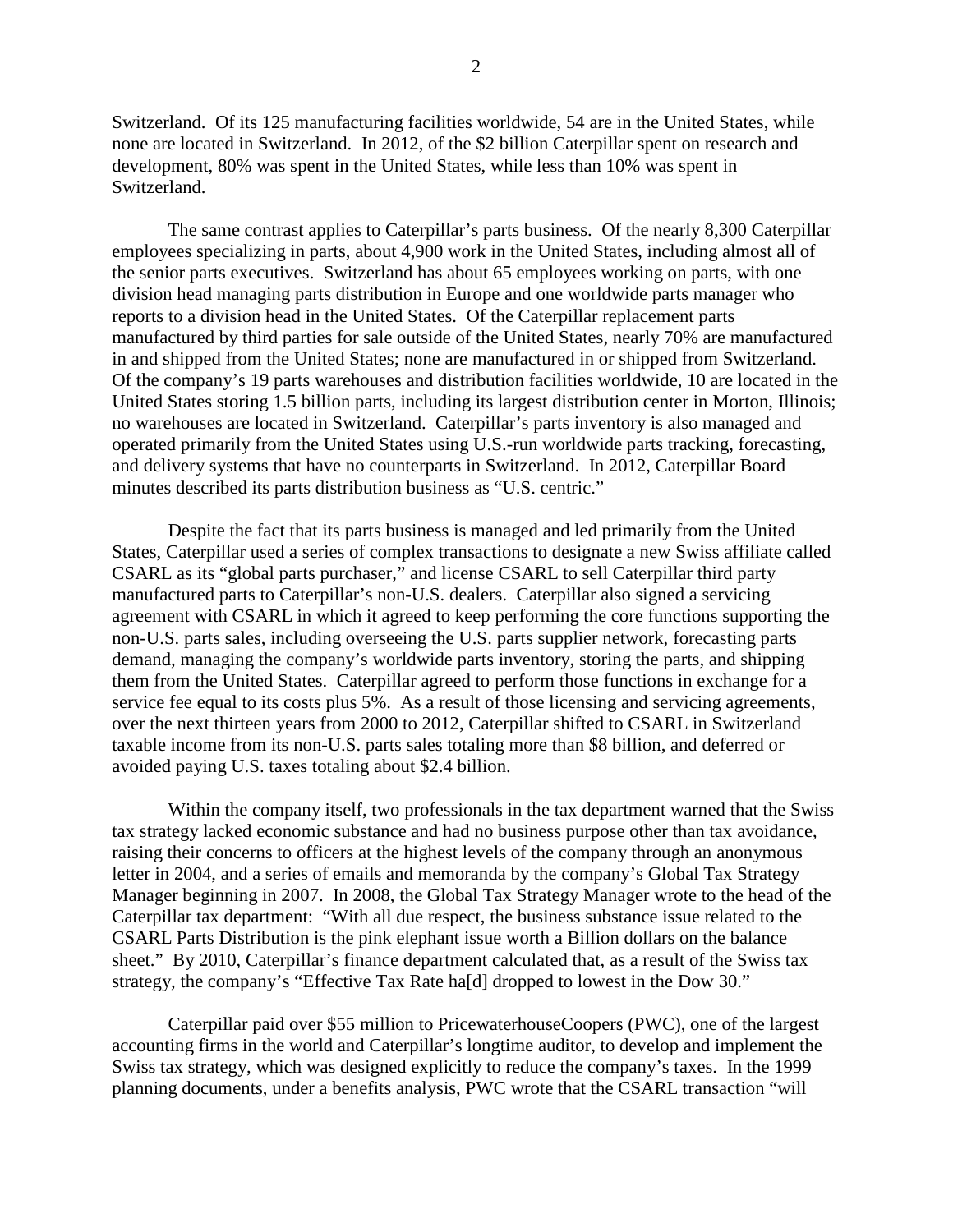migrate profits from CAT Inc. to low-tax marketing companies." PWC added that, by doing so: "We are effectively more than doubling the profit on parts." In 2010, Caterpillar's tax department touted the company's lower tax rate, explaining company operations had been structured so that: "Losses in high-tax rate countries, Profits in low." By simultaneously acting as both auditor and tax consultant for the company, PWC audited and approved the very tax strategy sold by the firm to Caterpillar, raising significant conflict of interest concerns.

#### **A. Subcommittee Investigation**

The Caterpillar case study came to the Subcommittee's attention after a civil lawsuit was filed by a former Caterpillar employee who had served as Caterpillar's "Global Tax Strategy Manager," a position created specifically for him by the Chief Financial Officer.<sup>[2](#page-6-0)</sup> The lawsuit alleged that Caterpillar had sold and shipped replacement parts for its machines from a warehouse in Illinois, while improperly attributing billions of dollars of profits from those sales to a related Swiss affiliate. According to the lawsuit, around 1999, Caterpillar designated a Swiss affiliate known as Caterpillar SARL (CSARL) as the company's "global purchaser" of third party manufactured replacement parts instead of Caterpillar Inc., the U.S. parent corporation, and then began attributing profits from the non-U.S. parts sales to Switzerland instead of the United States, substantially lowering its tax bill.

According to the lawsuit, when Caterpillar designated CSARL as the company's global parts purchaser, it made no changes in its business operations to justify shifting the parts profits to Switzerland, but retained management and control of the replacement parts business in the United States. The lawsuit further alleged that the CSARL transaction was improper, because it had no legitimate business purpose, but was done solely for tax reasons. The lawsuit also alleged that Caterpillar executives were well aware of the tax risks associated with aspects of the CSARL transaction, noting that senior tax officials had rated the risk as "high." In 2012, the lawsuit was settled out of court, for an undisclosed sum.

As part of its investigation, the Subcommittee reviewed numerous corporate documents filed and depositions taken in connection with the lawsuit. In addition, the Subcommittee collected and reviewed over 150,000 pages of documents from Caterpillar and its auditor PricewaterhouseCoopers, obtained additional detailed information from Caterpillar through a questionnaire and other information requests, and reviewed publicly available information, including the company's U. S. Securities and Exchange Commission (SEC) filings. The Subcommittee also conducted 15 interviews of current and former Caterpillar executives and managers, as well as PWC partners, including two PWC tax consultants who helped design the Swiss tax strategy and the PWC tax partner who reviewed Caterpillar's tax status. The Subcommittee also spoke with academic tax experts and reviewed materials related to offshore profit shifting and transfer pricing issues. Both Caterpillar and PWC cooperated with Subcommittee requests for information.

l

<span id="page-6-0"></span> $2 \text{ Schlicksup v.}$  Caterpillar Inc., Case No. 09-1208 (C.D. Illinois, Peoria Division 2009).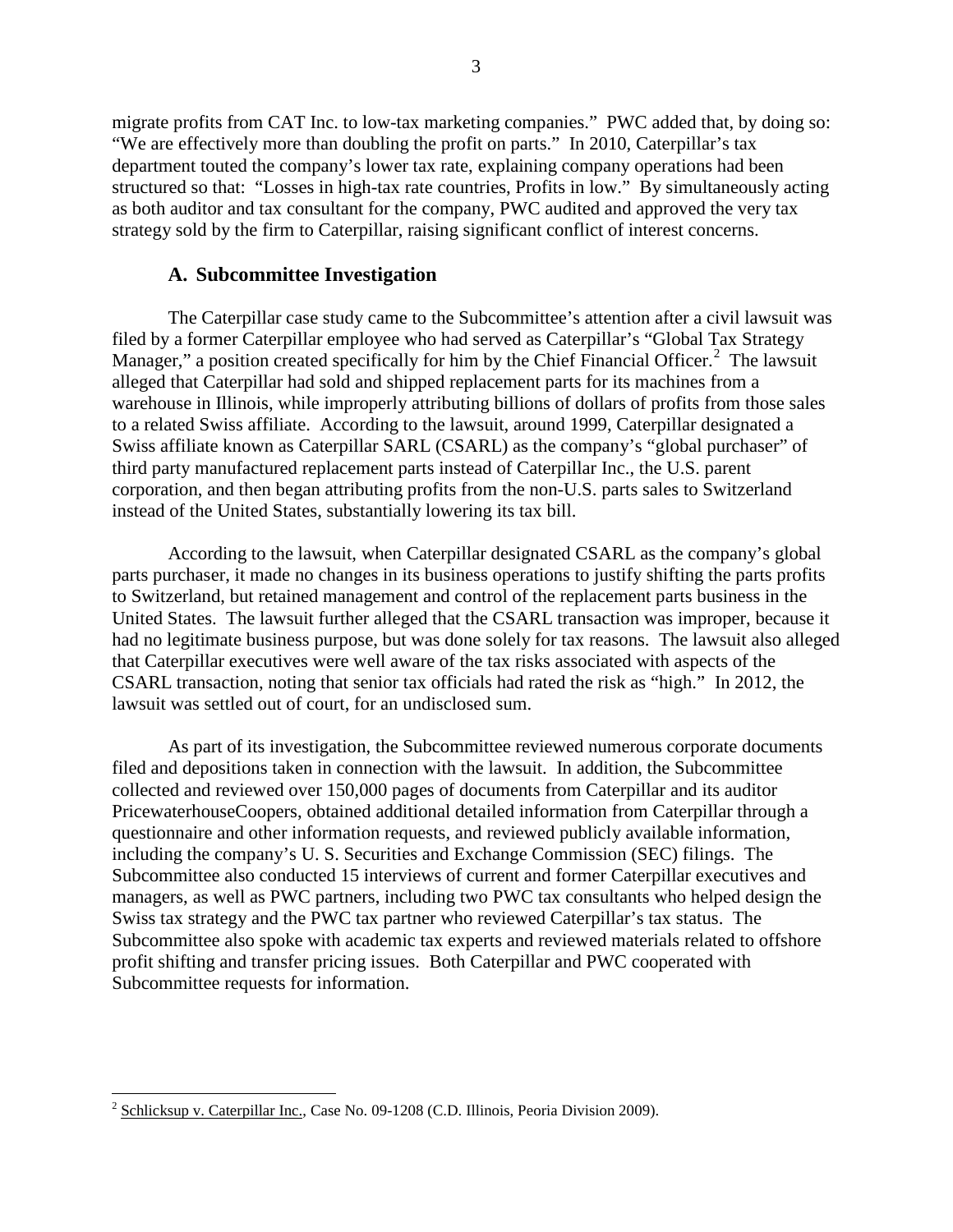#### **B. Investigation Overview**

Like other multinational corporations examined by the Subcommittee, Caterpillar is an American success story. Launched almost 90 years ago, Caterpillar is a quintessential American company with its worldwide headquarters in Peoria, Illinois, over 52,000 U.S. employees, and facilities located across the country. The company is a world leader in the manufacture of industrial equipment and engines, has significant sales in the United States, and is also one of the United States' largest exporters. The Caterpillar case study focuses on how this U.S. industrial manufacturer used tax planning techniques to direct billions of dollars in profits to a related affiliate in a tax haven.

The Subcommittee's investigation shows how Caterpillar paid over \$55 million to PWC to develop and implement a tax strategy designed to lower its taxes by sending more profits from its parts business to Switzerland, where the company had negotiated an effective tax rate between 4% and 6%. As part of that tax strategy, Caterpillar replaced its leading Swiss affiliate with a new Swiss affiliate, CSARL, and then used a series of licensing transactions with CSARL to enable it to sell Caterpillar's third party manufactured replacement parts to its non-U.S. dealers and customers without showing the parts profits as U.S. income. Caterpillar had previously purchased those parts directly, primarily from its U.S. third party suppliers, and sold the parts to its Swiss affiliate which, in turn, had sold the parts to Caterpillar's non-U.S. dealers in Europe, Africa, and the Middle East. After the Swiss tax strategy was implemented, Caterpillar was removed from the legal title chain for the non-U.S. parts. Instead, its U.S. third party suppliers typically sold Caterpillar brand parts directly to CSARL which then sold them either to Caterpillar or Caterpillar's non-U.S. dealers.

The removal of Caterpillar from the legal title chain did not, however, otherwise change how Caterpillar's replacement parts business functioned on the ground. Caterpillar retained the central role in managing its parts supply chain, and its replacement parts business continued to function as a U.S.-centric business that was led and managed primarily from the United States, with little operational assistance from Switzerland. Today, over 70% of the third party manufactured parts sold abroad are manufactured in, stored in, and shipped from the United States. Most parts are designed and have their patents registered in the United States, and carry the Caterpillar brand. Caterpillar's U.S. personnel continue to develop, support, and oversee its U.S. supplier network. They also forecast parts demand, monitor inventory levels, and store and ship parts abroad to meet customer orders and the company's pledge to deliver replacement parts anywhere in the world within 24 hours. Caterpillar's U.S. personnel also continue to develop, support, and oversee its worldwide dealer network and, in coordination with its marketing companies such as CSARL, help those dealers stock and sell parts to Caterpillar customers. The documents associated with CSARL's licensing transactions show that they were not designed to change those operational details or to achieve any business advantage other than lowering Caterpillar's effective tax rate.

For a transfer between related parties of valuable assets, such as licensing rights, to be valid under the tax code, the transfer must meet an arm's-length standard, including compensating the transferring party as though the transfer were a sale to an unrelated third party. In this case, Caterpillar received royalty payments that resulted in its receiving only 15% or less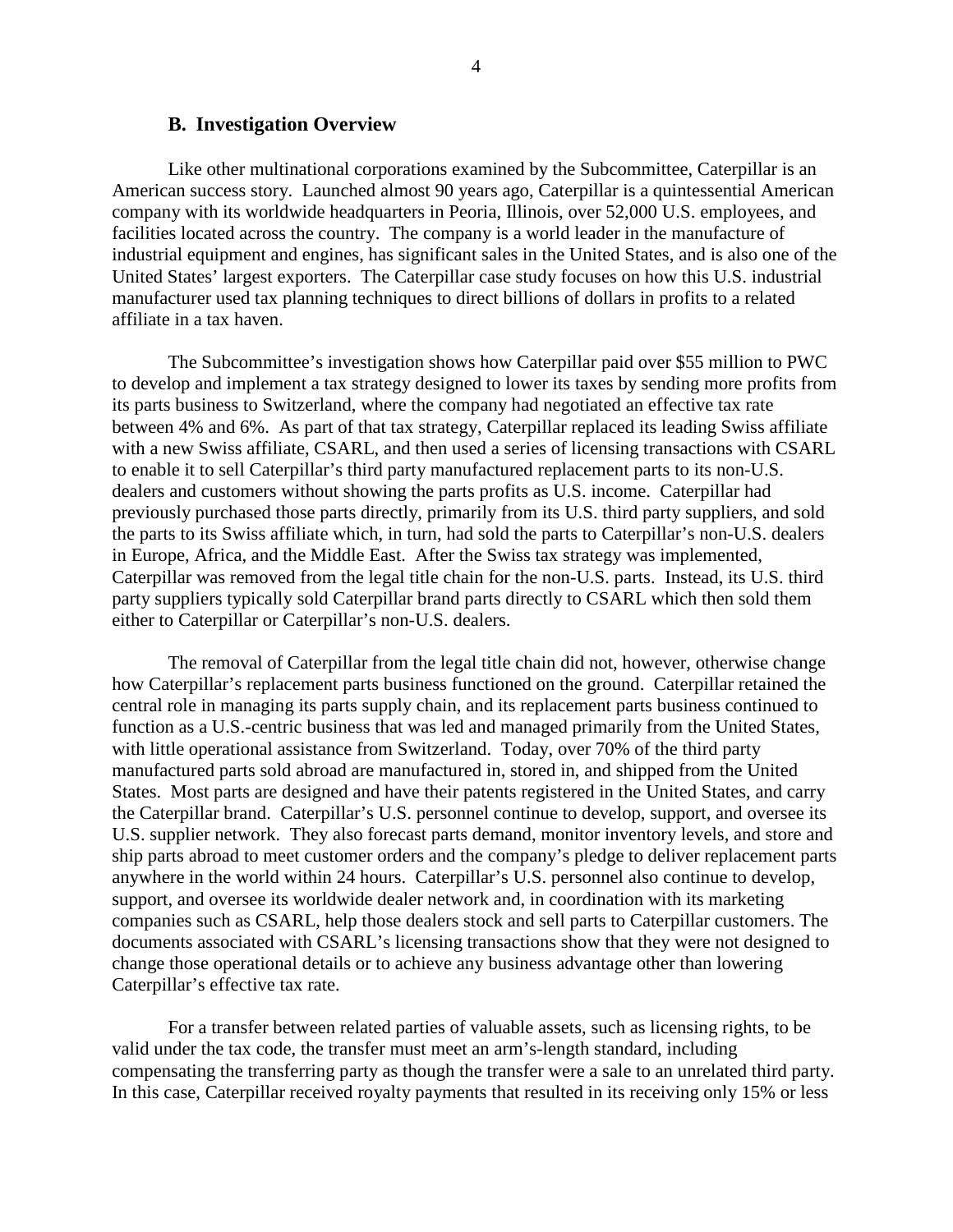of the profits from the sale of those replacement parts, while 85% or more of the profits went to CSARL in Switzerland. Prior to the CSARL transaction, those percentages were essentially reversed, with Caterpillar receiving 85% or more of the non-U.S. parts profits.

Caterpillar's replacement parts business was described internally as a "perpetual profit machine" analogous to an "annuity" that would continue to generate profits for as long as Caterpillar machines were in operation, a time period that averages 20 years per machine. Caterpillar Inc., which created, designed, and developed its replacement parts business over a period of nearly 90 years, not only gave up its right to 85% or more of the profits from its non-U.S. parts sales, it did so without receiving any compensation, such as a super royalty or lump sum payment, for turning over to CSARL the replacement parts business it had spent decades building and for foregoing future profits.

At the same time it gave away the vast majority of its profits from the non-U.S. parts sales and declined to seek compensation from CSARL for turning over that business, Caterpillar Inc. continued to perform the core business functions in exchange for a service fee equal to its costs plus 5%. Caterpillar Inc. also continued to bear the ultimate economic risks associated with the non-U.S. parts business because, even though CSARL took paper ownership of the parts inventory, CSARL's financial results were consolidated with those of the U.S. parent, which meant Caterpillar Inc. would be responsible for any CSARL losses. It is difficult to understand how these arrangements, when viewed in their totality, meet the arm's-length standard.

The purpose of the Subcommittee's investigation and this Report is to describe Caterpillar's offshore tax strategy and its relation to the company's non-U.S. parts business, compare the resulting U.S.-Switzerland profit split to the business functions performed in each country, and examine the policy implications of its transfer pricing arrangements. The investigation also examines the role and policy implications of PricewaterhouseCoopers' acting as both Caterpillar's auditor and tax consultant. In addition, the Report offers recommendations to close some of the offshore tax loopholes and address some of the transfer pricing weaknesses that enable some U.S. multinational corporations to defer or avoid paying substantial U.S. taxes.

#### **C. Findings and Recommendations**

**Findings.** Based on the Subcommittee's investigation, the Report makes the following findings of fact.

- **(1) Operating a U.S. Centric Business.** Caterpillar's third-party manufactured replacement parts business, which provides the company with its highest profit margins, is managed and led primarily from the United States.
- **(2) Reversing U.S.-Swiss Allocation of Parts Profits.** Caterpillar negotiated a 4% to 6% effective tax rate with Switzerland and, in 1999, executed a tax strategy in which the company stopped allocating 85% or more of its non-U.S. replacement parts profits to the United States and 15%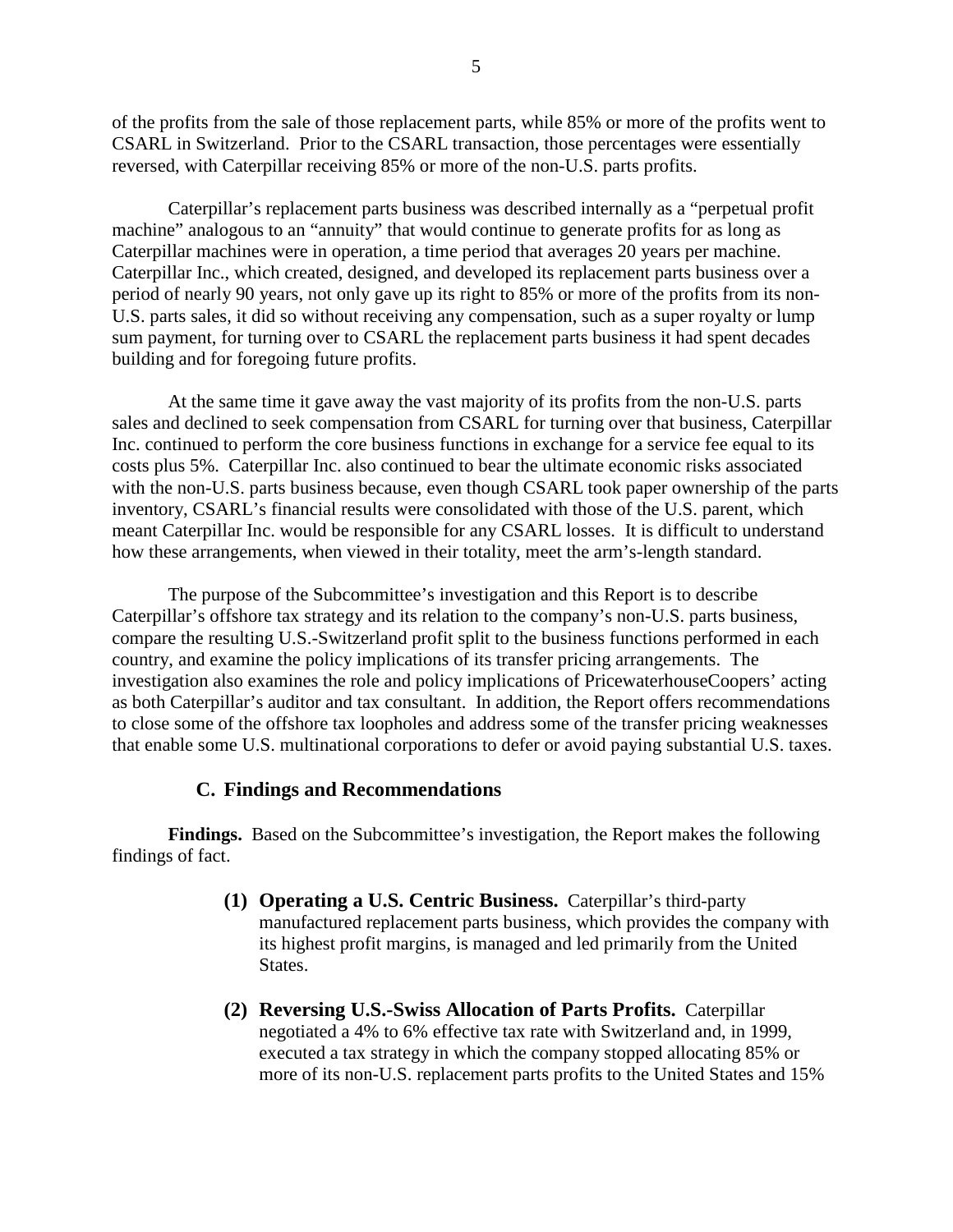or less to Switzerland, and instead allocated 15% or less of those profits to the United States and 85% or more to Switzerland.

- **(3) Generating \$2.4 Billion in Tax Benefits.** After executing its Swiss tax strategy, over a 13-year period beginning in 2000, Caterpillar allocated more than \$8 billion in non-U.S. parts profits to its Swiss affiliate, CSARL, and has so far deferred paying \$2.4 billion in U.S. taxes on those profits.
- **(4) Using Contradictory Valuations.** To justify sending 85% of its non-U.S. parts profits to its Swiss affiliate, CSARL, Caterpillar asserted that CSARL's development and support of its offshore dealer network was highly valuable, but when it later transferred to CSARL another marketing company performing the same functions, Caterpillar treated the value of those functions as negligible.
- **(5) Employing a Tax-Motivated "Virtual Inventory."** To track CSARLowned parts stored in Caterpillar's U.S. warehouses, Caterpillar devised a "virtual inventory" system that used "virtual bins" of commingled CSARL and Caterpillar parts and only retroactively, after a sale, identified the specific parts belonging to CSARL. The virtual inventory system created a second set of inventory books for tax purposes and operated in addition to Caterpillar's global inventory system which tracked parts for business purposes.
- **(6) Creating a Potential Conflict of Interest.** By acting as both Caterpillar's independent auditor and tax consultant, PricewaterhouseCoopers (PWC) auditors audited and approved the very Swiss tax strategy sold by PWC tax consultants to the company, creating an apparent, if not actual, conflict of interest. PWC was paid over \$55 million for developing and implementing Caterpillar's offshore tax strategy.

**Recommendations.** Based upon the Subcommittee's investigation, the Report makes the following recommendations.

- **(1) Clarify IRS Enforcement.** When reviewing multinational corporate transfer pricing transactions to evaluate their compliance with Section 482 of the tax code, the IRS should analyze, in accordance with 26 U.S.C. 7701(o), whether the transactions have economic substance apart from deferring or lowering a multinational's U.S. taxes. The IRS should also clarify what types of transfer pricing transactions, if any, are not subject to an economic substance analysis.
- **(2) Rationalize Profit Splitting.** The IRS transfer pricing regulations should require the U.S. parent corporation to identify and value the functions of the related parties participating in a transfer pricing agreement and, in the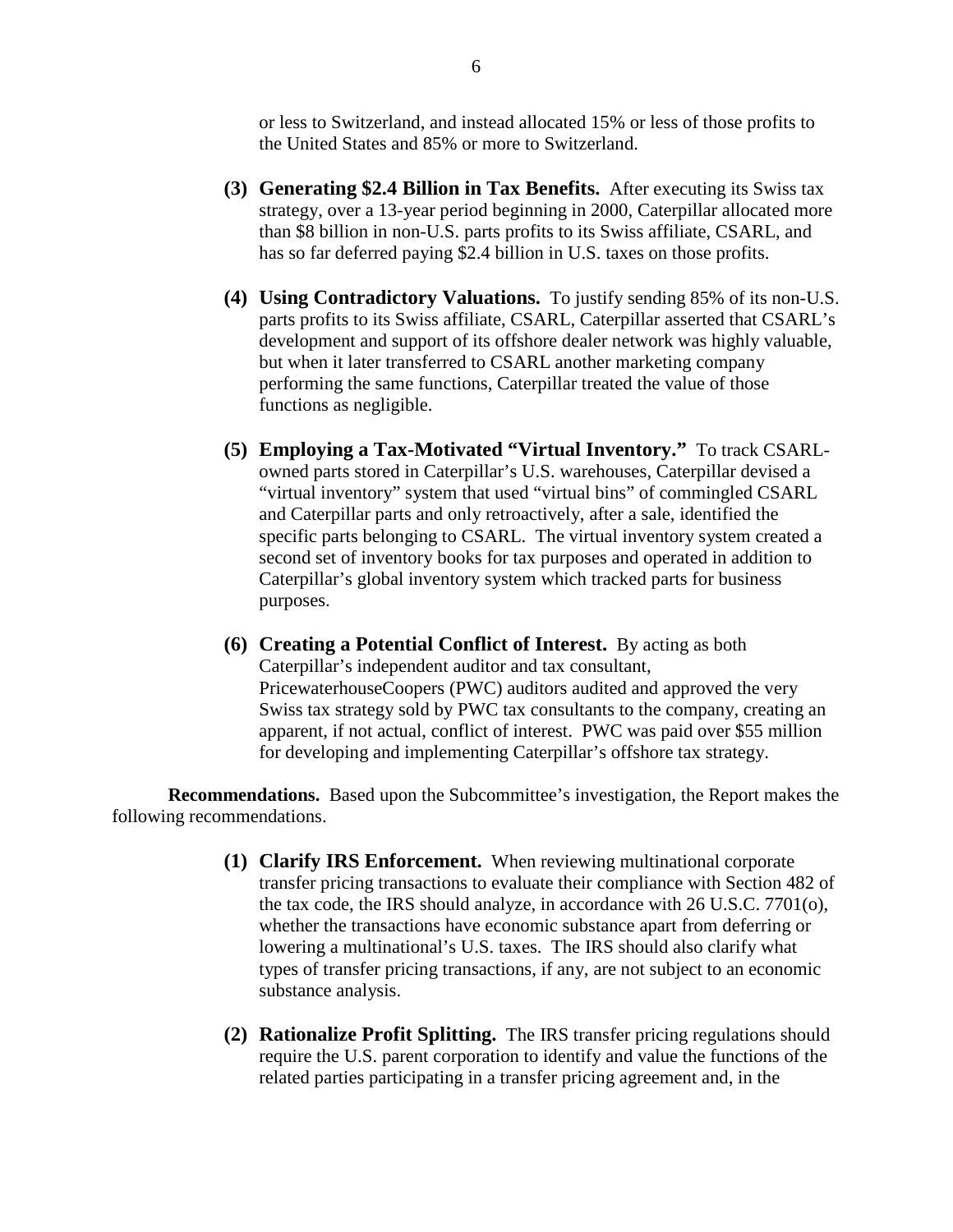agreement, identify, explain, and justify the profit allocation according to which parties performed the functions that contributed to those profits.

- **(3) Participate in OECD Multinational Corporate Tax Effort.** The U.S. Treasury Department and IRS should actively participate in the ongoing OECD effort to develop better international principles for taxing multinational corporations, including by requiring multinationals to disclose their business operations and tax payments on a country-by-country basis, stop improper transfers of profits to tax havens, and stop avoiding taxation in the countries in which they have a substantial business presence.
- **(4) Eliminate Auditing and Tax Consulting Conflicts of Interest.**  Congress and the Public Company Accounting Oversight Board (PCAOB) should prohibit public accounting firms from simultaneously providing auditing and tax consulting services to the same corporation, and prevent the conflicts of interest that arise when an accounting firm's auditors are asked to audit the tax strategies designed and sold by the firm's tax consultants.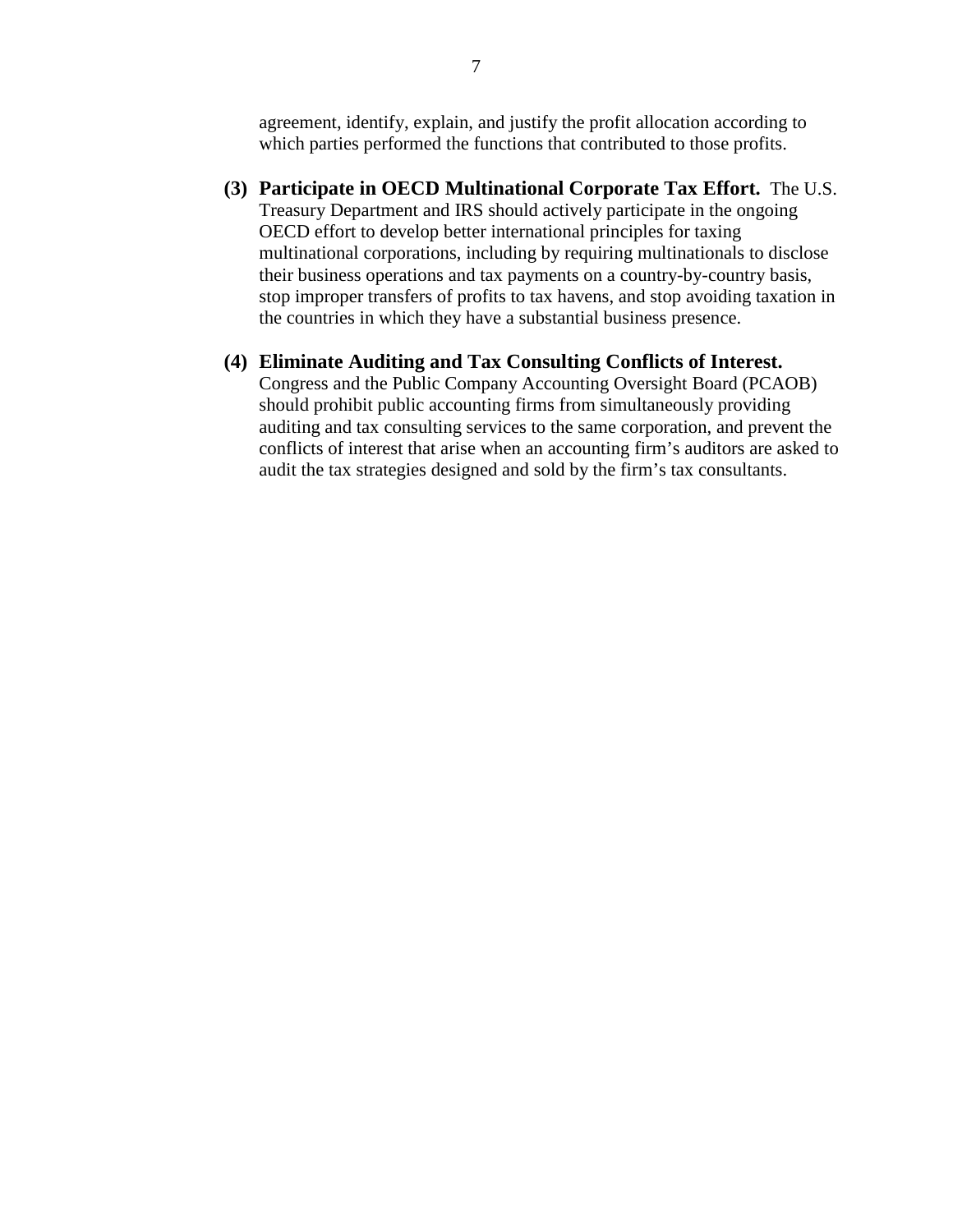#### **II. BACKGROUND**

l

In a globalized world where some U.S. corporations conduct much of their business in multiple countries and draw revenues from overseas as well as from U.S. sales and services, it has become increasingly difficult to determine appropriate allocations of taxable income between U.S. parents and their overseas subsidiaries. At the same time, while the percentage of tax revenues collected from corporations has declined for years, the U.S. federal debt has continued to swell, now surpassing \$16 trillion. The result is a greater burden on individual taxpayers and future generations. According to a report prepared for Congress:

"At its post-WWII peak in 1952, the corporate tax generated 32.1% of all federal tax revenue. In that same year the individual tax accounted for 42.2% of federal revenue, and the payroll tax accounted for 9.7% of revenue. Today, the corporate tax accounts for 8.9% of federal tax revenue, whereas the individual and payroll taxes generate 41.5% and 40.0%, respectively, of federal revenue." $3$ 

A 2013 analysis found that, during the late 1960s and early 1970s, large U.S. companies listed on the current Dow 30 index routinely cited U.S. federal tax expenses that were 25% to 50% of their worldwide profits. By 2013, however, most were reporting less than half that percentage.<sup>[4](#page-11-1)</sup> Over that same period, the percentage of corporate profits earned overseas increased.

The decline in corporate tax revenues is due in part to more corporate income being reported abroad in low-tax jurisdictions. A number of studies show that U.S. multinational corporations are moving income out of or away from the United States into low or no tax jurisdictions, including tax havens such as Ireland, Bermuda, and the Cayman Islands.<sup>[5](#page-11-2)</sup>

<span id="page-11-2"></span> $5$  See, e.g., two hearings before the U.S. Senate Permanent Subcommittee on Investigations, "Offshore Profit Shifting and the U.S. Tax Code – Part 1 (Microsoft and Hewlett-Packard)," S. Hrg. 112-781 (9/20/2012), and "Offshore Profit Shifting and the U.S. Tax Code – Part 2 (Apple Inc.)," S.Hrg. 113-90 (5/21/2013). See also 3/8/2011 "The Revenue Effects of Multinational Firm Income Shifting," Tax Notes, Kimberly A. Clausing (estimating that "income shifting of multinational firms reduced U.S. government corporate tax revenue by about \$90 billion in 2008, approximately 30% of corporate tax revenues"); 6/5/2010 "Tax Havens: International Tax Avoidance and Evasion," Congressional Research Service, Jane Gravelle, at 15 (citing multiple studies); 3/8/2010 "Drug Company Profits Shift Out of the United States," Tax Notes, Martin Sullivan, at 1163 (showing that nearly 80% of pharmaceutical company profits were offshore in 2008, compared to about 33% ten years earlier, and concluding "aggressive transfer pricing practices as the likely explanation for the shift in profits outside the United States"); 2/27/2006 "Governments and Multinational Corporations in the Race to the Bottom," Tax Notes, Rosanne Altshuler and Harry Gruber; 9/13/2004 "Data Show Dramatic Shift of Profits to Tax Havens," Tax Notes, Martin A. Sullivan; "Exporting Profits Imports U.S. Tax Reductions for Pfizer, Lilly, Oracle," Bloomberg, Jesse Drucker (5/13/2010), http://www.bloomberg.com/news/2010-05-13/exporting-profits-imports-u-s-tax-reductions-for-pfizerlilly-oracle.html; "Google 2.4% Rate Shows How \$60 Billion Lost to Tax Loopholes," Bloomberg, Jesse Drucker (10/21/2010), http://www.bloomberg.com/news/2010-10-21/google-2-4-rate-shows-how-60-billion-u-s-revenuelost-to-tax-loopholes.html; "Yahoo, Dell Swell Netherlands' \$13 Trillion Tax Haven," Bloomberg, Jesse Drucker (1/23/2013), http://www.bloomberg.com/news/2013-01-23/yahoo-dell-swell-netherlands-13-trillion-tax-haven.html; "IBM Uses Dutch Tax Haven to Boost Profits as Sales Slide," Bloomberg, Alex Barinka & Jesse Drucker

<span id="page-11-0"></span><sup>&</sup>lt;sup>3</sup> 12/8/2011 "Reasons for the Decline in the Corporate Tax Revenues," Congressional Research Service, Mark P. Keightley, at 1. See also "Tax Havens and Treasure Hunts," New York Times, Nancy Folbre, (April 4, 2011), http://economix.blogs.nytimes.com/2011/04/04/tax-havens-and-treasure-hunts/.

<span id="page-11-1"></span><sup>&</sup>lt;sup>4</sup> "Tax Burden for the Dow 30 Drops," Washington Post, Darla Cameron & Jia Lynn Yang (3/26/2013), http://www.washingtonpost.com/business/economy/post-analysis-of-dow-30-firms-shows-declining-tax-burden-as-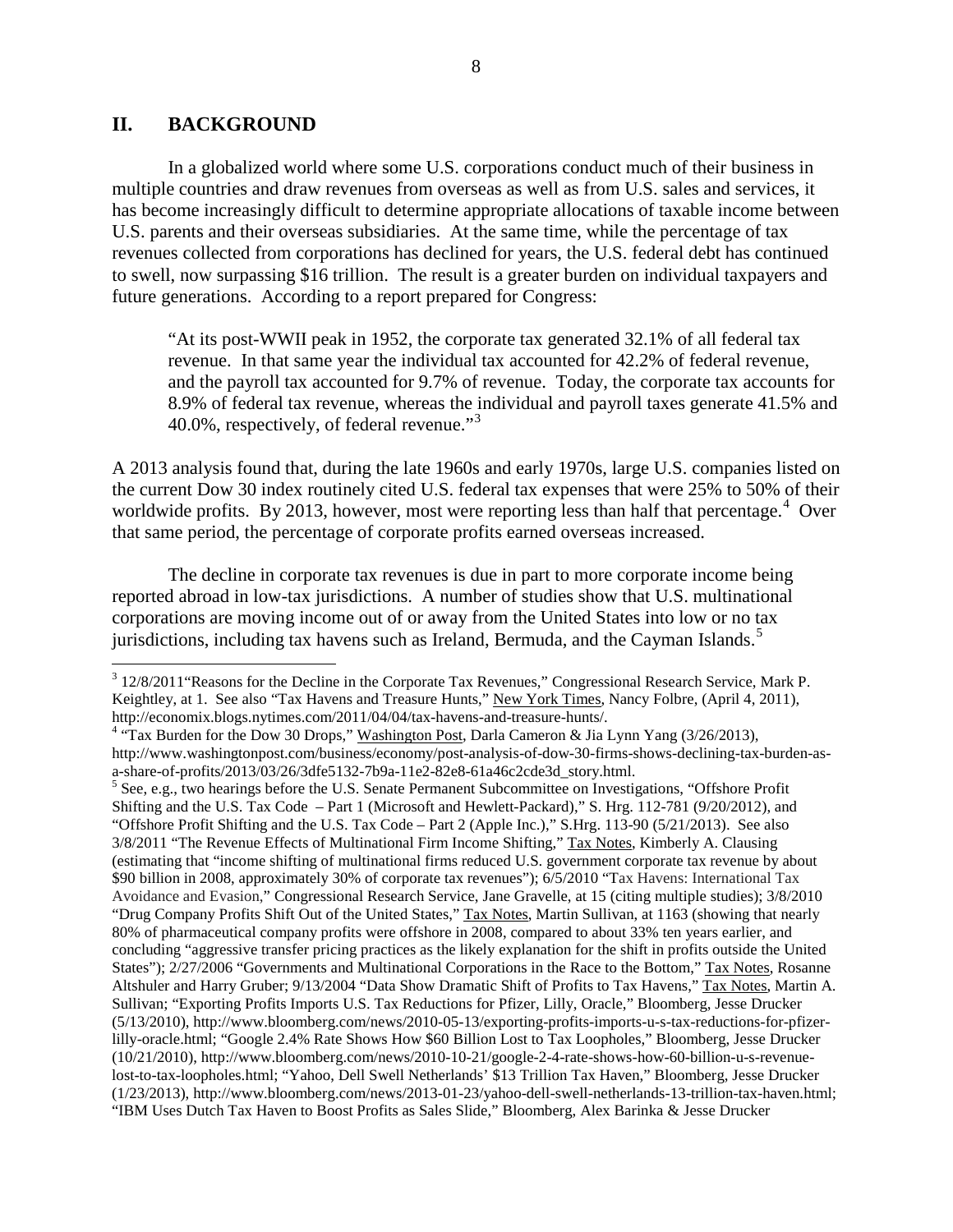One study showed that foreign profits of controlled foreign corporations (CFCs) of U.S. multinationals significantly outpaced the total GDP of some tax havens.<sup>[6](#page-12-0)</sup> For example, profits of CFCs in Bermuda were 645% and in the Cayman Islands were 546% as a percentage of GDP, respectively. In a recent research report, JPMorgan expressed the opinion that the transfer pricing of intellectual property "explains some of the phenomenon as to why the balances of foreign cash and foreign earnings at multinational companies continue to grow at such impressive rates."<sup>[7](#page-12-1)</sup>

The erosion of the corporate tax base caused by the shifting of profits into tax havens is not just a U.S. tax problem. In July 2013, the Organisation for Economic Co-operation and Development (OECD), which consists of 34 member countries with advanced economies including the United States, developed an action plan to assist governments with the growing challenge of multinational corporations engaging in base erosion and profit shifting to avoid paying tax where profits are earned.<sup>[8](#page-12-2)</sup> The OECD noted that profits reported in tax havens or low-tax jurisdictions were becoming increasingly disproportionate to the location of actual business activity. The action plan was endorsed by the G20 world leaders during the global G20 Summit in September 2013; they stressed the importance to all developing and developed economies of combating multinational corporate tax avoidance.<sup>[9](#page-12-3)</sup>

#### **A. Taxation and Deferral**

 $\overline{\phantom{a}}$ 

U.S. corporations are subject to a U.S. statutory tax rate of up to 35% on their worldwide income, which is the highest statutory rate among OECD countries and among the highest in the world. However, the effective tax of U.S. corporations has been estimated at less than half that much, 13%, reduced through a variety of mechanisms, including tax provisions that permit multinational corporations to defer U.S. tax on active business earnings of their offshore subsidiaries until those earnings are brought back to the United States.<sup>[10](#page-12-4)</sup> The ability of a U.S. firm to earn foreign income through overseas subsidiaries without paying U.S. tax until the subsidiaries' earnings are repatriated is known as "deferral."

<sup>(2/3/2014),</sup> http://www.bloomberg.com/news/2014-02-03/ibm-uses-dutch-tax-haven-to-boost-profits-as-salesslide.html; and "G.E.'s Strategies Let It Avoid Taxes Altogether," New York Times, David Kocieniewski,  $(3/24/2011)$ , http://www.nytimes.com/2011/03/25/business/economy/25tax.html?ref=butnobodypaysthat& $r=0$ .  $6$  See 6/5/2010 "Tax Havens: International Tax Avoidance and Evasion," Congressional Research Service, Jane Gravelle, at 14.

<span id="page-12-1"></span><span id="page-12-0"></span> $7$  5/16/2012 "Global Tax Rate Makers," JPMorgan Chase, at 2 (based on research of SEC filings of over 1,000 reporting issuers).

<span id="page-12-2"></span><sup>8</sup> See "About BEPS," on the OECD website, http://www.oecd.org/tax/beps-about.htm. BEPS stands for "Base Erosion and Profit Shifting," which was the subject of two OECD reports in 2013. The OECD website explains that the BEPS project is intended to address issues related to gaps in national laws that "can be exploited by companies who avoid taxation in their home countries by pushing activities abroad to low or no tax jurisdictions." Id. The OECD has issued an "Action Plan" to "develop a new set of standards to prevent double non-taxation" by corporations operating in multiple countries, and "a multilateral instrument to amend bilateral tax treaties" to quickly implement BEPS solutions. Id. See also  $5/29/2013$  "Declaration on Base Erosion and Profit Shifting," OECD, http://www.oecd.org/tax/C-MIN(2013)22-FINAL-ENG.pdf.<br><sup>9</sup> 9/6/2013 "G20 Leaders' Declaration" after St. Petersburg Summit, at 12,

<span id="page-12-3"></span>

<span id="page-12-4"></span>https://www.g20.org/sites/default/files/g20\_resources/library/Saint\_Petersburg\_Declaration\_ENG.pdf. <sup>10</sup> See, e.g., 5/2013 "Corporate Income Tax: Effective Tax Rates Can Differ Significantly from the Statutory Rate," Government Accountability Office (finding that, in tax year 2010, profitable U.S. corporations that filed a Schedule M-3 had an effective U.S. federal income tax rate of about 13%), http://gao.gov/products/GAO-13-520.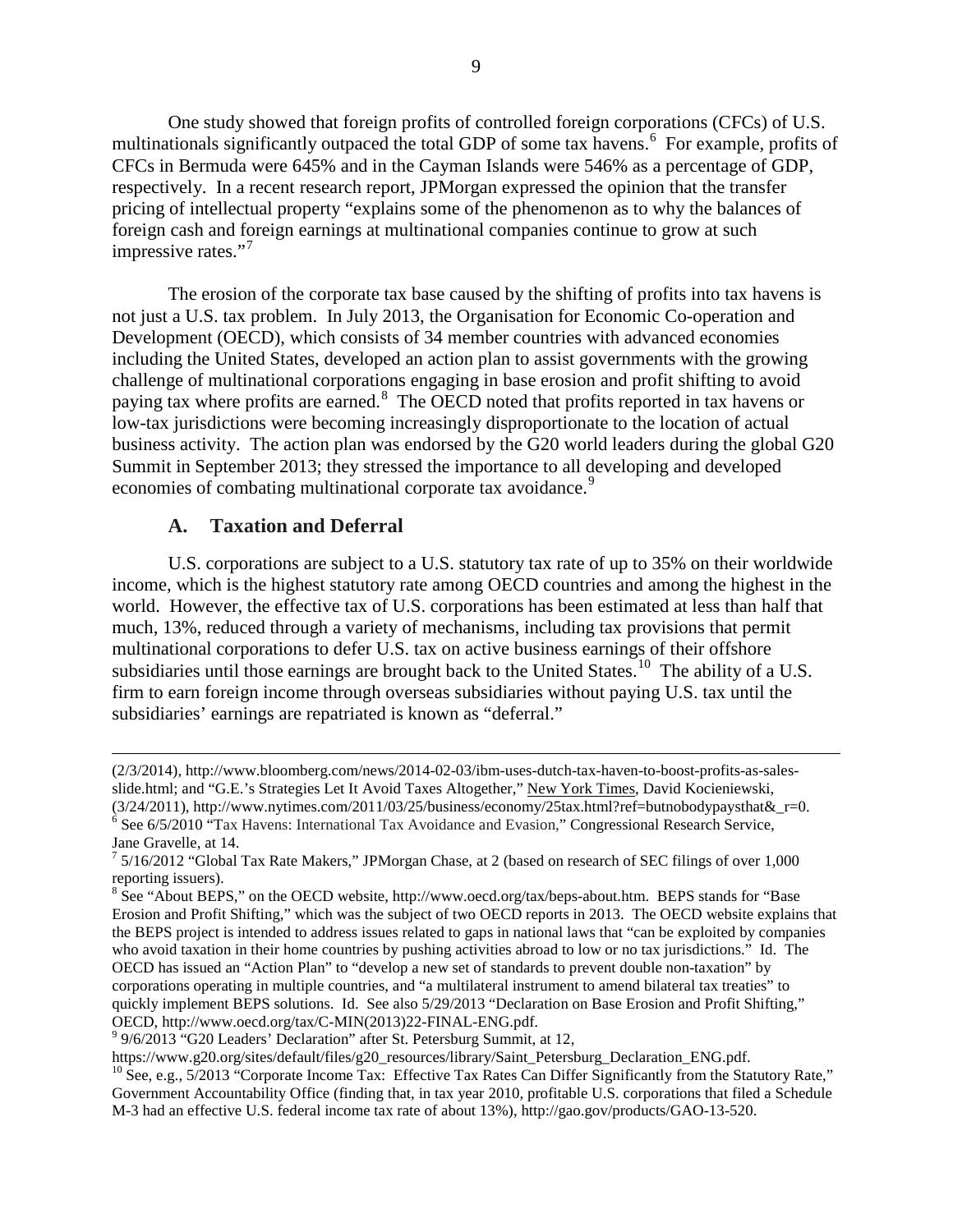Deferral has created incentives for U.S. firms to report earnings offshore by subsidiaries in low-tax or no-tax jurisdictions to defer or avoid U.S. taxes and increase their after tax profits.<sup>11</sup> Many U.S. multinational corporations have become engaged in finding ways to shift large amounts of income in low-tax foreign jurisdictions, according to a 2010 report by the Joint Committee on Taxation.<sup>[12](#page-13-1)</sup> Current estimates indicate that U.S. multinationals have more than \$1.7 trillion in undistributed foreign earnings and keep 50% to 60% of their cash overseas.<sup>[13](#page-13-2)</sup> The large amounts of undistributed foreign earnings contribute to greatly-reduced corporate effective tax rates.[14](#page-13-3) 

#### **B. Shifting Income to Offshore Subsidiaries**

 $\overline{\phantom{a}}$ 

A major method used by multinationals to shift profits from high-tax to low-tax jurisdictions, and then defer the resulting income from U.S. taxation, is through the transfer of profitable business income, operations, or assets to offshore subsidiaries.

Transfers between different subsidiaries of a single multinational corporation can happen for a variety of reasons. One part of the company may need to make use of an asset owned by a different portion of the company, for example. In order to account for the value transferred, Congress and the IRS set up a system of transfer pricing regulations to ensure that multinational corporations accurately assess the value of what is being transferred and do not use such transfers to avoid taxation.

Because of the complexity of intangible asset transfers, companies can be tempted to use intangible asset transfers to circumvent transfer pricing regulations and lower their tax liability. One common tactic is for a U.S. parent to transfer the rights to intangible property to a related party in a low-tax jurisdiction in exchange for a royalty or other payment. Intangible property transfers can involve patents, brand names, marketing rights, the right to use certain business practices, or similar assets. If the royalty payment is lower than the true value of the license, income will effectively be shifted to the low-tax jurisdiction, where U.S. income tax payments can then be deferred or avoided. Principles addressing these transfers are codified under Section 482 and Section 367 of the Internal Revenue Code and largely build upon the requirement that the transfers must be conducted as if they were arm's length dealings between unrelated parties.<sup>15</sup>

<span id="page-13-0"></span><sup>&</sup>lt;sup>11</sup> See, e.g., 12/2000 "The Deferral of Income Earned through U.S. Controlled Foreign Corporations," Office of Tax Policy, U.S. Department of Treasury, at 12 (finding tax haven deferral was done for tax avoidance purposes).  $12$  7/20/2010 "Present Law and Background Related to Possible Income Shifting and Transfer Pricing," Joint Committee on Taxation, (JCX-37-10), at 7. See also studies cited in footnote 5.

<span id="page-13-2"></span><span id="page-13-1"></span><sup>&</sup>lt;sup>13</sup> See, e.g., 5/16/2012 "Global Tax Rate Makers," JP Morgan Chase, at 1; 4/26/2011 "Parking Earnings Overseas," Credit Suisse; U.S. Senate Permanent Subcommittee on Investigations, "Offshore Funds Located Onshore," 12/14/2011 Addendum to "Repatriating Offshore Funds: 2004 Tax Windfall for Select Multinationals," S.Prt. 112- 27 (Oct. 11, 2011).

<span id="page-13-3"></span><sup>&</sup>lt;sup>14</sup> See 5/2013 "Corporate Income Tax: Effective Tax Rates Can Differ Significantly from the Statutory Rate," Government Accountability Office, http://gao.gov/products/GAO-13-520.<br><sup>15</sup> An "arm's length transaction" is a transaction that is conducted as though the parties were unrelated, thus avoiding

<span id="page-13-4"></span>any semblance of conflict of interest. Barron's Dictionary of Finance and Investment Terms  $(7<sup>th</sup>$  ed. 2010).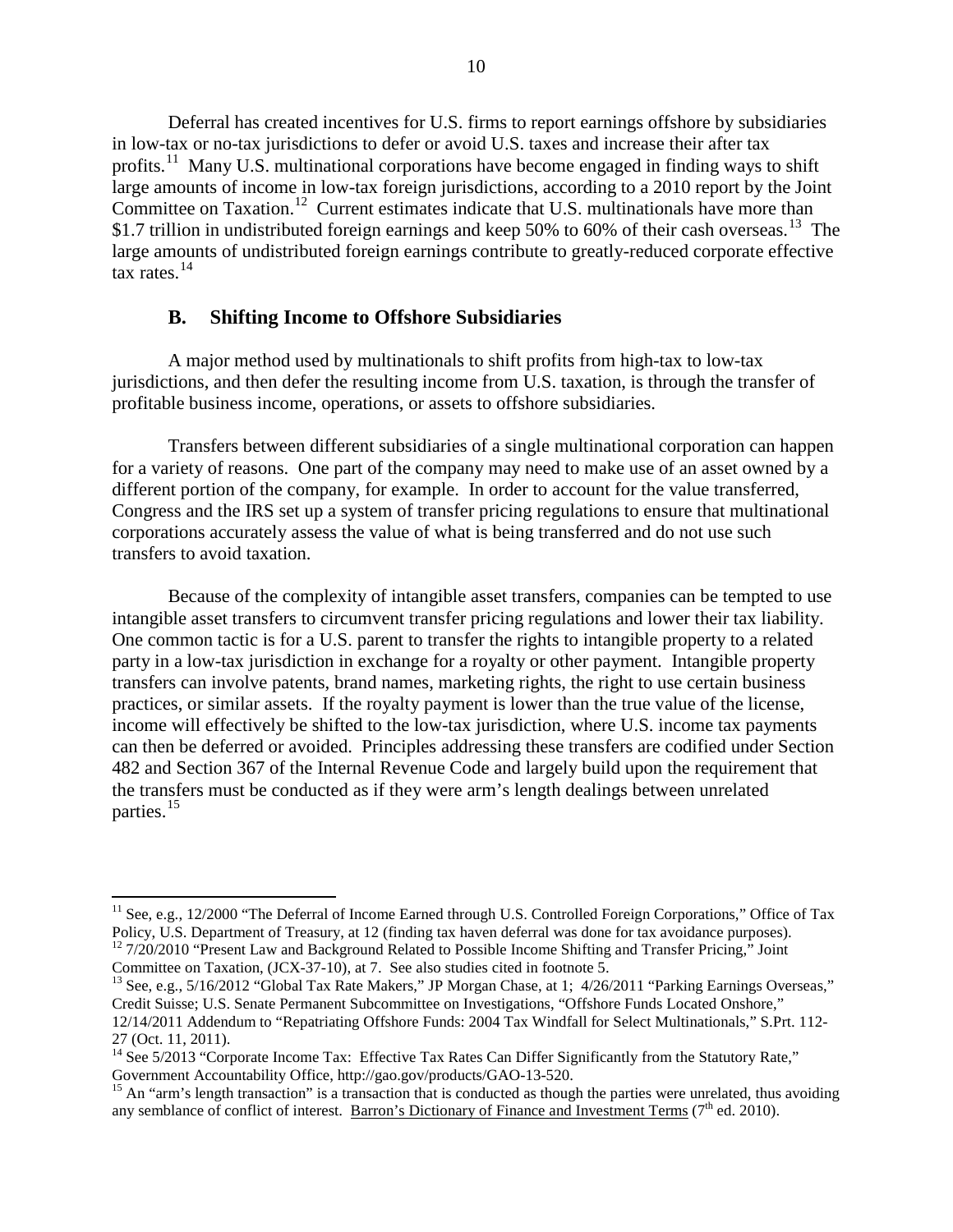IRS regulations provide various economic methods that can be used to test the arm's length nature of transfers between related parties as well as evaluate any exchange of value or allocation of profits.[16](#page-14-0) In many cases, the U.S. parent will transfer intangible property to an offshore subsidiary in exchange for an upfront payment or ongoing revenue stream. For some types of intangible property, such as the right to use established business practices, comparable values may have been established in the market and can guide proper valuation of the transfer. However, many intangibles relate to unique inventions or business assets, practices, or operations for which comparable transactions do not exist, making it very difficult to establish an arm's length price. Transfers involving unique intangible property are therefore difficult for the

IRS to evaluate and challenge.

The Joint Committee on Taxation has stated that a "principal tax policy concern is that profits may be artificially inflated in low-tax countries and depressed in high-tax countries through aggressive transfer pricing that does not reflect an arms-length result from a related-party transaction."<sup>[17](#page-14-1)</sup> A study by the Congressional Research Service raised the same issue: "In the case of U.S. multinationals, one study suggested that about half the difference between profitability in low-tax and high-tax countries, which could arise from artificial income shifting, was due to transfers of intellectual property (or intangibles) and most of the rest through the allocation of debt."[18](#page-14-2) A Treasury Department study found that the potential for improper income shifting was "most acute with respect to cost sharing arrangements involving intangible assets<sup>5,[19](#page-14-3)</sup>

The transfer pricing regulations permit taxpayers to use several methods to satisfy the arm's-length standard. The valuation techniques can produce highly variable results, often because of the unique nature of the assets involved. This pricing variability is used by some multinationals to skew transfer pricing analyses in such a way as to increase reported income in low-tax jurisdictions. For example, if a technique provides a range of acceptable prices, the company may choose the lower end of the range for compensation to the U.S. parent corporation or use other aggressive transfer pricing practices. The Economist has described these aggressive transfer pricing tax strategies as a "big stick in the corporate treasurer's tax-avoidance armoury."<sup>20</sup> Edward Kleinbard, a professor at the University of Southern California and former chief of staff at the Joint Committee on Taxation, has described the valuation problems as "insurmountable."<sup>21</sup>

<span id="page-14-0"></span><sup>&</sup>lt;sup>16</sup> See 26 CFR § 1.482-4.

<span id="page-14-1"></span> $17$  7/20/2010 "Present Law and Background Related to Possible Income Shifting and Transfer Pricing," Joint Committee on Taxation, (JCX-37-10), at 5.

<span id="page-14-2"></span> $^{18}$  6/5/2010 "Tax Havens: International Tax Avoidance and Evasion," Congressional Research Service, Jane Gravelle, at 8 (citing 3/2003 "Intangible Income, Intercompany Transactions, Income Shifting and the Choice of Locations," National Tax Journal, vol. 56.2, Harry Grubert, at 221-42).

<span id="page-14-3"></span> $19$  7/20/2010 "Present Law and Background Related to Possible Income Shifting and Transfer Pricing," Joint Committee on Taxation, (JCX-37-10), at 7 (citing November 2007 "Report to the Congress on Earnings Stripping, Transfer Pricing and U.S. Income Tax Treaties," U.S. Treasury Department).

<span id="page-14-4"></span><sup>&</sup>lt;sup>20</sup> 2008 "An Introduction to Transfer Pricing," New School Economic Review, vol. 3.1, Alfredo J. Urquidi, at 28 (citing "Moving Pieces"), The Economist, (2/22/2007).<br><sup>21</sup> "IRS Forms 'SWAT Team' for Tax Dodge Crackdown," <u>Reuters</u>, Patrick Temple-West, (3/20/2012),

<span id="page-14-5"></span><http://www.reuters.com/article/2012/03/20/us-usa-tax-irs-transfer-idUSBRE82J10W20120320> (quoting Edward Kleinbard).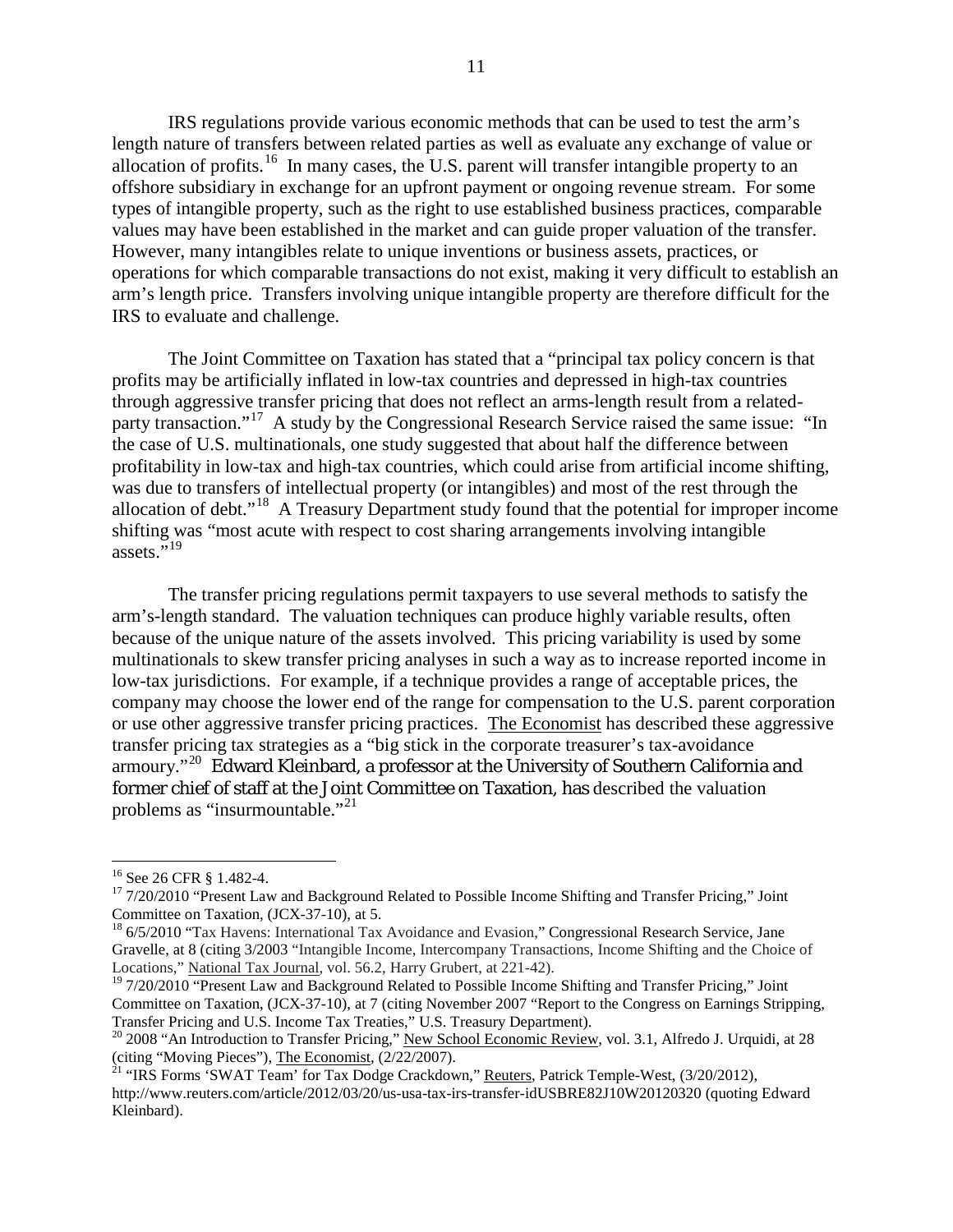There are several ways intangible property can be transferred to a foreign affiliate, and the method chosen frequently dictates whether the authority for determining the compensation received by the U.S. person in the transaction is under Section 482 or Section 367(d) of the tax code. Generally, a license or a sale of intangible property, or the provision of a service that uses intangible property, is subject to Section 482. However, an exchange of intangible property from one controlled foreign corporation to another is subject to Section  $367(d)$ .<sup>[22](#page-15-0)</sup> Section 367(d) applies, for example, if the transfer of intangible property involves an exchange of stock under Sections 351 and 361. Where Section 367(d) applies, the transfer must include imputed income from annual payments over the useful life of the intangible as though the transferor had sold the intangible, a payment that is colloquially referred to as a "super royalty."<sup>[23](#page-15-1)</sup> The appropriate amounts of those imputed payments are determined under Section 482 and its regulations.

The Subcommittee's previous investigations, as well as government and academic studies, have shown that some U.S. multinationals use transfer pricing to move income associated with intangible property to CFCs in tax havens or low tax jurisdictions, while they continue to attribute expenses to their U.S. operations, further lowering their taxable income at home.<sup>[24](#page-15-2)</sup> This ability to artificially shift income to a tax haven can provide multinationals with an unfair advantage over U.S. domestic corporations by providing the multinationals not only with lower taxes, but also a taxpayer subsidy for their onshore operations.

#### **C. Anti-Deferral Provisions and Subpart F**

As early as the 1960s, according to one international tax expert, "administration policymakers became concerned that U.S. multinationals were shifting their operations and excess earnings offshore in response to the tax incentive provided by deferral. $^{325}$  At that time, circumstances were somewhat similar to the situation in the United States today. "The country faced a large deficit and the Administration was worried that U.S. economic growth was slowing relative to other industrialized countries."<sup>[26](#page-15-4)</sup> To help reduce the deficit, the Kennedy Administration proposed to tax the current foreign earnings of subsidiaries of multinationals and offered tax incentives to encourage investments at home.<sup>27</sup>

Although the Kennedy Administration initially proposed to end deferral of foreign source income altogether, a compromise was struck instead, which became known as Subpart  $F^{28}$  $F^{28}$  $F^{28}$ . Under the Subpart F compromise, in general, "passive" income generated through investments or funds transfers (such as royalty payments, dividends, or interest) would be taxed currently in

 $\overline{\phantom{a}}$ 

<span id="page-15-0"></span> $22$  See 7/20/2010 "Present Law and Background Related to Possible Income Shifting and Transfer Pricing," Joint

<span id="page-15-2"></span>

<span id="page-15-1"></span>Committee on Taxation, (JCX-37-10), at 21.<br>
<sup>23</sup> Id., at 22-23.<br>
<sup>24</sup> See, e.g., U.S. Senate Permanent Subcommittee on Investigations, "Offshore Profit Shifting and the U.S. Tax<br>
Code – Part 1 (Microsoft and Hewlett-Packa

<span id="page-15-3"></span><sup>&</sup>lt;sup>25</sup> 6/26/2006 "The Evolution of U.S. International Tax Policy - What Would Larry Say?," Tax Notes International, Paul Oosterhuis, at 2.<br><sup>26</sup> Id.

<span id="page-15-4"></span>

<span id="page-15-5"></span><sup>&</sup>lt;sup>27</sup> Id. (citing  $1/11/1962$  "Annual Message to Congress on the State of the Union," President John F. Kennedy, 1 Pub. Papers, at 13-14).

<span id="page-15-6"></span> $^{28}$  6/26/2006 "The Evolution of U.S. International Tax Policy - What Would Larry Say?," Tax Notes International, Paul Oosterhuis, at 3.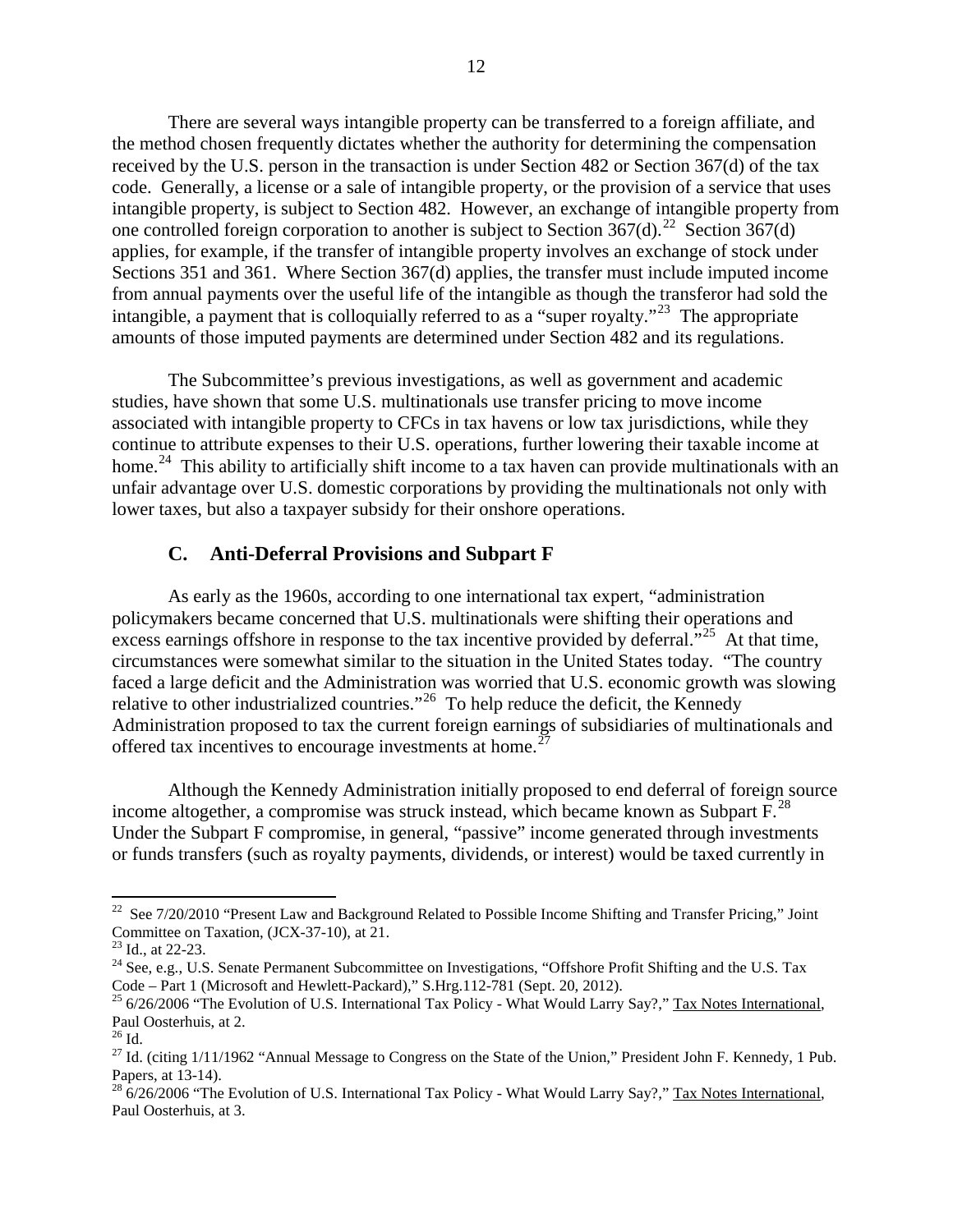the United States, while "active" income (such as revenue from overseas manufacturing activities) would not be taxed until the money was brought into the United States. Subpart F was enacted by Congress in 1962, and was designed in substantial part to address the tax avoidance techniques being utilized today by U.S. multinationals in tax havens. In fact, to curb tax haven abuses, Congress enacted anti-tax haven provisions, despite extensive opposition by the business community.[29](#page-16-0)

Subpart F explicitly restricts the types of income whose taxation may be deferred. The Subpart F rules are codified in tax code Sections 951 to 965, which apply to certain income of  $CFCs$ <sup>[30](#page-16-1)</sup> When a CFC earns Subpart F income, the U.S. parent as shareholder is treated as having received the current income. Subpart F was enacted to deter U.S. taxpayers from using CFCs located in tax havens to accumulate earnings that could have been accumulated in the United States.<sup>31</sup> "[S]ubpart F generally targets passive income and income that is split off from the activities that produced the value in the goods or services generating the income," according to the Treasury Department's Office of Tax Policy.<sup>32</sup> In contrast, income that is generated by active, foreign business operations of a CFC is permitted to continue to be deferred. But, again, deferral is not permitted for passive, inherently mobile income such as royalty, interest, or dividend income, as well as income resulting from certain other activities identified in Subpart  $F<sup>33</sup>$  $F<sup>33</sup>$  $F<sup>33</sup>$  Income reportable under Subpart F is currently subject to U.S. tax, regardless of whether that income has been formally repatriated.

At the same time, regulations, temporary statutory changes, and certain statutory exceptions have undercut the intended application of Subpart F. For example, "check-the-box" tax regulations issued by the Treasury Department in 1997, and the CFC "look-thru rule" first enacted by Congress as a temporary measure in 2006 and subsequently renewed, have significantly reduced the effectiveness of the anti-deferral rules of Subpart F and have further facilitated the increase in offshore profit shifting which has gained significant momentum over the last 15 years. In addition, certain statutory exceptions have also weakened important provisions of the law, including regulations implementing the "manufacturing exception."

#### **D. Foreign Base Company Sales Income – Manufacturing Exception**

A key type of taxable Subpart F offshore income is referred to in the tax code as Foreign Base Company Sales (FBCS) income. FBCS income generally involves a CFC which is organized in one jurisdiction, used to buy goods, typically from a manufacturer in another jurisdiction, and then sells the goods to a related CFC for use in a third jurisdiction, while

 $\overline{\phantom{a}}$ 

<span id="page-16-0"></span><sup>&</sup>lt;sup>29</sup> See, e.g., 12/2000 "The Deferral of Income Earned through U.S. Controlled Foreign Corporations," Office of Tax Policy, U.S. Department of Treasury, at 21.

<span id="page-16-1"></span><sup>&</sup>lt;sup>30</sup> A CFC is a foreign corporation more than 50% of which, by vote or value, is owned by U.S. persons owning a 10% or greater interest in the corporation by vote ("U.S. shareholders"). "U.S. persons" include U.S. citizens, residents, corporations, partnerships, trusts and estates. IRC § 957.

<span id="page-16-2"></span> $31$  See, e.g., Koehring Company v. United States of America, 583 F.2d 313 (7th Cir. 1978). See also 12/2000 "The Deferral of Income Earned through U.S. Controlled Foreign Corporations," Office of Tax Policy, U.S. Department of Treasury, at xii.

<span id="page-16-3"></span><sup>&</sup>lt;sup>32</sup> 12/2000 "The Deferral of Income Earned through U.S. Controlled Foreign Corporations," Office of Tax Policy, U.S. Department of Treasury, at xii.

<span id="page-16-4"></span> $33$  IRC  $\overline{\S}$  954(c).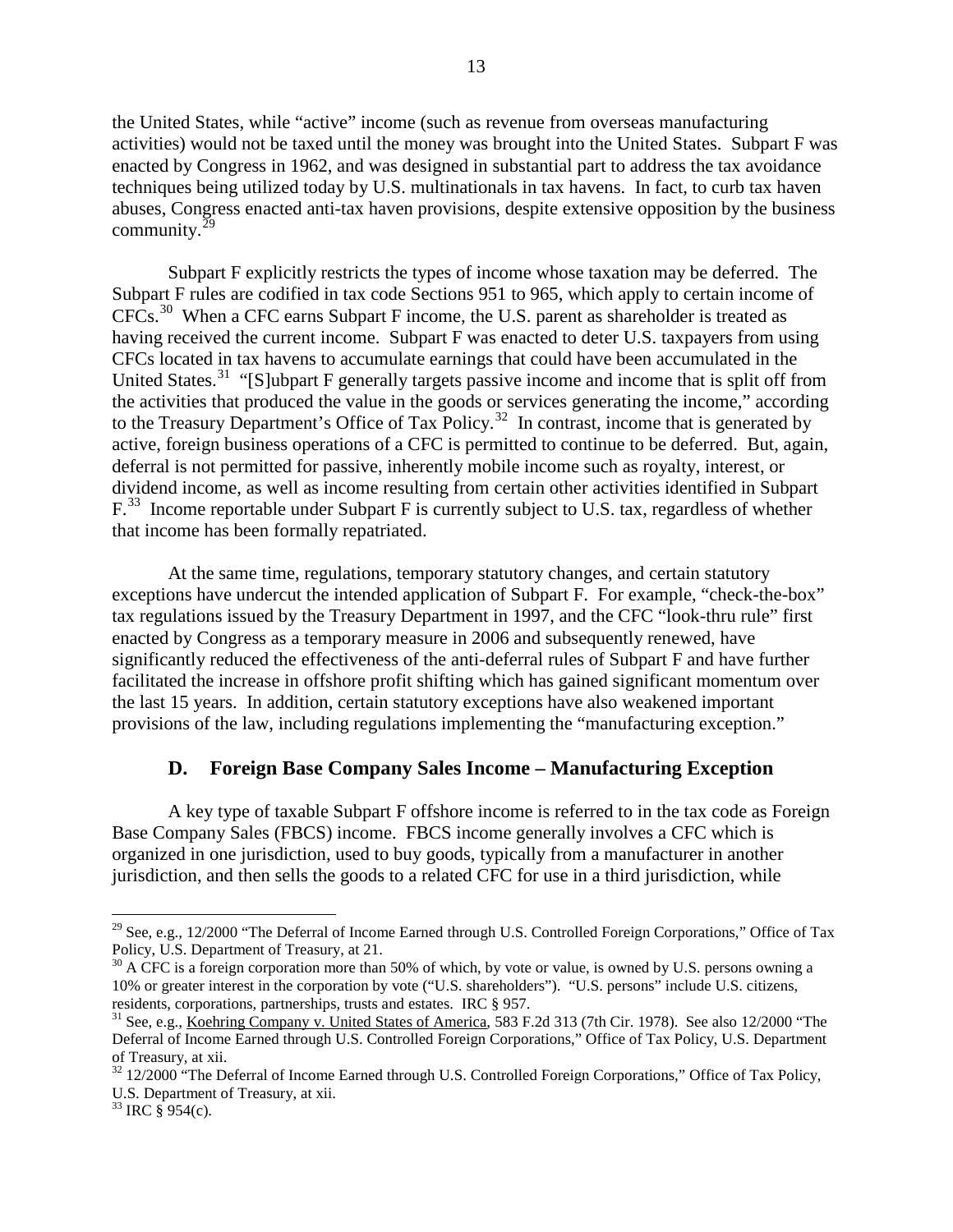retaining the income resulting from those transactions. The FBCS provision is meant to tax the retained profits of the intermediary CFC which typically sits in a tax haven. More specifically, taxable FBCS income is income attributable to related-party sales of goods made through a CFC if the country of the CFC's incorporation is neither the origin nor the destination of the goods and the CFC itself has not "manufactured" the goods.<sup>34</sup> In other words, for the income to be considered taxable foreign base company sales income, the goods must be both produced outside the CFC's country of organization and distributed or sold for use outside that same country, and an entity related to the CFC must be a party to the transaction.<sup>35</sup>

The purpose of taxing FBCS income under Subpart F was to discourage multinationals from splitting their manufacturing function from their sales function and then assigning the sales function to a subsidiary in a tax haven. The legislative history, in fact, describes precise scenarios intended to be included under Subpart F. For instance:

"The technique that is used for diverting profits from one company to another among European affiliates is also used to divert income from U.S. companies to foreign affiliates. Income that would normally be taxable by the United States is thrown into tax haven companies with the object of obtaining tax deferral. This is done, for example, by placing in a Swiss or Panamanian corporation the activities of the export division of a U.S. manufacturing enterprise."<sup>[36](#page-17-2)</sup>

The FBCS income rules also, however, contain an exclusion known as the "manufacturing exception." Under this exception, the income retained by the intermediary CFC is not taxable under Subpart F, if the CFC itself is a manufacturer and added substantive value to the goods. $37$  While this exception was originally restricted to CFCs engaged in physical manufacturing, in 2009, the regulations governing the manufacturing exception were liberalized to make it much easier for a foreign affiliate to claim the exception. As explained by the Joint Committee on Taxation, the 2009 regulations provided:

"A CFC can qualify for the manufacturing exception if it meets one of three tests. The first two [are] physical manufacturing tests: the substantial transformation test and the substantial activity test. The third test [is] the substantial contribution test."<sup>[38](#page-17-4)</sup>

"The existing regulations further define FBCSI [foreign base company sales income] and the applicable exceptions from FBCSI, including the exceptions to the FBCSI rules for personal property that is: (1) manufactured, produced, constructed, grown, or extracted within the CFC's country of organization (same country manufacture exception); (2) sold for use, consumption or disposition within the CFC's country of

 $34$  IRC § 954(d)(1).

<span id="page-17-2"></span><span id="page-17-1"></span><span id="page-17-0"></span> $\frac{35}{35}$  Id. 36 Statement by Hon. Douglas Dillon, Secretary of the Treasury, before the House Committee on Ways and Means, at 163-66 (May 3, 1961).

<span id="page-17-3"></span><sup>&</sup>lt;sup>37</sup> Id.; 26 CFR § 1.954-3(a)(4)(i) (providing that FBCS income excludes the income of a CFC derived in connection with the sale of goods that were "manufactured, produced or constructed" by the CFC).

<span id="page-17-4"></span> $38$  7/20/2010 "Present Law and Background Related to Possible Income Shifting and Transfer Pricing," Joint Committee on Taxation, (JCX-37-10), at 38. See also 2/2/2009 "Guidance Regarding Foreign Base Company Sales Income," 2009-5 I.R.B., T.D. 9438, http://www.irs.gov/pub/irs-irbs/irb09-05.pdf, in which the IRS describes the manufacturing exception before and after the 2009 amendments as follows: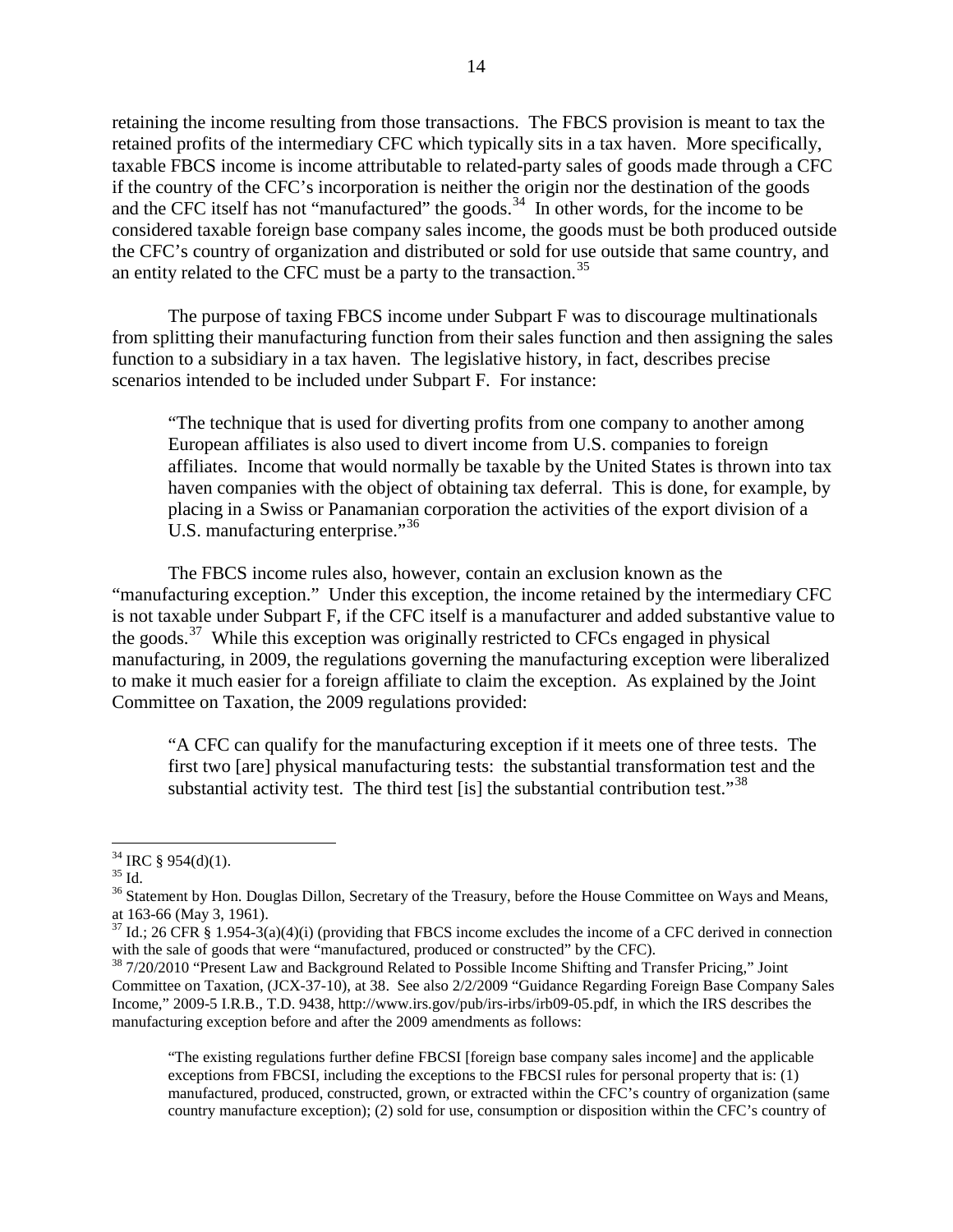Moving from a requirement that the CFC demonstrate that it performed a manufacturing activity to demonstrating that it made a "substantial contribution" to the goods being sold transformed the manufacturing exception into another possible loophole to shield offshore income from Subpart F taxation. $39$ 

Through deferral and various regulatory and statutory exceptions, the tax code has created multiple incentives for multinational corporations to move income offshore to low or no tax jurisdictions and provided multiple methods to avoid current tax on those offshore transfers. A key objective of the Subcommittee's ongoing investigation is to examine these exceptions and loopholes in action, and find an effective way of closing them where transactions have little or no economic substance other than tax avoidance.

#### **E. Economic Substance**

 $\overline{\phantom{a}}$ 

Efforts by taxpayers to structure their business in a way that avoids taxation may result in transactions with little or no economic substance. Beginning with a Supreme Court case in 1935, the federal courts have developed an "economic substance doctrine" to determine whether a transaction has enough substance to be respected for tax purposes.<sup>[40](#page-18-1)</sup> The 1935 case, Gregory v. Helvering, involved a woman who owned one company, transferred its stock to a second company she had just created, then three days later dissolved the second company, took back the first company's shares and sold them. The taxpayer claimed to have engaged in a tax free corporate reorganization and assigned a high cost to the stock she sold to minimize her taxable gain. The Supreme Court ruled against her and for the IRS, finding that her actions had no

The proposed regulations provide a third test for satisfying the manufacturing exception, which may apply when a CFC is involved in the manufacturing process but does not satisfy the physical manufacturing test. In particular, the proposed regulations provide that a CFC will satisfy the manufacturing exception if the facts and circumstances evince that the CFC makes a substantial contribution through the activities of its employees to the manufacture, production, or construction of personal property (substantial contribution test). The proposed regulations also propose other modifications to the existing regulations to address the treatment of contract manufacturing arrangements under the FBCSI rules."

<span id="page-18-1"></span><span id="page-18-0"></span> $39$  The 2009 regulations were made effective for taxable years that began after June 30, 2009. In addition, the IRS allowed taxpayers to apply the new test retroactively to any open taxable year. 2/2/2009 "Guidance Regarding<br>Foreign Base Company Sales Income," 2009-5 I.R.B., T.D. 9438, http://www.irs.gov/pub/irs-irbs/irb09-05.pdf. <sup>40</sup> See Gregory v. Helvering, 293 U.S. 465 (1935). See also  $3/7/2014$  "In the Matter of Caterpillar Inc.," Caterpillar Expert Witness Report, John P. Steines, Jr., Professor of Law, New York University, PSI\_Caterpillar\_17\_000003 - 023, at 008 ("[E]conomically meaningless transactions devoid of business purpose other than tax avoidance are generally not respected.").

organization; and (3) manufactured, produced, or constructed by the CFC (the manufacturing exception). See § 1.954-3(a)(2)-(4).

The existing regulations set forth certain tests to determine whether a CFC satisfies the manufacturing exception: the 'substantial transformation test' of  $\S 1.954-3(a)(4)(ii)$  and the 'substantive test' and safe harbor of § 1.954-3(a)(4)(iii). For purposes of this preamble, the requirements of § 1.954-3(a)(4)(ii) and 1.954-3(a)(4)(iii) will be referred to collectively as the 'physical manufacturing test' and the satisfaction of either test will be described as 'physical manufacturing.'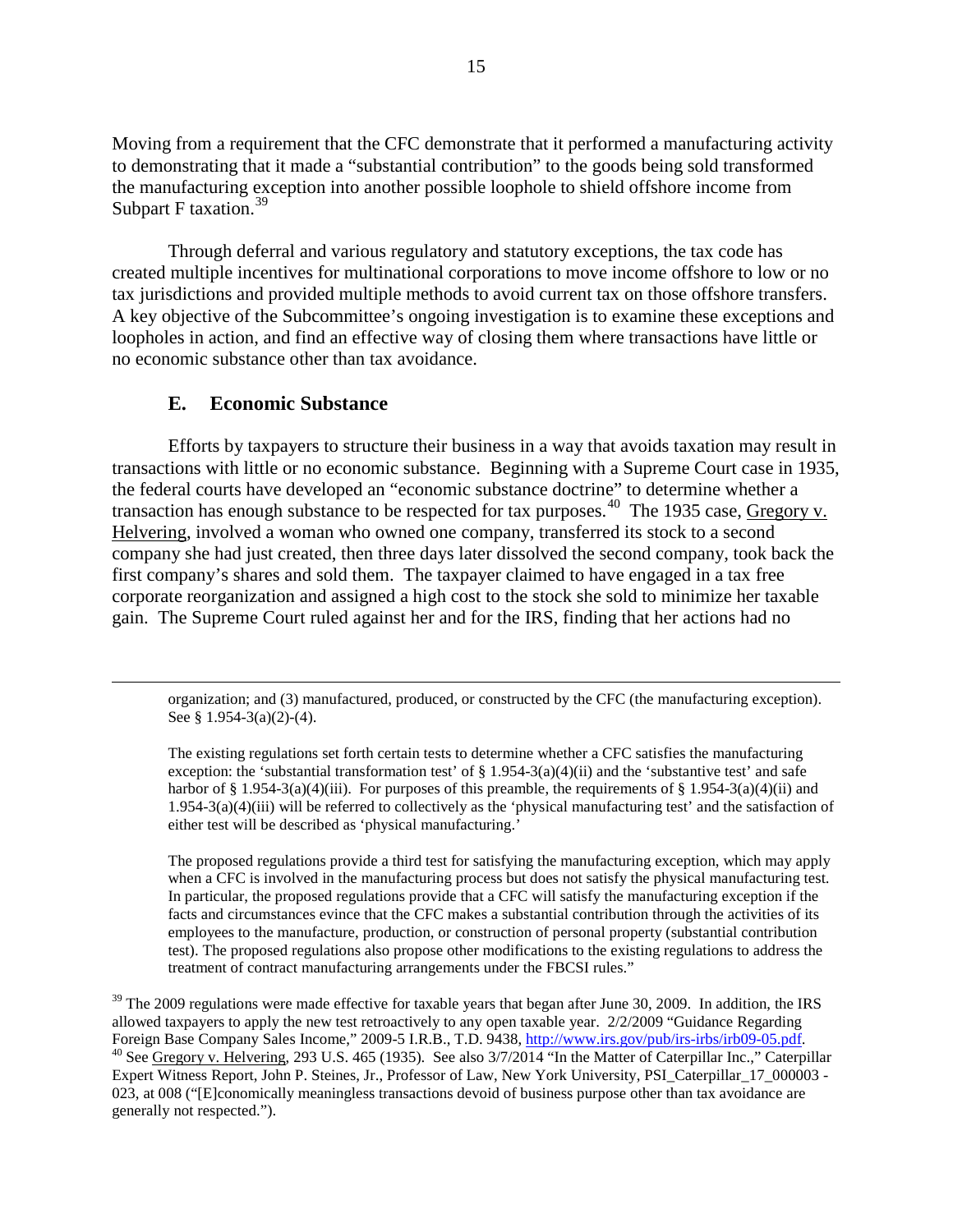business purpose other than tax avoidance, and attempted to elevate form over substance, using a company that was entirely paper based, with no employees or business activities.

In 2010, Congress codified the judicial doctrine.<sup>41</sup> Using the case law as its guide in determining whether a transaction had economic substance, the statute established a two part test: the transaction must change the taxpayer's economic position in a meaningful way, and the transaction must have a substantial non-tax purpose.<sup>42</sup> The statute harmonized a split in the federal circuits as to whether both prongs had to be satisfied, or only one of them. It did not change the applicability of the economic substance doctrine, stating in 26 U.S.C.  $\S 7701(0)(1)$ that the statute would apply "[i]n the case of any transaction to which the economic substance doctrine is relevant," while leaving the determination of relevance to the common law tests.<sup>43</sup> Under common law, the courts have held that the economic substance doctrine was not relevant in some circumstances. [44](#page-19-3) One of those circumstances was described in a Joint Committee on Taxation analysis which said the doctrine may not be relevant to the "decision to utilize a related-party entity in a transaction, provided that the arm's length standard of section 482 and other applicable concepts are satisfied."[45](#page-19-4) 

In July 2011, the IRS issued guidance to help its examiners determine when a transaction had economic substance under the statute.<sup>46</sup> The guidance provided 18 indicia and four circumstances indicating when a transaction had economic substance and 17 indicia indicating when it did not. For example, the IRS guidance recommended concluding that transactions between related parties that met the arm's length pricing standards of Section 482 were likely to meet economic substance requirements.<sup>47</sup> The guidance also recommended finding that a transaction lacked economic substance if the transaction had been "promoted/developed/ administered" by the corporation's tax department or outside tax advisors.

Because the economic substance doctrine was codified less than four years ago and applies only to transactions after March 2010, only a limited number of cases have interpreted the statute to date.  $48$ 

l

<span id="page-19-0"></span><sup>&</sup>lt;sup>41</sup> See § 1409(a) of the Health Care and Education Reconciliation Act of 2010, P.L. 111-152, codified at 26 U.S.C. § 7701(o)(1).<br><sup>42</sup> 26 U.S.C. § 7701(o)(1).

<span id="page-19-2"></span><span id="page-19-1"></span> $43$  3/21/2010 "Technical Explanation Of The Revenue Provisions Of The 'Reconciliation Act of 2010,' As Amended, in Combination With The 'Patient Protection and Affordable Care Act,'" prepared by the Joint

<span id="page-19-6"></span><span id="page-19-5"></span>

<span id="page-19-7"></span>

<span id="page-19-4"></span><span id="page-19-3"></span><sup>&</sup>lt;sup>44</sup> Id.<br><sup>45</sup> Id.  $\frac{45}{10}$ .<br><sup>47</sup> Id. See also 26 CFR § 1.482-4.<br><sup>48</sup> In several U.S. Tax Court opinions, the court has noted that "Congress codified the economic substance doctrine mostly as articulated by the Court of Appeals for the Third Circuit in ACM Partnership v. Commissioner, 157 F.3d 231, 247‑48 (3d Cir. 1998)." The codified doctrine did not apply, however, to the cases at issue under its effective dates. See Crispin v. Commissioner, T.C. Memo. 2012<sup>-70</sup>, 2012 WL 858406, at 6, n.14; Blum v. Commissioner, T.C. Memo. 2012‑16, 2012 WL 129801, at 17, n.21; Rovakat, LLC v. Commissioner, T.C. Memo. 2011‑225, 2011 WL 4374589, at 27, n.11.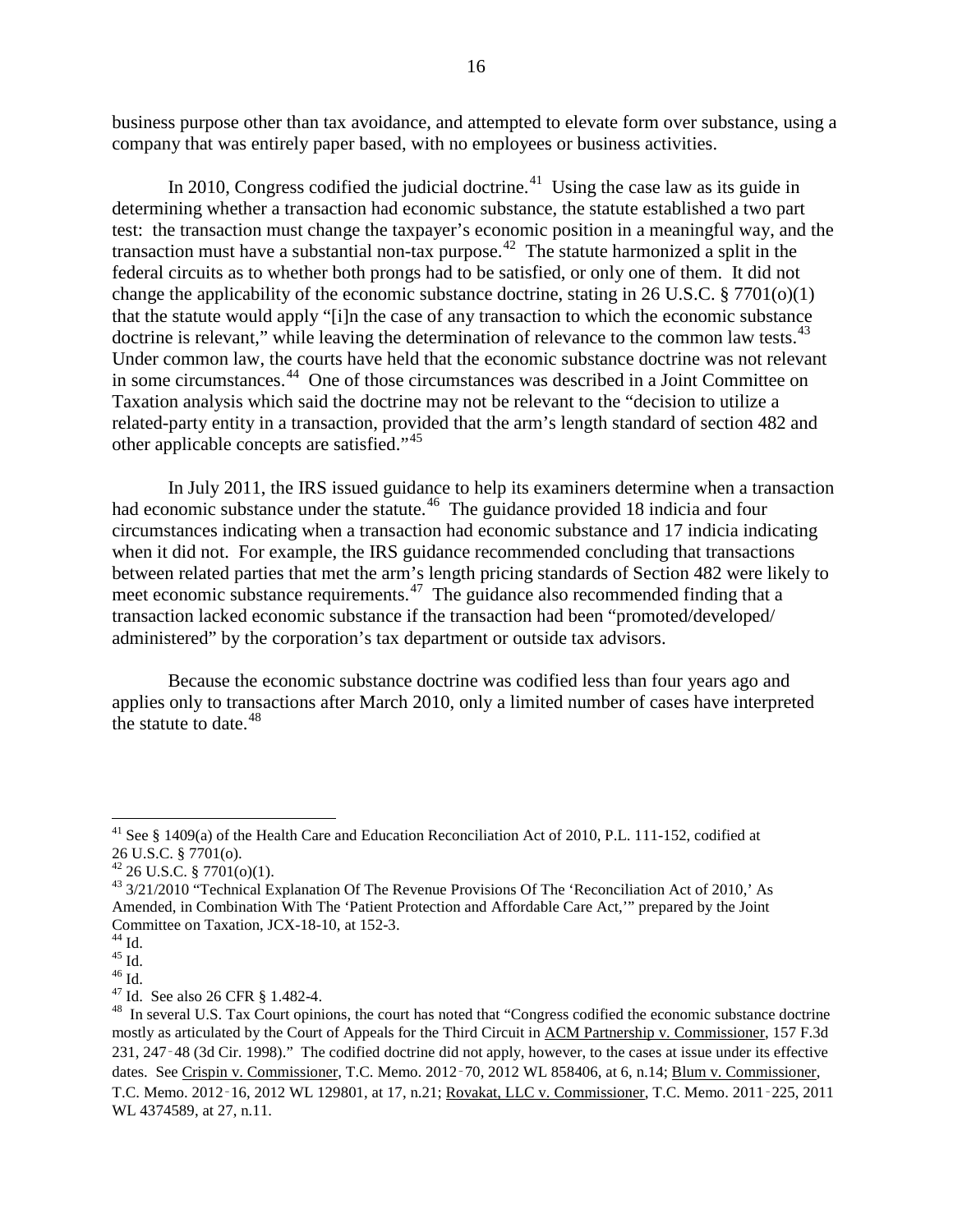#### **F. Export Exception**

l

A final issue relevant to the Caterpillar case study is the tax treatment of goods held in the United States under the name of a foreign affiliate. Generally, if the foreign affiliate of a U.S. parent corporation holds inventory in the United States, it can do so without creating a taxable presence. Tax code Section  $956(c)(2)(B)$  excludes from taxable U.S. property any goods located in the United States which were purchased in the United States for export to a foreign country. This export exception allows a foreign company (or a foreign affiliate of a U.S. company) to buy U.S. goods for export, route foreign goods through a U.S. port, or execute routine export functions, without incurring U.S. taxation as a U.S. business. However, there are limits to the scope of the export exception. If the export property is held in a common pool of inventory for the benefit of multiple parties as a joint enterprise, U.S. courts have held that, based on the facts and circumstances of the case, a de facto U.S. partnership may be created that would subject the individual partners to U.S. taxes. $49$ 

<span id="page-20-0"></span><sup>&</sup>lt;sup>49</sup> See Commissioner v. Culbertson, 337 U.S. 280 (1949) (stating that relevant inquiry is to determine whether the parties in good faith and acting with a business purpose intended to join together in the present conduct of a joint enterprise for profit). The Tax Court has set forth a list of factors that other courts have used to evaluate this factual inquiry. See Luna v. Commissioner, 42 T.C. 1067 (1964).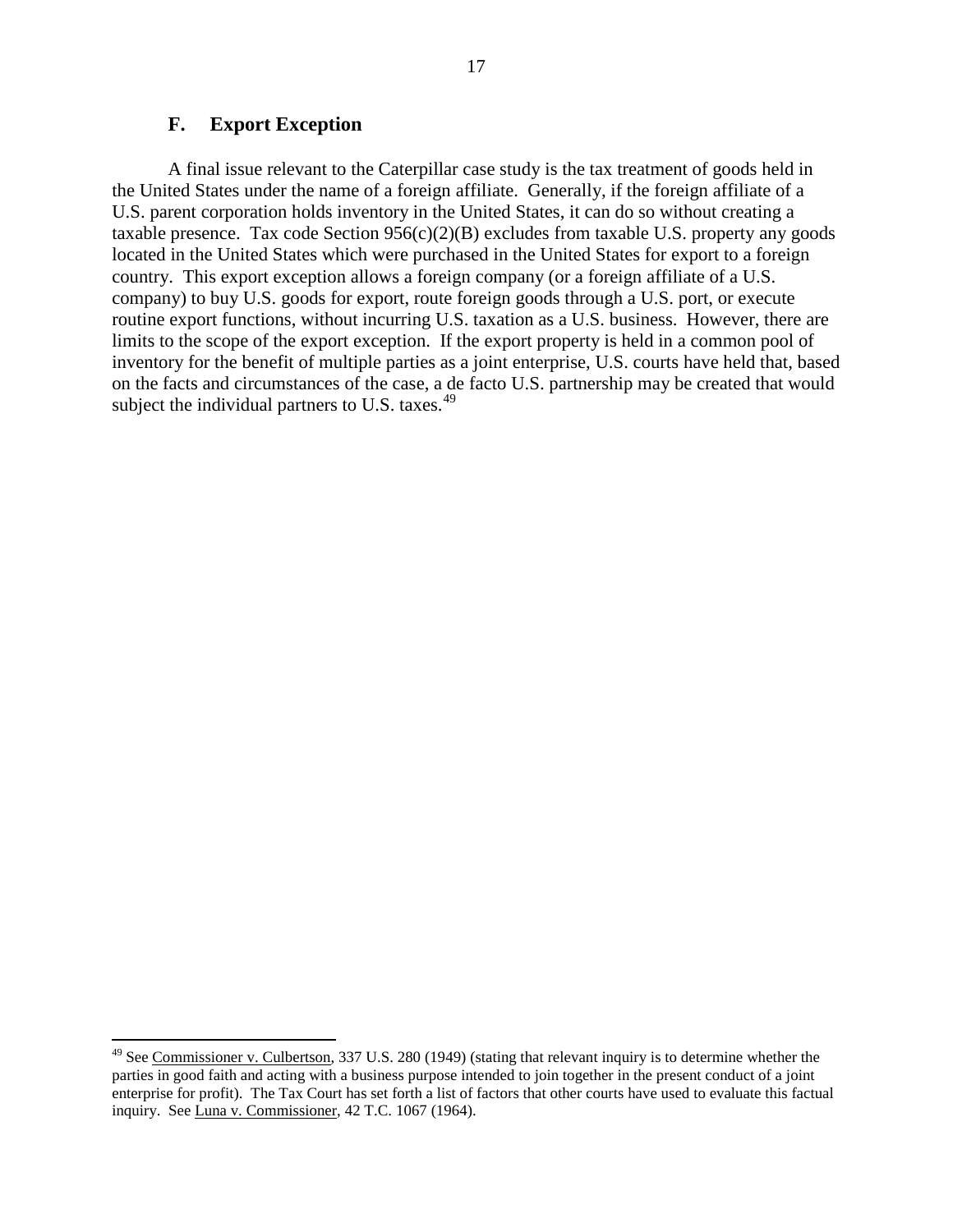#### **III. CATERPILLAR CASE STUDY**

#### **A. Caterpillar In General**

Caterpillar Inc. (Caterpillar) is a multinational corporation headquartered in the United States. It is a publicly traded company registered with the U.S. Securities and Exchange Commission and is listed on exchanges in the United States, France, and Switzerland.<sup>[50](#page-21-0)</sup> Caterpillar stock is one of the 30 listed in the Dow Jones Industrial Average. Caterpillar is the parent company for approximately 450 subsidiaries or affiliates in 57 countries.<sup>[51](#page-21-1)</sup>

Caterpillar is an iconic American company with a strong U.S. presence. Its worldwide headquarters is in Peoria, Illinois, the heartland of the country. Out of 118,500 employees worldwide, about 52,000, or roughly 44%, are located in the United States.<sup>52</sup> Out of 125 manufacturing facilities worldwide, 54 are located in the United States, far more than in any other country; the remaining 71 manufacturing facilities are located overseas.<sup>53</sup> The majority of the company's research and development activity and information technology planning and development occurs in the United States.<sup>[54](#page-21-4)</sup> In 2012, Caterpillar spent about \$2 billion on research and development, 80% of which was conducted in the United States.<sup>[55](#page-21-5)</sup> Caterpillar also holds title to most of the intellectual property for its products in the United States, where it coordinates its global registration and enforcement strategy.[56](#page-21-6) Most of Caterpillar's senior executives are in the United States, including its Chief Executive Officer (CEO), Chief Financial Officer (CFO), and Chief Legal Officer, as well as most of the heads of its business segments and divisions.<sup>[57](#page-21-7)</sup> The current Chairman of the Board and CEO is Douglas Oberhelman.<sup>58</sup>

Caterpillar is the world's leading manufacturer of construction and mining equipment, diesel and natural gas engines, industrial gas turbines, and diesel-electric locomotives.<sup>[59](#page-21-9)</sup> In 2012, Caterpillar generated record revenues of \$65.9 billion, earning it a ranking of number 46 on the Fortune 500 list of the largest American corporations.<sup>[60](#page-21-10)</sup> In 2013, Caterpillar's revenues

 $\overline{\phantom{a}}$ 

<span id="page-21-0"></span> $50$  9/15/2011 "Caterpillar Inc. Transfer Pricing Analysis and Report For fiscal year ended December 31, 2010,"<br>PwC PSI CAT 00007795 - 8204. at 815.

<span id="page-21-2"></span><span id="page-21-1"></span><sup>&</sup>lt;sup>51</sup> Id.<br><sup>52</sup> Caterpillar Inc. Presentation to the Senate Permanent Subcommittee on Investigations (2/21/2014), at PSI-<br>Caterpillar-14-000001 - 010, at 002.

<span id="page-21-4"></span>

<span id="page-21-6"></span><span id="page-21-5"></span>

<span id="page-21-3"></span><sup>&</sup>lt;sup>53</sup> Id. See also Caterpillar Inc. Annual Report (Form-10K), at 20 (12/31/2010).<br><sup>54</sup> Craig T. Bouchard & James V. Koch, <u>The Caterpillar Way</u>, at 91 (2014).<br><sup>55</sup> 8/30/2013 Caterpillar response to Subcommittee Questionnair and Restated License Agreement, CAT-000306 - 699, at 373; 9/23/2013 letter from Caterpillar to Subcommittee, PSI-Caterpillar-04-000001 - 009, at 004.

<span id="page-21-7"></span> $^{57}$  See 10/1/2013 "Chairman's Operating Council Organizational Chart," prepared by Caterpillar Inc. and on its

<span id="page-21-8"></span>website, http://s7d2.scene7.com/is/content/Caterpillar/C10101108.<br><sup>58</sup> "2010 Year in Review," prepared by Caterpillar, at 18, http://s7d2.scene7.com/is/content/Caterpillar/C10005394.<br><sup>59</sup> Caterpillar Inc. Annual Report (Fo

<span id="page-21-10"></span><span id="page-21-9"></span> $60$  See "Fortune 500, Our annual ranking of America's largest corporations," CNN Money, (May 21, 2012), http://money.cnn.com/magazines/fortune/fortune500/2012/full\_list/. See also 8/14/2013 Caterpillar response to Subcommittee Questionnaire, CAT-000001 - 065, at 001.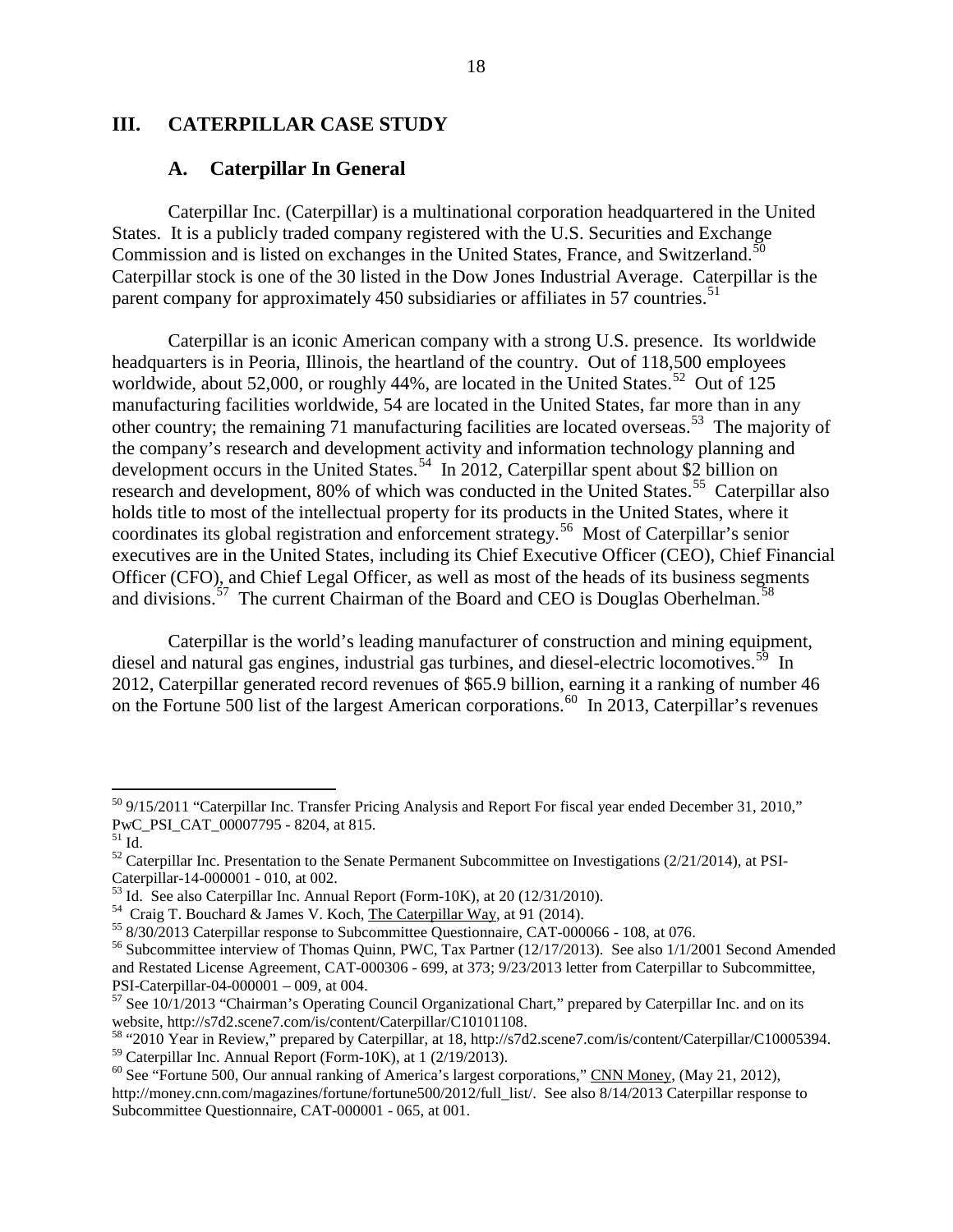dropped to \$55.7 billion, a 16% decline.<sup>[61](#page-22-0)</sup> Even with that drop, over that two-year period, Caterpillar's revenues exceeded \$120 billion. As of the end of 2013, Caterpillar had total assets of \$85 billion, of which \$17 billion, or 20%, were indefinitely reinvested earnings held offshore. [62](#page-22-1)

The entity that became Caterpillar Inc. was organized in 1925, in the State of California, when the Holt Manufacturing Company and the C.L. Best Tractor Company merged to form the Caterpillar Tractor Company.<sup>63</sup> By 1931, Caterpillar had perfected the diesel tractor engine and redesigned many of its old tractors, and witnessed a steady growth in its sales throughout the decade.<sup>[64](#page-22-3)</sup> In 1967, Caterpillar's worldwide headquarters moved to Peoria, Illinois. On its website, the company has written that "Caterpillar has deep roots in Peoria," and "[s]ince the beginning when the company expanded its manufacturing from the West coast to the Midwest, [its] presence has deepened across the region."<sup>65</sup> In 1986, the U.S. parent company was reorganized as Caterpillar Inc. in the State of Delaware.<sup>[66](#page-22-5)</sup>

Caterpillar has five principal business segments: Construction Industries, Energy and Power Systems, Resource Industries, Financial Products, and Customer and Dealer Support.<sup>[67](#page-22-6)</sup> Construction Industries (CI) is focused on producing machinery used to construct infrastructure and buildings, such as railways, roads, schools and hospitals.<sup>[68](#page-22-7)</sup> Caterpillar equipment produced by this segment includes backhoe loaders, small tractors, and mini-excavators. Energy and Power Systems (EP) produces energy-related engines, turbines, and related equipment. Its products include power plant generators, turbines, and locomotives serving such industries as the electric power, petroleum, and rail businesses. Resource Industries (RI) focuses on producing equipment that harvests natural resources such as coal, minerals, and lumber. $^{69}$  Its products include large mining trucks, underground mining equipment, and tunnel boring equipment.  $\frac{70}{2}$  $\frac{70}{2}$  $\frac{70}{2}$ The responsibilities of CI, EP, and RI include the design, manufacturing, marketing, and sales of their respective products.[71](#page-22-10) Caterpillar's Financial Products segment is involved in the financing of dealers, suppliers, and customers to support the producing, purchasing, and leasing of Caterpillar products.

<span id="page-22-0"></span><sup>&</sup>lt;sup>61</sup> "Caterpillar Popping on Better-Than-Expected Profit, Outlook," Forbes, Maggie McGrath, (1/27/2014), http://www.forbes.com/sites/maggiemcgrath/2014/01/27/caterpillar-popping-on-better-than-expected-profitoutlook/.  $\overline{\phantom{a}}$ 

<span id="page-22-1"></span> $^{62}$  Caterpillar Inc. Annual Report (Form-10K) (2/18/2014); March 2014 "Foreign Indefinitely Reinvested Earnings: Balances Held by the Russell 1000; A Six-Year Snapshot," Audit Analytics, at 4.

<span id="page-22-2"></span><sup>&</sup>lt;sup>63</sup> ["Caterpillar Tractor Co. List of Deals,"](http://www.webcitation.org/5u2jB9nzf) Lehman Brothers Collection, Harvard Business School Baker Library Historical Collections, http://www.library.hbs.edu/hc/lehman/company.html?company=caterpillar\_tractor\_co.

<span id="page-22-4"></span><span id="page-22-3"></span><sup>&</sup>lt;sup>65</sup> 10/18/2013 "Peoria – The Home of Caterpillar," Caterpillar website,<br>http://www.jointeamcaterpillar.com/cda/layout?m=612335&x=333&id=4507617.

<span id="page-22-5"></span><sup>&</sup>lt;sup>66</sup> Caterpillar Inc. Annual Report (Form-10K), at 1 (2/19/2013). <sup>67</sup> "2012 Year in Review," prepared by Caterpillar and on its website, at 33,

<span id="page-22-7"></span><span id="page-22-6"></span>http://s7d2.scene7.com/is/content/Caterpillar/C10005383.<br>
68 Id.<br>
<sup>69</sup> Id.<br>
<sup>70</sup> Id.<br>
<sup>71</sup> Id.

<span id="page-22-8"></span>

<span id="page-22-10"></span><span id="page-22-9"></span>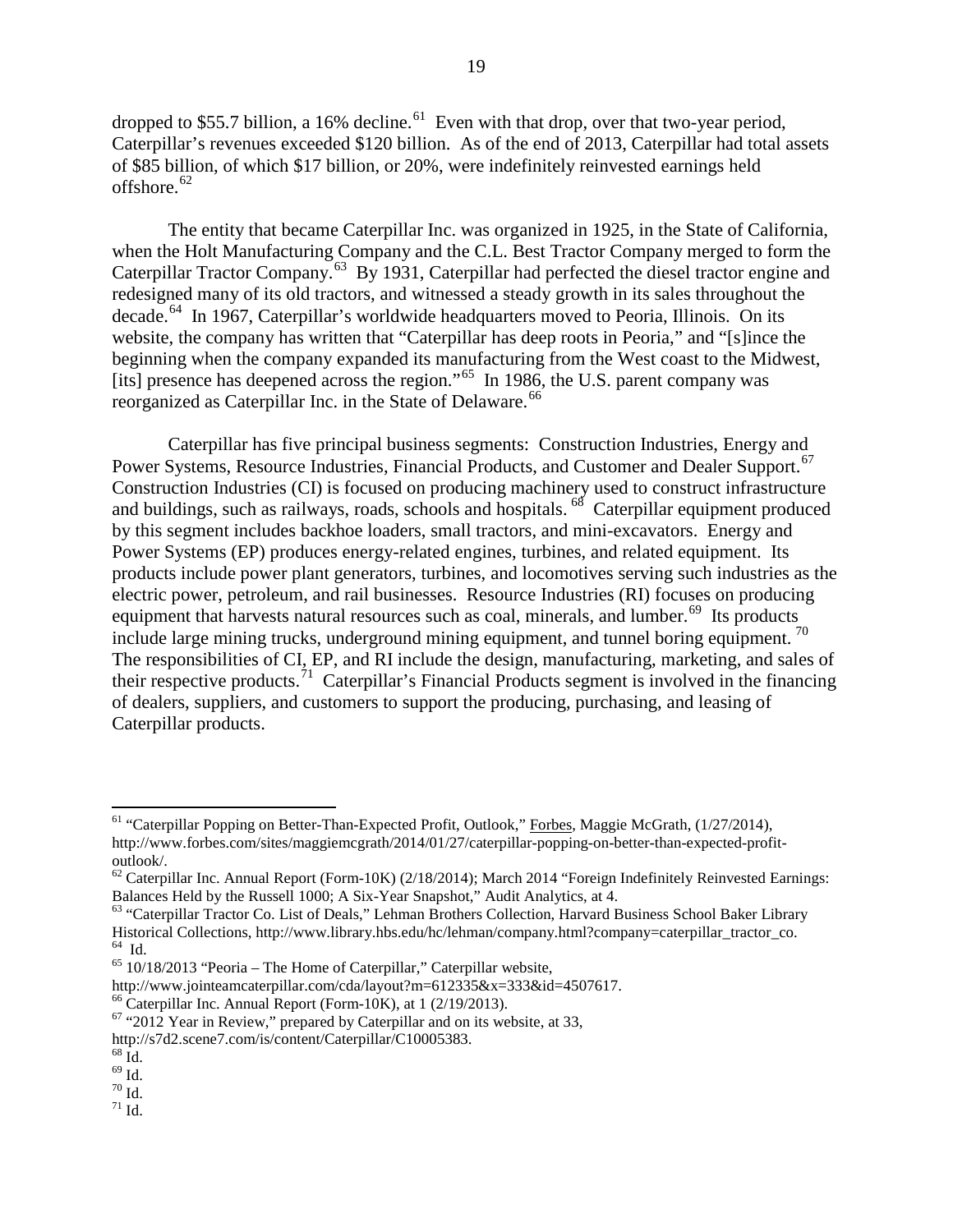The fifth and final business segment, Customer and Dealer Support, focuses on customer service and dealer development.<sup>[72](#page-23-0)</sup> The head of Customer and Dealer Support is Stuart Levenick, a Caterpillar group president based in Illinois.[73](#page-23-1) Among other responsibilities, the segment is responsible for key aspects of Caterpillar's parts business, including supplying both third party replacement parts and Caterpillar's own worked parts for the machines sold by the CI, EP, and RI segments. Within the segment, the current head of the Customer Services Support Division is Stephen Gosselin, who is charged with "growing Caterpillar's aftermarket parts and services business."<sup>74</sup> He is based in Illinois. Another key person is Barbara Hodel, Director of Parts Distribution, who is also based in Illinois.<sup>[75](#page-23-3)</sup>

Since the early 1990s, Caterpillar's five business segments have been further organized into various Business Divisions, each of which is led by a Vice President who reports to the Caterpillar Executive Office.[76](#page-23-4) "[A] Business Division can include several subsidiaries or branches ('legal entities') or a legal entity can contain the activities of several Business Divisions."<sup>[77](#page-23-5)</sup> The scope and role of Caterpillar's individual Business Divisions have evolved over time.[78](#page-23-6) As of 2013, Caterpillar had 30 Business Divisions, which can be categorized into seven types including: Construction Industries, Resource Industries, Energy and Power Systems, and Customer and Dealer Support.[79](#page-23-7) The Customer and Dealer Support divisions include a number that play key roles in the replacement parts business, including the Customer Services Support Division and the Distribution Divisions for the Asia Pacific region, the Europe, African and Middle East region, and the Americas.<sup>80</sup>

Caterpillar credits its business model as "the foundation of [its] success."<sup>81</sup> The company's business model focuses on the maintenance, repair, and operations component of its business, which the company views as helping to smooth its revenue stream and lock in its customer base.<sup>[82](#page-23-10)</sup> Caterpillar describes its business model as operating in three phases: seed,

<span id="page-23-0"></span> $72$  Id.

<span id="page-23-1"></span><sup>&</sup>lt;sup>73</sup> See "Stuart L. Levenick," Caterpillar officer profile prepared by Caterpillar, http://www.caterpillar.com/en/company/governance/officers/stuart-1-levenick.html.

<span id="page-23-2"></span><sup>&</sup>lt;sup>74</sup> See "Stephen A. Gosselin," Caterpillar officer profile prepared by Caterpillar,<br>http://www.caterpillar.com/en/company/governance/officers/stuart-l-levenick/stephen-a-gosselin.html.

<span id="page-23-4"></span><span id="page-23-3"></span><sup>&</sup>lt;sup>75</sup> Subcommittee interview of Deborah Kraft, Caterpillar, Accounting Manager  $(2/5/2014)$ .<br><sup>76</sup> 9/15/2011 "Caterpillar Inc. Transfer Pricing Analysis and Report For fiscal year ended December 31, 2010,"<br>PWC\_PSI\_CAT\_00007

<span id="page-23-7"></span><span id="page-23-6"></span><span id="page-23-5"></span> $\frac{78}{78}$  Id.<br><sup>79</sup> See 10/1/2013 "Chairman's Operating Council Organizational Chart," prepared by Caterpillar Inc. and on its website, http://s7d2.scene7.com/is/content/Caterpillar/C10101108.<br><sup>80</sup> Caterpillar's divisions have had a variety of names. For example, the divisions handling parts distribution and

<span id="page-23-8"></span>logistics have been variously known as the Parts & Services Support Division, CAT Logistics, Parts Distribution & Logistics Division, and Parts Distribution & Diversified Products Division. Subcommittee interview of Deborah Kraft, Caterpillar (2/5/2014); 4/13/2013 "Caterpillar Announces New Organization to Drive Sustained Improvements in Customer Deliveries and Operational Efficiencies and to Build on Recent Product Quality Improvements," Caterpillar press release, http://www.caterpillar.com/en/news/corporate-press-releases/h/caterpillarannounces-new-organization-to-drive-sustained-improvements-in-customer-deliveries-and-operational-efficienciesand-to-build-on-recent-product-quality-improvements.html.<br><sup>81</sup> "2010 Year in Review," prepared by Caterpillar and on its website, at 18,

<span id="page-23-9"></span>http://s7d2.scene7.com/is/content/Caterpillar/C10005394.

<span id="page-23-10"></span> $82$  Craig T. Bouchard & James V. Koch, The Caterpillar Way, at 168 (2014).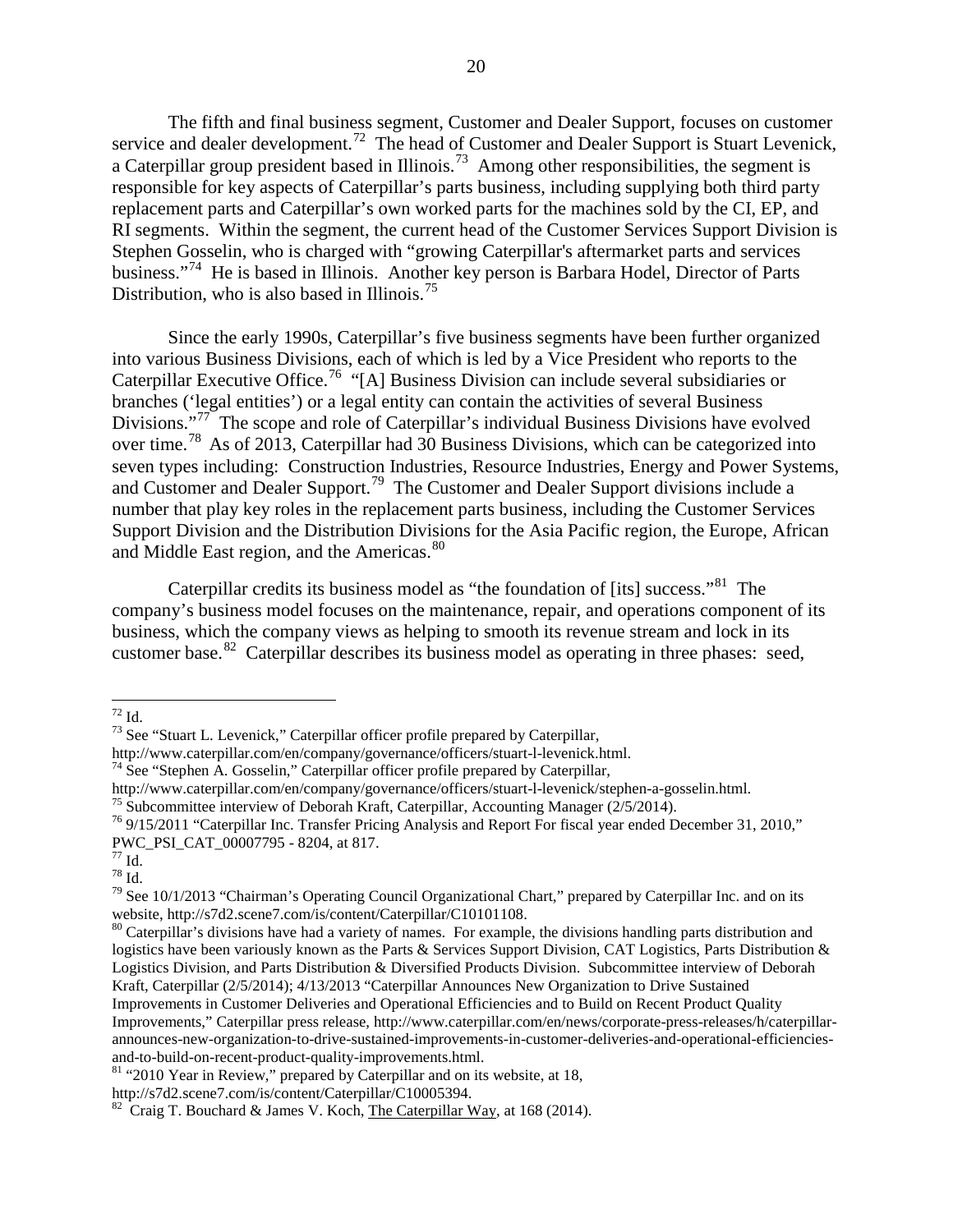grow, and harvest.<sup>[83](#page-24-0)</sup> It seeds the business with its initial sale of its products, taking a "life cycle perspective" during product development, with Caterpillar's differentiated and proprietary parts being a key part of that perspective.<sup>[84](#page-24-1)</sup> During the grow phase, Caterpillar grows the business by building the largest global field population of products, which in turn helps the company sell parts and services.<sup>85</sup> Caterpillar states that, by supporting its customers in the long run, it then harvests the opportunities created in the first two phases of the model.<sup>86</sup> Commenting on the company's seed, grow, harvest business model, Stuart Levenick, head of the Customer and Dealer Support business segment, recently said: "The harvest part of that is once you create all this population, we're much more vertical and we have a much more captive control of components and parts than anyone else in our business."[87](#page-24-4) Caterpillar's strong focus on aftermarket parts and service is a vital element in all three phases of its business model.<sup>88</sup>

Caterpillar is a leading U.S. exporter, providing more than 300 products to customers in approximately 180 countries around the world.<sup>[89](#page-24-6)</sup> From 2008 through 2012, Caterpillar exported more than \$82 billion in products from the United States.<sup>[90](#page-24-7)</sup> In 2011, exports from the U.S. made up \$19.4 billion or about one-third of its \$60 billion in consolidated sales.<sup>91</sup> While in 1963, only 43% of the company's consolidated sales and revenues came from international customers, in recent years most of Caterpillar sales come from international sales.<sup>92</sup> In 2013, the company reported that 67% of Caterpillar's revenues came from sales outside of the United States.<sup>93</sup> While most sales now occur outside the United States, most of Caterpillar's machines and parts are still built in the United States; for example, as discussed below, in 2012, about 70% of finished Caterpillar replacement parts sold offshore were manufactured in the United States.<sup>[94](#page-24-11)</sup>

#### **B. Caterpillar's Dealer Network**

To sell its machines and support the operation of those machines over time, Caterpillar has an extensive network of independent dealers in the United States and around the world. Caterpillar and independent analysts credit the worldwide dealer network as one of its most important competitive advantages. Its dealers have extensive knowledge of Caterpillar products, are focused on the needs of the country or region in which the dealer is located, and provide independent marketing judgment and business efficiencies. In addition to selling machines, Caterpillar dealers typically offer repair services, including providing Caterpillar replacement parts. Many dealers keep an inventory of replacement parts on site.

 $\overline{\phantom{a}}$ 

<span id="page-24-1"></span><span id="page-24-0"></span><sup>&</sup>lt;sup>83</sup> 2010 Year in Review," prepared by Caterpillar, at 18, http://s7d2.scene7.com/is/content/Caterpillar/C10005394.<br><sup>84</sup> Id.<br><sup>85</sup> Id.<br><sup>87</sup> 5/1/2013 "The Big Interview: Caterpillar's Stuart Levenick," Construction Week Onli

<span id="page-24-2"></span>

<span id="page-24-4"></span><span id="page-24-3"></span>http://www.constructionweekonline.com/article-22168-the-big-interview-caterpillars-stuart-levenick/1/print/. 88 2010 Year in Review," prepared by Caterpillar and on its website, at 18, http://s7d2.scene7.com/is/content/ Caterpillar/C10005394.

<span id="page-24-7"></span><span id="page-24-6"></span><span id="page-24-5"></span><sup>89</sup> 9/23/2013 letter from Caterpillar to Subcommittee, PSI-Caterpillar-04-000001 - 009, at 002.  $^{90}$  Id.

<span id="page-24-8"></span><sup>&</sup>lt;sup>91</sup> Craig T. Bouchard & James V. Koch, The Caterpillar Way, at 80 (2014); Caterpillar Inc. Annual Report (Form-10K), at 1 (12/31/2011).

<span id="page-24-9"></span><sup>92</sup> Id. at 50.

<span id="page-24-10"></span> $93$  Caterpillar Inc. Annual Report (Form-10K), at 8 (2/19/2013).

<span id="page-24-11"></span> $94$  3/7/2014 Caterpillar response to Subcommittee Questionnaire, CAT-001866 - 264, at 866 - 867.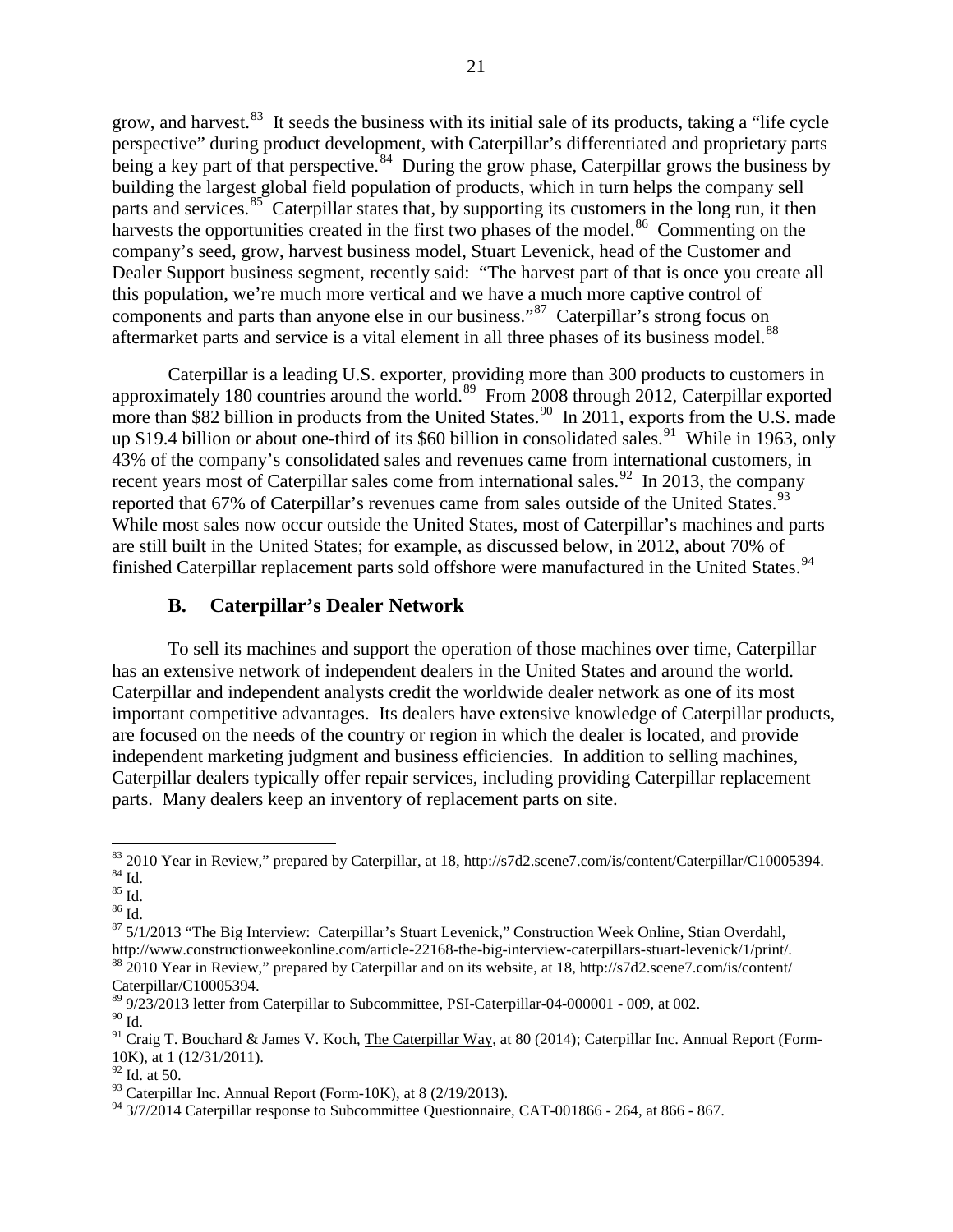On average, Caterpillar dealers have been in operation for 50 years, and turnover is rare.<sup>[95](#page-25-0)</sup> In 1993, Caterpillar had a total of 183 Caterpillar dealers worldwide, with 65 dealerships located in the United States and 118 located outside the United States.<sup>[96](#page-25-1)</sup> The overall number of dealers is now slightly lower, with 178 dealers worldwide, of which 48, or 27%, are located in the United States and four, or about two percent, located in Switzerland. [97](#page-25-2)

Caterpillar's Customer and Dealer Support business segment, headed by Stuart Levenick in Illinois, is responsible for supporting and overseeing Caterpillar's worldwide dealer network. Among other responsibilities, it evaluates dealer performance and determines whether a dealer should be added or dropped from the network. In February 2014, the Customer and Dealer Support segment announced an initiative to improve the sales performance of Caterpillar's independent dealers. A media article described that initiative as follows:

"'This is not a plan to cull our dealers or drive consolidation – although you can expect that some of that will occur,' Levenick told Reuters in an interview on Wednesday.

'But we do expect results. If you are not aligned, if you're not progressing towards those results, then you can expect us to move judiciously to make changes … They all get that.'

Caterpillar used to organize its global business – including dealer relations – regionally rather than by product category or customer type. So dealers were, in Levenick's words, 'measured against the guy down the street'.

That changed when the company reorganized a few years ago. The far-flung dealer network was put under one executive in Peoria, Illinois, who began comparing the performance of dealers across the globe.

The disparities, Levenick says, were jaw-dropping. So, too, were the money-making possibilities – if the laggards sold machines, parts and services as efficiently as dealers in the top half of the dealer performance rankings. …

Under the plan, underperforming dealers have until the end of 2014 to come up with a plan for raising key metrics. Once the plan is approved by Caterpillar, they have three years to meet the targets." [98](#page-25-3)

This new dealer oversight effort, which is being run from the United States, may result in some of the 178 dealers being removed from the Caterpillar network.<sup>99</sup> Before a new dealer may be

 $\overline{\phantom{a}}$ 

<span id="page-25-0"></span><sup>&</sup>lt;sup>95</sup> 9/17/2001 "Caterpillar Fiscal Year 2000 Transfer Pricing Documentation Report," PwC\_CAT\_PSI\_00004975 -5162, at 008 and 032.<br><sup>96</sup> Caterpillar Inc. Annual Report (Form-10K), at 2 (12/31/1993).

<span id="page-25-1"></span>

<span id="page-25-2"></span> $^{97}$  2/21/2014 "Caterpillar Inc. Presentation to the Senate Permanent Subcommittee on Investigations,"

PSI\_Caterpillar\_14\_000001 - 010, at 002; "Find Your Dealer," Caterpillar worldwide dealer locator service on its website, http://www.cat.com/en\_US/support/dealer-locator.html.

<span id="page-25-4"></span><span id="page-25-3"></span><sup>&</sup>lt;sup>98</sup> "Caterpillar dealer push may drive some out, Levenick says," Reuters, James B. Kelleher (3/6/2014), http://www.reuters.com/article/2014/03/06/us-caterpillar-dealers-idUSBREA250AZ20140306. 99 Id.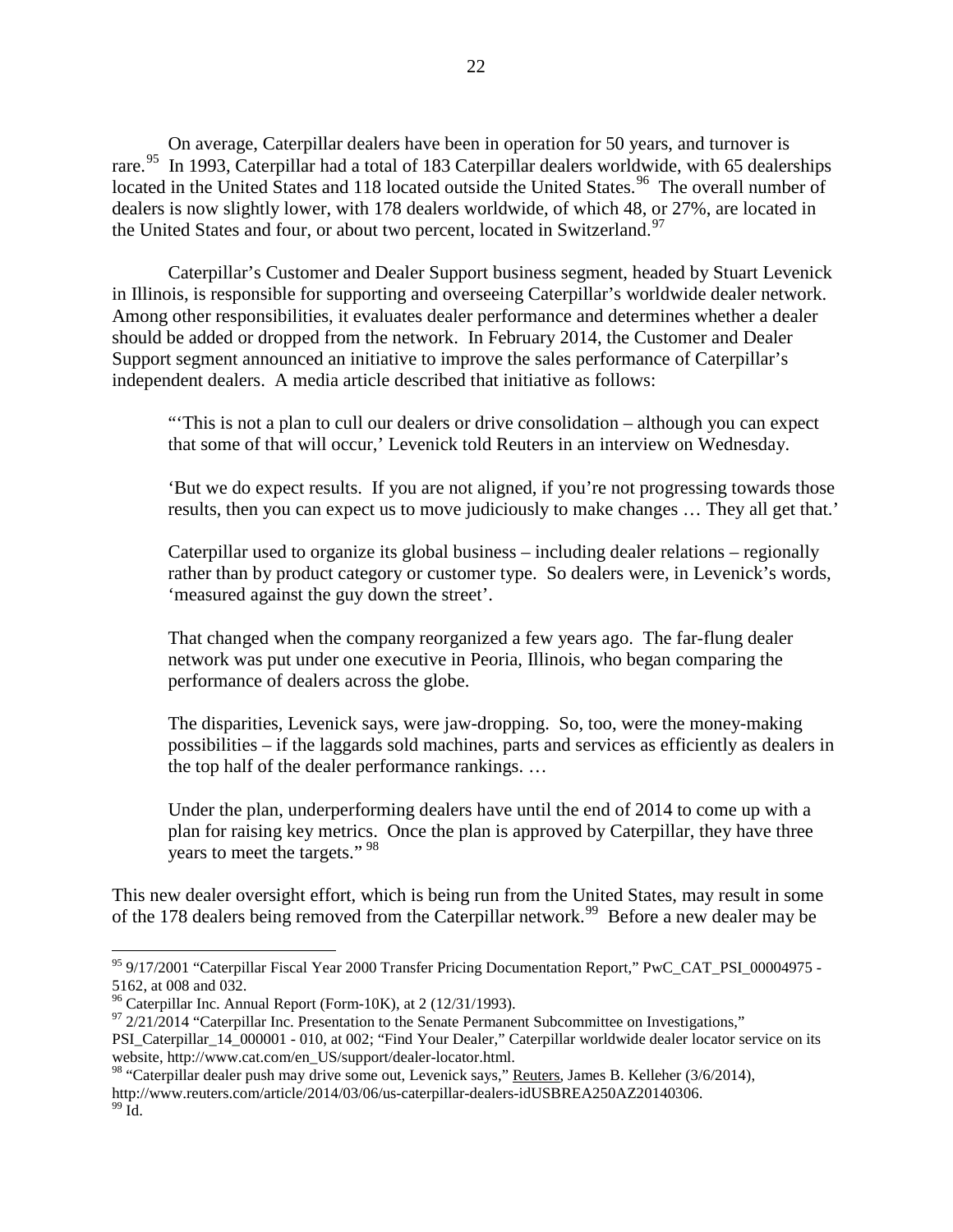removed or added to the network or significantly change its territory, including dealers outside of the United States, approval must be obtained from Caterpillar Inc. executives in the United States, including CEO Doug Oberhelman.<sup>[100](#page-26-0)</sup>

Several divisions within the Customer and Dealer Support business segment provide dealer support. For example, the Customer Services Support Division is responsible, among other tasks, for handling "dealer operational capability development and deployment support."[101](#page-26-1)  That division is headed by Stephen Gosselin who is located in Illinois.<sup>[102](#page-26-2)</sup>

Also within the Customer and Dealer Support segment, Caterpillar has three regional "Distribution Services" divisions, each headed by a Vice President located in the relevant region, and each responsible for dealer support and market development in the region in which it is based.<sup>[103](#page-26-3)</sup> The "Americas Distribution Services" Division is headed by Pablo Kozner, who is located in the United States. The "EAME Distribution Division" is headed by Nigel Lewis, who is located in Switzerland at CSARL. The "Asia Pacific Distribution" Division is headed by James Johnson, who is located in Singapore. These three divisions are also often referred to as "marketing companies" since they focus on market development in their respective regions. In its most recent business re-alignment, the three marketing companies were part of a business group within Caterpillar's Customer and Dealer Support segment known as the Center of Excellence.<sup>[104](#page-26-4)</sup> Like their division heads, the key marketing company personnel for North and South America are located in the United States. The key marketing company personnel for Europe, Africa, and the Middle East are located in Switzerland at CSARL. The key marketing company personnel for Asia and the South Pacific are located in Singapore.

Caterpillar prides itself on its dealers having superb local knowledge of their markets and maintaining superior customer service in the areas in which they operate. Overseas dealers are recommended and also developed, administered, and supported by CSARL and its subordinate companies.[105](#page-26-5) According to Caterpillar, dealer recommendations from CSARL and other marketing companies are almost never overruled; one Caterpillar employee intimately involved in the dealer network said that he had never seen the Customer and Dealer Support personnel in Illinois challenge a locally made dealer decision.<sup>[106](#page-26-6)</sup>

The marketers at Caterpillar in most instances do not sell directly to customers.<sup>[107](#page-26-7)</sup> Instead, the marketers serve as local Caterpillar representatives responsible for administering and maintaining local dealer relationships. For example, they assist dealers with sales calls, help

l

<span id="page-26-0"></span><sup>&</sup>lt;sup>100</sup> Subcommittee interview of David Picard, Caterpillar [Product Support and Sales Operations Director](https://www.linkedin.com/search?search=&title=Product+Support+and+Sales+Operations+Director&sortCriteria=R&keepFacets=true¤tTitle=CP&trk=prof-exp-title) for EAME Region (3/4/2014).

<span id="page-26-1"></span><sup>&</sup>lt;sup>101</sup> "Stephen A. Gosselin," profile prepared by Caterpillar,<br>http://www.caterpillar.com/en/company/governance/officers/stuart-l-levenick/stephen-a-gosselin.html.

<span id="page-26-3"></span><span id="page-26-2"></span><sup>&</sup>lt;sup>102</sup> See "Find Your Dealer," http://www.cat.com/en\_US/support/dealer-locator.html.<br><sup>103</sup> 9/17/2001 "Caterpillar Fiscal Year 2000 Transfer Pricing Documentation Report," PwC\_CAT\_PSI\_00004975 -5162, at 028.

<span id="page-26-4"></span><sup>&</sup>lt;sup>104</sup> 9/15/2011 "Caterpillar Inc. Transfer Pricing Analysis and Report For fiscal year ended December 31, 2010,"<br>PwC PSI CAT 00007795 - 8204, at 819.

<span id="page-26-7"></span>

<span id="page-26-6"></span><span id="page-26-5"></span><sup>&</sup>lt;sup>105</sup> Subcommittee interview of David Picard, Caterpillar (3/4/2014).<br><sup>106</sup> Id. <sup>107</sup> 9/17/2001 "Caterpillar Fiscal Year 2000 Transfer Pricing Documentation Report, PwC\_CAT\_PSI\_00004975 -5162, at 029.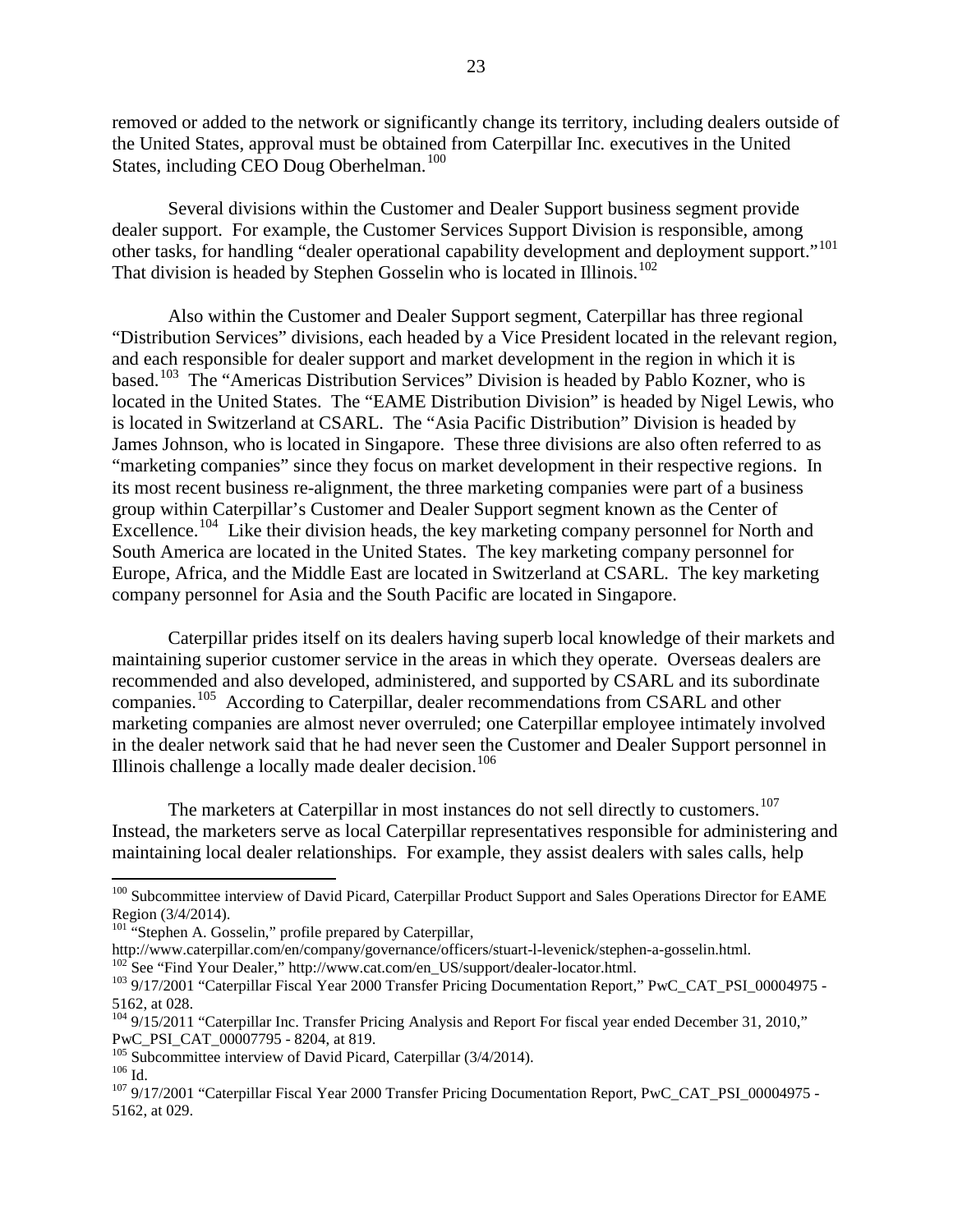handle delivery of service issues, and communicate Caterpillar sales goals and other objectives.[108](#page-27-0) Another responsibility is helping local dealers develop marketing programs and providing training to their sales personnel as well as training on dealer information systems.<sup>[109](#page-27-1)</sup> Marketing companies may also help a dealer address import or export issues, or apply for financing from Caterpillar or the marketing companies themselves to purchase more inventory or expand its facilities. In addition, they oversee dealer compliance with the terms and conditions of their sales and service agreements with Caterpillar.

While its marketing companies, including CSARL's predecessor in Switzerland, Caterpillar Overseas, S.A. (COSA) which was formed in 1960, helped develop its dealer network, Caterpillar Inc., the U.S. parent, played the largest role in developing the company's worldwide network.<sup>[110](#page-27-2)</sup> The majority of the 178 dealers in operation today were established prior to the 1990s.<sup>[111](#page-27-3)</sup> Using identical language, Caterpillar's 1994, 1995, 1996, and 1997 transfer pricing reports described the relative roles of the U.S. parent and its marketing companies in developing its dealer network as follows:

"Cat Inc. has the largest role with regard to market and dealer development, since 1) it has the largest single market, 2) it was the originator of the basic marketing systems and concepts, and 3) it continues to be involved with the development and oversight of worldwide marketing approaches. The marketing companies also have major responsibility for market development; in fact, this is their primary responsibility."<sup>[112](#page-27-4)</sup>

Today, Caterpillar executives in the United States, through the Customer and Dealer Support business segment, continue to oversee and support the company's worldwide dealer network, which continues to be seen as playing a critical role in Caterpillar's success.

#### **C. Caterpillar's Replacement Parts Business**

Caterpillar machines are known for dependability and durability.<sup>[113](#page-27-5)</sup> In fact, the average age of a Caterpillar machines in operation around the world is over 20 years old.<sup>[114](#page-27-6)</sup> Caterpillar is also known for its first class customer service. Customers rely on the company to service and

 $108$  Id. at 027.  $\overline{\phantom{a}}$ 

<span id="page-27-2"></span><span id="page-27-1"></span><span id="page-27-0"></span><sup>&</sup>lt;sup>109</sup> Id. at 028.<br><sup>110</sup> 12/19/1996 "Caterpillar Inc. Evaluation of Arm's Length Pricing for Intercompany Transactions Year Ended December 31, 1995," PwC\_CAT\_PSI\_00008881 - 9104, at 930; See also 1/26/1998 "Caterpillar Inc. Evaluation of Arm's Length Pricing for Intercompany Transactions Year Ended December 31, 1996," PwC\_PSI\_CAT\_00009105 - 334, at 155; 9/15/1998 "Caterpillar, Inc. 1997 Documentation Report Final Report," PwC\_PSI\_CAT\_00009335 -

<span id="page-27-3"></span><sup>612</sup> at 392.<br> $^{111}$  Caterpillar Inc. Annual Report (Form-10K), at 2 (12/31/1993).

<span id="page-27-4"></span><sup>&</sup>lt;sup>112</sup> 4/18/1996 "Caterpillar Inc. Evaluation of Arm's Length Pricing for Intercompany Transactions Year Ended<br>December 31, 1994," PwC\_CAT\_PSI\_00008634 - 880, at 685.

<span id="page-27-5"></span><sup>&</sup>lt;sup>113</sup> 11/6/1998 PWC memorandum from John Hatch to Charles Larson and Steven Williams, "Subject: CAT and COSA," PwC\_PSI\_CAT\_00169827 - 838. See also 8/29/2007 email from Steven R. Williams, PWC, to Clifford Mangano, PWC, PwC\_PSI\_CAT\_00024439 - 440 (indicating Caterpillar machines operate for 20 years or longer).

<span id="page-27-6"></span> $114$  Subcommittee interview of William Springer, Caterpillar, Vice President of Product Support (11/7/2013).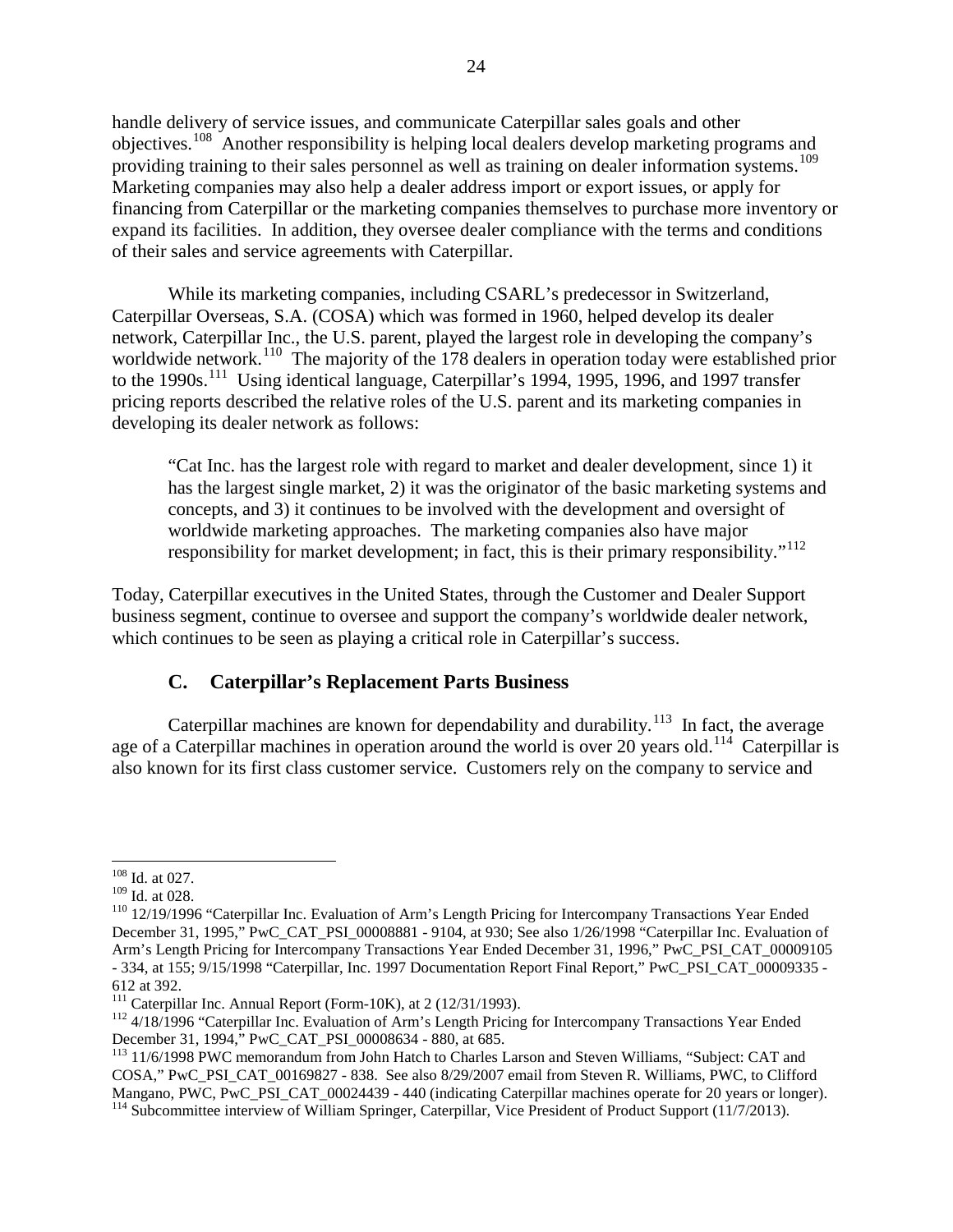repair its machines quickly, minimizing downtime for consumers and contributing to the company's reputation for dependability.<sup>[115](#page-28-0)</sup>

A key part of its customer service and repair operations is supplying and delivering replacement parts. Caterpillar considers its parts business to be a key competitive advantage.<sup>[116](#page-28-1)</sup> Stuart Levenick, head of the Customer and Dealer Support business segment, has said: "Once someone buys a Caterpillar product, the single biggest driver of loyalty to Cat is parts availability."<sup>[117](#page-28-2)</sup>

Replacement parts also represent a critical aspect of Caterpillar's profitability. Caterpillar machines are often sold at low profit margins, and the company then depends upon the machine's long service life to create long-term customer demand for replacement parts which Caterpillar can sell at higher profit margins.

#### **(1) Parts Business In General**

 $\overline{\phantom{a}}$ 

Caterpillar documents indicate that, while the company typically earns only a relatively small profit margin from the sales of its machines, its replacement parts business has been a steady generator of major profits for Caterpillar.<sup>[118](#page-28-3)</sup> For instance, in some years, Caterpillar's profit margins on machines were in the single digits, while profit margins on some parts exceeded 30%.<sup>[119](#page-28-4)</sup> Parts profits also make up a significant portion of the company's profits, despite being only a small portion of its revenues. In one year, 80% of CSARL's profits came from replacement parts sales, despite making up only  $20\%$  of its sales revenues.<sup>[120](#page-28-5)</sup>

<span id="page-28-0"></span><sup>&</sup>lt;sup>115</sup> 11/6/1998 PWC memorandum from John Hatch to Charles Larson and Steven Williams, "Subject: CAT and COSA," PwC\_PSI\_CAT\_00169827 - 838. <sup>116</sup> See, e.g., Caterpillar presentation, "Parts Growth & Distribution Network Transformation," by Caterpillar

<span id="page-28-1"></span>executives Steve Gosselin and Steve Larson, Feb. 2012 Caterpillar Board of Directors meeting, CAT-001885 - 898, at 886; 4/18/1996 "Caterpillar Inc. Evaluation of Arm's Length Pricing for Intercompany Transactions Year Ended December 31, 1994," PwC\_CAT\_PSI\_00008634 - 880, at 684 ("parts distribution is one of Caterpillar's most important competitive advantages in the marketplace"). At times, Caterpillar has denied to the Subcommittee that it has a "parts business," explaining that "parts" is not one of its reportable business segments. It is clear, however, that Caterpillar views its parts business as critical to the company's success. For example, in minutes from a 2002 board meeting, the parts business was described as "Critical Success Factor #4." The minutes described "the parts business value chain" and stated in part that "the company has recently focused on parts sales and increased investment in parts products development, parts and service systems." 12/11/2002 minutes from Caterpillar Board of Directors meeting, CAT\_001855 - 865, at 855. See also, e.g., 12/8/2009 Caterpillar presentation to Caterpillar Board of Directors, CAT-001868 - 884, at 871 (stating, in an update on a business "enterprise alignment," that an "area for continued focus" was the "Parts Business"); 2/8/2012 minutes from Caterpillar Board of Directors meeting, CAT-001855 - 865, at 857 ("Mr. Levenick invited Mr. Gosselin and Larson to discuss the Company's parts business."); 5/1/2013 "The Big Interview: Caterpillar's Stuart Levenick," Construction Week Online, Stian Overdahl, http://www.constructionweekonline.com/article-22168-the-big-interview-caterpillars-stuartlevenick/1/print/ (Mr. Levenick states: "That's the good thing about the parts business – it's really steady when you're in the bottom of a cycle. It's a very important business for us and for the dealers ….").

<span id="page-28-2"></span><sup>&</sup>lt;sup>117</sup> 5/1/2013 "The Big Interview: Caterpillar's Stuart Levenick," Construction Week Online, Stian Overdahl, http://www.constructionweekonline.com/article-22168-the-big-interview-caterpillars-stuart-levenick/1/print/. <sup>118</sup> Id.

<span id="page-28-4"></span><span id="page-28-3"></span><sup>&</sup>lt;sup>119</sup> 10/5/1999 "Caterpillar Inc. Global Value Enhancement Project Draft," PwC\_PSI\_CAT\_00004483 - 530, at 508;<br>Subcommittee interview of William Springer, Caterpillar (11/7/2013).

<span id="page-28-5"></span> $^{120}$  11/14/2005 "Caterpillar SARL 2006-2012 Royalty Rate: Options and Implications," PwC\_PSI\_CAT\_00133127 -180, at 148.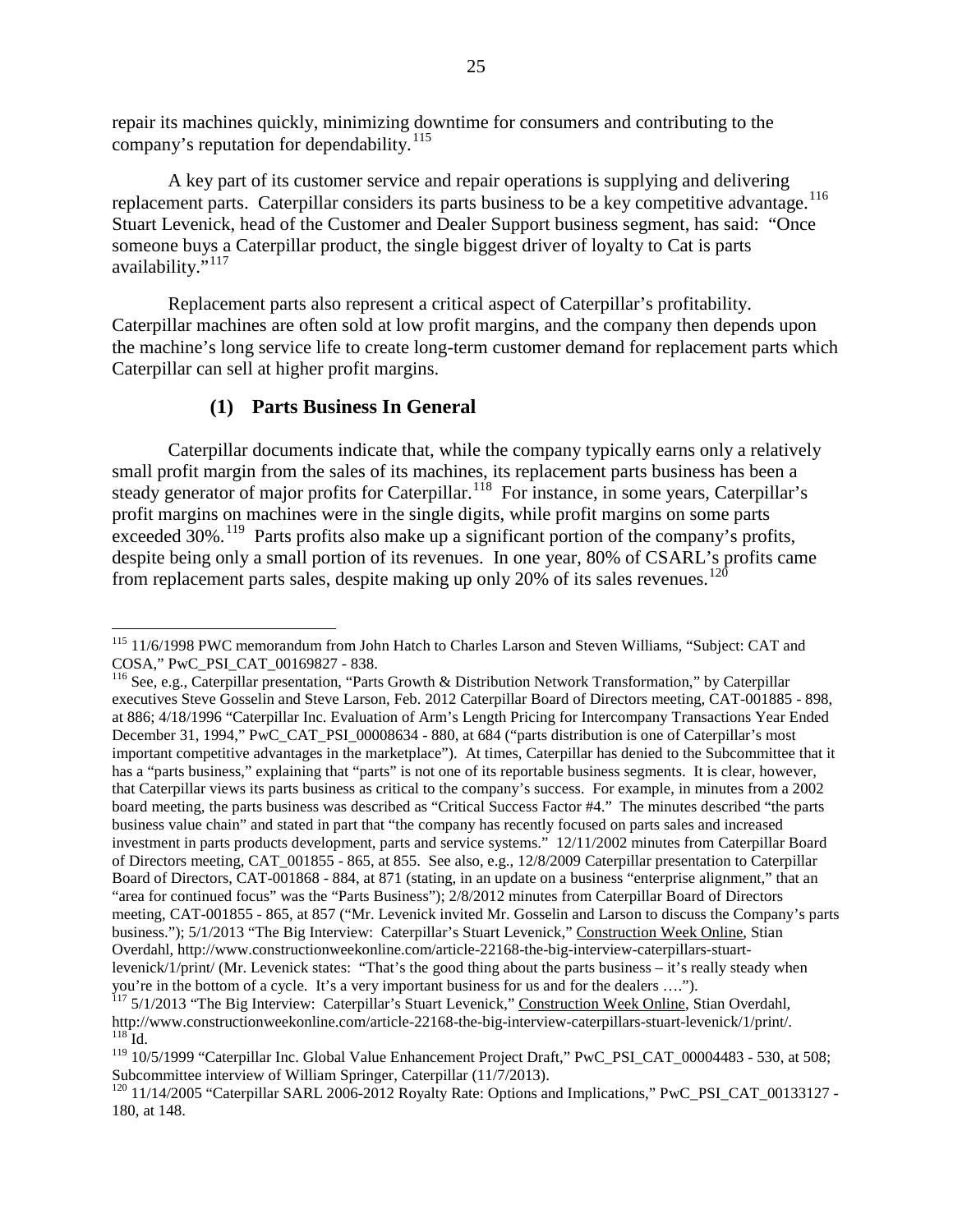Donald Fites, Chairman and CEO of Caterpillar between 1990 and 1999, has characterized the sale of a Caterpillar machine to a customer as analogous to the generation of an annuity that continues to pay dividends over time, due to the revenues generated from machine repair and parts.[121](#page-29-0) A 2012 company presentation given to the Caterpillar Board of Directors put it this way:

"The 'seed, grow, harvest' business model ingrained in the organization was a catalyst to aftermarket parts sales and services, creating an annuity continuing long after original equipment sales and generating customer loyalty, PINS, and profits."<sup>[122](#page-29-1)</sup>

In a Subcommittee interview, William Springer, who recently served as President of Caterpillar Third Party Logistics and as Vice President of Product Support, described the parts business in the same way, explaining that 2.5 million Caterpillar machines were in the field with an average life cycle of about 20 years, generating an ongoing demand for replacement parts and thereby creating a "parts annuity."<sup>123</sup> Caterpillar has also described the replacement parts business as a "perpetual profit machine."<sup>[124](#page-29-3)</sup>

Demand for replacement parts for a Caterpillar machine can last for decades. For example, one 2007 analysis showed that roughly half of all replacement parts sold by Caterpillar went to service machines that had been in the field for ten years.<sup>[125](#page-29-4)</sup> In addition, a substantial amount replacement parts sold by Caterpillar were used to service machines that were 20 years old or more.<sup>126</sup> Since some Caterpillar machines have parts that wear out and require frequent replacement, as much of 90% of some parts' total production is sold in the aftermarket, rather than in new equipment.<sup>[127](#page-29-6)</sup>

A 2014 book about Caterpillar observed that Caterpillar's customers may frequently spend two to three times more on service and parts than they spend on the original equipment itself.<sup>128</sup> The book also cited a recent analysis which determined that, during the financial crisis of 2008-2009, parts revenue proved vitally important to both Caterpillar and its dealers as sales of some machines dropped by as much as  $62\%$ , but parts sales continued.<sup>129</sup> Stuart Levenick, Customer and Dealer Support head, has said: "That's the good thing about the parts business –

<span id="page-29-0"></span><sup>&</sup>lt;sup>121</sup> Craig T. Bouchard & James V. Koch, The Caterpillar Way, at 120 (2014).

<span id="page-29-1"></span> $^{122}$  2/8/2012 minutes from Caterpillar Board of Directors meeting, CAT-001855 - 865, at 857. Caterpillar's auditor, PricewaterhouseCoopers also compared the company's business model to that of "razors and razorblades," referring to companies that give away a razor for free, knowing consumers will pay for the replacement blades. See undated PWC Planning document, PwC\_PSI\_CAT\_00004506 - 631, at 619. PINS is an Caterpillar acronym for "Percent Industry New Sales" and represents market share for new equipment.

<span id="page-29-2"></span><sup>&</sup>lt;sup>123</sup> Subcommittee interview of William Springer, Caterpillar (11/7/2013). But see 5/1/2013 "The Big Interview: Caterpillar's Stuart Levenick," Construction Week Online, Stian Overdahl,

http://www.constructionweekonline.com/article-22168-the-big-interview-caterpillars-stuart-levenick/1/print/ ("there are approximately 3.5 million Caterpillar machines and engines in use through-out the world").

<span id="page-29-3"></span><sup>&</sup>lt;sup>124</sup> 3/15/2010 "Caterpillar Inc. Worldwide Parts Management Final Closing Book, Draft Version as of March 15, 2010," PwC\_PSI\_CAT\_00003876 - 168, at 912.

<span id="page-29-4"></span><sup>&</sup>lt;sup>125</sup> 8/29/2007 email from Steven Williams, PWC, to Clifford Mangano, PWC, PwC\_PSI\_CAT\_00024439 - 440, at  $439.$ <sup>126</sup> Id.

<span id="page-29-6"></span><span id="page-29-5"></span><sup>&</sup>lt;sup>127</sup> Subcommittee interview of William Springer, Caterpillar (11/7/2013).<br><sup>128</sup> Craig T. Bouchard & James V. Koch, <u>The Caterpillar Way</u>, at 218 (2014).

<span id="page-29-8"></span><span id="page-29-7"></span><sup>&</sup>lt;sup>129</sup> Id., at 120, citing "Fall in Sales in the Great Recession: Rachel Potts, Caterpillar Public Affairs."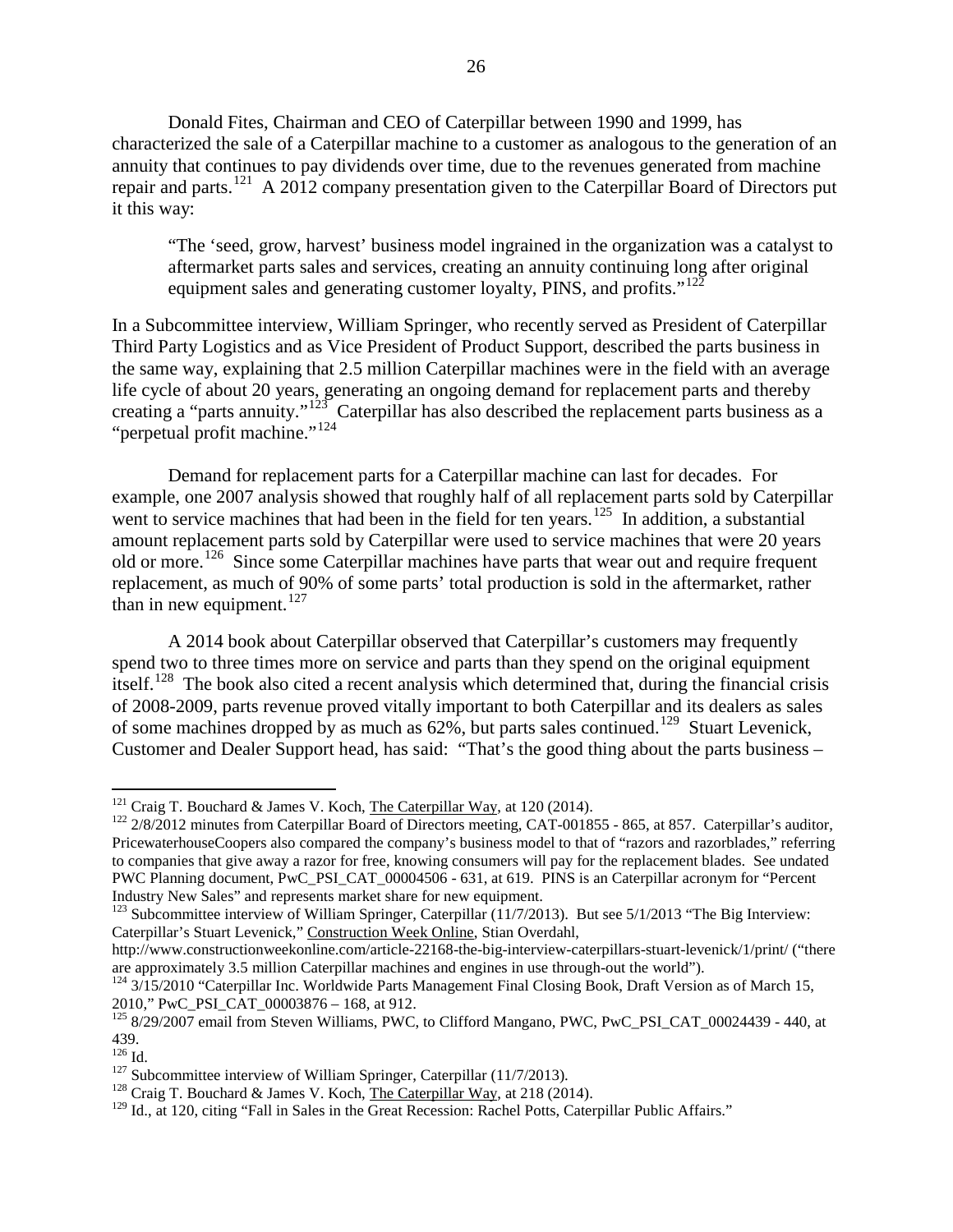it's really steady when you're in the bottom of a cycle. It's a very important business for us and for the dealers, it really helps even out those swings in the business cycles."<sup>[130](#page-30-0)</sup>

**Parts Design.** Because of the revenue implications, aftermarket parts sales for a machine represent a very important set of design considerations for the company.<sup>131</sup> The Subcommittee was told that Caterpillar machines are designed on an individual basis, with a single Product Manager ultimately responsible for the design and production of all components of a particular machine.[132](#page-30-2) The majority of Caterpillar's worldwide Product Managers are located in the United States.<sup>[133](#page-30-3)</sup> To protect Caterpillar's replacement part revenue stream, Product Managers are encouraged to incorporate proprietary parts into Caterpillar machines whenever possible and to prevent Caterpillar machines from being repaired with generic parts from competitors.<sup>134</sup> According to a 2012 presentation to the Caterpillar Board of Directors, product design emphasizing proprietary parts was a key factor driving the company's future parts growth.<sup>[135](#page-30-5)</sup> Caterpillar has registered numerous patents for its parts, most of which are in the United States.

**Third Party Parts Suppliers.** Caterpillar's aftermarket machine parts are produced primarily by third party suppliers as "purchased finished replacement parts" (PFRPs).<sup>136</sup> Parts produced by third party suppliers in the United States almost always carry the Caterpillar brand and are packaged as Caterpillar products. While Caterpillar does not own most of its major parts suppliers, it exercises oversight of them to maintain parts quality and protect its brand. At times, it stations Caterpillar personnel on site at supplier plants to oversee operations and promote Six Sigma compliance.<sup>137</sup> Currently, approximately half of Caterpillar's 48,000 third-party suppliers that produce purchased finished replacement parts are located in the United States.<sup>[138](#page-30-8)</sup>

In some cases, Caterpillar itself produces the replacement parts needed in some of its machines. When Caterpillar manufactures the part, they are referred to as "worked parts," to distinguish them from the "purchased finished replacement parts" manufactured by third party suppliers. Most of Caterpillar's worked parts are manufactured by its plants in the United States. However, the majority of Caterpillar replacement parts are produced by third parties rather than by the company itself.<sup>[139](#page-30-9)</sup>

 $\overline{\phantom{a}}$ 

<span id="page-30-0"></span><sup>&</sup>lt;sup>130</sup> 5/1/2013 "The Big Interview: Caterpillar's Stuart Levenick," Construction Week Online, Stian Overdahl, http://www.constructionweekonline.com/article-22168-the-big-interview-caterpillars-stuart-levenick/1/print/.<br>
<sup>131</sup> Subcommittee interview of William Springer, Caterpillar (11/7/2013).<br>
<sup>132</sup> Id.: Subcommittee interview of

<span id="page-30-1"></span>

<span id="page-30-3"></span><span id="page-30-2"></span>Williams, PWC, to Thomas Quinn, PWC, "is tomorrow really the only shot with DBB," PwC\_PSI\_CAT\_00033157 ("Also, just curious – say they decide most PMs stay in US.").<br><sup>134</sup> Subcommittee interview of William Springer (11/7/2

<span id="page-30-5"></span><span id="page-30-4"></span><sup>&</sup>lt;sup>135</sup> See Caterpillar presentation, "Parts Growth & Distribution Network Transformation," by Caterpillar executives Steve Gosselin and Steve Larson, Feb. 2012 Caterpillar Board of Directors Meeting, CAT-001885 – 898, at 888.<br>See also 2/8/2012 minutes from Caterpillar Board of Directors meeting, CAT-001855 - 865, at 857.

<span id="page-30-6"></span> $136$  "2012 Year in Review," prepared by Caterpillar and on its website, at 33, http://s7d2.scene7.com/is/content/Caterpillar/C10005383.

<span id="page-30-7"></span><sup>&</sup>lt;sup>137</sup> Craig T. Bouchard & James V. Koch, The Caterpillar Way, at 169 (2014); Subcommittee interview of David Burritt, former Caterpillar CFO (12/4/2013).

<span id="page-30-8"></span><sup>&</sup>lt;sup>138</sup> 2/21/2014 Caterpillar Inc. Presentation to the Senate Permanent Subcommittee on Investigations, at PSI-Caterpillar-14-000001 - 010, at 002.

<span id="page-30-9"></span><sup>&</sup>lt;sup>139</sup> 12/3/2013 Caterpillar response to Subcommittee Questionnaire, CAT-000270 - 298, at 277.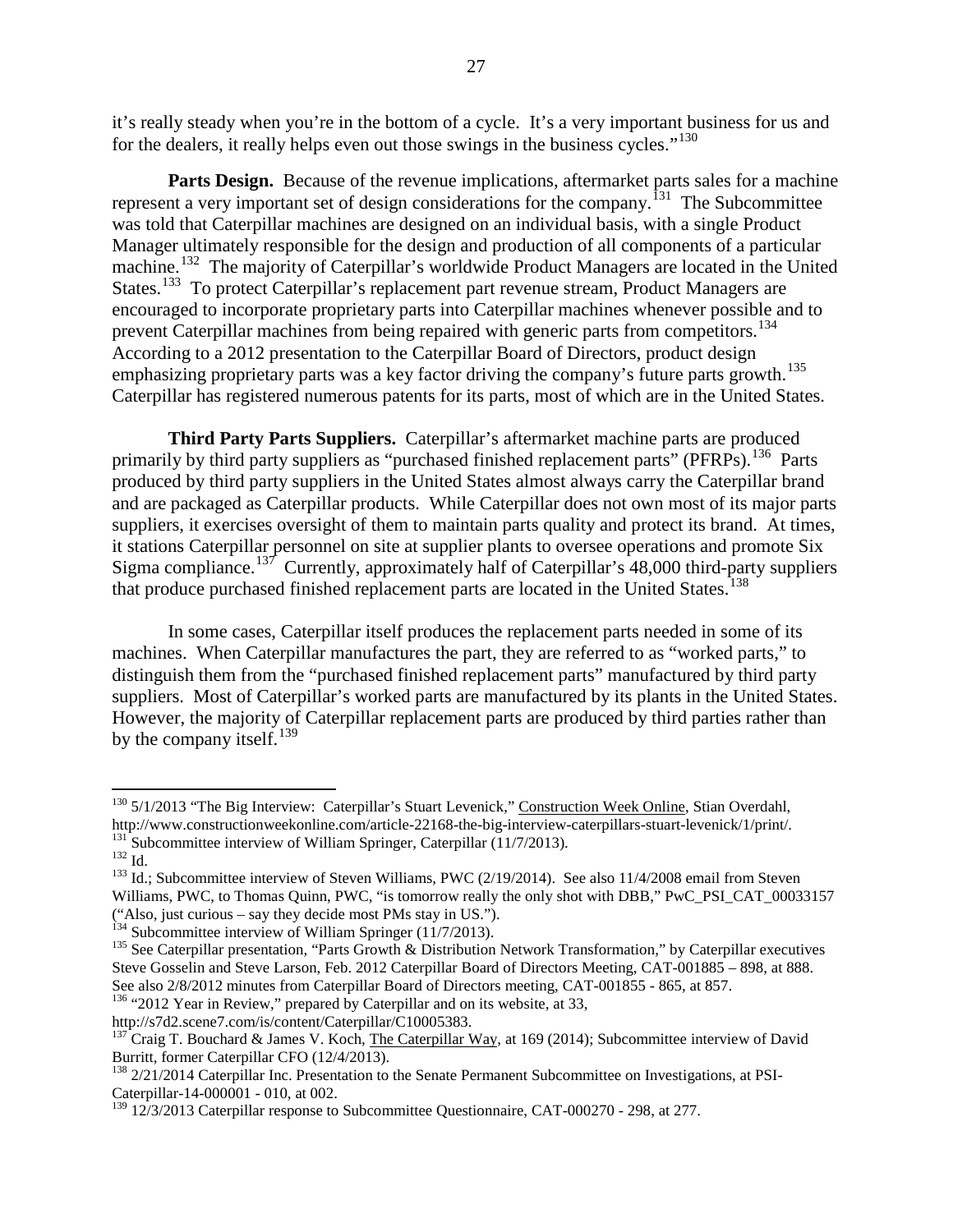24-Hour Parts Delivery. Caterpillar also maximizes its parts business by offering to its customers best in class parts replacement services. A 2012 Caterpillar Year in Review Report stated: "A key strength is [the company's] … ability to manufacture parts [and] … deliver unmatched parts availability to dealer and customers anywhere in the world."<sup>[140](#page-31-0)</sup> The 2012 report highlighted the company's focus on quick delivery of parts by citing an instance in which a Caterpillar dealer delivered a part to a customer only one hour after the customer called in.<sup>[141](#page-31-1)</sup>

Caterpillar has set a goal of delivering its parts anywhere in the world within 24 hours of a request and views its ability to meet that goal as differentiating it from its competitors.<sup>142</sup> Caterpillar tracks its delivery performance and manages dealer inventory levels to assist with parts delivery.<sup>[143](#page-31-3)</sup> According to Caterpillar, its dealers are able to fill 85% to 90% of parts orders immediately upon request from parts kept on site, and 95% of the remaining parts are delivered anywhere in the world within  $24$  hours.<sup>144</sup> Other similar industries, such as automobiles, can take 2-7 days to ship parts that are not held in stock at a dealership.<sup>[145](#page-31-5)</sup> According to Caterpillar's transfer pricing documentation, "Caterpillar's guarantee to deliver parts anywhere in the world on very short notice enables it to sell more machines, since customers know that they will not be idled long by missing parts."<sup>[146](#page-31-6)</sup>

Caterpillar has been performing functions critical to the parts side of its business for decades. In the 1990s, for example, U.S. personnel were warehousing parts, setting stocking levels, forecasting parts usage and demand, managing support systems, invoicing, overseeing the

 $\overline{\phantom{a}}$ 

<span id="page-31-0"></span><sup>&</sup>lt;sup>140</sup> "2012 Year in Review," prepared by Caterpillar, at 33, http://s7d2.scene7.com/is/content/Caterpillar/C10005383. See also 12/11/2002 minutes from Caterpillar Board of Directors meeting, CAT 001855 - 865, at 856 ("product") support is vitally important to the company and its dealers").

<span id="page-31-1"></span><sup>&</sup>lt;sup>141</sup> "2012 Year in Review," prepared by Caterpillar, at 15, http://s7d2.scene7.com/is/content/Caterpillar/C10005383.<br><sup>142</sup> See, e.g., 9/11/2006 "Caterpillar, Inc. Valuation of Caterpillar's 100% Interest in Shareholder's

<span id="page-31-2"></span>Caterpillar of Australia Pty. Limited," Ernst & Young, PwC-PSI-CAT-00015198 - 272, at 218; 4/18/1996 "Caterpillar Inc. Evaluation of Arm's Length Pricing for Intercompany Transactions Year Ended December 31, 1994," PwC\_CAT\_PSI\_00008634 - 880, at 684 ("parts distribution is one of Caterpillar's most important competitive advantages in the marketplace"). See also "Building the World – Caterpillar," article in Access, a publication of Federal Express (May 2012), http://access.van.fedex.com/caterpillar/ (When asked about Caterpillar's commitment to deliver a part anywhere in the world within 24 hours, Stuart Levenick, Group President of Caterpillar's Customer Service and Dealer Support segment, said: "That's a big commitment, and that's worldwide. It means we've got an enormous network of parts distribution. We've got logistics people feeding parts into these depots, dealers carrying inventory. All of this has to work like a clock. ... Logistics is huge for us."). Komatsu, a key Caterpillar competitor, has made an almost identical guarantee. See

<span id="page-31-4"></span>

<span id="page-31-3"></span>http://www.komatsuamerica.com/komatsu-parts.<br><sup>143</sup> Subcommittee interview of William Springer, Caterpillar (11/7/2013).<br><sup>144</sup> Id. See also Subcommittee interview of Thomas Quinn, PWC (10/2/2013) (Caterpillar's success rate its 24-hour delivery standard is typically in the upper 90th percentile); 11/6/1998 PWC memorandum from John Hatch to Charles Larson and Steven Williams, PWC, "CAT and COSA," PwC\_PSI\_CAT\_00169827 - 838, at 833 ("Dealers now provide 80% of parts orders immediately upon request, and 99% are shipped within a day of being requested").

<span id="page-31-5"></span><sup>&</sup>lt;sup>145</sup> See 11/6/1998 PWC memorandum from John Hatch to Charles Larson and Steven Williams, PWC, "CAT and COSA," PwC\_PSI\_CAT\_00169827 - 838, at 833 ("contrast this to 2-7 days for car dealers that do not have a part in stock").

<span id="page-31-6"></span><sup>&</sup>lt;sup>146</sup> 4/18/1996 "Caterpillar Inc. Evaluation of Arm's Length Pricing for Intercompany Transactions Year Ended December 31, 1994," PwC\_CAT\_PSI\_00008634 - 880, at 684-685.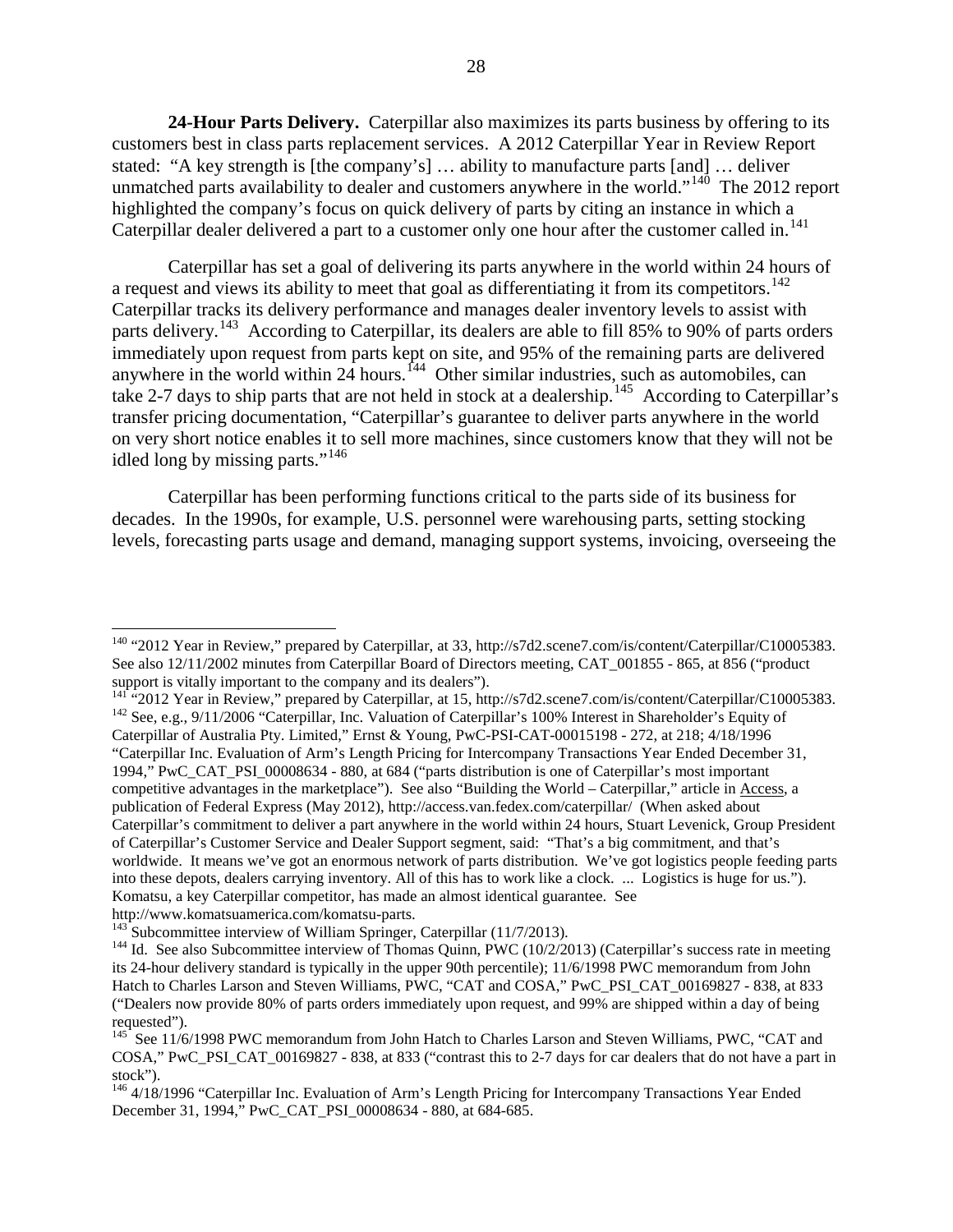parts introduction process, and working on parts delivery.<sup>147</sup> According to other Caterpillar documentation during the 1990s:

"Caterpillar's after sales service, which includes supporting dealers in the servicing of equipment and the timely provision of parts around the world, is one of its major competitive tools. Caterpillar's role in after-sales service includes developing servicing procedures and standards, technical manuals, technical support and training for dealers, and warranty support. The dealer network and parts distribution are the two keys to aftersales service. The marketing companies have responsibility for the dealer network, while P&SS [Parts & Services Support Division in the United States] performs the primary management activity for the parts distribution network. Cat Inc., as the designer of the system and owner of the Morton parts center, has the greatest strategic role."<sup>[148](#page-32-1)</sup>

According to Caterpillar representatives, CSARL and its subordinate marketing companies continue to play an instrumental role in fulfilling the 24 hour parts delivery promise by helping monitor local parts demand and ensure needed parts are stockpiled at local distribution centers.[149](#page-32-2) 

#### **(2) Role of the United States in Caterpillar's Parts Business**

Former Caterpillar CFO David Burritt told the Subcommittee that the company's ability to provide high quality parts within 24 hours anywhere in the world depends upon logistic capabilities that were developed by the company over more than 75 years.<sup>150</sup> While Caterpillar's replacement parts business has operations around the world and is supported by its marketing companies, including CSARL in Switzerland, and by dealer personnel worldwide, the company's parts leadership and strategic functions remain centered in the United States.<sup>[151](#page-32-4)</sup> Altogether, Caterpillar has over 8,300 employees who work on parts, about 4,900 of whom are located in the United States, more than any other country, despite the fact that 67% of Caterpillar sales occur offshore.<sup>152</sup> That concentration of U.S. employees is due in part to the fact that nearly 70% of

<span id="page-32-0"></span><sup>&</sup>lt;sup>147</sup> Undated interview notes of Craig Barley – Manager, Peoria, Parts & Services Support Availability & Inventory Management, collected by PwC, PwC\_PSI\_CAT\_00179037 - 038. See also 12/1998, Caterpillar Inc., Global Tax Optimization, Risk Adjusted Benefit Analysis, Working Papers – Draft 1," PWC-PSI-CAT-00001336 - 671, at 415 ("P&SS [Parts & Services Support division] appears to track parts (forecasting, scheduling, purchasing, shipping, inventory levels) on a global basis with great amounts of detail"); Subcommittee interview of Deborah Kraft, Caterpillar (2/5/2014).  $\overline{\phantom{a}}$ 

<span id="page-32-1"></span><sup>&</sup>lt;sup>148</sup> 1/26/1998 "Caterpillar Inc. Evaluation of Arm's Length Pricing for Intercompany Transactions Year Ended December 31, 1996," PwC\_PSI\_CAT\_00009105 - 334, at 156. See also 9/15/1998 "Caterpillar, Inc. 1997 Documentation Report Final Report," PwC\_PSI\_CAT\_00009335 - 612 at 393; 9/15/1999 "Caterpillar 1998

Documentation Report," PwC\_PSI\_CAT\_00009613 - 928, at 674.<br><sup>149</sup> Subcommittee interview of David Picard, Caterpillar (3/4/2014).

<span id="page-32-4"></span><span id="page-32-3"></span><span id="page-32-2"></span><sup>&</sup>lt;sup>150</sup> Subcommittee interview of David Burritt, former Caterpillar CFO (12/4/2013).<br><sup>151</sup> See, e.g., 2/8/2012 minutes from Caterpillar Board of Directors meeting, CAT\_001855 - 865, at 857 (describing Caterpillar's parts distribution business as using a "U.S. centric model"); 9/1998 PWC report, "Caterpillar Inc. Global Tax Optimization Case for Action," PwC\_PSI\_CAT\_00004632, at 670 (describing Caterpillar's "U.S. 'centric' role" as a "Negative Tax Rate Driver"); 4/18/1996 "Caterpillar Inc. Evaluation of Arm's Length Pricing for Intercompany Transactions Year Ended December 31, 1994," PwC\_CAT\_PSI\_00008634 - 880, at 686 and 698 (describing Caterpillar Inc. as playing the "greatest strategic role" in after sales service and stating that "Parts & Services Support, a division of Cat Inc. located in Morton, IL is charged with managing the worldwide parts distribution network").

<span id="page-32-5"></span><sup>&</sup>lt;sup>152</sup> 12/3/2013 Caterpillar response to Subcommittee Questionnaire, CAT-000270 - 298, at 279.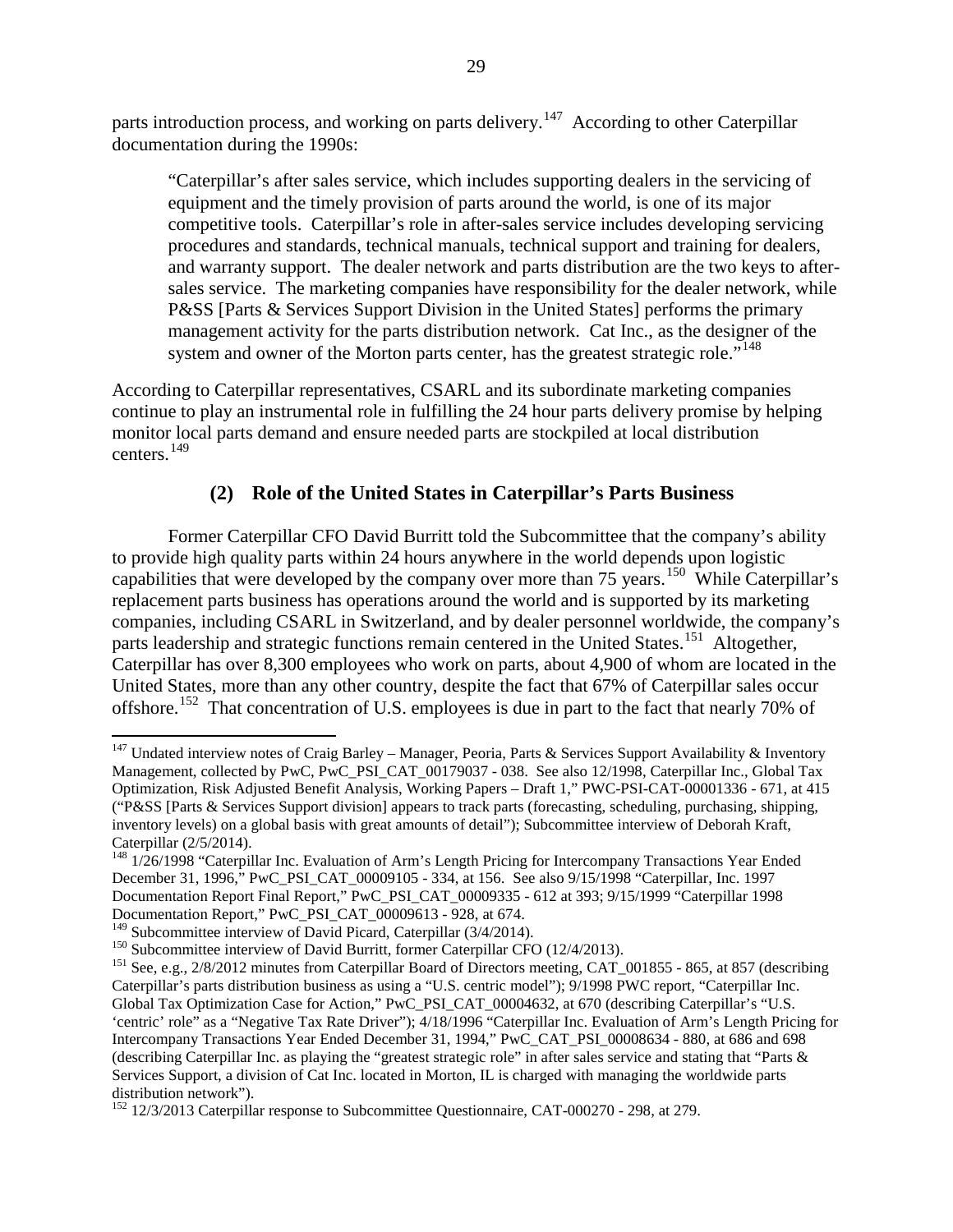purchased finished Caterpillar replacement parts sold offshore are still manufactured in the United States.<sup>[153](#page-33-0)</sup> Both before and after the 1999 CSARL transaction, Caterpillar's replacement parts business has been led and managed primarily from the United States.

**Key Parts Personnel.** A number of organizations within Caterpillar Inc. manage key aspects of its replacement parts business. The Customer and Dealer Support business segment, headed by Stuart Levenick of Illinois, performs a number of the key functions, including parts logistics and distribution, inventory management, and parts pricing.<sup>[154](#page-33-1)</sup> A key division is the Customer Services Support Division, which is charged with "growing Caterpillar's aftermarket parts and services business" and handling "parts distribution," among other tasks.<sup>155</sup> It is headed by Stephen Gosselin, who is based in Illinois. Within his division, Barbara Hodel, also located in Illinois, is the Director of Parts Distribution and oversees the company's warehouses and distribution centers.<sup>[156](#page-33-3)</sup> Two additional key employees are Joseph Van Wassenhove, Parts Pricing Manager, and Timothy Gryl, Service Parts Manager and head of Caterpillar's Inventory Management Group. Both are Illinois residents.

Another key organizational unit is the Caterpillar Enterprise System Group, headed by David Bozeman who reports directly to CEO Douglas Oberhelman. Mr. Bozeman, too, is based in Illinois. This new "order-to-delivery organization" was formed in 2013.<sup>157</sup> A key employee is Frank Crespo, the head of Purchasing, which is responsible for developing and overseeing the company's supplier base which manufactures the purchased finished replacement parts sold abroad. Another key employee is Edward O'Neil, manager of Manufacturing Logistics.<sup>158</sup> Both are located in Illinois. Among other responsibilities, the new group is responsible for transporting Caterpillar parts around the world.

A former key member of the company's parts leadership was Steven Larson, who was head of the parts logistics division for the last nine years until he retired in February 2014.<sup>159</sup> Mr. Larson was also based in Illinois. After his retirement, the parts logistic division was dissolved and its functions integrated with the Customer Services Support Division.<sup>[160](#page-33-7)</sup>

<span id="page-33-0"></span><sup>&</sup>lt;sup>153</sup> 3/7/2014 Caterpillar response to Subcommittee Questionnaire, CAT-001866 - 2264, at 866.

<span id="page-33-1"></span><sup>&</sup>lt;sup>154</sup> See "Stuart L. Levenick," Caterpillar officer profile prepared by Caterpillar, http://www.caterpillar.com/en/company/governance/officers/stuart-l-levenick.html.

<span id="page-33-2"></span><sup>&</sup>lt;sup>155</sup> See "Stephen A. Gosselin," Caterpillar officer profile prepared by Caterpillar,<br>http://www.caterpillar.com/en/company/governance/officers/stuart-l-levenick/stephen-a-gosselin.html.

<span id="page-33-4"></span>

<span id="page-33-3"></span><sup>&</sup>lt;sup>156</sup> Subcommittee interview of Deborah Kraft, Caterpillar ( $2/5/2014$ ).<br><sup>157</sup> "David P. Bozeman," Caterpillar officer profile prepared by Caterpillar,

[http://www.caterpillar.com/en/company/governance/officers/david-p-bozeman.html;](http://www.caterpillar.com/en/company/governance/officers/david-p-bozeman.html) 4/13/2014 Caterpillar Enterprise System Group press release.<br><sup>158</sup> His group is the successor to the Manufacturing Logistics & Transportation Group formerly part of Steven

<span id="page-33-5"></span>Larsen's parts logistics division. 4/13/2014 Caterpillar Enterprise System Group press release.

<span id="page-33-6"></span><sup>&</sup>lt;sup>159</sup> See 8/20/2013 "Caterpillar Announces Retirements of Long-Time Officers; Appointments and Changes in Responsibilities for Vice Presidents will Drive Company Strategy," Caterpillar press release,

http://www.caterpillar.com/en/news/corporate-press-releases/h/caterpillar-announces-retirements-of-long-timeofficers-appointments-and-changes-in-responsibilities-for-vice-presidents-will-drive-company-strategy.html (noting Mr. Larson was head of the division for nine years and "played a critical role in the successful divestiture of a majority interest in Caterpillar Logistics Services in 2012, and … guided the build out, modernization and expansion of the Cat® parts distribution network").

<span id="page-33-7"></span><sup>&</sup>lt;sup>160</sup> Id. ("Concurrent with the announcement of Steve Larson's retirement, Caterpillar is announcing a strategic realignment of the Parts Distribution & Diversified Products Division and the Customer Services Support Division.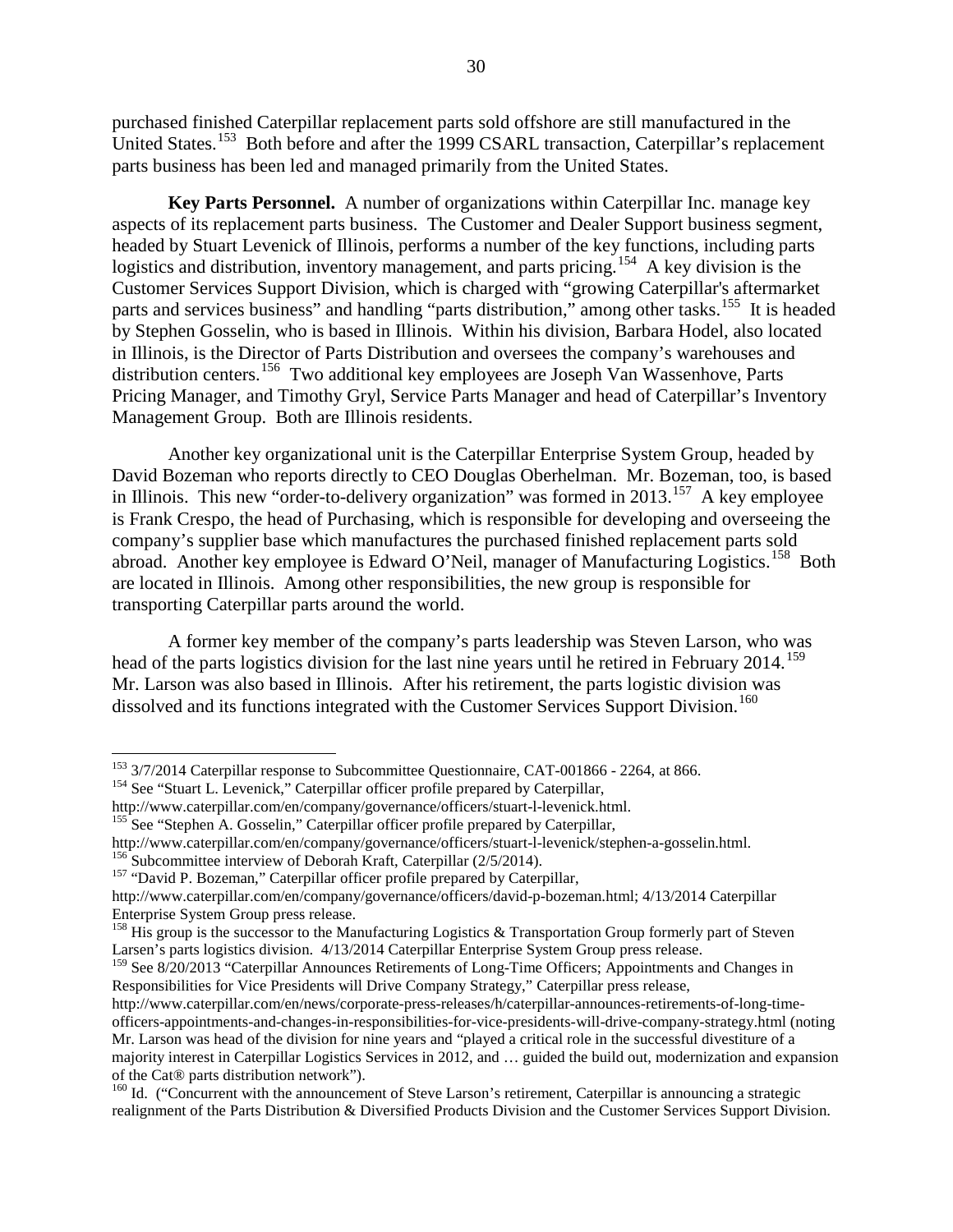The following chart depicts Caterpillar organizations and executives who lead and manage key business functions supporting its non-U.S. parts sales.

l

As part of this realignment, Caterpillar's Parts Distribution business will be integrated into the Customer Services Support Division, which is led by Vice President Steve Gosselin. The Customer Services Support Division is focused on aggressively growing Caterpillar's parts and product support. The division develops and supports deployment of parts and service products, processes and programs for our dealers, enabling them to deliver unmatched product support. Including Caterpillar Parts Distribution this division will form a single global parts organization that will allow a seamless Caterpillar focus on supporting customer requirements for product support.").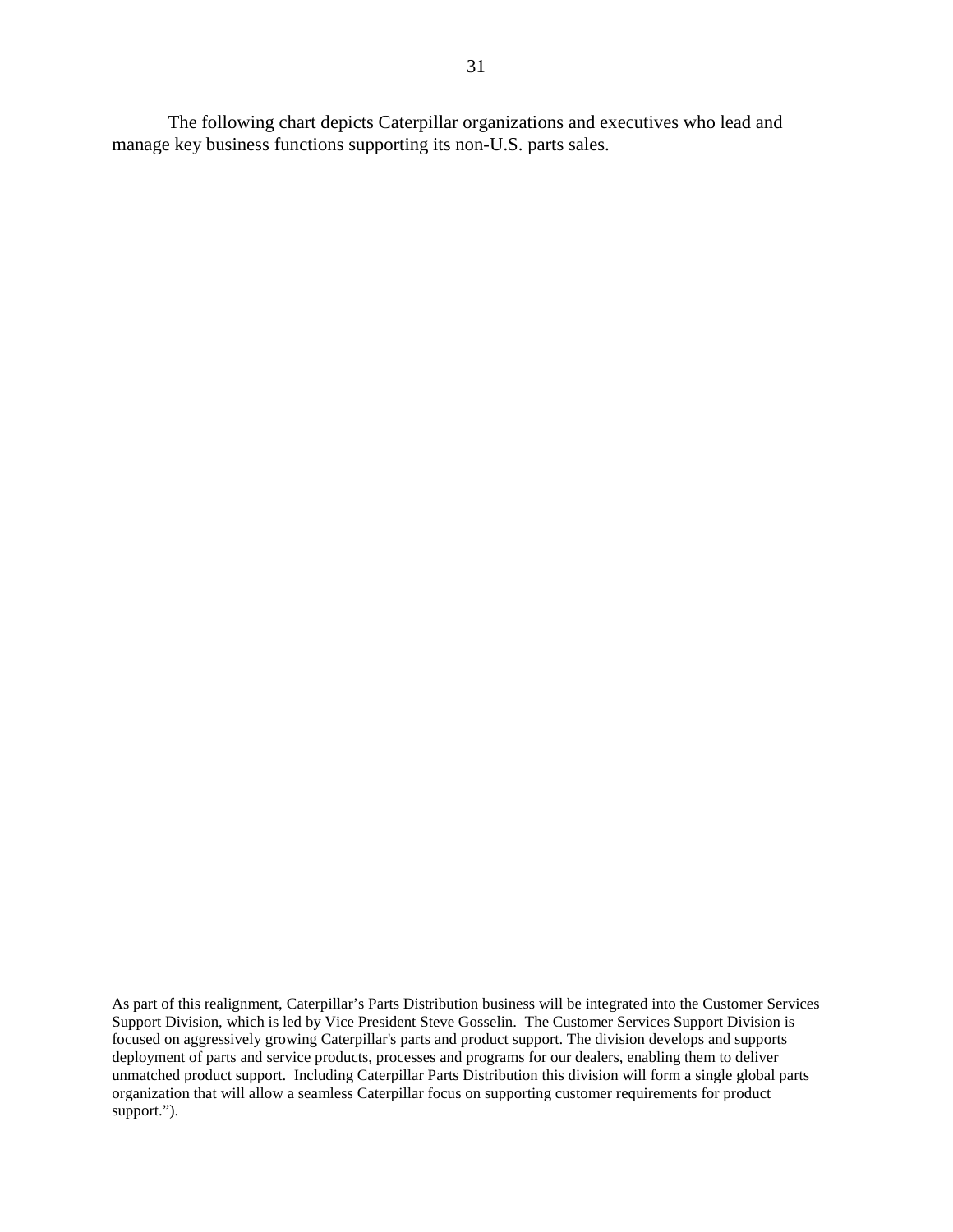# **Caterpillar Organizations Performing Key Functions Related to Parts**

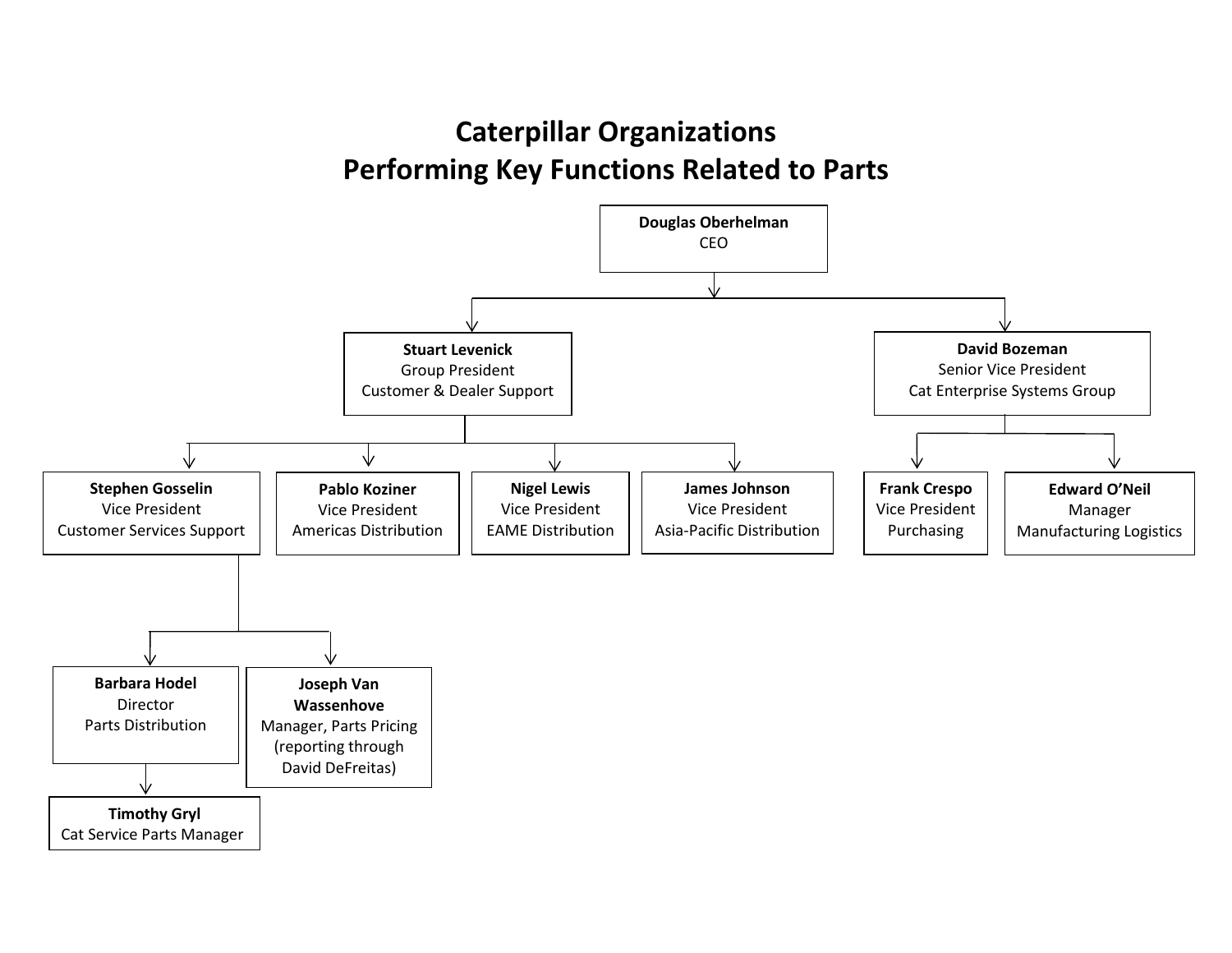**Storing Parts.** Illinois not only hosts the vast majority of Caterpillar's senior parts leadership, but is also the home of the Morton warehouse which is Caterpillar's central hub for stocking replacement parts.<sup>[161](#page-36-0)</sup> Morton is twice the size of Caterpillar's next largest warehouse,<sup>[162](#page-36-1)</sup> and is used by Caterpillar distribution centers, dealers, and customers around the world to obtain hard-to-get parts.<sup>163</sup> About 40% by value of CSARL-owned parts destined for sale abroad are stored in the Morton warehouse.<sup>[164](#page-36-3)</sup> In addition to Morton, as of 2012, Caterpillar had five other warehouses in the United States, as well as smaller distribution centers across the country.<sup>[165](#page-36-4)</sup> Outside of the United States, in 2012, Caterpillar had three warehouses, one each in South America, the Asia Pacific region, and the Europe, Africa, Middle East region, along with other distribution centers around the world.<sup>166</sup> In the last two years, Caterpillar has opened additional warehouse facilities within and outside of the United States. That the United States has continued to play a central role in the company's parts distribution business is reflected in the minutes of a February 2012 Caterpillar Board of Directors meeting in which management advocated converting Caterpillar's parts distribution business from a "U.S. centric" model into one that relied more on regional distribution centers.<sup>167</sup>

**Managing Parts Inventories.** Inventory supply levels at the Morton warehouse as well as Caterpillar's other warehouses and distribution centers around the world are monitored and managed by the Inventory Management Group, which is headquartered in the United States.<sup>[168](#page-36-7)</sup> This group is included within the Customer Services Supports Division, headed by Timothy Gryl, and managed out of Illinois.<sup>169</sup> Caterpillar uses this group to monitor and determine the number and types of parts it should order from its suppliers and keep on hand at various locations. Under Caterpillar's obligations in its service agreement with CSARL, this group monitors and manages inventory levels for parts needed on a worldwide basis.<sup>170</sup>

The Inventory Management Group operates a global inventory monitoring system that tracks parts inventory levels around the world in Caterpillar's distribution network, forecasts

<span id="page-36-0"></span> $161$  Subcommittee interview of Thomas Quinn, PWC (12/17/2013)

<span id="page-36-1"></span> $162$  Id. The next two largest parts warehouses are located in Grimbergen, Belgium and Singapore. Smaller distribution sites are located elsewhere in the United States and in other parts of the world.

<span id="page-36-2"></span><sup>&</sup>lt;sup>163</sup> "85% of worldwide parts inventory is managed from Morton-moving toward 100%." Undated interview notes of Craig Barley – Manager, Peoria, P&SS Availability & Inventory Management, collected by PwC,

PwC\_PSI\_Cat\_000179037 - 038. At one point, the Morton distribution center even controlled 100% of the physical parts inventory kept in Caterpillar's main European warehouse. Id.<br><sup>164</sup> 11/26/2013 letter from Caterpillar to Subcommittee, CAT-000267 - 269, at 268.

<span id="page-36-4"></span><span id="page-36-3"></span><sup>&</sup>lt;sup>165</sup> Caterpillar presentation, "Parts Growth & Distribution Network Transformation," by Caterpillar executives Steve Gosselin and Steve Larson, Feb. 2012 Caterpillar Board of Directors Meeting, CAT-001885 - 898 at 897 ("Cat Parts Distribution Future Footprint," chart); 2008 "Caterpillar Worldwide Locations," prepared by Caterpillar Inc. (listing 14 distribution centers across the United States),<br>http://pdf.cat.com/cda/files/113505/7/2008%20WW%20location final.pdf.

<span id="page-36-5"></span> $^{166}$  Caterpillar presentation, "Parts Growth & Distribution Network Transformation," by Caterpillar executives Steve Gosselin and Steve Larson, Feb. 2012 Caterpillar Board of Directors Meeting, CAT-001885 - 898 at 897 ("Cat Parts Distribution Future Footprint," chart). The EAME warehouse is in Grimbergen, Belgium; none of the warehouses or distribution centers have ever been in Switzerland.

<span id="page-36-6"></span> $167$  2/8/2012 minutes from Caterpillar Board of Directors meeting, CAT 001855 - 865. See also Caterpillar presentation, "Parts Growth & Distribution Network Transformation," by Caterpillar executives Steve Gosselin and

<span id="page-36-7"></span>Steve Larson, Feb. 2012 Caterpillar Board of Directors Meeting, CAT-001885 - 898.<br><sup>168</sup> Subcommittee interview of Deborah Kraft, Caterpillar (2/5/2014).<br><sup>169</sup> Id

<span id="page-36-8"></span>

<span id="page-36-9"></span> $170$  12/3/2013 Caterpillar response to Subcommittee Questionnaire, CAT-000270 - 298, at 296.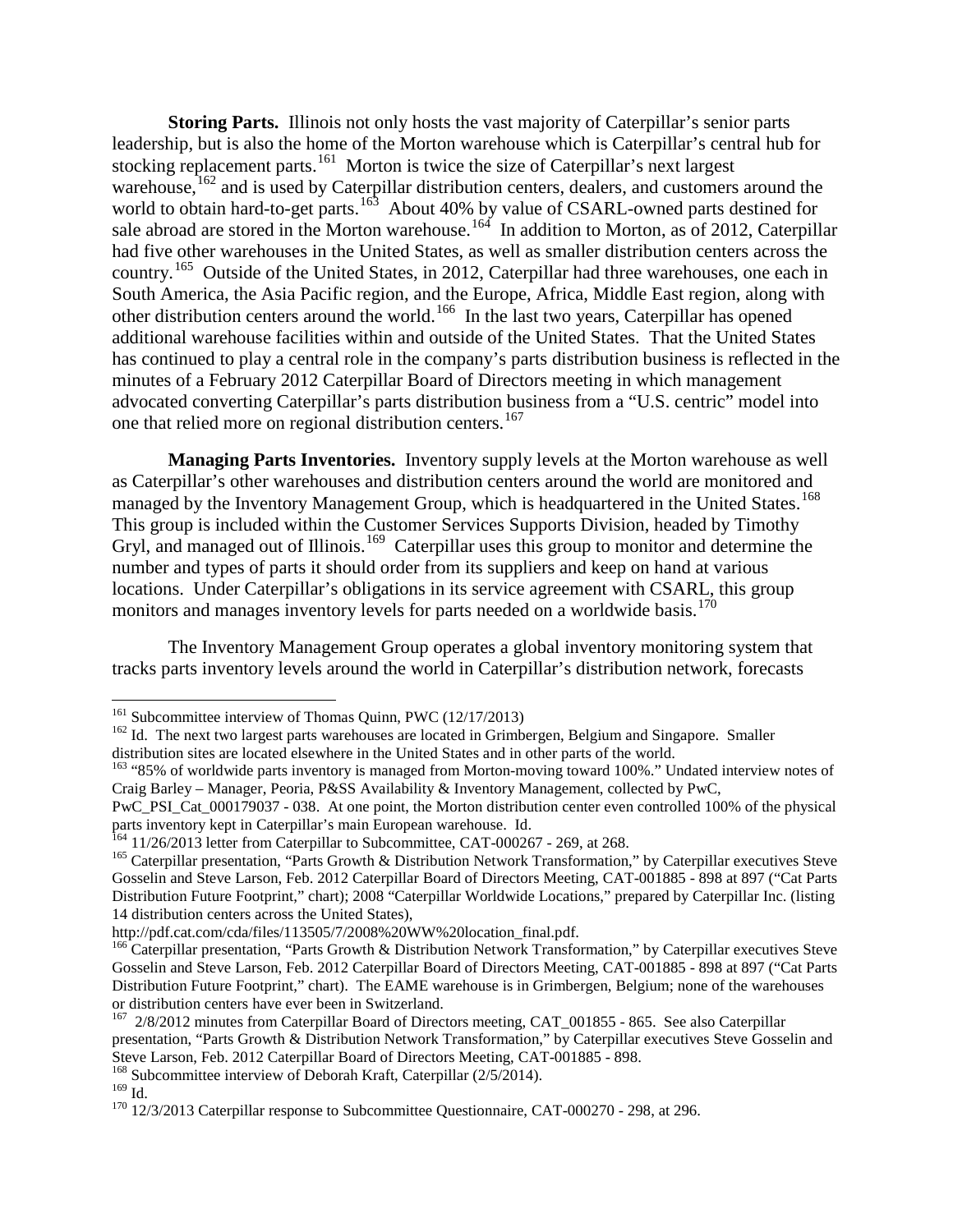demand for particular parts, and transports parts on an emergency basis.<sup>171</sup> Its state-of-the-art inventory management software, which is at the heart of the company's logistics capabilities, was developed in and is administered from Caterpillar operations in Illinois. The group predicts demand for parts by evaluating historical demand patterns using sophisticated algorithms and generates recommended stocking levels for Caterpillar's worldwide distribution facilities.<sup>172</sup> On the issue of predicting future parts demand, Stuart Levinick, Customer and Dealer Support head, explained:

"We're able to understand how many hours a machine is being utilized each month, and we track that – by model, by industry, and by geography – so you can get ahead of how much these machines are being used, how much fuel they're burning, and that correlates back to future parts demand. So it's giving us a leg up to understand with our supply base when to start to dial up capacities, and when to ease back."<sup>[173](#page-37-2)</sup>

The Inventory Management Group also helps customers acquire parts on an expedited basis from manufacturers if the parts are not immediately available in Caterpillar's inventory.

Although the Inventory Management Group is managed from the United States, it is assisted by Caterpillar parts and service representatives located in distribution centers and marketing companies around the world. Those representatives assist dealers in monitoring and managing their parts inventories to facilitate sales. According to Caterpillar, the representatives spend roughly 50% of their time at dealer sites, and occasionally are co-located at a dealership.<sup>[174](#page-37-3)</sup> Parts and service representatives help dealers maximize aftermarket part sales by systematically evaluating and predicting when parts will wear out, when they should be ordered and in what quantities, as well as helping dealers prevent counterfeit parts from entering their markets.<sup>175</sup> Representatives also assist in training dealer technicians on proper service and maintenance of Caterpillar machines.<sup>[176](#page-37-5)</sup> Service manuals for parts and machines are designed by Caterpillar personnel in the United States and shipped to dealers around the world.<sup>[177](#page-37-6)</sup> In addition, Caterpillar provides marketing consulting services, and creates and supports dealer marketing programs for replacements parts.<sup>[178](#page-37-7)</sup>

Customers needing replacement parts typically turn first to their local Caterpillar dealer, which keeps a parts inventory on site and is able to provide the requested part 85-90% of the time.<sup>[179](#page-37-8)</sup> If the part is not available on site, the dealer, or occasionally the customer, can place an order for the replacement part which is sent to the appropriate Caterpillar distribution facility, generally the closest location geographically. Inventory systems at the facility automatically check for availability of the part in the facility's onsite inventory. If the part is available it will be pulled from the facility's inventory and prepared for shipment. If the part is not available at

<span id="page-37-2"></span>

<span id="page-37-1"></span><span id="page-37-0"></span><sup>&</sup>lt;sup>171</sup> Subcommittee interview of Deborah Kraft, Caterpillar (2/5/2014).<br><sup>172</sup> Subcommittee interview of William Springer, Caterpillar (11/7/2013).<br><sup>173</sup> 5/1/2013 "The Big Interview: Caterpillar's Stuart Levenick," <u>Constru</u>

<span id="page-37-4"></span><span id="page-37-3"></span><sup>&</sup>lt;sup>174</sup> Subcommittee interview of William Springer, Caterpillar (11/7/2013).<br><sup>175</sup> Id.<br><sup>176</sup> Id.<br><sup>176</sup> Id.<br><sup>176</sup> Subcommittee interview of Deborah Kraft, Caterpillar (2/5/2014).<br><sup>178</sup> 12/3/2013 Caterpillar response to Subco

<span id="page-37-5"></span>

<span id="page-37-6"></span>

<span id="page-37-8"></span><span id="page-37-7"></span><sup>&</sup>lt;sup>179</sup> Subcommittee interview of William Springer, Caterpillar (11/7/2013).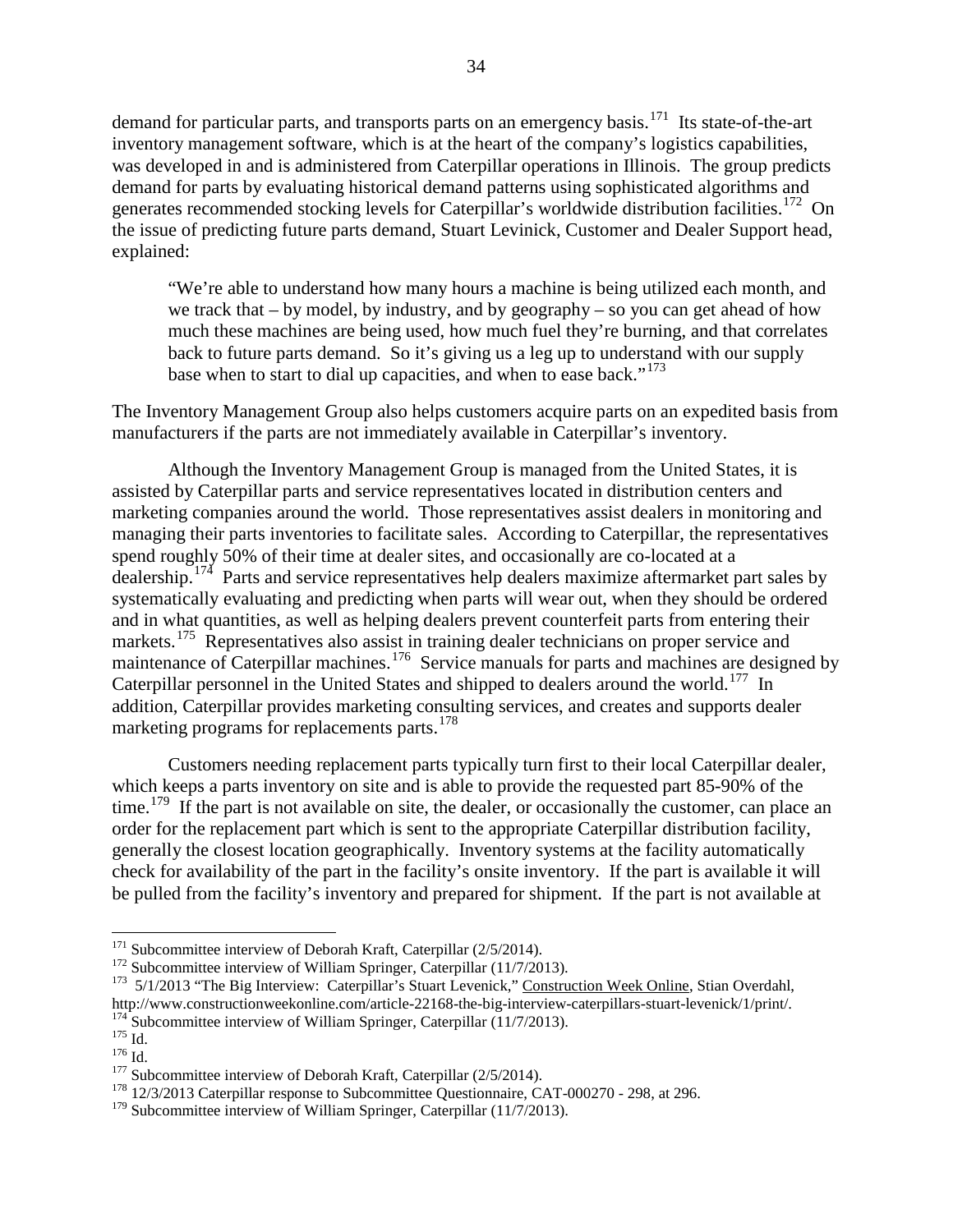the facility, the order will automatically be sent to the next closest warehouse or distribution center, the largest being the Morton warehouse in Illinois.<sup>180</sup> When the part is located, it is prepared for immediate shipment with the goal of delivering the part to the local dealer or customer within 24 hours of the order.

Caterpillar uses numerous inventory systems to monitor parts supplies in its warehouses. These systems anticipate what parts will be needed when and where to replenish inventories around the world. Its general parts inventory system was designed in and is run from the United States.<sup>[181](#page-38-1)</sup> Caterpillar's U.S. software engineers developed the algorithms and other software elements integral to that system, which tracks inventory quantities throughout Caterpillar's worldwide distribution network.<sup>182</sup> Other systems keep track of orders, purchases, sales, and inventory pricing, and also generate parts invoices for dealers. Historically, distribution centers in Grimbergen and Singapore have had personnel to expedite and schedule orders, but all parts forecasting and ordering was done from Morton, Illinois, even for parts sourced in Europe.<sup>183</sup>

**Manufacturing Parts.** In connection with its parts business, Caterpillar not only has to forecast the types and numbers of replacement parts needed, but also order their manufacture in time to meet customer demand. Caterpillar Inc. has sophisticated proprietary ordering systems, which were developed and are mainly administered out of the United States and function worldwide.<sup>[184](#page-38-4)</sup> While Caterpillar manufacturers a portion of the required replacement parts itself, most of its replacement parts must be ordered from its third-party suppliers.<sup>185</sup>

The company dedicates significant resources to managing its relationships with its thirdparty parts suppliers. The company's Purchasing group, led by Frank Crespo of Mossville, Illinois, has been assigned primary responsibility for managing those relationships.[186](#page-38-6) The Purchasing group works closely with the suppliers to ensure they build parts that meet Caterpillar's quality standards and price requirements.<sup>[187](#page-38-7)</sup> Its duties include working with suppliers to procure materials and services, forecasting demand for materials and parts, and monitoring the business viability of the supply base, with the overall goal of ensuring parts orders will be filled on time. Purchasing personnel visit suppliers in the United States and abroad to ensure capability and quality control in compliance with Six Sigma management principles.<sup>[188](#page-38-8)</sup> In some cases, Caterpillar personnel are embedded at supplier sites to oversee manufacturing, and suppliers undergo rigorous financial audits by Caterpillar personnel.<sup>[189](#page-38-9)</sup>

In addition, under the service agreement signed between Caterpillar Inc. and CSARL referenced earlier, Caterpillar Inc. agreed to manage third-party suppliers within the United

<span id="page-38-3"></span><span id="page-38-2"></span>

<span id="page-38-1"></span><span id="page-38-0"></span><sup>&</sup>lt;sup>180</sup> Subcommittee interview of Edward Simpkins, Caterpillar (1/29/2014).<br><sup>181</sup> Id. Backup systems are located in Belgium.<br><sup>182</sup> Id.<br><sup>182</sup> Id.<br><sup>182</sup> Undated interview notes of Craig Barley – Manager, Peoria, Parts & Servi

<span id="page-38-6"></span><span id="page-38-5"></span>

<span id="page-38-4"></span><sup>&</sup>lt;sup>184</sup> See "Summary of Orders and Invoicing Systems," PwC\_PSI\_CAT\_00018032 - 036.<br><sup>185</sup> 12/3/2013 Caterpillar response to Subcommittee Questionnaire, CAT-000270 - 298, at 277.<br><sup>186</sup> Subcommittee interview of Deborah Kraft, known, at times, as the Product Support Division.

<span id="page-38-9"></span><span id="page-38-8"></span><span id="page-38-7"></span><sup>&</sup>lt;sup>188</sup> See Craig T. Bouchard & James V. Koch, The Caterpillar Way, at 169 (2014); Subcommittee interview of David Burritt, former Caterpillar CFO (12/4/2013).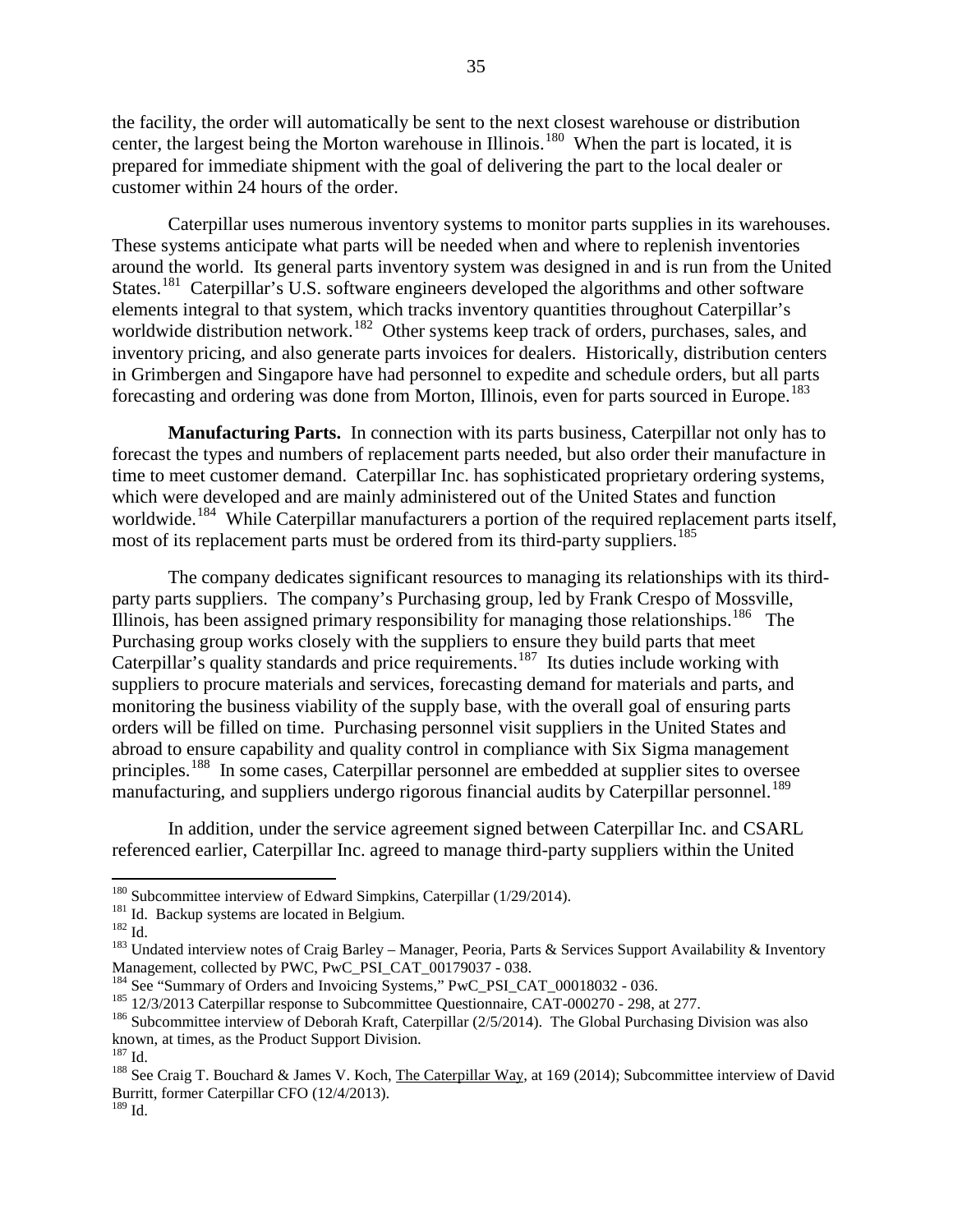States that produce parts sold around the world. Under this agreement, Caterpillar Inc. consults with CSARL on identifying potential U.S. suppliers, visits those suppliers, negotiates terms with them, arranges for the transportation and delivery of specified parts, and inspects those parts for quality. $190$ 

Once parts manufactured in the United States by Caterpillar or a third-party supplier are produced, they may be packaged by a third party contractor. Third-party packaging companies take delivery of the parts and package them under the Caterpillar brand so they are suitable for storage at warehouses and subsequent sale. The relationship with these third-party packaging companies in the United States is also managed by the Purchasing group in the United States. Packaged parts have historically been delivered to the Morton distribution center in Illinois prior to being shipped to the company's regional distribution centers.<sup>[191](#page-39-1)</sup> Today, some parts are also packaged and shipped from points outside of the United States.

**Transporting Parts.** Caterpillar also typically arranges for the transportation of parts from its third-party suppliers to its regional distribution facilities, a service managed by Caterpillar's Transportation Division, which is headquartered at the Morton distribution center in Illinois.[192](#page-39-2) The Transportation Division, which is part of the Caterpillar Enterprise System Group, assists in delivering parts to Caterpillar's 19 global storage and distribution centers, including the warehouses in Grimbergen and Singapore.<sup>193</sup> As the goods arrive, Caterpillar personnel here and abroad are responsible for conducting quality inspections to ensure the parts meet the company's standards. The distribution centers are also responsible for conducting ongoing oversight over the life of a product, in part to evaluate the performance of the replacement parts.[194](#page-39-4) The head of Caterpillar's quality division is also located in the United States and operates out of the Morton distribution center.<sup>[195](#page-39-5)</sup>

**Thousands of Parts Personnel.** In response to questions from the Subcommittee, Caterpillar provided information about how many of its U.S. employees are involved with the "purchase, storage, movement, and sales of replacement parts."<sup>196</sup> Caterpillar indicated that of the 8,300 Caterpillar employees involved in those functions in 2012, about 4,900 worked in the United States. Of those 4,900 U.S. employees, Caterpillar indicated that about 3,600 were involved with "[p]arts [d]istribution ([l]ogistics)," about 1,035 were involved with "[g]lobal [p]urchasing," about 35 were involved with "parts pricing," about 115 were involved with "[p]arts [m]arketing [s]upport," and about 100 worked for the "Distribution Services Division." $197$ 

<sup>&</sup>lt;sup>190</sup> 12/3/2013 Caterpillar response to Subcommittee Questionnaire, CAT-000270 - 298, at 296.

<span id="page-39-1"></span><span id="page-39-0"></span><sup>&</sup>lt;sup>191</sup> Subcommittee interview of Deborah Kraft, Caterpillar (2/5/2014). See also undated interview notes of Craig Barley – Manager, Peoria, Parts & Services Support Availability & Inventory Management, collected by PWC, PwC\_PSI\_CAT\_00179037 - 038 ("Most regional distribution centers are served from Morton, not from contract packagers, because of low volume at regional centers.").<br><sup>192</sup> Subcommittee interview of Deborah Kraft, Caterpillar (2/5/2014).

<span id="page-39-3"></span><span id="page-39-2"></span><sup>&</sup>lt;sup>193</sup> See undated PwC interview notes of Don Puryear, Caterpillar Purchasing Transportation and Technical Support Manager, PwC\_PSI\_CAT\_00179035 - 036.

 $194$  Subcommittee interview of Deborah Kraft, Caterpillar (2/5/2014).

<span id="page-39-5"></span><span id="page-39-4"></span><sup>195</sup> Id.

<sup>&</sup>lt;sup>196</sup> 12/3/2013 Caterpillar response to Subcommittee Questionnaire, CAT-000270 - 298, at 279.

<span id="page-39-7"></span><span id="page-39-6"></span><sup>197</sup> Id.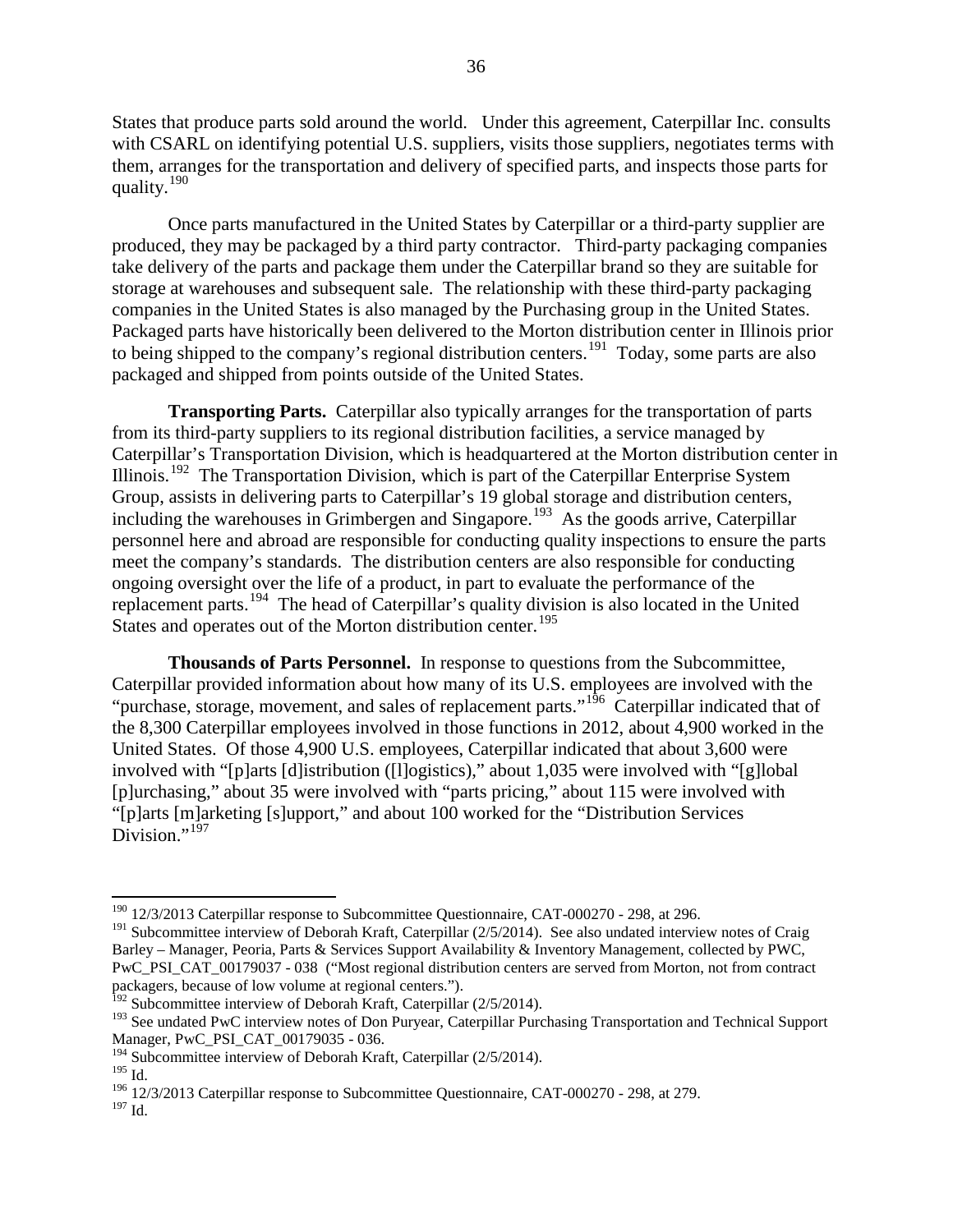Caterpillar's replacement parts business is a complex and demanding undertaking that requires expertise in forecasting parts demand, managing inventory supply levels, ordering the manufacture of needed parts, exercising quality control, packaging parts for shipment, and delivering parts as needed. Senior leadership for the Caterpillar parts business has been and continues to be located primarily in the United States. Key inventory management systems and controls, as well as ordering systems, were developed in the United States and continue to be managed from there. The company's largest and most important distribution center and parts warehouse operates out of Illinois. The majority of Caterpillar parts manufacturing takes place in the United States. To date, Caterpillar's replacement parts business has been and continues to be led and managed primarily from the United States.

### **D. Caterpillar in Switzerland**

Although its major operations have always been in the United States, Caterpillar has also had a small continuous presence in Switzerland for decades. Today, out of 118,500 employees worldwide, about 400, or less than one half of one percent of its employees, are located in Switzerland.<sup>[198](#page-40-0)</sup>

**COSA.** For forty years, from 1960 to 1999, Caterpillar's leading Swiss affiliate was Caterpillar Overseas, S.A. (COSA), which was based in Geneva.<sup>199</sup> COSA acted as Caterpillar's lead marketing company for the Europe, Africa, and Middle East (EAME) region.<sup>200</sup> COSA's responsibilities included purchasing machines and parts from Caterpillar for resale to EAME dealers, developing and maintaining the EAME dealer network, providing logistics support for parts delivery; providing EAME dealers with marketing information and sales training; acting as a liaison between EAME dealers and Caterpillar on product performance and service issues; helping EAME dealers obtain financing from Caterpillar or private banks to purchase inventory and improve their dealerships; and conducting oversight of EAME dealers to ensure their compliance with Caterpillar sales and service agreements. COSA worked with Caterpillar's U.S. employees who were in charge of approving new dealers, designing machines and their replacement parts, developing marketing campaigns and sales training materials for dealers, and providing dealer financing.<sup>[201](#page-40-3)</sup> COSA had a regional focus, and was one of several offshore marketing companies that Caterpillar sponsored around the world.<sup>[202](#page-40-4)</sup>

Aside from COSA's marketing work, Caterpillar had a very limited presence in Switzerland. Of its 125 manufacturing plants, none were or are located there.<sup>203</sup> Of its 19

<span id="page-40-0"></span><sup>&</sup>lt;sup>198</sup> 3/7/2014 "In the Matter of Caterpillar Inc.," Caterpillar Expert Witness Report, John P. Steines, Jr., Professor of Law, New York University, PSI-Caterpillar-17-000003 - 023, at 006 (CSARL in Switzerland currently has about 400 employees).

<span id="page-40-1"></span><sup>&</sup>lt;sup>199</sup> 4/18/1996 "Caterpillar Inc. Evaluation of Arm's Length Pricing for Intercompany Transactions Year Ended<br>December 31, 1994," PwC\_CAT\_PSI\_00008634 - 880, at 673.

<span id="page-40-2"></span><sup>&</sup>lt;sup>200</sup> Id.; 12/19/1996 "Caterpillar Inc. Evaluation of Arm's Length Pricing for Intercompany Transactions Year Ended December 31, 1995," PwC\_CAT\_PSI\_00008881 - 9104, at 916-917.

<span id="page-40-3"></span> $^{201}$  12/19/1996 "Caterpillar Inc. Evaluation of Arm's Length Pricing for Intercompany Transactions Year Ended December 31, 1995," PwC\_CAT\_PSI\_00008881 - 9104, at 930-931.

<span id="page-40-5"></span><span id="page-40-4"></span><sup>&</sup>lt;sup>202</sup> Id. at 917-918.<br><sup>203</sup> 2/21/2014 "Caterpillar Inc. Presentation to the Senate Permanent Subcommittee on Investigations," at PSI-Caterpillar-14-000001 - 010 at 002. See also 2008 "Caterpillar Worldwide Locations," prepared by Caterpillar Inc., http://pdf.cat.com/cda/files/113505/7/2008%20WW%20location\_final.pdf. In 2004, Caterpillar purchased a local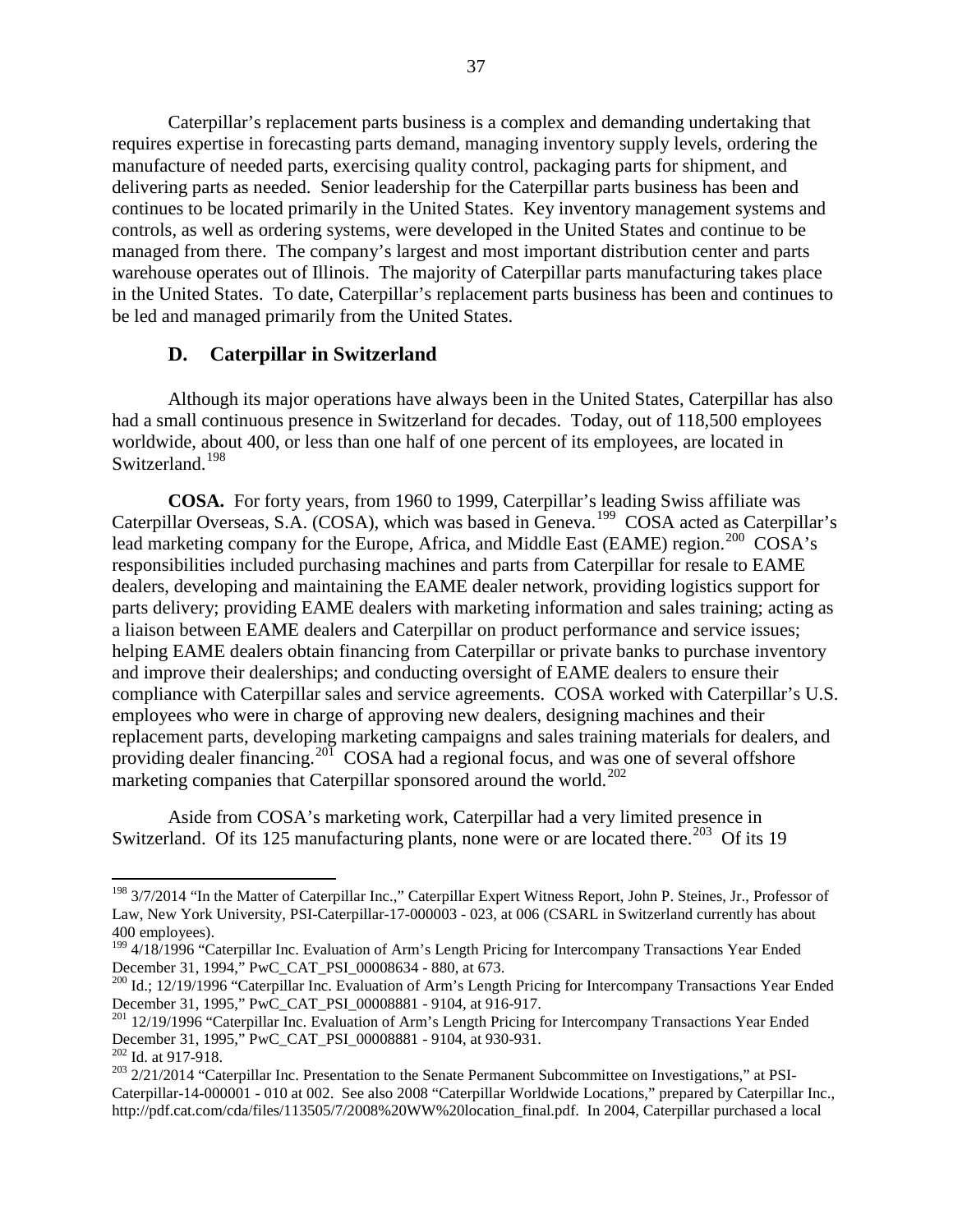distribution centers, none were or are in Switzerland. When EAME dealers needed replacement parts, the parts were generally shipped from Caterpillar's primary warehouse in Morton, Illinois or from other Caterpillar distribution centers, such as its warehouse in Grimbergen, Belgium. Very few replacement parts have ever been shipped from Switzerland to another country. In addition, during COSA's tenure, no worldwide or regional Product Managers were based in Switzerland.<sup>[204](#page-41-0)</sup>

In addition to its headquarters in Switzerland, COSA also operated a branch office that was first in Hong Kong and later in Singapore, providing marketing support for Caterpillar dealers in Asia and the South Pacific.<sup>[205](#page-41-1)</sup> Unlike Switzerland, in addition to the marketing office, Caterpillar maintained a parts distribution center and some manufacturing facilities in Singapore to serve Asian dealers. [206](#page-41-2)

For years, Caterpillar's foreign marketing companies that helped support the sale of parts, including COSA's marketing operations in Switzerland and Singapore, were allocated a share of Caterpillar's non-U.S. parts profits. Although the amount fluctuated over time, the baseline apportionment was 50-50 on a legal entity basis prior to 1992. [207](#page-41-3) During this time, Caterpillar had little incentive to have a more precise apportionment because all profits on parts were immediately taxable in the United States by operation of Subpart F. In 1992, the marketing companies' share was set at 4% of the profit of the 30% profit margin for non-U.S. parts sold in their region, which translated into roughly 13% of those non-U.S. parts profits.<sup>208</sup> That profit allocation for COSA continued until 1999.

**CSARL.** In 1999, as part of the Swiss tax strategy that is the focus of this Report, COSA and several other Swiss affiliates' assets and business activities were consolidated into a renamed Swiss entity, Caterpillar SARL (CSARL).<sup>209</sup> Since then, CSARL has served as Caterpillar's leading Swiss affiliate. It has continued to perform the same marketing functions as COSA, and the EAME regional marketing work is the focus of the vast majority of CSARL employees in Switzerland today.<sup>210</sup> In 2000, Caterpillar made the head of the EAME Distribution Division a Vice President reporting to the Customer and Dealer Support Group President.<sup>[211](#page-41-7)</sup> That division head has been located in Switzerland at CSARL. The division head's duties were described by

 $\overline{\phantom{a}}$ 

<span id="page-41-5"></span> $^{209}$  2/16/2010 "Caterpillar Inc. CSARL Permanent File Chronological History: 1999-2010,"<br>PwC PSI CAT 00003406 - 463, at 407.

Swiss company that packaged, but did not manufacture, industrial turbines and related systems. "Caterpillar Inc. Completes Acquisition of Turbomach S.A.," (6/17/2004), PRNewswire, http://www.prnewswire.com/news-

<span id="page-41-1"></span><span id="page-41-0"></span>

releases/caterpillar-inc-completes-acquisition-of-turbomach-sa-75032792.html.<br><sup>204</sup> 12/3/2013 Caterpillar response to Subcommittee Questionnaire, CAT-000270 - 298, at 281-294.<br><sup>205</sup> 4/18/1996 "Caterpillar Inc. Evaluation o December 31, 1994," PwC\_CAT\_PSI\_00008634 - 880, at 673; 12/19/1996 "Caterpillar Inc. Evaluation of Arm's Length Pricing for Intercompany Transactions Year Ended December 31, 1995," PwC\_CAT\_PSI\_00008881 - 9104, at 916-917; 3/7/2014 "In the Matter of Caterpillar Inc.," Caterpillar Expert Witness Report, John P. Steines, Jr., Professor of Law, New York University, at PSI-Caterpillar-17-000003 - 023, at 006.

<span id="page-41-2"></span> $^{206}$  3/7/2014 "In the Matter of Caterpillar Inc.," Caterpillar Expert Witness Report, John P. Steines, Jr., Professor of Law, New York University, at PSI-Caterpillar-17-000003 - 023, at 006.

<span id="page-41-4"></span><span id="page-41-3"></span><sup>&</sup>lt;sup>207</sup> Subcommittee interview of Steven Williams, PWC (2/19/2014).<br><sup>208</sup> 12/19/1996 "Caterpillar Inc. Evaluation of Arm's Length Pricing for Intercompany Transactions Year Ended December 31, 1995," PwC\_CAT\_PSI\_00008881 - 9104, at 959.

<span id="page-41-7"></span><span id="page-41-6"></span><sup>&</sup>lt;sup>210</sup> Subcommittee interview of David Picard, Caterpillar (3/4/2014).<br><sup>211</sup> 12/3/2013 Caterpillar response to Subcommittee Questionnaire, CAT-000270 - 298, at 284.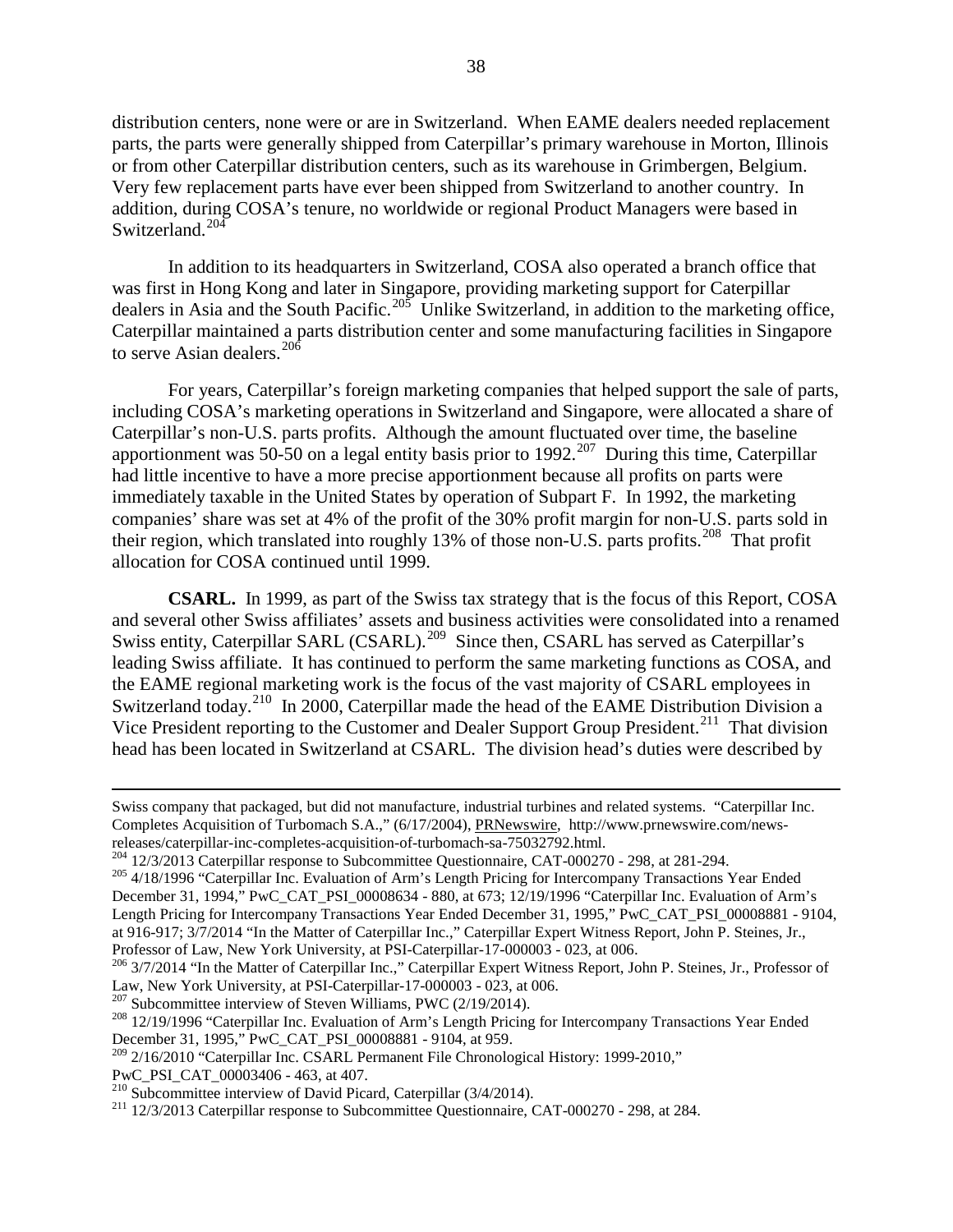Caterpillar as "in charge of marketing of all Caterpillar Products, parts and services in the Europe, Africa, Middle East and Commonwealth of independent States Region."<sup>212</sup> As part of that marketing work, CSARL has continued to support Caterpillar's non-U.S. dealer network with respect to parts. Its duties have included helping to ensure dealer inventories have the parts they need, supporting Caterpillar's commitment to deliver needed parts within 24 hours, and acting as a liaison between the dealers and Caterpillar parts personnel in the United States.<sup>[213](#page-42-1)</sup> CSARL has also maintained the Singapore branch which, today, has about 400 employees. $^{214}$  $^{214}$  $^{214}$ 

In addition, as part of the 1999 transaction, CSARL was designated as Caterpillar's "global purchaser" of purchased finished replacement parts (PFRPs), the Caterpillar replacement parts manufactured by third-party suppliers. It took over that role from Caterpillar Inc., the U.S. parent corporation. Acting as the initial purchaser of parts, CSARL either instantaneously resold the PFRPs to Caterpillar in the United States or sold them over time to non-U.S. independent dealers, Caterpillar affiliates, or customers, as explained in more detail below.

Initially, CSARL became the nominal PFRP purchaser for the EAME region. Then, from 1999 to 2003, Caterpillar, the U.S. parent, designated CSARL as the nominal PFRP purchaser for more and more of its geographical regions, executing a series of licensing agreements with its Swiss affiliate.<sup>[215](#page-42-3)</sup> The licensing agreements generally directed that between 4% and 6% of the sales of licensed products by CSARL be paid to Caterpillar as a royalty.<sup>[216](#page-42-4)</sup> In addition, CSARL entered into a servicing agreement with Caterpillar Inc. to pay Caterpillar's costs plus a 5% markup, for the U.S. parent to continue to perform a number of core parts functions, including managing the worldwide parts inventory, supervising suppliers, forecasting parts demand, supervising parts logistics, and storing CSARL-owned parts in the United States.<sup>[217](#page-42-5)</sup> CSARL was unable then or now to perform those parts functions itself, lacking the necessary personnel, infrastructure, and expertise.

After the CSARL transaction, in 2000, Caterpillar relocated three regional Product Managers who worked on machines and products used in the EAME region, moving them from France and Belgium to Switzerland.<sup>218</sup> Most of the company's Product Managers, however, have continued to work in the United States. In 2009, after the IRS issued new regulations requiring foreign affiliates of U.S. manufacturers to meet certain requirements to avoid Subpart F taxation, Caterpillar assigned one global Product Manager to CSARL.<sup>[219](#page-42-7)</sup> In addition, Caterpillar created a new position at CSARL for a "Worldwide Parts Manager" which was filled by Quentin de Warlincourt, who was already working in Switzerland.<sup>[220](#page-42-8)</sup> Mr. de Warlincourt was the first worldwide parts manager stationed in Switzerland. He was charged with establishing an "overall

<span id="page-42-0"></span> $^{212}$  Id.

<span id="page-42-2"></span>

<span id="page-42-1"></span><sup>&</sup>lt;sup>213</sup> Subcommittee interview of David Picard, Caterpillar (3/4/2014).<br><sup>214</sup> 3/7/2014 "In the Matter of Caterpillar Inc.," Caterpillar Expert Witness Report, John P. Steines, Jr., Professor of Law, New York University, at

<span id="page-42-3"></span> $^{215}$  1/16/2003 Caterpillar's legal counsel memorandum "History of Significant Changes in International Operations

<span id="page-42-4"></span><sup>(</sup>Not Inclusive of Financing Arrangements) 1997 – 2002," PSI-TWLF-02-000423 - 436.<br><sup>216</sup> 3/7/2014 "In the Matter of Caterpillar Inc.," Caterpillar Expert Witness Report, John P. Steines, Jr., Professor of Law, New York Uni

<span id="page-42-7"></span>

<span id="page-42-6"></span><span id="page-42-5"></span><sup>&</sup>lt;sup>217</sup> Id.<br><sup>218</sup> 12/3/2013 Caterpillar response to Subcommittee Questionnaire, CAT-000270 - 298, at 281-282.<br><sup>220</sup> 1/2010, "Caterpillar Inc. CSARL 2009 activities Report to Audit Team," 00003830 - 875, at 832, 847.<br><sup>220</sup> 1

<span id="page-42-8"></span>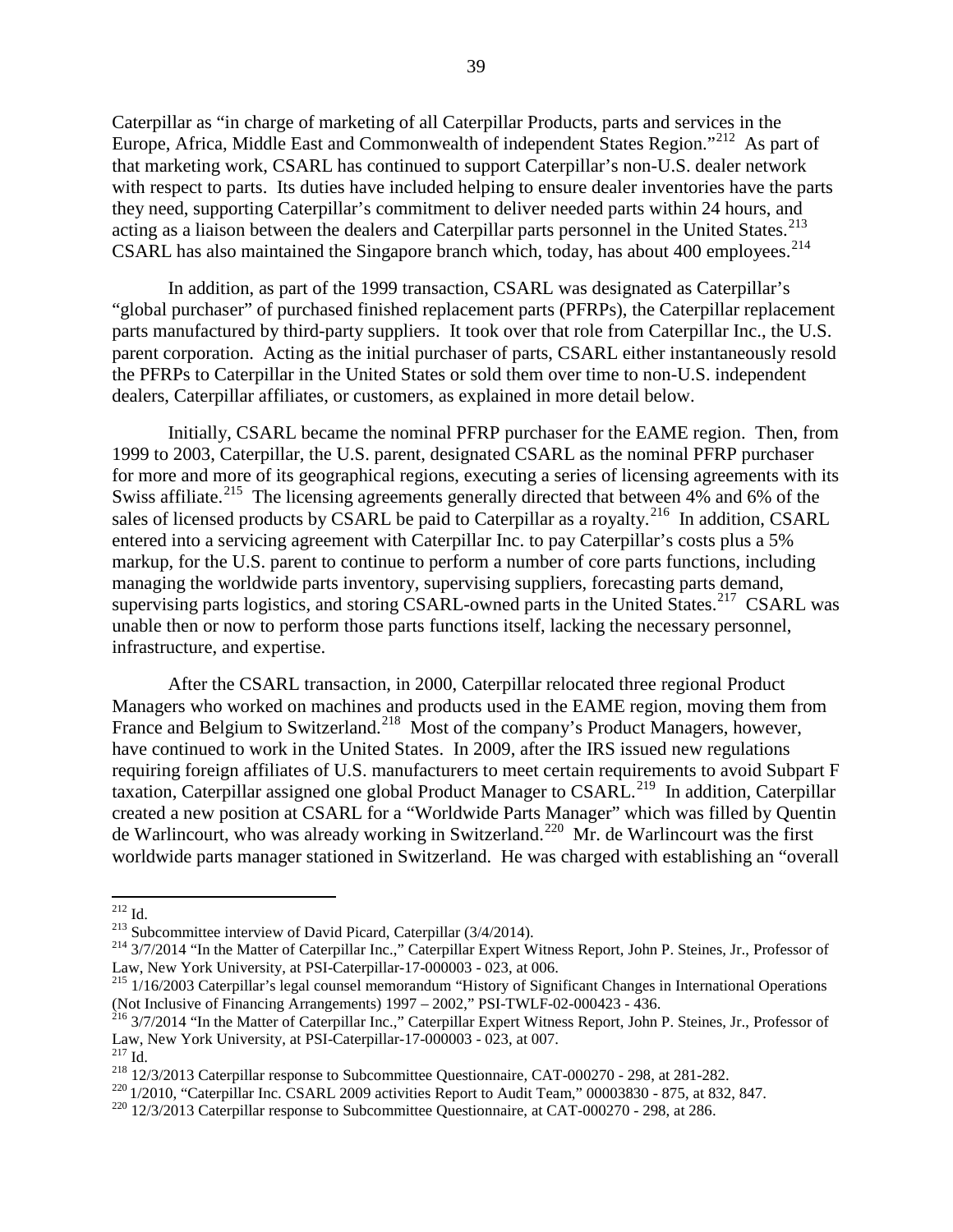parts strategy" in consultation with Caterpillar Inc.'s Executive Office and acting as a liaison among Caterpillar business units involved with parts management, as explained in more detail below.<sup>[221](#page-43-0)</sup> He reported to Stephen Gosselin, head of the Customer Services Support Division, in the United States. Over the next five years, Mr. de Warlincourt assembled a staff of five to twelve persons in Switzerland.<sup>[222](#page-43-1)</sup> Caterpillar witnesses told the Subcommittee that having a more localized worldwide parts manager resulted in operational efficiencies due to greater knowledge and awareness of local supply needs.<sup>[223](#page-43-2)</sup> He was recently replaced by Thomas Zihlmann, who is located in Switzerland and whose job title has been changed to Worldwide Parts Strategy Manager.<sup>[224](#page-43-3)</sup>

At the Subcommittee's request, Caterpillar provided information about the total number of its Swiss employees involved with the "purchase, storage, movement, and sales of replacement parts."[225](#page-43-4) Caterpillar indicated that, of the 8,300 Caterpillar employees involved with those functions in 2012, about 66 were located in Switzerland. Caterpillar indicated that, of those 66 Swiss employees, 10 were involved with "parts pricing" and about 56 worked for the EAME Distribution Services Division.<sup>[226](#page-43-5)</sup>

<sup>&</sup>lt;sup>221</sup> 3/15/2010, "Caterpillar Inc. Worldwide Parts Management Final Closing Book, Draft Version as of March 15,

<span id="page-43-3"></span><span id="page-43-2"></span>

<span id="page-43-1"></span><span id="page-43-0"></span><sup>2010,&</sup>quot; PwC\_PSI\_CAT\_00003876 - 4168, at 906-907.<br>
<sup>222</sup> Subcommittee interview of David Picard, Caterpillar (3/4/2014).<br>
<sup>223</sup> Id.<br>
<sup>224</sup> 3/27/2014 Information provided by Caterpillar to the Subcommittee, PSI-Caterpillar-2

<span id="page-43-5"></span><span id="page-43-4"></span>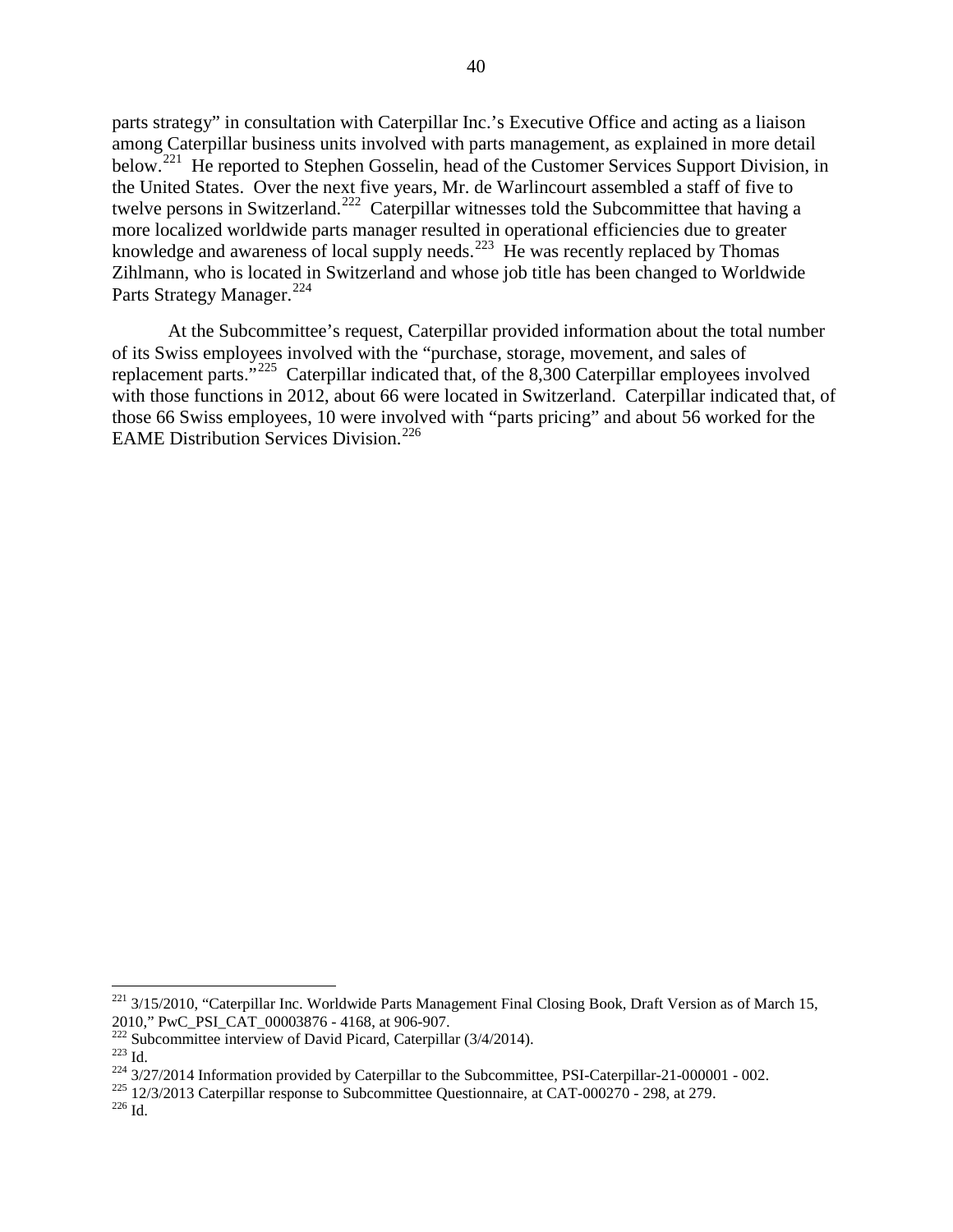### **IV. EMPLOYING A SWISS TAX STRATEGY TO AVOID U.S. TAXES**

Since the company's inception, Caterpillar's replacement parts business has operated as a "U.S. centric" business, led and managed primarily from the United States. Prior to 1999, Caterpillar reported 85% or more of the profits from the sale of its replacement parts to non-U.S. customers as taxable U.S. income, while attributing 15% or less of the profits to its Swiss affiliate and other marketing companies. At that time, even the portion of the profits attributed to its market companies was included on Caterpillar's U.S. tax return as taxable income under Subpart F. Beginning in 1998, however, Caterpillar's tax department paid millions of dollars to PricewaterhouseCoopers (PWC) and McDermott Will & Emery to develop and implement a tax strategy to lower the company's global taxes. PWC designed a Swiss tax strategy to direct the lion's share of Caterpillar's non-U.S. purchased finished replacement parts (PFRP) profits away from the United States to Switzerland, where Caterpillar had negotiated an effective tax rate of 4% to 6%,  $227$  lower even than the Swiss federal statutory rate of 8.5%.  $228$ 

In 1999, Caterpillar implemented the Swiss tax strategy, which it called the Global Value Enhancement or "GloVE" program.<sup>[229](#page-44-2)</sup> As part of that program, it renamed a Swiss subsidiary Caterpillar SARL (CSARL) which became the nominal recipient of the purchased finished parts profits and enabled Caterpillar to direct those profits away from the United States to Switzerland.<sup>[230](#page-44-3)</sup> Like its predecessor, CSARL also served as a marketing company, supporting Caterpillar's independent dealers in Europe. Over time, CSARL was also assigned responsibility for other Caterpillar marketing companies around the globe, and Caterpillar directed their parts revenues to Switzerland as well. By 2008, approximately 45% of Caterpillar's consolidated revenues and 43% of its profits had been shifted to CSARL, an entity with less than one half of one percent of CAT's 118,500 employees.<sup>[231](#page-44-4)</sup> As a result, over the next thirteen years, from 2000 to 2012, Caterpillar shifted U.S. taxable income of more than \$8 billion offshore to Switzerland and deferred or avoided paying U.S. taxes totaling about \$2.4 billion.

### **A. Adopting the Swiss Tax Strategy**

PricewaterhouseCoopers is Caterpillar's longtime auditor, having provided auditing services to the company since the 1920s, primarily from its offices in Chicago.<sup>232</sup> In the 1990s, in addition to serving as Caterpillar's independent auditor, PWC provided the company with special tax consulting services designed to reduce its global taxes.

<span id="page-44-0"></span><sup>&</sup>lt;sup>227</sup> 8/30/2013 Caterpillar response to Subcommittee Questionnaire, CAT-000070; 12/3/2013 Caterpillar response to Subcommittee Questionnaire, CAT-000270 - 274. When asked about the tax rate that Caterpillar paid in Switzerland, the PWC partner who led the tax consulting efforts and was also involved in Caterpillar's transfer pricing issues told the Subcommittee that Caterpillar had received a Swiss Government ruling that allows it to pay the statutory rate on only 20% of its non-Swiss source income, resulting in an effective tax rate of 4%. Subcommittee interview of Thomas Quinn, PWC (10/2/2013).

<span id="page-44-1"></span> $^{228}$  12/3/2013 Caterpillar response to Subcommittee Questionnaire, CAT-000270 - 298, at 270.<br> $^{229}$  10/5/1999 "Caterpillar Inc. Global Value Enhancement Project Draft," PwC\_PSI\_CAT\_00004483 - 530.

<span id="page-44-3"></span><span id="page-44-2"></span><sup>&</sup>lt;sup>230</sup> See 8/22/2008 "Delivering Vision 2020 Value Transformation: An After-Tax View," PwC\_PSI\_CAT\_00058419 - 472, at 429 and 449.

<span id="page-44-5"></span><span id="page-44-4"></span><sup>&</sup>lt;sup>231</sup> 7/30/2008 PWC Presentation, "Caterpillar Sarl Overview," PwC\_PSI\_CAT\_00065585 - 610, at 589.<br><sup>232</sup> Subcommittee interview of Thomas Quinn, PWC (10/2/2013).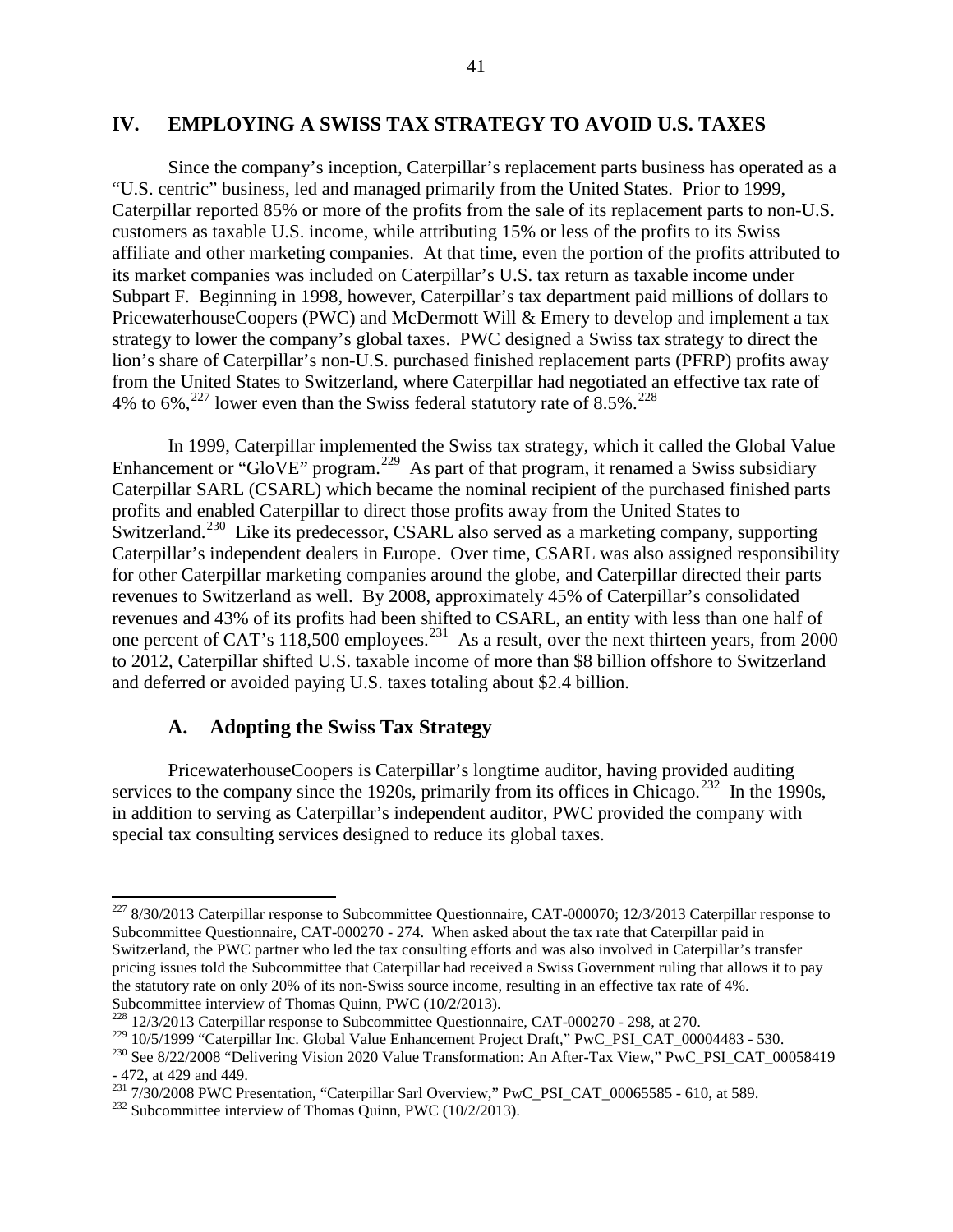**GTOP Review.** In the late 1990s, PWC offered clients a program through its tax consulting services group known as the "Global Tax Optimization Program" (GTOP).<sup>233</sup> As part of that program, PWC offered to review a client's business operations to identify potential tax savings. The goal of GTOP was to conduct a comprehensive assessment of the company's tax practices at the state, national, and international levels, identify tax inefficiencies, and recommend ways to change its operations to lower its overall tax payments.<sup>234</sup> PWC described the program as "a coordinated, tailored approach to achieving [a company's] lowest sustainable  $\frac{1}{2}$  rate."<sup>235</sup>

In 1997, PWC tax consulting services and Caterpillar began discussions regarding a potential GTOP review of Caterpillar's business and tax practices.<sup>236</sup> In 1998, Caterpillar agreed to conduct the GTOP review, but did so by engaging a law firm, McDermott Will & Emery, which in turn engaged PWC on Caterpillar's behalf to conduct the review.<sup>[237](#page-45-4)</sup> Caterpillar relied on McDermott Will & Emery for tax advice. PWC initiated the GTOP review that same year. Internally, Caterpillar called the PWC tax reduction program the Global Value Enhancement  $(GloVE)$  program.<sup>[238](#page-45-5)</sup>

Five Year Effort. PWC's tax review and tax reduction strategy for Caterpillar took about a year to complete; implementing the tax strategy took several more years, for a total of nearly five years, from 1998 to 2003. Caterpillar's tax department was the driving force behind the company's decision to adopt PWC's recommended tax strategy.[239](#page-45-6) The tax department paid for the tax consulting services provided by PWC and McDermott Will & Emery as well as the business division costs associated with the CSARL structure.<sup>[240](#page-45-7)</sup> Caterpillar has estimated the total five-year cost at over \$55 million. $241$ 

The bulk of PWC's substantive work occurred in the first two phases of the program: the "analyze phase" and the "develop phase."<sup>[242](#page-45-9)</sup> The analyze phase involved PWC's examining Caterpillar's tax practices and the business and operational factors driving its value and tax liability and identifying ways to lower its effective tax rate. The develop phase involved PWC's

<span id="page-45-0"></span> $^{233}$  Id.

<span id="page-45-4"></span><span id="page-45-3"></span>

<span id="page-45-2"></span><span id="page-45-1"></span><sup>&</sup>lt;sup>234</sup> Id.<br>
<sup>235</sup> 4/14/1998, PWC presentation to Caterpillar, "Global Tax Optimization," PwC\_PSI\_CAT\_00004892, at 895.<br>
<sup>235</sup> Subcommittee interview of Thomas Quinn, PWC (10/2/2013).<br>
<sup>236</sup> Subcommittee interview of Thomas

<span id="page-45-5"></span> $^{238}$  Subcommittee interviews of Thomas Quinn, PWC (10/2/2013) and James Bowers, PWC (1/23/2014).

<span id="page-45-6"></span><sup>&</sup>lt;sup>239</sup> Deposition of Sally Stiles in Schlicksup v. Caterpillar, PSI-TWLF-11-000113 - 114, at 106-107; Subcommittee interview of Robin Beran, Caterpillar, Chief Tax Officer (10/18/2013).

<span id="page-45-7"></span> $240$  Subcommittee interview of Robin Beran, Caterpillar (10/18/2013). See also August 2008 email chain among Robin Beran, Rodney Perkins, and others indicating that the tax department paid business unit costs for implementation, management, and inventory ownership related to CSARL. Mr. Perkins, Caterpillar International Tax Manager, wrote: "[C]harges were primarily implementation, then they became primarily maintenance. We've [tax department] been paying for both since Day 1." 8/21/2008 email chain among Caterpillar tax department personnel, PSI-TWLF-02-001625 - 628. It also appears that the tax group in Geneva paid for the software package to keep track of CSARL's legal entities and financial statements. Deposition of Rodney Perkins in Schlicksup v. Caterpillar, PSI-TWLF-10-000004, at 077-078.<br><sup>241</sup> 3/21/2014 email from PWC's legal counsel to Subcommittee, "Response regarding fees," PSI-PWC-22-000001 -

<span id="page-45-8"></span><sup>003.</sup>

<span id="page-45-9"></span> $242$  Subcommittee interview of Thomas Quinn, PWC (10/2/2013).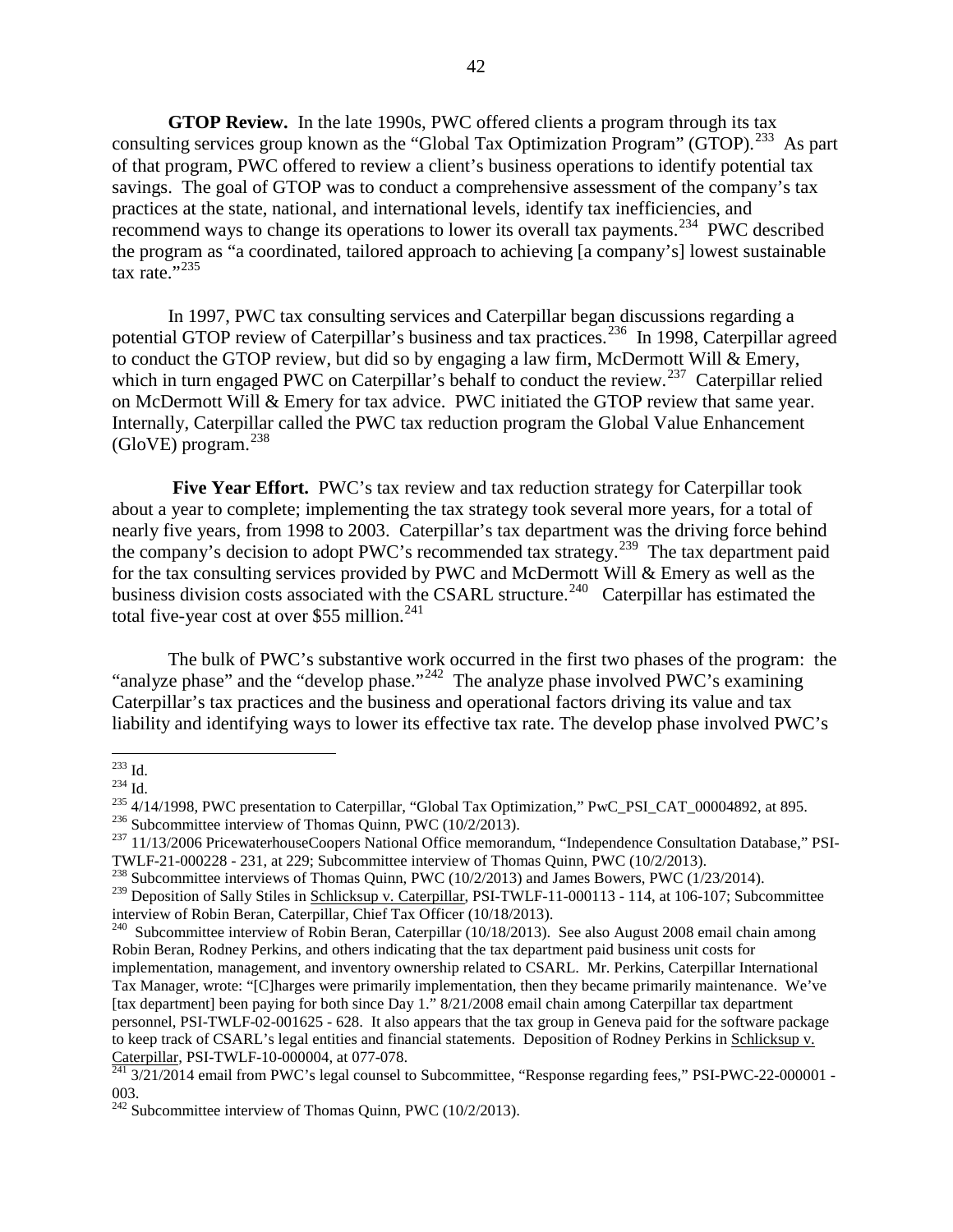providing a specific set of recommendations as well as an operational feasibility analysis and a  $\csc$ -benefit analysis of its proposals.<sup>[243](#page-46-0)</sup>

According to PWC, during the initial analyze phase in 1998, PWC conducted an extensive set of interviews with Caterpillar's executive office and business unit leaders to assess the views of Caterpillar's corporate officials regarding the direction of the company.<sup>[244](#page-46-1)</sup> This process also involved on-site visits to Caterpillar facilities, both inside and outside the United States.

**Swiss Tax Strategy Proposed.** Sometime in 1998, PWC submitted a report to Caterpillar containing a summary of ideas to reduce Caterpillar's tax liability.<sup>245</sup> In the report, PWC presented Caterpillar with a list of 49 potential strategies to lower the company's effective tax rate.<sup>[246](#page-46-3)</sup> One of the report's key proposals focused on Caterpillar's replacement parts business, which produced a steady stream of taxable profits for the company. Under the then existing system, third party manufacturers made the replacement parts and sold them to the U.S. parent company, which then sold the parts to its marketing companies for subsequent resale to Caterpillar's non-U.S. independent dealers. The inclusion of the U.S. parent in the transactions meant that the parts' sales revenues were included on Caterpillar's U.S. tax return and also subject to tax under Subpart F. PWC proposed deferring or avoiding that tax by "remov[ing] Caterpillar Inc. from the chain of title passage for purchased finished parts (from U.S. or foreign sources) sold to foreign marketers," and replacing the U.S. parent with a new Swiss entity as the direct purchaser of the third party manufactured replacement parts.<sup>247</sup>

PWC explained to the Subcommittee that, by removing the U.S. parent, Caterpillar Inc., from the chain of title for third party manufactured parts sold to non-U.S. customers, Caterpillar would no longer have two related entities transacting business with each other in the supply chain.<sup>248</sup> According to PWC, if Caterpillar Inc. were removed and replaced by a non-U.S. entity, such as a Swiss corporation, Subpart F's foreign base company sales rules would no longer apply, and the offshore income would no longer be immediately attributed to Caterpillar Inc. as a sale and therefore taxed in the United States. Instead, the funds could be attributed to Switzerland, and Caterpillar would be able to defer paying any U.S. taxes on that income simply by keeping it offshore, avoiding the Subpart F provision that was intended to capture this kind of income. Moreover, by attributing the income to Switzerland, PWC reasoned that Caterpillar

PwC\_PSI\_CAT\_00204970 - 974 (listing three initial ideas: removing Caterpillar from the parts supply chain, increasing the profit margin on parts, and reducing the profit margin on machines).

<span id="page-46-3"></span><sup>246</sup> See undated PWC presentation to Caterpillar, "CATERPILLAR GTOP Summary of Ideas,"<br>PwC\_PSI\_CAT\_00004566 - 631.

 $243$  Id.

<span id="page-46-2"></span><span id="page-46-1"></span><span id="page-46-0"></span><sup>&</sup>lt;sup>244</sup> Id.<br><sup>244</sup> Id. 245 See undated PWC presentation to Caterpillar, "Caterpillar GTOP Summary of Ideas," PwC\_PSI\_CAT\_00004566 – 631. See also 7/14/1998 email from Steven Williams, PWC, to Thomas Quinn, PWC, and others,

<span id="page-46-4"></span> $^{247}$  Id. See also 9/1998 PWC report, "Caterpillar Inc. Global Tax Optimization Case for Action,"

<span id="page-46-5"></span>PwC\_PSI\_CAT\_00004632, at 674 (describing the proposal as PWC's "Solution #1" to reduce Caterpillar's taxes). <sup>248</sup> Subcommittee interview of Thomas Quinn, PWC (10/2/2013).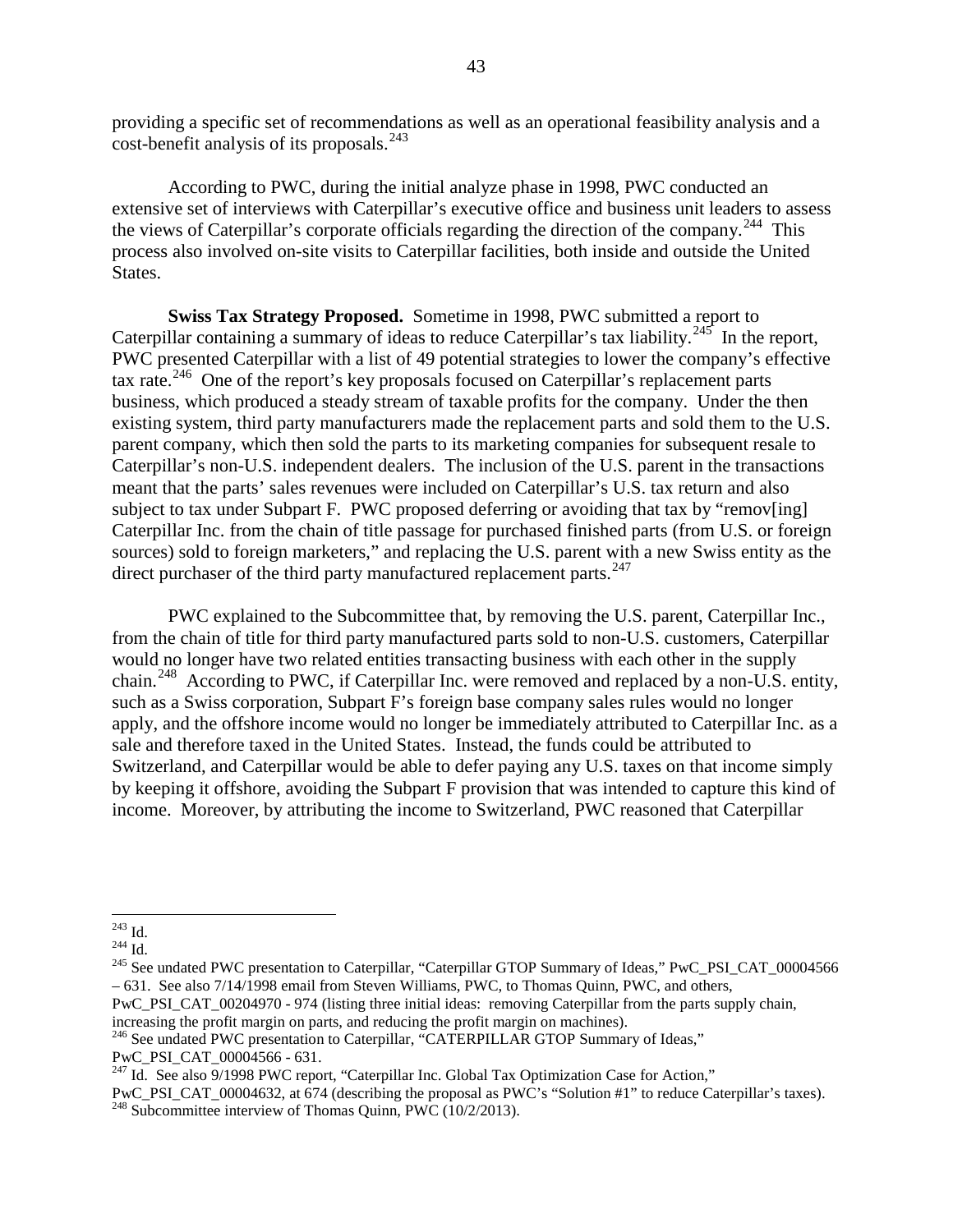could take advantage of the very low tax rate of 4% that the company had negotiated with that country.[249](#page-47-0)

PWC documents proposing the tax strategy stated that it involved only "relatively simple re-invoicing requirements."<sup>[250](#page-47-1)</sup> Caterpillar and PWC told the Subcommittee that the tax strategy required few changes in the company's business operations, because its non-U.S. marketing companies were already selling the third party manufactured replacement parts to its non-U.S. dealers. They characterized the tax strategy as aligning the company's tax structure with sales practices already in place.

Caterpillar, with the approval of its executive steering committee, which was comprised of business executives including the CFO, adopted PWC's recommended tax strategy. [251](#page-47-2)  Caterpillar also decided, at the same time, to realign its European manufacturing operations, moving their headquarters to Geneva. Its decision led to the execution of a series of licensing and servicing agreements between Caterpillar Inc., the U.S. parent, and CSARL, its Swiss affiliate, as described below.

**Auditing Its Own Tax Strategy.** At the same time PWC was providing Caterpillar with tax consulting services and advocating the Swiss tax strategy, PWC continued to act as Caterpillar's independent auditor. Independent auditors are typically charged with reviewing a corporation's financial statements and expressing an opinion on whether they fairly present the corporation's financial position under generally accepted accounting principles.<sup>[252](#page-47-3)</sup> PWC performed that function with respect to Caterpillar's financial statements, which included reviewing Caterpillar's estimates of the company's tax liabilities. As part of that review, PWC auditors were responsible for auditing and approving the company's use of the very tax strategy developed, advocated, and sold to Caterpillar by their PWC colleagues.

PWC's actions occurred prior to enactment of the Sarbanes-Oxley Act of 2002, which targeted various conflicts of interests that arise when a public accounting firm performs auditing and other services for a client, including tax consulting services, for the same corporation at the same time.<sup>253</sup> Prior to its enactment, federal regulations did not place any restriction on accounting firms providing both audit and tax consulting services contemporaneously. After its enactment, a public accounting firm was permitted to perform those services concurrently only if approved in advance by the client corporation's Board of Directors Audit Committee.<sup>254</sup> PWC

<span id="page-47-0"></span><sup>&</sup>lt;sup>249</sup> Id. In addition, if the Swiss affiliate were to receive dividends or royalties from lower tier Caterpillar affiliates, it would be able to use the U.S. check-the-box rules to ensure those entities were disregarded for U.S. tax purposes and, again, avoid Subpart F taxes.

<span id="page-47-1"></span><sup>&</sup>lt;sup>250</sup> Undated PWC presentation to Caterpillar, "Caterpillar GTOP Summary of Ideas," PwC\_PSI\_CAT\_00004566 -631, at 618; 9/1998 PWC report, "Caterpillar Inc. Global Tax Optimization Case for Action," PwC\_PSI\_CAT\_00004632, at 674.<br><sup>251</sup> Id.

<span id="page-47-2"></span>

<span id="page-47-3"></span><sup>&</sup>lt;sup>252</sup> See, e.g., AU Section 110, Responsibilities and Functions of the Independent Auditor, Public Company Accounting Oversight Board (PCAOB) website, http://pcaobus.org/Standards/Auditing/Pages/AU110.aspx "AU" is a reference to "audit" standards.<br>
<sup>253</sup> Sarbanes-Oxley Act of 2002, Pub. L. 107-204, 116 Stat. 745, 107th Cong. (2002).

<span id="page-47-5"></span><span id="page-47-4"></span><sup>&</sup>lt;sup>254</sup> Id. at § 201(a), codified at 15 U.S.C. § 78j-1(h). PCAOB auditing standards relating to independence and advising on tax transactions include the following: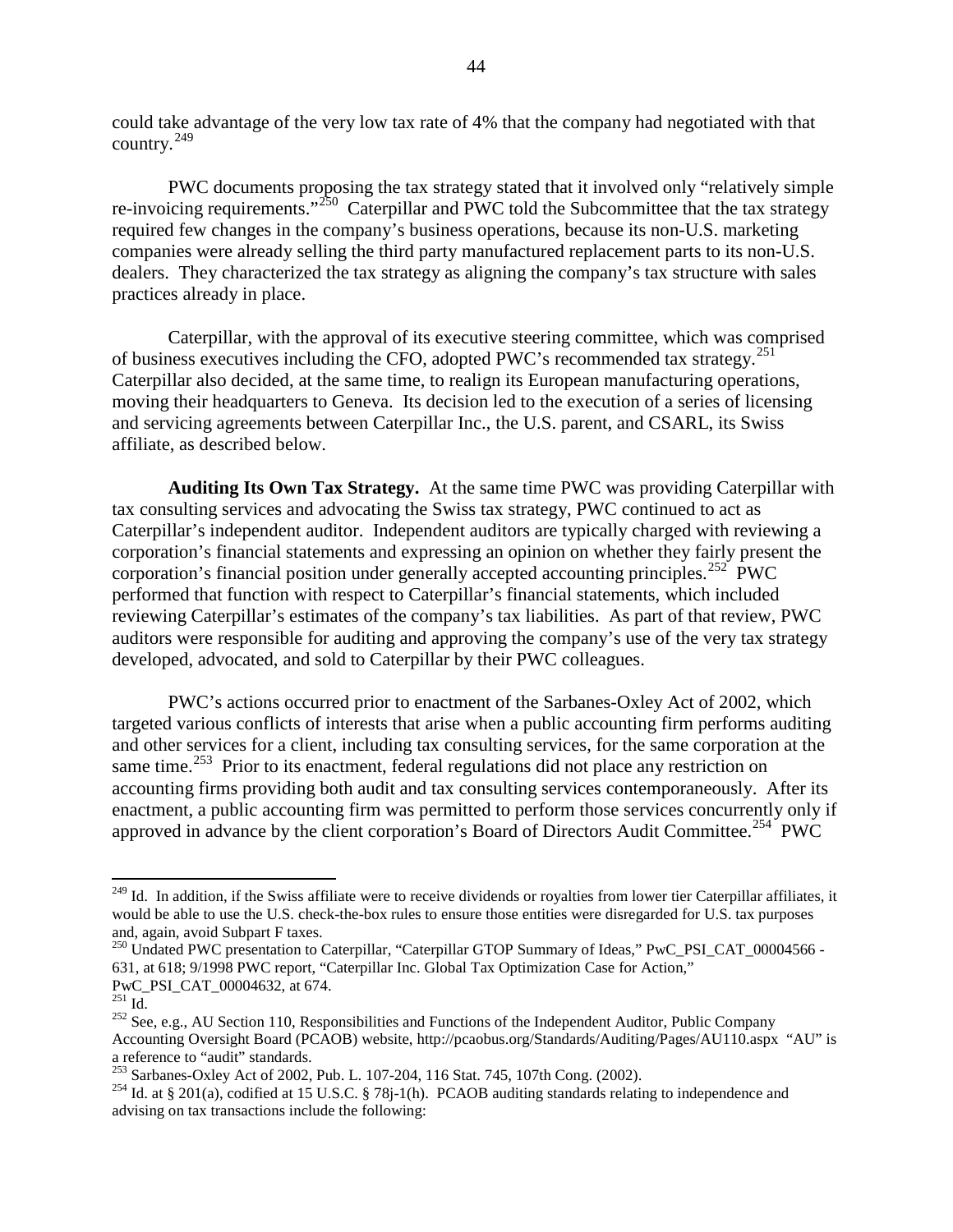told the Subcommittee that, both before and after enactment of the Sarbanes-Oxley Act, the Caterpillar Audit Committee approved PWC's contemporaneous delivery of auditing and tax consulting services for the company.[255](#page-48-0)

At PWC, the auditing team included a tax partner, James Bowers, who was responsible for assisting the audit team in auditing Caterpillar's financial statements, including Caterpillar's estimates of the company's tax liabilities based in part on its implementation of the Swiss tax strategy. Mr. Bowers told the Subcommittee that he initially introduced PWC's GTOP team to Caterpillar and attended the initial presentation.<sup>[256](#page-48-1)</sup> He also indicated that, for a three-year period from 1999 to 2002, while he was assisting with the audit of Caterpillar's financial statements, he also spent up to one-third of his time working on "GloVE implementation," meaning implementation of the Swiss tax strategy.<sup>[257](#page-48-2)</sup> He said that his primary role involved explaining the details of Caterpillar's business operations and structure to PWC's tax consultants. Mr. Bowers said that, by 2003 or 2004, his work level on the Swiss tax strategy had "dropped significantly." In addition, he told the Subcommittee that, during the course of his audit work at Caterpillar, he conferred on issues related to the Swiss tax strategy with the same PWC tax consultants who had helped to design and implement it. According to Mr. Bowers, he performed an independent analysis of the Swiss tax strategy and concluded that it complied with the U.S. tax code.[258](#page-48-3) He also told the Subcommittee that he did not memorialize his analysis of the Swiss tax strategy by putting it in writing.<sup>[259](#page-48-4)</sup>

RULE 3520. AUDITOR INDEPENDENCE. A registered public accounting firm and its associated persons must be independent of the firm's audit client throughout the audit and professional engagement period.

RULE 3522. TAX TRANSACTIONS. A registered public accounting firm is not independent of its audit client if the firm, or any affiliate of the firm, during the audit and professional engagement period, provides any non-audit service to the audit client related to marketing, planning, or opining in favor of the tax treatment of, a transaction -

(a) Confidential Transactions – that is a confidential transaction; or

(b) Aggressive Tax Position Transactions – that was initially recommended, directly or indirectly, by the registered public accounting firm and a significant purpose of which is tax avoidance, unless the proposed tax treatment is at least more likely than not to be allowable under applicable tax laws.

RULE 3524. AUDIT COMMITTEE PRE-APPROVAL OF CERTAIN TAX SERVICES. In connection with seeking audit committee pre-approval to perform for an audit client any permissible tax service, a registered public accounting firm shall –

(a) describe, in writing, to the audit committee of the issuer –

(1) the scope of the service, the fee structure for the engagement, and any side letter or other amendment to the engagement letter, or any other agreement (whether oral, written, or otherwise) between the firm and the audit client, relating to the service; and

(2) any compensation arrangement or other agreement, such as a referral agreement, a referral fee or fee-sharing arrangement, between the registered public accounting firm (or an affiliate of the firm) and any person (other than the audit client) with respect to the promoting, marketing, or recommending of a transaction covered by the service;

(b) discuss with the audit committee of the issuer the potential effects of the services on the independence of the firm; and

<span id="page-48-0"></span>(c) document the substance of its discussion with the audit committee of the issuer.<br>
<sup>255</sup> Subcommittee interview of James Bowers, PWC (1/23/2014).<br>
<sup>257</sup> Id.<br>
<sup>257</sup> Id. <sup>258</sup> Id

<span id="page-48-3"></span><span id="page-48-2"></span><span id="page-48-1"></span>

l

<span id="page-48-4"></span> $^{259}$  Id.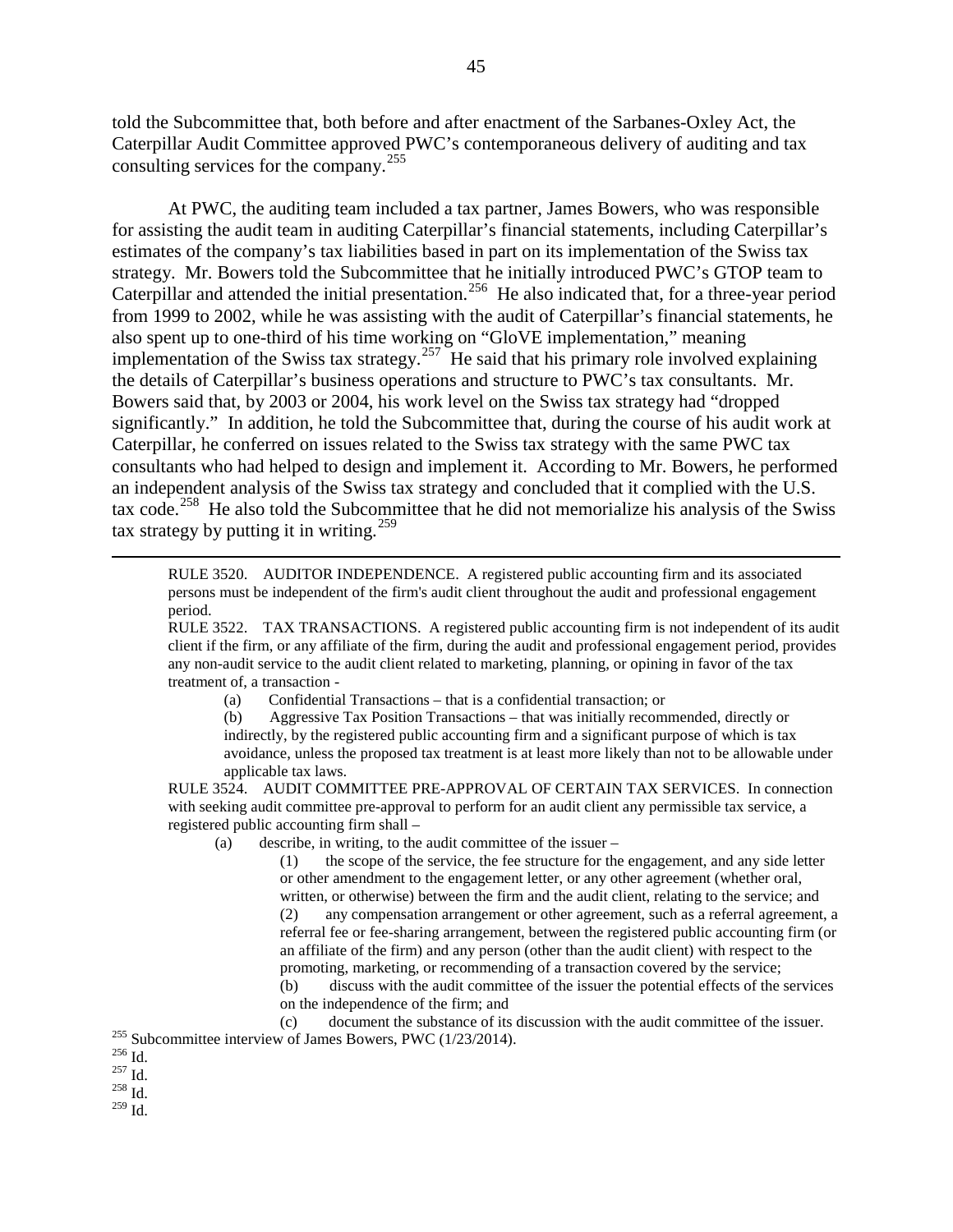**\$55 Million Tax Strategy.** From 1998 to 2004, Caterpillar paid PWC over \$80 million in tax consulting fees, including over \$55 million related to the development and implementation of the Swiss tax strategy involving CSARL.<sup>260</sup> From 2000 to 2012, Caterpillar also paid PWC another  $$200$  million in auditing fees.<sup>[261](#page-49-1)</sup>

The Swiss tax strategy immediately lowered Caterpillar's effective tax rate. A 2010 "Global Tax & Trade Update" prepared by Caterpillar's Global Finance and Strategic Support Division reported that the company's "Effective Tax Rate ha[d] dropped to lowest in the Dow  $30.^{3262}$  $30.^{3262}$  $30.^{3262}$  It summarized the effective tax rate "drivers" as "Losses in high-tax countries, Profits in low."<sup>[263](#page-49-3)</sup> According to Caterpillar, to date, the Swiss tax strategy has enabled the company to defer paying U.S. taxes of at least \$2.4 billion.<sup>[264](#page-49-4)</sup>

### **B. Shifting Profits from United States to Switzerland**

As described earlier, Caterpillar developed its third party manufactured replacement parts business, which included parts design, a reliable third party supplier base, effective parts forecasting and inventory management, a worldwide parts distribution network, and an effective parts delivery system, over the course of decades. PWC's Swiss tax strategy did not attempt to change any of those operational details. Instead, it focused on changing the legal entity that served as the paper owner of Caterpillar's replacement parts and the recipient of the non-U.S. parts profits.

**Original Legal Title Chain.** Prior to the creation of CSARL in 1999, Caterpillar Inc., the U.S. parent corporation, bought the purchased finished replacement parts (PFRPs) needed for Caterpillar machines directly from the third party suppliers that manufactured the parts for the company.[265](#page-49-5) Caterpillar often designed replacement parts that fit only Caterpillar machines, retained ownership of and patented the designs, and contracted with third party suppliers to manufacture them.<sup>266</sup> Many of the PFRP third party suppliers were located in the United States in close proximity to the Caterpillar manufacturing plants that produced its machines.<sup>[267](#page-49-7)</sup> In fact, at the time of the CSARL transaction in 1999, according to a Caterpillar document, it appears that out of \$853 million in parts sales, \$712 million or 83%, were obtained from the United States.<sup>[268](#page-49-8)</sup> Although Caterpillar has since taken steps to globalize its supplier base, in 2012,

<span id="page-49-0"></span> $^{260}$  3/21/2014 email from PWC's legal counsel to Subcommittee, "Response regarding fees," PSI-PWC-22-000001 - $\frac{003.}{^{261}}$  Id.

<span id="page-49-4"></span>

<span id="page-49-3"></span><span id="page-49-2"></span><span id="page-49-1"></span><sup>&</sup>lt;sup>262</sup> 4/13/2010 "Global Tax & Trade Update," PwC\_PSI\_CAT\_00205974 - 990, at 975.<br><sup>263</sup> Id. at 979.<br><sup>264</sup> 12/3/2013 Caterpillar response to Subcommittee Questionnaire, CAT-000270 - 298, at 298.<br><sup>264</sup> 12/3/2013 Caterpillar

<span id="page-49-6"></span><span id="page-49-5"></span><sup>&</sup>lt;sup>266</sup> 12/19/1996 "Caterpillar Inc. Evaluation of Arm's Length Pricing for Intercompany Transactions Year Ended<br>December 31, 1995," PwC\_CAT\_PSI\_00008881 - 9104, at 921.

<span id="page-49-7"></span><sup>&</sup>lt;sup>267</sup> Subcommittee interview of William Springer, Caterpillar (11/7/2013); see also Craig T. Bouchard & James V. Koch, The Caterpillar Way, at 200 (2014).<br><sup>268</sup> 5/28/1999 "Global Value Enhancement Development Phase Status Report," PwC\_PSI\_CAT\_00004349 - 455, at

<span id="page-49-8"></span><sup>365.</sup> Caterpillar uses the term "sourced" to indicate that an item was procured from that country or region.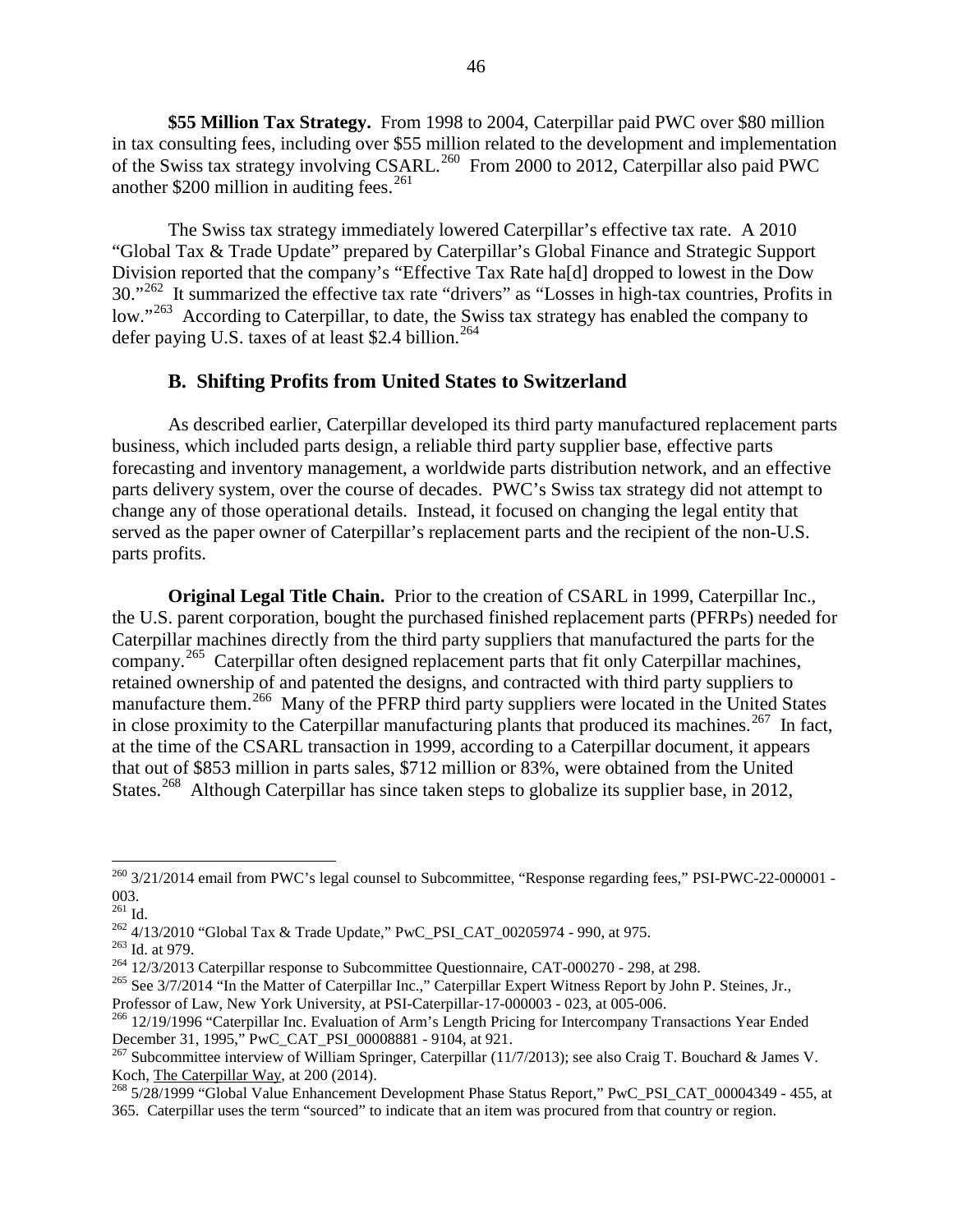nearly 70% of the finished parts purchased by CSARL for sale to foreign customers still came from the United States. $269$ 

Prior to 1999, Caterpillar was the initial buyer of its third party manufactured replacement parts, and if the replacement parts were to be sold in Europe, Africa, or the Middle East (EAME region), Caterpillar typically sold the parts to its affiliated marketing company, Caterpillar Overseas S.A. (COSA), which was incorporated in Switzerland.<sup>270</sup> COSA, in turn, sold the parts to Caterpillar's independent foreign dealers in the EAME region.<sup>271</sup> The non-U.S. PFRP legal title and supply chain was typically as follows:

## Third party supplier  $\rightarrow$  Caterpillar Inc. (US)  $\rightarrow$  COSA  $\rightarrow$  non-US independent dealer

Caterpillar's profits from its non-U.S. parts sales were taxable in the United States; COSA's profits were also taxable in the United States as foreign base company sales income under Subpart  $F<sup>272</sup>$  $F<sup>272</sup>$  $F<sup>272</sup>$ 

Caterpillar also manufactured some of its own replacement parts, which it referred to as "worked parts" to distinguish them from the purchased finished replacement parts manufactured by unrelated third party suppliers. The legal title and supply chain for the worked parts was as follows:

## Caterpillar Inc. (US)  $\rightarrow$  COSA  $\rightarrow$  non-US independent dealer

The supply chain for Caterpillar's worked parts did not change and has continued to function unaltered except for the substitution of CSARL for COSA, including for worked parts sold offshore. Sales income from those Caterpillar parts continues to be included on the company's U.S. tax return.

Caterpillar's standard practice was to compensate the internal Business Divisions involved with the sales of its non-U.S. parts. Its practice was to assign a routine profit to the divisions that performed routine business services and the residual profits – sometimes called "entrepreneurial" profits – to the divisions that contributed directly to the creation of those residual profits.<sup>[273](#page-50-4)</sup> According to Caterpillar, in its internal management books, Caterpillar treated COSA, the marketing company, as a routine parts distributor and gave it only a routine share of the non-U.S. parts profits.<sup>274</sup> Other U.S. divisions were awarded the residual profits. At

<span id="page-50-0"></span><sup>&</sup>lt;sup>269</sup> 3/7/2014 Caterpillar response to Subcommittee Questionnaire, CAT-001866 - 2264, at 866.

<span id="page-50-1"></span><sup>&</sup>lt;sup>270</sup> See 3/7/2014 "In the Matter of Caterpillar Inc.," Caterpillar Expert Witness Report, John P. Steines, Jr., Professor of Law, New York University, at PSI-Caterpillar 17-000003 - 023, at 005-007.

<span id="page-50-4"></span>

<span id="page-50-3"></span><span id="page-50-2"></span><sup>&</sup>lt;sup>271</sup> Id.<br><sup>272</sup> Id. at 003 - 004.<br><sup>273</sup> 10/29/2007 "Caterpillar Inc. Transfer Pricing Discussion Items," PwC\_PSI\_CAT\_00129637 - 646, at 640. See also Subcommittee interview of Thomas Quinn, PWC (10/2/2013).

<span id="page-50-5"></span><sup>&</sup>lt;sup>274</sup> Id. In comparison, residual non-U.S. parts profits were also assigned to Caterpillar's French and Belgian affiliates, which had manufacturing facilities. See also 10/29/2007 PWC slide presentation "Caterpillar Inc. Transfer Pricing Discussion Items," PwC\_PSI\_CAT\_00129637 - 646, at 640. According to PWC, prior to Mr. Fites' setting the across-the-board share of accountable profits for Caterpillar marketing companies in 1992, Caterpillar had split the non-U.S. residual parts profits with the marketing companies on a 50/50 legal entity basis. The U.S. share of the sales profits were reported as U.S. taxable income on Caterpillar's U.S. tax return, while the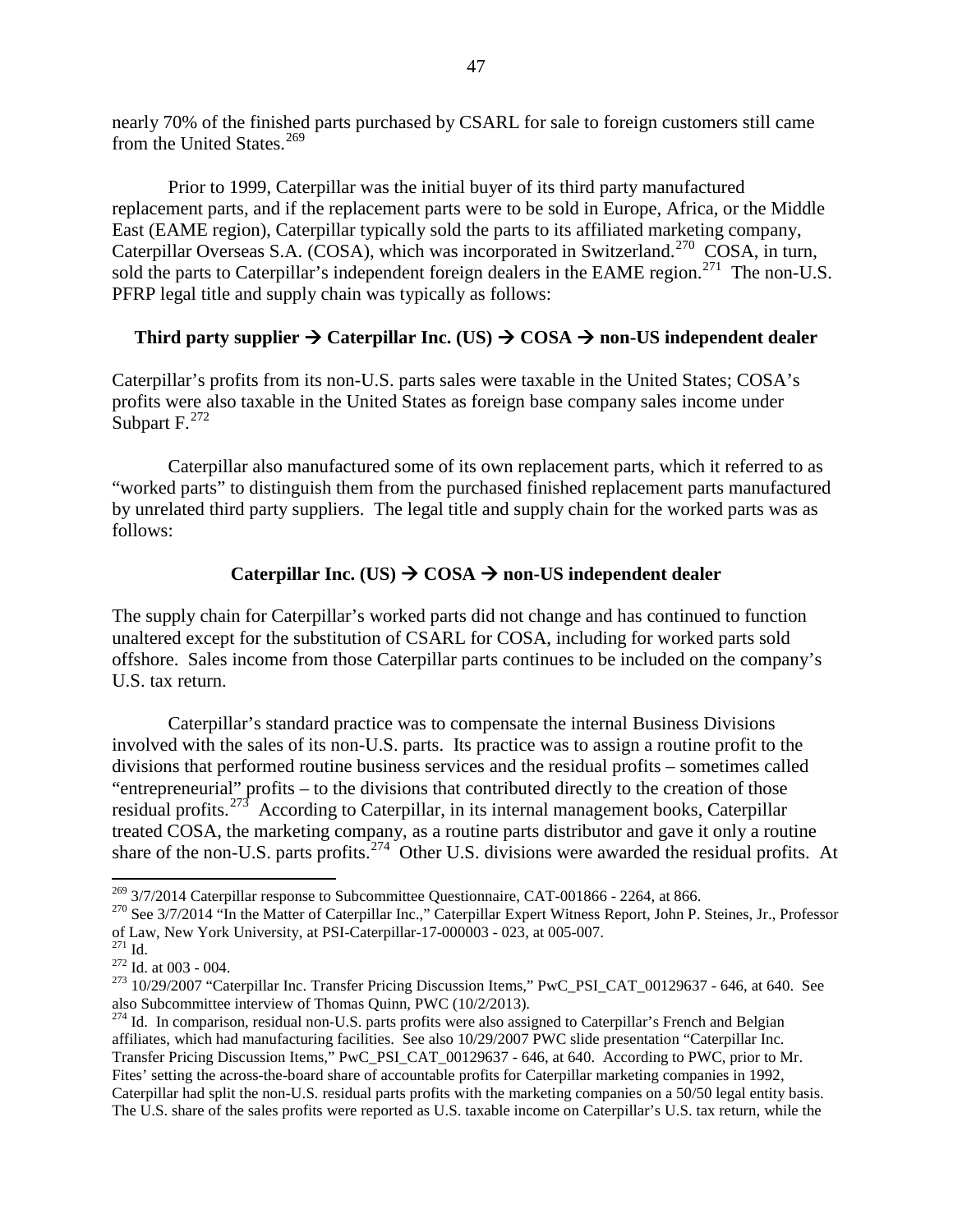the same time, almost all of the profits, no matter which division received them, were typically included in Caterpillar's U.S. tax return and taxed.<sup>[275](#page-51-0)</sup> The end result was that, from about 1994 to 1999, Caterpillar's internal management books matched Caterpillar's tax books in terms of profit allocations.[276](#page-51-1)

# **(1) Altering the Legal Title Chain for Finished Parts**

Caterpillar's implementation of the Swiss tax strategy required multiple steps over the course of four years between 1999 and 2003.<sup>277</sup> They included forming CSARL, designating it as the nominal "global purchaser" of Caterpillar's finished parts in various licensing agreements, changing Caterpillar's invoice systems, and assigning CSARL tolling agreements with two Caterpillar affiliates.

**Forming CSARL.** CSARL was first formed under another name in 1997.<sup>[278](#page-51-3)</sup> When Caterpillar decided to implement the Swiss tax strategy, CSARL was selected as the key Swiss entity and given a new name. According to PWC, CSARL is treated as a limited liability corporation – a Swiss SARL – for Swiss tax purposes, but as a limited liability partnership for U.S. tax purposes.<sup>[279](#page-51-4)</sup> In connection with the tax strategy, CSARL was set up with six members or partners, all of which were Caterpillar foreign affiliates.<sup>[280](#page-51-5)</sup> The six were COSA, Caterpillar Overseas Credit Corporation SARL, Caterpillar Overseas Investment Holding SARL, Caterpillar Commercial Holding SARL, Caterpillar Asia Pacific LP, and Caterpillar Product Development SARL. In 1999, each of the six partners contributed assets and business activities to CSARL, which emerged as Caterpillar's leading Swiss affiliate.<sup>[281](#page-51-6)</sup> Later, Caterpillar added a seventh CSARL member, Caterpillar International Investment SARL.<sup>[282](#page-51-7)</sup>

marketing companies' share was also reported on Caterpillar's tax return as Subpart F income. Subcommittee Interview of Steven Williams, a PWC Managing Director (2/19/2014).

<span id="page-51-0"></span><sup>&</sup>lt;sup>275</sup> See 3/7/2014 "In the Matter of Caterpillar Inc.," Caterpillar Expert Witness Report, John P. Steines, Jr., Professor of Law, New York University, at PSI-Caterpillar-17-000003 - 023, at 003-004.<br><sup>276</sup> 8/22/2008 "Delivering Vision 2020 Value Transformation: An After-Tax View," PwC\_PSI\_CAT\_00058419-

<span id="page-51-1"></span><sup>472.</sup> 

<span id="page-51-2"></span><sup>&</sup>lt;sup>277</sup> See  $2/16/2010$  "Caterpillar Inc. CSARL Permanent File Chronological History: 1999-2010,"<br>PwC PSI CAT 00003406 - 463, at 407.

<span id="page-51-3"></span><sup>&</sup>lt;sup>278</sup> See 3/7/2014 "In the Matter of Caterpillar Inc.," Caterpillar Expert Witness Report, John P. Steines, Jr., Professor of Law, New York University, at PSI-Caterpillar-17-000003 - 023, at 003. CSARL acquired its current name in 1999, in connection with the implementation of the PWC tax strategy.

<span id="page-51-4"></span><sup>&</sup>lt;sup>279</sup>2/16/2010 "Caterpillar Inc. CSARL Permanent File Chronological History: 1999-2010,"

PwC\_PSI\_CAT\_00003406 - 463, at 406. "SARL" stands for Société à responsabilité limitée, a type of private limited liability corporate entity that exists in Switzerland, France, and a few other countries. A SARL is a company whose liability is limited to the contributions of its members. It is comparable to a limited liability partnership in the United States. See also 3/7/2014 "In the Matter of Caterpillar Inc.," Caterpillar Expert Witness Report, John P.<br>Steines, Jr., Professor of Law, New York University, at PSI-Caterpillar-17-000003 - 023.

<sup>&</sup>lt;sup>280</sup> 2/16/2010 "Caterpillar Inc. CSARL Permanent File Chronological History: 1999-2010,"

<span id="page-51-5"></span>PwC\_PSI\_CAT\_00003406 - 463, at 406 (CSARL is treated as a partnership for U.S. tax purposes and is owned directly or indirectly (through disregarded entities) by controlled foreign corporations that are directly or indirectly owned by Caterpillar). See also 3/7/2014 "In the Matter of Caterpillar Inc.," Caterpillar Expert Witness Report, John P. Steines, Jr., Professor of Law, New York University, at PSI-Caterpillar-17-000003 - 023.

<span id="page-51-6"></span><sup>&</sup>lt;sup>281</sup> See 2/16/2010 "Caterpillar Inc. CSARL Permanent File Chronological History: 1999-2010,"

<span id="page-51-7"></span>PwC\_PSI\_CAT\_00003406 - 463, at 407 and 411. <sup>282</sup> Id. at 411.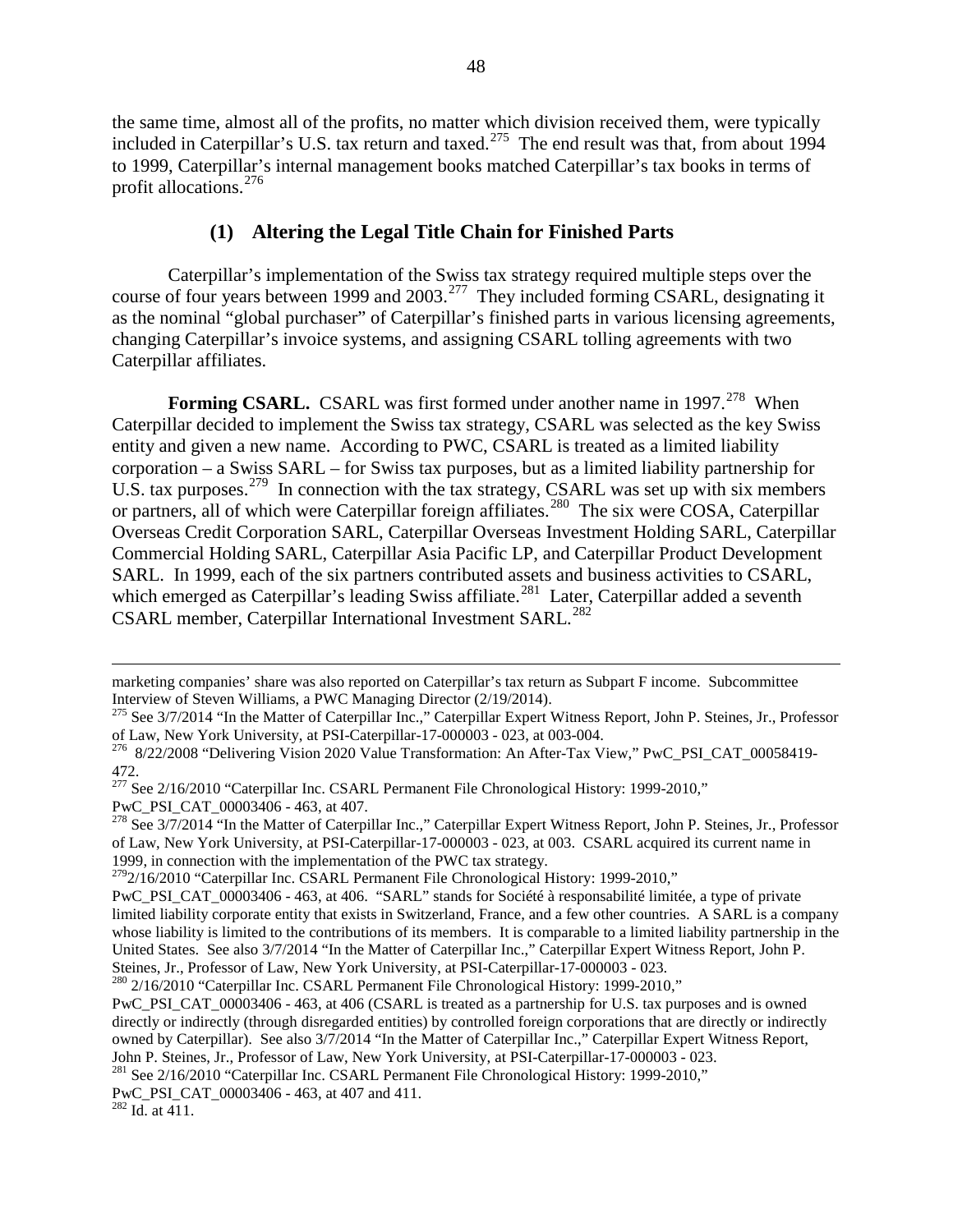In 2006, Caterpillar reorganized its affiliates and added several new intermediate owners between itself and CSARL. The new owners were generally shell corporations located in tax havens, including Bermuda, Luxembourg, and Switzerland; all were affiliated with and ultimately owned by Caterpillar Inc. in the United States.<sup>[283](#page-52-0)</sup> They included, in addition to COSA, Caterpillar International Ltd. of Bermuda; Caterpillar Holding Ltd. of Bermuda; Caterpillar Luxembourg SARL of Luxembourg; and Caterpillar Commercial Holding SARL.<sup>[284](#page-52-1)</sup> The following chart depicts CSARL's current ownership.

<span id="page-52-1"></span><span id="page-52-0"></span> $^{283}$  8/14/2013 Caterpillar response to Subcommittee Questionnaire, CAT-000001 - 065, at 011 - 038. Id.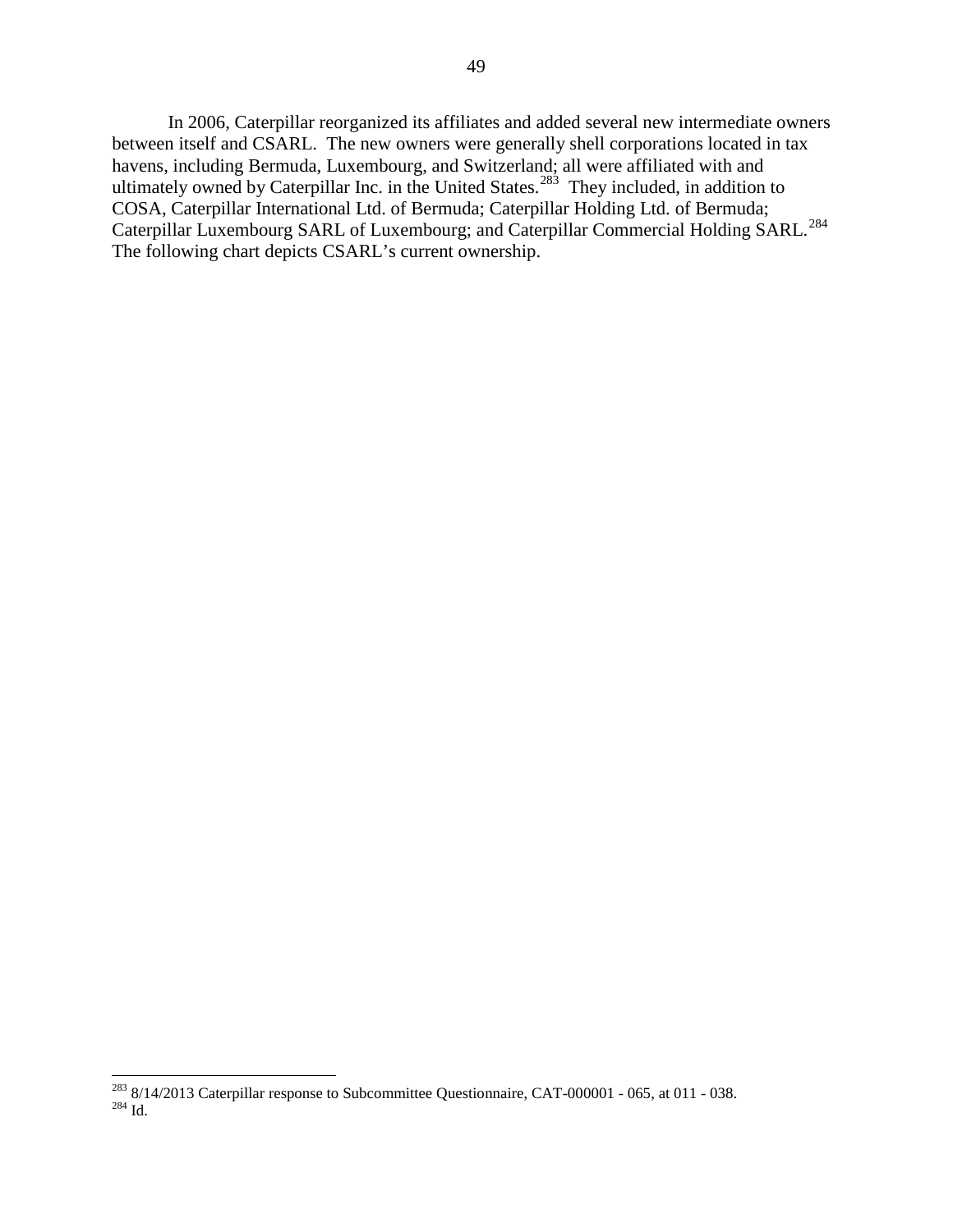

# **Caterpillar Ownership of CSARL**

Prepared by Permanent Subcommittee on Investigations, based on 8/14/2013 Caterpillar response to Subcommittee Questionnaire, CAT-000001 - 065, at 011 - 038.

**Designating CSARL as Global Parts Purchaser.** In 1999, in accordance with the tax strategy designed by PWC, Caterpillar designated CSARL as the purchaser of its third party manufactured parts intended for sale outside of the United States. According to PWC, that designation resulted in two key changes.<sup>[285](#page-53-0)</sup> First, Caterpillar Inc., the U.S. parent corporation,

<span id="page-53-0"></span><sup>&</sup>lt;sup>285</sup> See 11/13/2006 PWC national office memorandum from Kevin Mitchell to Sharad Jain, "Caterpillar Inc.," PSI-TWLF-21-000001 - 265, at 229.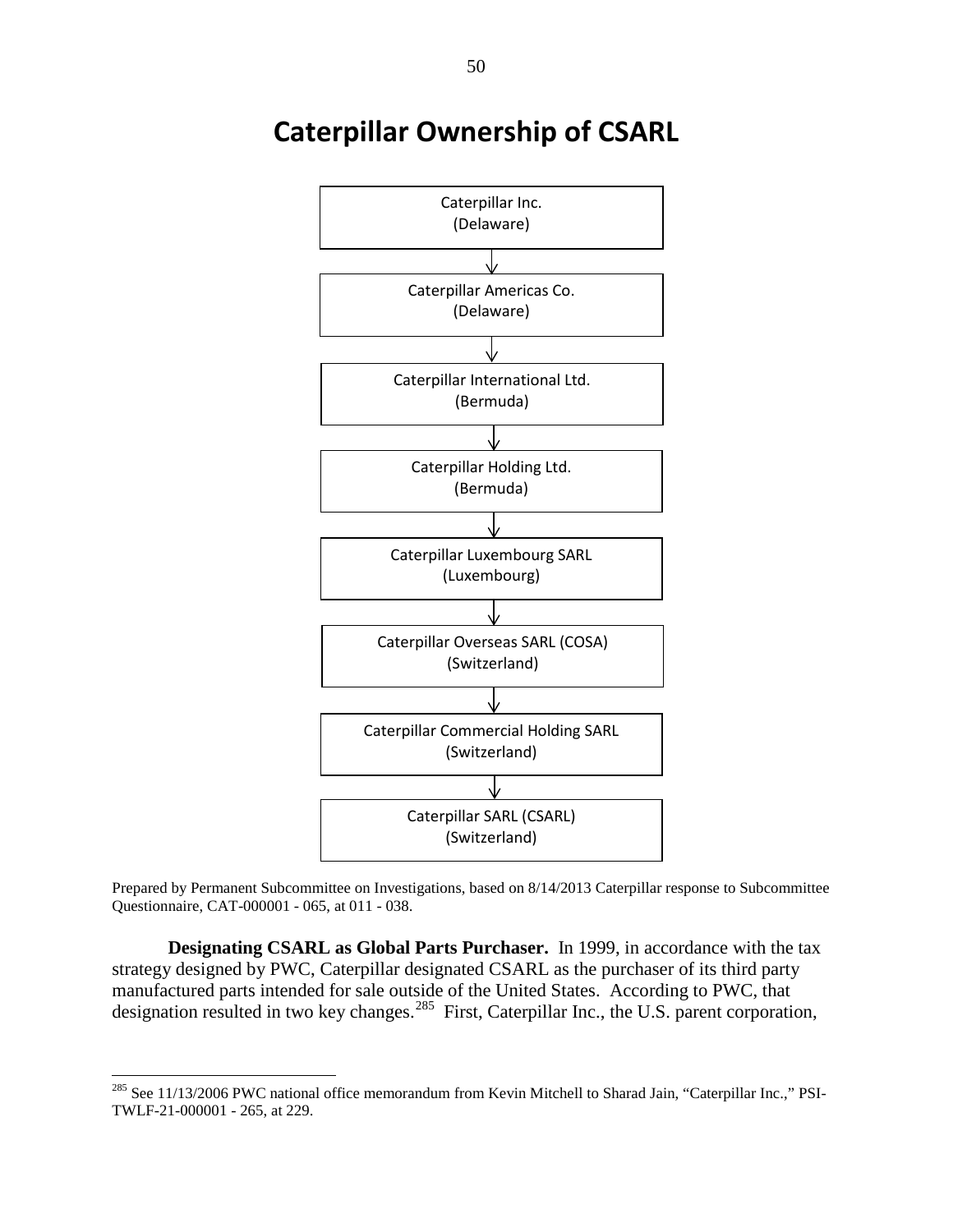was removed from the non-U.S. parts supply chain, and replaced with CSARL which became the nominal "global purchaser" of PFRP parts.<sup>286</sup> The new parts legal title chain was as follows:

### Third party supplier  $\rightarrow$  CSARL  $\rightarrow$  non-US independent dealer

The only operational change required by the new legal title chain was that the third party suppliers had to remove Caterpillar Inc.'s name from the top of their parts invoices and replace it with CSARL. Similarly, Caterpillar had to change its systems to remove its name from the parts purchase orders and replace it with CSARL. Other than those paper and system changes, the physical aspects of the company's activities in purchasing, storing, and shipping Caterpillar's parts did not change.

The tax consequences, however, were significant, according to PWC and Caterpillar. Because Caterpillar Inc. was removed from the legal title chain altogether, and CSARL bought the parts from and sold the parts to unrelated parties, PWC and Caterpillar claimed that the profits from those sales were no longer subject to Subpart F's foreign base company sales rules, were not immediately taxable, and if kept outside of the United States could be protected from U.S. taxation through deferral.<sup>[287](#page-54-1)</sup> In the 1999 planning documents for the CSARL transaction, under a benefits analysis, PWC wrote that the CSARL transaction "will migrate profits from CAT Inc. to low-tax marketing companies."[288](#page-54-2) PWC added that, by doing so: "We are effectively more than doubling the profit on parts."<sup>[289](#page-54-3)</sup>

**Executing Two Tolling Agreements.** The second key change, according to PWC, was that CSARL entered into "tolling agreements" with Caterpillar's two main European manufacturing operations in France and Belgium.<sup>[290](#page-54-4)</sup> Those tolling agreements required Caterpillar's French and Belgian affiliates to provide manufacturing services to CSARL in exchange for the cost of their operations plus 7%. By limiting their profit margins to 7%, the tolling agreements shifted the residual or entrepreneurial profits for the manufactured goods from the two manufacturing facilities in France and Belgium to CSARL in Switzerland.<sup>[291](#page-54-5)</sup> In addition, the Product Managers for the machines produced by the French and Belgian facilities

<sup>&</sup>lt;sup>286</sup> Id. See also 3/7/2014 "In the Matter of Caterpillar Inc.," Caterpillar Expert Witness Report, John P. Steines, Jr.,

<span id="page-54-1"></span><span id="page-54-0"></span>Professor of Law, New York University, at PSI-Caterpillar-17-000003 - 023, at 005-006.<br><sup>287</sup> See, e.g., See 3/7/2014 "In the Matter of Caterpillar Inc.," Caterpillar Expert Witness Report, John P. Steines, Jr., Professor of Law, New York University, at PSI-Caterpillar-17-000003 - 023, at 006 ("The restructuring simply removed Caterpillar from the outbound PFRP supply chain. As a result, Caterpillar earned no profits (other than royalties and fees paid by CSARL described below) from outbound PFRP sales, and CSARL's profits were no longer taxable under Subpart F because there was no longer a related party (Caterpillar under the old structure) in the supply chain, which Section 954(d) requires as a condition of foreign base company sales income."). <sup>288</sup> 12/1998, Caterpillar Inc., Global Tax Optimization, Risk Adjusted Benefit Analysis, Working Papers –Draft 1,"

<span id="page-54-2"></span>PWC-PSI-CAT-00001336 - 671, at 411.

<span id="page-54-3"></span><sup>289</sup> Id. at 412.

<span id="page-54-5"></span><span id="page-54-4"></span><sup>&</sup>lt;sup>290</sup> See 11/13/2006 PWC national office memorandum from Kevin Mitchell to Sharad Jain, "Caterpillar Inc.," PSI-TWLF-21-000001 - 265, at 229. See also 3/7/2014 "In the Matter of Caterpillar Inc.," Caterpillar Expert Witness Report, John P. Steines, Jr., Professor of Law, New York University, at PSI-Caterpillar-17-000003 - 023, at 004. <sup>291</sup> 11/30/2000 "European Manufacturing Initiative Caterpillar SARL," PwC\_PSI\_CAT\_00016468 - 511, at 502.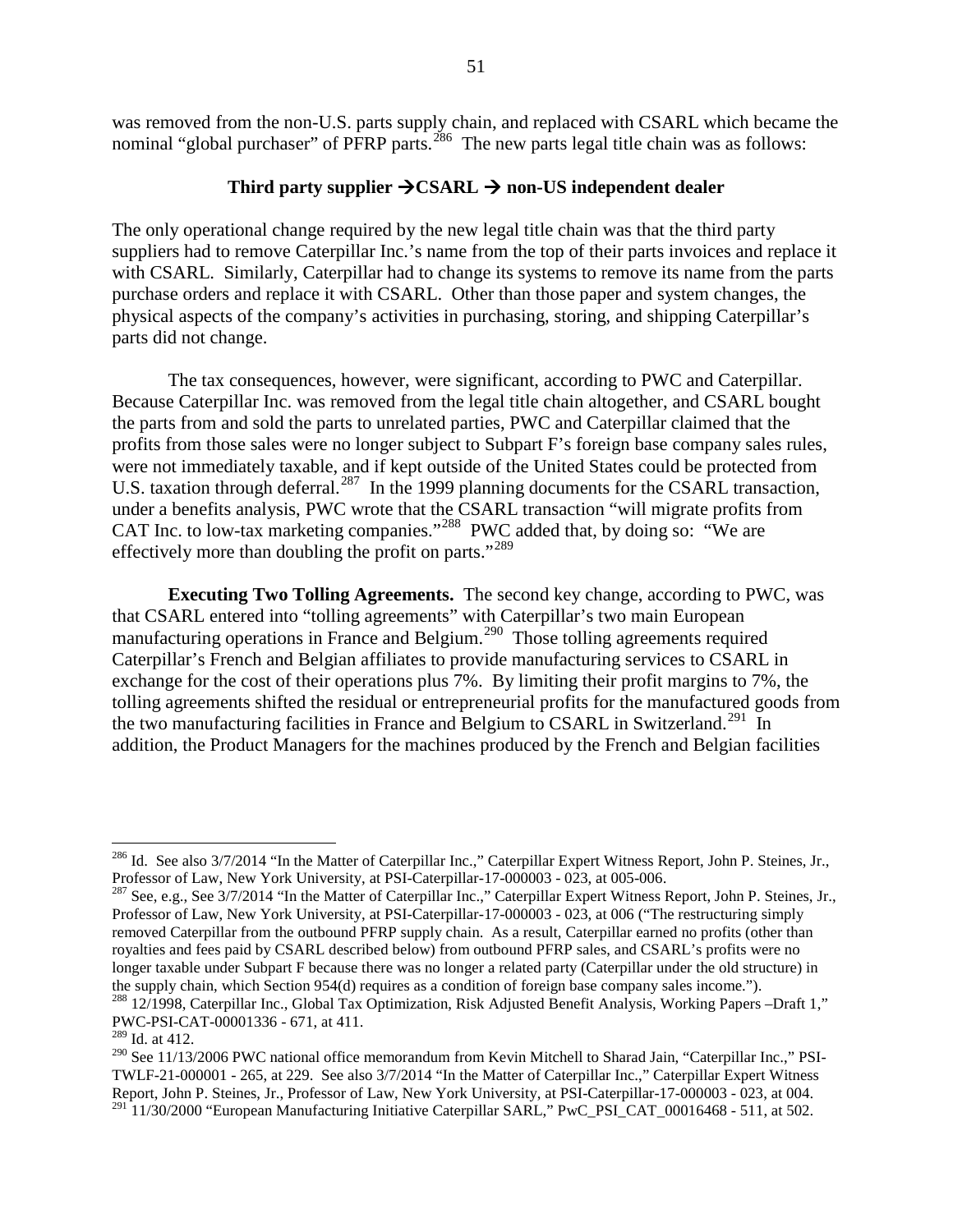moved to CSARL. The primary effect of the tolling agreements was to shift French and Belgian profits to Switzerland; they had relatively little effect on Caterpillar's U.S. tax savings.<sup>292</sup>

Caterpillar and PWC told the Subcommittee that, as a result of the tolling agreements and CSARL's new role as a "global parts purchaser," and because of the increasing importance of non-U.S. sales and its foreign dealer network, CSARL had become more than a routine distributor of parts entitled to a routine share of the profits. Instead, according to Caterpillar and PWC, CSARL was also entitled to the residual profits associated with the parts it purchased and sold.

In addition, Caterpillar and PWC claimed that CSARL had "newly recognized intangibles" associated with its marketing duties that had been present when COSA performed those duties, but had not been appropriately compensated. As a result, Caterpillar and PWC claimed that, as of 1999, Caterpillar could appropriately allocate 85% or more of the non-U.S. replacement parts profits to CSARL, instead of the 15% or less allocated to its predecessor, COSA. At the same time, as detailed below, Caterpillar decided not to change its internal allocation of profits, which decided employee incentive pay and bonuses; on Caterpillar's internal management books, CSARL continued to receive credit only for the type of routine profits allocated to a parts distributor. For years after the CSARL transaction, as explained further below, Caterpillar's internal profits allocation for business purposes no longer matched its profits allocation for tax purposes.<sup>[293](#page-55-1)</sup>

### **(2) Licensing Intangible Rights In Exchange for Royalties**

In order for CSARL to replace Caterpillar Inc. in the parts legal title chain, Caterpillar engaged in a number of complex related party transactions. Beginning in 1999, in addition to the tolling agreements, Caterpillar, the U.S. parent, entered into a series of licensing agreements with its new Swiss affiliate, CSARL. Those agreements gave CSARL the right to manufacture and sell Caterpillar goods outside of the United States in exchange for paying certain royalty fees to its U.S. parent. The licenses generally permitted CSARL to "make, purchase, use, market, offer for sale, sell, and import" Caterpillar products, including replacement parts, in markets outside of the United States.<sup>294</sup>

**First License Agreement.** On September 1, 1999, Caterpillar Inc. and CSARL entered into their first license agreement for PFRPs and worked parts.<sup>[295](#page-55-3)</sup> The license gave CSARL certain exclusive and nonexclusive rights to buy PFRPs from third party suppliers and worked parts from Caterpillar, as well as the right to sell those replacement parts to non-U.S. customers in the Europe, Africa, and Middle East (EAME) region.<sup>[296](#page-55-4)</sup> In exchange for those rights, CSARL

<span id="page-55-0"></span><sup>&</sup>lt;sup>292</sup> See 8/22/2008 "Delivering Vision 2020 Value Transformation: An After-Tax View," PwC\_PSI\_CAT\_00058419 - 472, at 429.

<span id="page-55-1"></span><sup>&</sup>lt;sup>293</sup> In the mid-2000's, CSARL's marketing companies became a cost center and profits became reallocated to the product groups. Subcommittee interview of Jananne Copeland, Caterpillar (10/30/2013).

<span id="page-55-2"></span> $^{294}$  See, e.g.,  $1/1/2001$  Second Amended and Restated License Agreement, CAT-000306 - 699, at 373. See also 9/23/2013 letter from Caterpillar to Subcommittee, PSI-Caterpillar-04-000001 - 009, at 004.

<span id="page-55-4"></span><span id="page-55-3"></span><sup>&</sup>lt;sup>295</sup> 1/16/2003 Caterpillar's legal counsel memorandum "History of Significant Changes in International Operations (Not Inclusive of Financing Arrangements) 1997 - 2002," PSI-TWLF-02-000423 - 436, at 423.  $^{296}$  Id.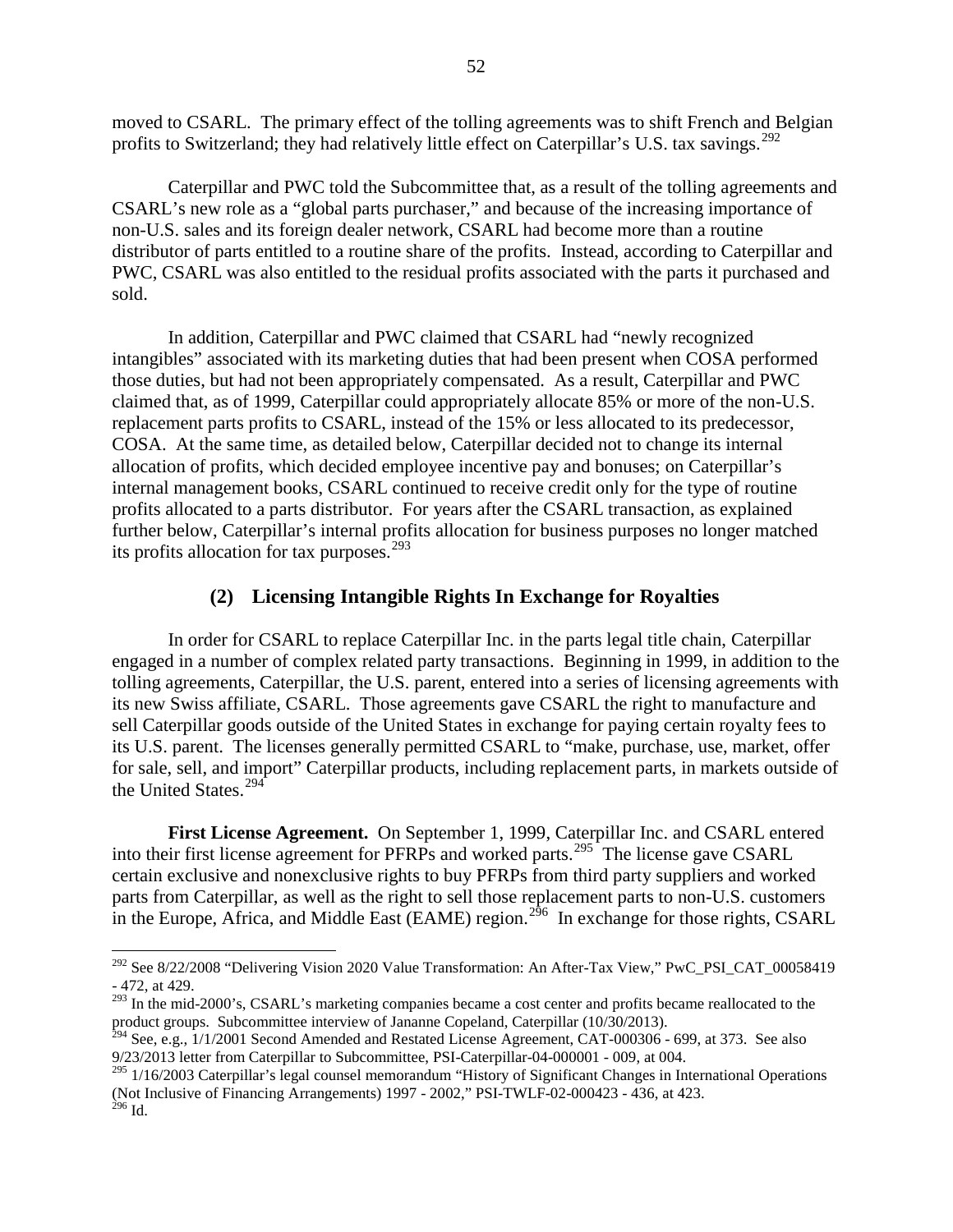agreed to a pay a 15% royalty for PFRPs and a 7% royalty for worked parts to Caterpillar Inc. on net sales in the EAME region.<sup>[297](#page-56-0)</sup>

As a temporary aside, Caterpillar and CSARL also entered into a year-long purchasing agency agreement in which Caterpillar agreed to act as the purchasing agent for parts purchased from third party suppliers.<sup>298</sup> That agreement permitted Caterpillar Inc.'s name to continue to appear on the PFRP purchase orders and invoices by making it clear that Caterpillar Inc. was acting on behalf of CSARL in relation to the third-party suppliers.<sup>[299](#page-56-2)</sup> That purchasing agency agreement, which ended after a year, provided Caterpillar with time to make systems changes so that the name on the purchase order and invoices could be changed to CSARL.

**Service Agreement.** In addition to the licensing agreement, Caterpillar Inc. and CSARL entered into a service agreement under which Caterpillar Inc. agreed to provide certain services for CSARL relating to the management and sales of replacement parts.<sup>[300](#page-56-3)</sup> The services specified by the agreement were extensive and included: developing service manuals, performing parts logistics and warehousing services; engaging in strategic parts planning; managing third-party suppliers within the United States (including visiting suppliers, negotiating terms, arranging for transportation, and conducting quality inspections); managing part flows such as inventory management worldwide; performing parts pricing determinations; maintaining accounting, shipping, customs and other records; processing parts returns; providing marketing consulting services for dealers; and covering inland freight charges for materials destined for U.S. contract packagers.[301](#page-56-4) In essence, the service agreement required Caterpillar to continue to manage the parts business, since CSARL did not have the personnel, infrastructure or expertise to perform those functions. In exchange for providing those services, CSARL agreed to pay Caterpillar a fee equal to the cost of the services plus 5% of the costs. $302$ 

 $^{297}$  Id. l

<span id="page-56-1"></span><span id="page-56-0"></span><sup>&</sup>lt;sup>298</sup> Id. at 427. See also 9/1/1999 Purchasing Agency Agreement (unexecuted copy), PwC\_PSI\_CAT\_00053632 -641; "Reallocated Parts Purchasing Agreement, December 1, 1999," CAT-000306 - 699, at 535-542.

<sup>&</sup>lt;sup>299</sup> 1/16/2003 Caterpillar's legal counsel memorandum "History of Significant Changes in International Operations

<span id="page-56-4"></span><span id="page-56-3"></span><span id="page-56-2"></span><sup>(</sup>Not Inclusive of Financing Arrangements) 1997 - 2002," PSI-TWLF-02-000423 - 436, at 427.<br>
<sup>300</sup> Id. at 423-424. See also, e.g., 9/1/1999 Fifth Amended and Restated Services Agreement, CAT-000653 - 663.<br>
<sup>301</sup> 12/3/2013 Ca 1999 services agreement stated the services "shall include, but not be limited to: 1. Creation, translation, and dissemination of services manuals, service literature, and other materials for replacement parts; 2. Inventory availability management; 3. Providing parts customer service to dealers (i.e., dealer order inquiries, dealer order expediting); 4. Providing parts pricing determinations; 5. Processing of dealer parts returns; 6. Human resources assistance; 7. Maintenance and support with respect to information systems; 8. Marketing consulting (i.e., creation and support of dealer marketing programs); 9. Strategic planning; and 10. Accounting services." In addition with respect to CSARL inventory in U.S. warehouses: "11. Manage and monitor inventory levels worldwide and perform expediting services; 12. Arrange for transportation of CAT SARL goods; 13. General warehousing services and facilitites for such; and 14. Inventory management services at U.S. warehouses." 9/1/1999 Fifth Amended and Restated Services Agreement, CAT-000653 - 663, at 661. PWC's initial planning document indicated that a payment would be made to Caterpillar Inc. in the United States for parts procurement and for management of the parts system. 12/1998, Caterpillar Inc., Global Tax Optimization, Risk Adjusted Benefit Analysis, Working Papers – Draft 1," PwC-PSI-CAT-00001336 - 671, at 408.<br><sup>302</sup> See, e.g., 9/1/1999 Fifth Amended and Restated Services Agreement, CAT-000653 - 663, at 663. Subcommittee

<span id="page-56-5"></span>interview of Thomas Quinn, PWC (10/2/2013).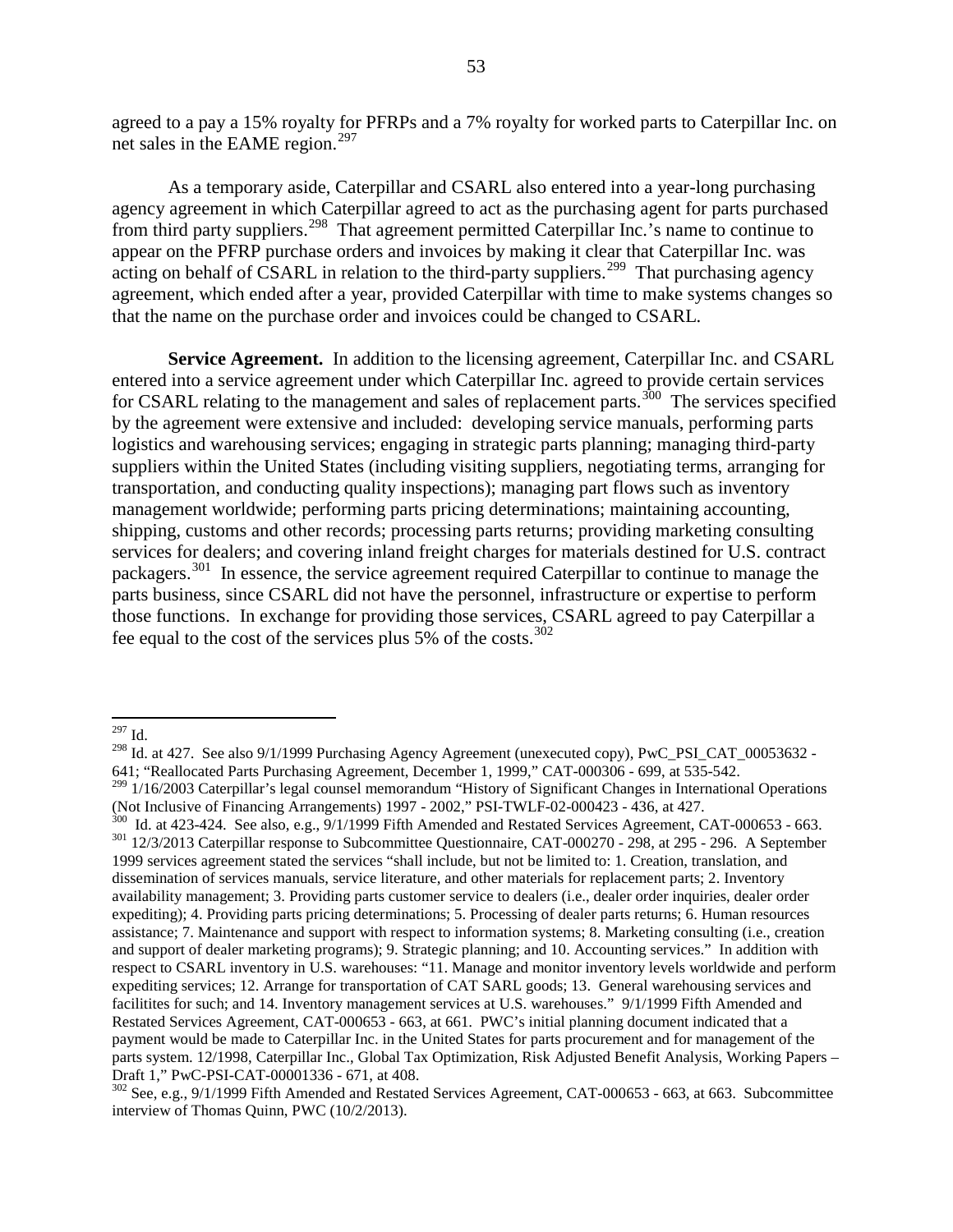**Bundled License Agreement and Royalty Rate.** Following that first licensing agreement for the EAME region, CSARL entered into several similar agreements covering nearly all of Caterpillar's offshore regions including Latin America, Canada, Mexico, India, Asia, Australia, and the South Pacific.<sup>[303](#page-57-0)</sup> The resulting tax planning led to the creation of 37 partnerships between CSARL and other Caterpillar affiliates.<sup>[304](#page-57-1)</sup> Ultimately, Caterpillar Inc. cancelled the individual licensing agreements and bundled all of the licenses and royalty payments into a single agreement resulting in a combined royalty rate for replacement parts and its prime products, including Caterpillar machines.<sup>[305](#page-57-2)</sup> The bundled royalty payment to Caterpillar Inc. involved a sliding scale that ranged from 4% to 6% of the combined net sales of Caterpillar parts and machines.<sup>[306](#page-57-3)</sup> The sliding scale was constructed so that the higher the total net sales, the higher the royalty rate. For the first five years of the bundled royalty agreement, CSARL paid a combined royalty of just under 4%, which then increased to 5% and ultimately to  $6\%$ .<sup>307</sup> By entering into this license agreement, Caterpillar U.S. gave up rights to 85% or more of the finished replacement parts profits in exchange for a royalty of less than 15% for finished replacement parts.[308](#page-57-5)

 $\overline{\phantom{a}}$ 

<span id="page-57-5"></span><sup>308</sup> These percentages are based on financial figures provided by Caterpillar to the Subcommittee. Typically, CSARL aggregates the profits from non-U.S. sales of Caterpillar parts and machines and provides Caterpillar Inc. with one bundled royalty amount for use of all Caterpillar licensed property. Since the Swiss tax strategy focused solely on Caterpillar's purchased finished replacement parts (PFRP) business, however, the Subcommittee requested data on just the portion of CSARL's profits and royalty payments related to non-U.S. PFRP sales. Caterpillar provided the Subcommittee with an estimate of CSARL's total PFRP profits before tax over an eight-year period. For that eight-year period, according to Caterpillar, CSARL's non-U.S. PFRP profits before tax totaled \$8,075,907,000. See 12/3/2013 Caterpillar response to Subcommittee questionnaire, CAT-000270 – 298, at 277. Caterpillar also provided the Subcommittee with an estimate of CSARL's annual royalty payments to Caterpillar Inc. associated with the non-U.S. replacement parts business. For that same period of time, according to Caterpillar, CSARL's royalty payments to Caterpillar Inc. totaled \$1,098,149,000. See 1/14/2014 Caterpillar response to Subcommittee Questionnaire, CAT-000299 - 303, at 301. That royalty amount includes payments made by CSARL for both PRFP parts manufactured by independent third parties and parts manufactured by Caterpillar. Using the figures provided by Caterpillar, the royalty, or license fee, paid by CSARL to Caterpillar Inc. for profits related to parts averaged 13.6% of CSARL's PFRP profits over the eight-year time period. Over that same time period, CSARL retained the remaining 86.4% of the PFRP profits. CSARL also paid Caterpillar Inc. service fees during that eight-year time period for services provided by Caterpillar Inc. related to the replacement parts business in an amount equal to Caterpillar's costs plus 5%. For the 8 year period, using data provided by Caterpillar on the total amount of service fees paid by CSARL to Caterpillar Inc., the Subcommittee estimated that the 5% markup related

<sup>&</sup>lt;sup>303</sup> 1/16/2003 Caterpillar's legal counsel memorandum "History of Significant Changes in International Operations

<span id="page-57-1"></span><span id="page-57-0"></span><sup>(</sup>Not Inclusive of Financing Arrangements) 1997 - 2002," PSI-TWLF-02-000423 - 436.<br><sup>304</sup> See 11/13/2006 PWC national office memorandum from Kevin Mitchell to Sharad Jain, "Caterpillar Inc.," PSI-TWLF-21-000001 - 265, at 229

<span id="page-57-2"></span> $305$  See 1/16/2003 Caterpillar's legal counsel memorandum "History of Significant Changes in International Operations (Not Inclusive of Financing Arrangements) 1997 - 2002," PSI-TWLF-02-000423 - 436.

<span id="page-57-3"></span><sup>&</sup>lt;sup>306</sup> See, e.g.,  $1/1/2011$  License Agreement, CAT-000306 - 699. The licensing agreement specified a 4% bundled royalty payment, based upon a "weighted average" of 15% parts royalty and 3% machine royalty. See, e.g., 3/2005 "Caterpillar Inc. Summary Meeting Notes, Revised Draft," from March 7-9, 2005 meeting in Geneva,

<span id="page-57-4"></span><sup>&</sup>lt;sup>307</sup> Subcommittee interview of Thomas Quinn, PWC (12/17/2013); 1/16/2003 Caterpillar's legal counsel memorandum "History of Significant Changes in International Operations (Not Inclusive of Financing Arrangements) 1997 - 2002," PSI-TWLF-02-000423 - 436, at 423-424; 3/2005 "Caterpillar Inc. Summary Meeting Notes, Revised Draft," from March 7-9, 2005 meeting in Geneva, PwC\_PSI\_CAT\_00150466 - 488, at 470; See 3/7/2014 "In the Matter of Caterpillar Inc.," Caterpillar Expert Witness Report, John P. Steines, Jr., Professor of Law, New York University, at PSI-Caterpillar-17-000003 - 023, at 005.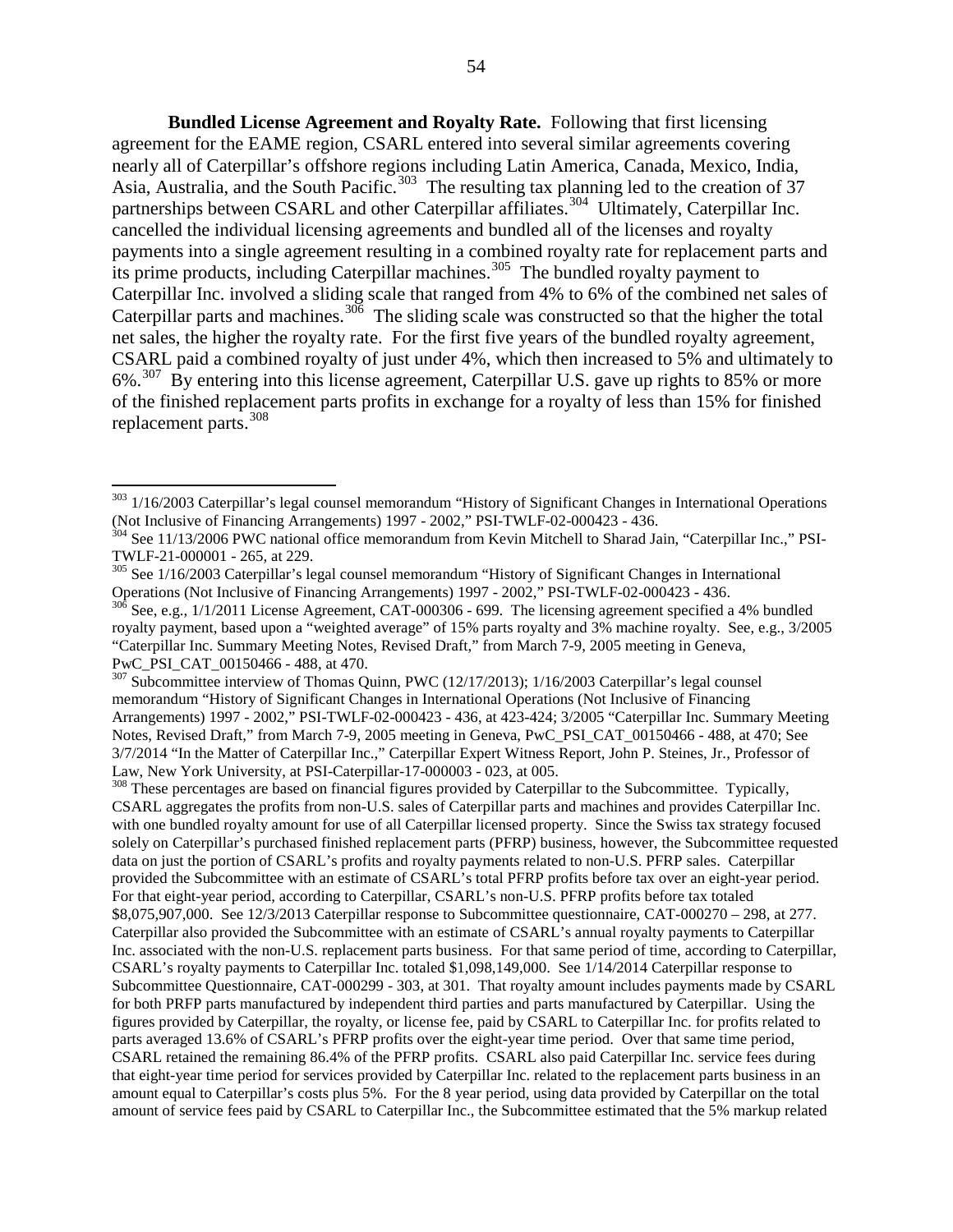The adequacy of the royalty paid by CSARL to Caterpillar was cited as a concern on several occasions by the Caterpillar tax department and PWC tax advisors. In 2002, a PWC presentation noted that CSARL was experiencing such high profits, it raised questions about the 4% royalty it was paying to Caterpillar: "High profit in Licensed Business puts pressure on 4% bundled royalty."<sup>[309](#page-58-0)</sup> The 4% royalty nevertheless remained in place for another three years. PWC's transfer pricing subject matter expert told the Subcommittee that every CSARL licensing fee percentage point was worth approximately \$100 million in parts profits that could be kept in Switzerland with U.S. taxes deferred.<sup>[310](#page-58-1)</sup> Another 2006 PWC email reported:

"We did a lot of work in Q4 2005, to decide whether the 4% needed to be raised in 2005. We recommended not to change it in 2005, but to raise it to 5% beginning in 2006. We are putting together documentation now to support the sliding scale provision from 2006-  $2010.^{9311}$  $2010.^{9311}$  $2010.^{9311}$ 

The 5% royalty paid by CSARL in 2006, was later raised to 6%.

In 2008, Rodney Perkins, Caterpillar's International Tax Manager who worked on CSARL, sent an email to PWC expressing concern about CSARL's continuing to pay the 6% royalty rate on Caterpillar products with a high profit margin:

"[A]s we place high margin product in CSARL, wouldn't the bundled royalty rate have to increase as well. I doubt we can defend continued usage of 6% royalty; we already have difficulty with the existing structure to keep CSARL within acceptable profit ranges."<sup>[312](#page-58-3)</sup>

When asked about this email, Mr. Perkins told the Subcommittee that he saw a tax risk associated with the adequacy of the royalty rate paid to Caterpillar Inc.  $313$ 

At the Subcommittee's request, Caterpillar provided data on the annual parts profits reported by CSARL and the annual royalty payments made to Caterpillar related to parts over an

 $\overline{\phantom{a}}$ 

<span id="page-58-4"></span> $\frac{1}{313}$  Subcommittee interview of Rodney Perkins, Caterpillar (1/15/2014). James Bowers, the PWC tax partner who reviewed Caterpillar's tax issues, including with respect to CSARL, also expressed discomfort about the royalty level, explaining that it was always difficult to evaluate. Subcommittee interview of James Bowers, PWC  $(1/23/2014)$ . See also other documents raising concerns about the CSARL royalty rate,  $1/25/2006$  email from Christopher Dunn, PWC, to Steven Williams, PWC, "CSARL royalty rate," PWC\_PSI\_CAT\_00132905 - 909; 11/14/2005 draft "Caterpillar SARL 2006 - 2010 Royalty Rate: Options and Implications,"

PwC\_PSI\_CAT\_00133088 - 115; 12/6/2005 "Caterpillar SARL 2006 - 2010 Royalty Rate: Executive Summary," PwC\_PSI\_CAT\_00133120 - 126.

to those fees totaled about \$75 million, which, if accurate, would alter the 13.6% and 86.4% profit split by only about 1 percentage point.

<span id="page-58-0"></span><sup>&</sup>lt;sup>309</sup> 7/2/2002 "Caterpillar, CSARL Technology Ownership," PwC\_PSI\_CAT\_00024791 - 808, at 799. Caterpillar explained to the Subcommittee that the transfer pricing method it used yield a range of potentially acceptable royalty rates, and the 4% rate was heading toward the bottom of the acceptable range, hence the "pressure" to increase the rate. Subcommittee interview of Steven Williams, PWC (2/19/2014).

<span id="page-58-1"></span><sup>&</sup>lt;sup>310</sup> Subcommittee interview of Steven Williams, PWC (2/19/2014). See also 1/25/2006 email from Christopher Dunn, PWC, to Steven Williams, PWC, "CSARL royalty rate," PwC\_PSI\_CAT\_00132905 - 909. <sup>311</sup> 1/23/2006 email from Steven Williams, PWC, to Mark Dalbey, PWC, "CSARL royalty rate,"

<span id="page-58-2"></span>PwC\_PSI\_CAT\_00018341.

<span id="page-58-3"></span><sup>&</sup>lt;sup>312</sup> 10/27/2008 email from Rodney Perkins, Caterpillar, to Edward Bodnam, PWC, "Alignment VPs and PMs by Subject Facilities," PwC\_PSI\_CAT\_00059123 - 127, at 125.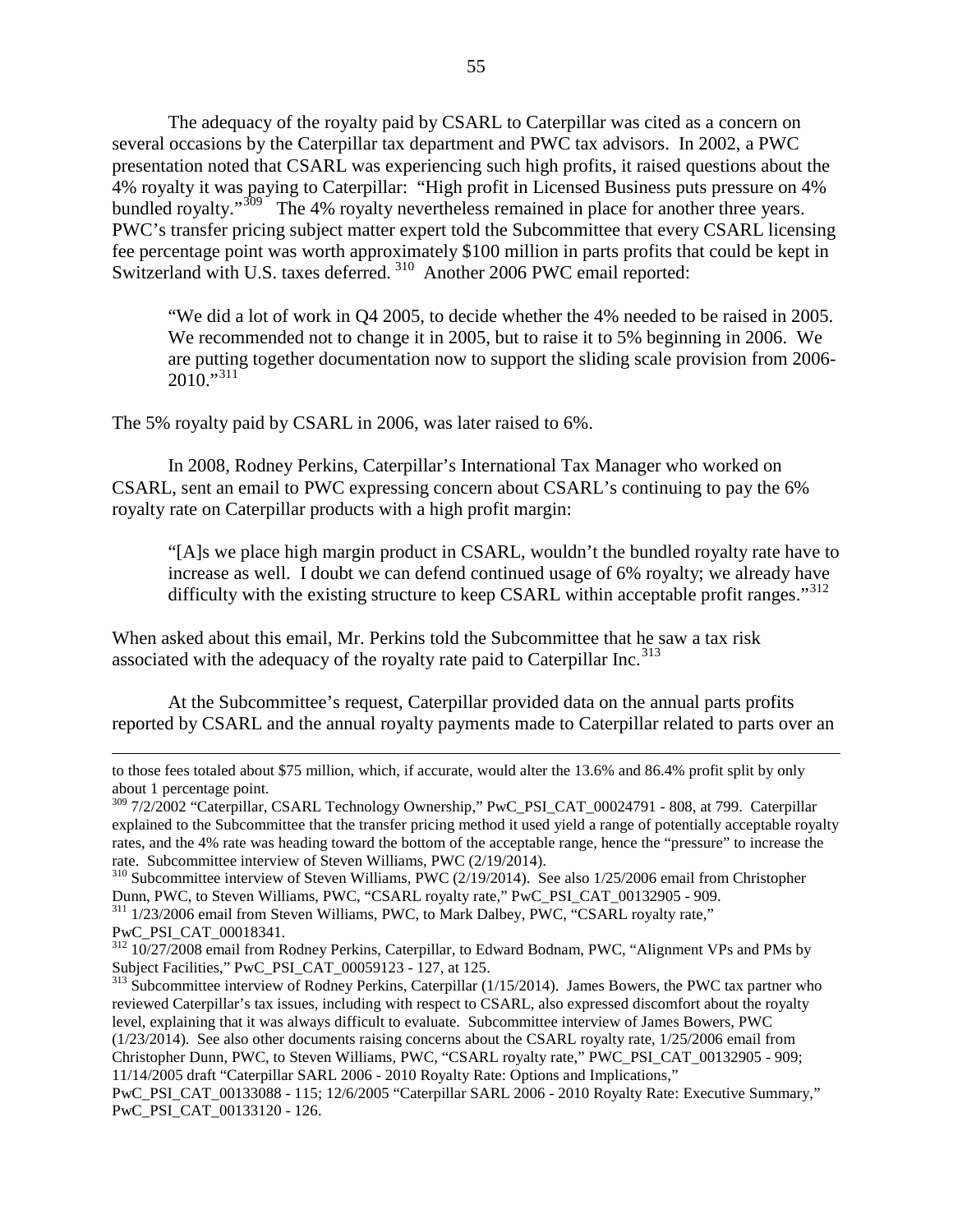eight year period. The data showed that the parts profits reported by CSARL over that eight-year period totaled about \$8 billion, while the royalty payments paid by CSARL to Caterpillar totaled about \$1 billion.<sup>314</sup> When the annual royalty payments were compared to the annual parts profits each year during the eight-year period, the data showed that the royalties paid to Caterpillar Inc. ranged from 9% to 16% of the total parts profits, with an overall eight-year average of 14%. The data also showed that CSARL retained 84% to 91% of the parts profits each year, leading to an overall eight-year average of 86%. This data confirmed that, overall, Caterpillar obtained 15% or less of the non-U.S. parts profits, while CSARL obtained 85% or more.

Caterpillar takes the position that, rather than focus on the division of profits related to parts alone, the appropriate focus is on the division of profits resulting from the single bundled royalty rate under the latest licensing agreement, which aggregates both parts and machine profits. Over an eight-year period, that aggregated royalty rate leads to total gross profits of \$11 billion, reflecting both parts and machine sales, and a total royalty payment of \$3 billion. The resulting profit split directs about 31% of the combined profits to Caterpillar Inc. in the United States, and about 69% to CSARL in Switzerland. Aggregating the two types of profits, however, disregards the fact that the planning and motivation for the Swiss tax strategy that produced the licensing agreement focused solely on parts profits and did not mention machines.

**Purchaser for Caterpillar Inc.** In addition to CSARL's acting as Caterpillar's "global purchaser" for its non-U.S. affiliates, CSARL also became the initial purchaser of PFRPs for its U.S. parent, Caterpillar Inc., even for PFRPs manufactured by third party suppliers located in the United States. Caterpillar's outside tax expert explained: "[B]ecause U.S. suppliers did not want to deal with more than one purchaser, CSARL purchased not only outbound PFRP but also goods destined for U.S. dealers and customers."<sup>[315](#page-59-1)</sup> CSARL purchased and then automatically and instantaneously resold the PFRPs to Caterpillar Inc. in paper transactions referred to as "flash title" transactions. CSARL performed the flash title transactions at cost, with no markup or profit for the role played by the Swiss affiliate.<sup>316</sup> While Caterpillar did not permit CSARL to make a profit on the parts sold to it in the United States, Caterpillar continued to allocate 85% or more of the non-U.S. parts profits to CSARL in Switzerland.

While the licensing agreements designated CSARL as the company's "global parts purchaser," they did not lead to CSARL's hiring a significant number of new personnel. CSARL continued to operate with less than one percent of Caterpillar's worldwide employees.

### **(3) Constructing a Virtual Parts Inventory**

In addition to setting up CSARL, altering the third party parts legal title chain, and drafting the licensing, royalty, and service agreements, Caterpillar Inc.'s tax department created an Inventory Tax Accounting System (ITAS) to track the Caterpillar parts owned by CSARL in the United States as a result of its new purchasing activities. ITAS created a software-based,

<span id="page-59-0"></span><sup>&</sup>lt;sup>314</sup> 12/3/2013 Caterpillar response to Subcommittee Questionnaire, CAT-000270 - 298, at 277; 1/14/2014 Caterpillar response to Subcommittee Questionnaire, CAT-000299 - 303, at 301.<br><sup>315</sup> 3/7/2014 "In the Matter of Caterpillar Inc.," Caterpillar Expert Witness Report, John P. Steines, Jr., Professor of

<span id="page-59-1"></span>Law, New York University, at PSI-Caterpillar-17-000003 - 023, at 005.<br><sup>316</sup> Id.

<span id="page-59-2"></span>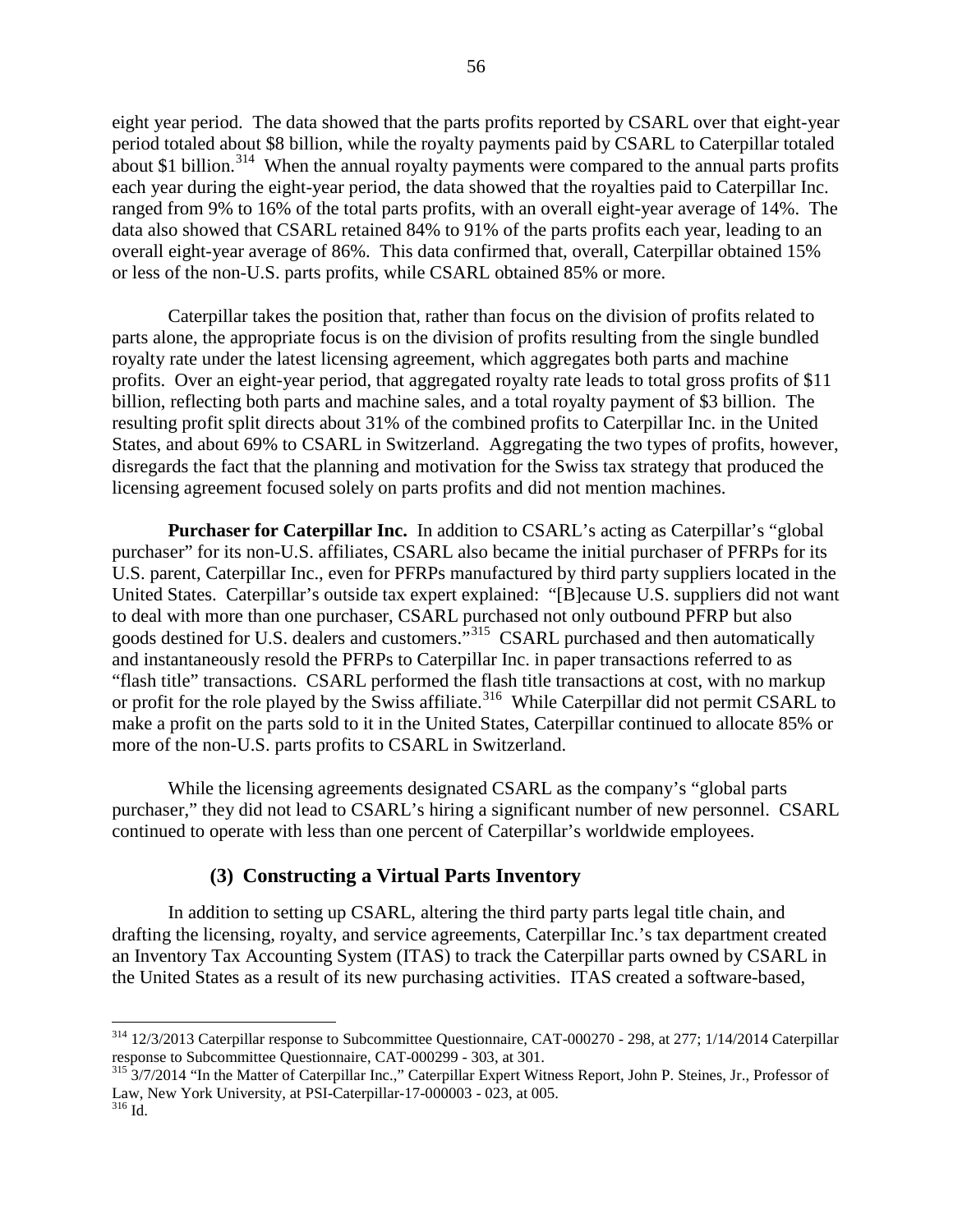virtual parts inventory that served as a second set of inventory books for CSARL parts held in U.S. warehouses and played a key role in carrying out the Swiss tax strategy.<sup>317</sup>

The ITAS software system was created to exist in addition to Caterpillar's general global inventory system, which ITAS drew upon for data. Caterpillar's general global inventory system tracked parts on an individual basis, so that the company knew exactly how many parts it had, what types of parts they were, and where they were located. ITAS did not alter or replace the inventory tracking system Caterpillar used in its day-to-day business operations; instead, for tax purposes only, it tracked "virtual parts bins" consisting of commingled parts owned by Caterpillar Inc. and CSARL.

Before initiation of the Swiss tax strategy in 1999, Caterpillar Inc. owned all of the replacement parts in its U.S. warehouses prior to selling them to its marketing companies.<sup>[318](#page-60-1)</sup> With the designation of CSARL as the nominal "global purchaser" of the company's third party manufactured replacement parts, however, Caterpillar had to create a system to show CSARL as the owner of the relevant replacement parts in the U.S. warehouses that were expected to be exported to foreign countries, including Canada and Mexico. The ability to show CSARL as the owner of the parts was needed to enable Caterpillar and CSARL to take advantage of the export tax exemption under tax code Section  $956(c)(2)(B)$ , which allows foreign affiliates to store goods in a U.S. warehouse without creating a taxable U.S. presence.<sup>319</sup> At the same time, Caterpillar did not want to incur the expense and inconvenience of formally segregating the CSARL parts from the other parts owned by Caterpillar Inc.<sup>[320](#page-60-3)</sup>

According to PWC, Caterpillar tax and accounting personnel conceived of the ITAS approach, and then worked with PWC and McDermott Will & Emery personnel to design the system to track ownership of parts kept in a "physically commingled inventory" while ensuring technical tax compliance.<sup>[321](#page-60-4)</sup> ITAS was supposed to show that CSARL had separate ownership of parts stored in Caterpillar's U.S. warehouses, even though the CSARL parts were completely commingled with the Caterpillar Inc. parts, there were no separate ownership labels, and Caterpillar employees did not and could not distinguish between the two sets of parts in any way.[322](#page-60-5) 

ITAS attempted to solve the problem by declaring that Caterpillar and CSARL each owned a portion of the parts in a "virtual bin," that the parts could be treated on an

<span id="page-60-0"></span><sup>&</sup>lt;sup>317</sup> 6/8/2006 email from Robin Beran, Caterpillar, to James Bowers, PWC, "Fw: FYI – 2006 Corporate Tax Audit Committee Presentation," PwC\_PSI\_CAT\_00004799 - 827, at 823; Deposition of Robin Beran in Schlicksup v. Caterpillar, PSI-TWLF-12-000064.<br><sup>318</sup> Subcommittee interview of Thomas Quinn, PWC (12/17/2013).<br><sup>319</sup> See Background chapter, Export Exception.

<span id="page-60-1"></span>

<span id="page-60-2"></span>

<span id="page-60-3"></span> $320$  See Subcommittee interviews of Thomas Quinn, PWC (10/2/2013 and 12/17/2013) (indicating that when a PWC representative suggested segregating the two sets of replacement parts, he was "laughed out of the room"). <sup>321</sup> Subcommittee interview of Thomas Quinn, PWC (10/2/2013); 9/8/2009 "Caterpillar Inc. CSARL Briefing," PWC-PSI-CAT-00069730 - 772, at 759 - 61; Deposition of Robin Beran in Schlicksup v. Caterpillar, PSI-TWLF-

<span id="page-60-5"></span><span id="page-60-4"></span><sup>12-000064 -</sup> 065, at 057-058. <sup>322</sup> Subcommittee interview of Thomas Quinn, PWC (10/2/2013); 3/7/2014 "In the Matter of Caterpillar Inc.," Caterpillar Expert Witness Report, John P. Steines, Jr., Professor of Law, New York University, at PSI-Caterpillar-17-000003 - 023, at 005.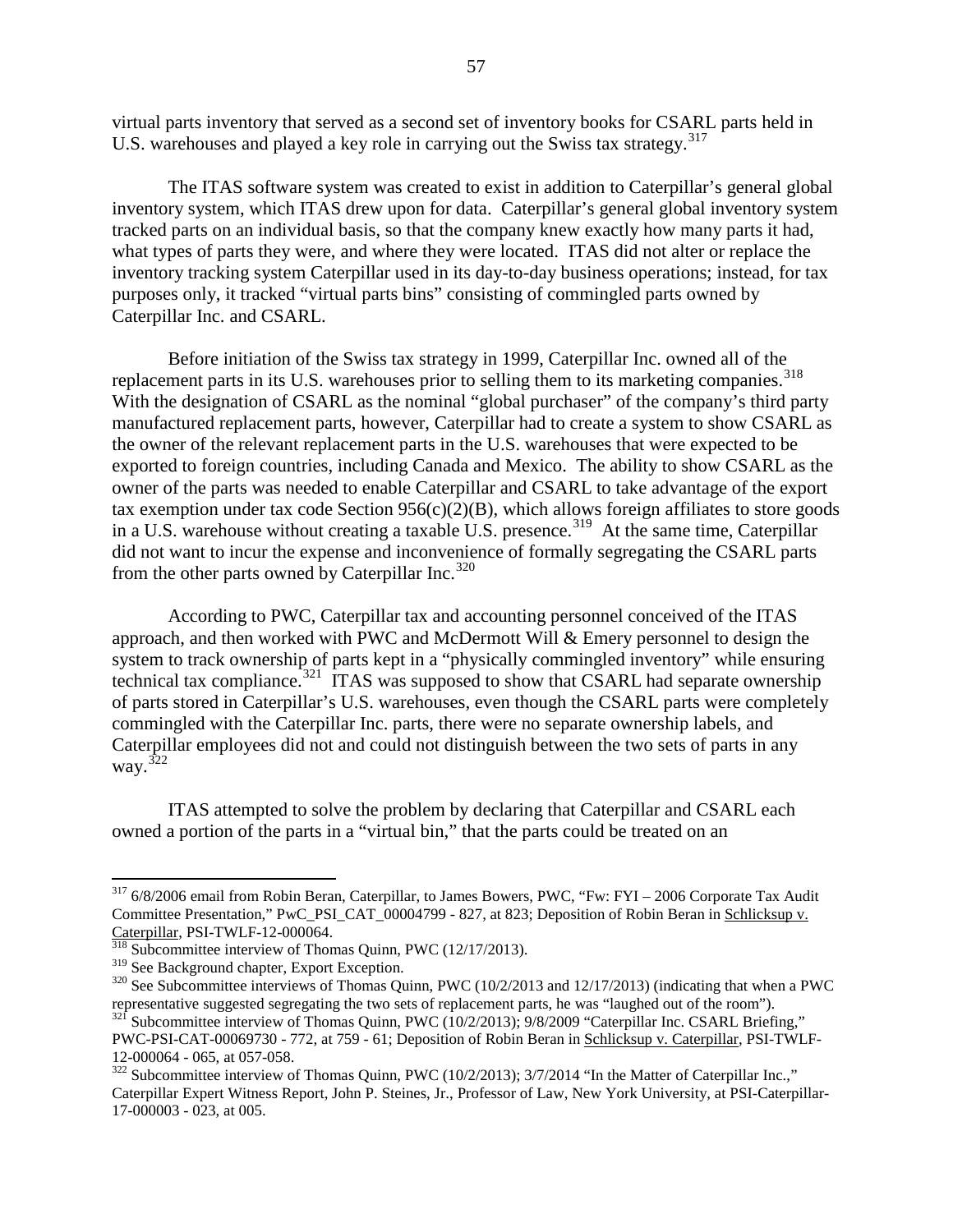interchangeable basis, and that CSARL's ownership of a particular part could be determined at a particular point in time, such as after the part was sold and shipped to a non-U.S. customer.

If either CSARL or Caterpillar ran out of parts in a "virtual bin" as tracked in the ITAS system, ITAS assumed that each party could automatically borrow needed parts from the other and return those borrowed parts when future parts deliveries came in.<sup>323</sup> The virtual borrowing took place without notice and without either party charging or paying a fee to the other. Caterpillar's tax director explained the ITAS system this way: "[I]t was designed to reflect that the parts are basically common parts and to the extent that CSARL or [Caterpillar] Inc. would have parts in the same bin, they might be shared back and forth and replaced."<sup>[324](#page-61-1)</sup>

Caterpillar and PWC personnel advised the Subcommittee that it was not uncommon for each entity to engage in that type of virtual borrowing. According to Caterpillar, over a five-year period between 2008 and 2013, Caterpillar and CSARL borrowed from one another more than three million parts with a collective value of more than \$800 million.<sup>[325](#page-61-2)</sup> Caterpillar also calculated that, on average each year, more than 10% of the parts stored in Caterpillar's U.S. warehouses were borrowed between the two related companies.<sup>[326](#page-61-3)</sup>

The end result was that instead of segregating the Caterpillar versus CSARL parts,  $327$ Caterpillar warehouse personnel stored all of the replacement parts together, pulled parts to fill orders the same way they always had, without regard to CSARL's ownership, and then shipped the parts to the dealers or customers who had ordered them. The ITAS system then retroactively determined, for all parts shipped to non-U.S. customers, that those parts had belonged to CSARL. As Caterpillar's auditor observed:

"[T]he effect of 'virtual bins' is that it allows inventory physically located in the US to be viewed in total (for group inventory management purposes), but different parties can own the inventory. Thus, CSARL owns inventory in the US and can use that inventory to fulfil both customer and marketing entity requirements outside the US, any sales transacted in the US continue to be transacted by Cat Inc."[328](#page-61-5) 

In some ways, the ITAS solution could be compared to how farmers have used grain silos: fungible goods belonging to separate owners are deposited and commingled in the same silo and, when an owner requests a withdrawal, that owner's inventory is recorded as reduced

<span id="page-61-0"></span> $323$  Subcommittee interview of Rodney Perkins, Caterpillar (1/15/2014). PWC's tax consultant and partner, Thomas Quinn, referred to the interchangeable use of each other's parts as an "accommodation," rather than a "borrow." He advised that entities did not borrow back and forth, since that type of borrowing would create a problem. Instead, he described the activity as follows: if one of the parties ran out of its allocation in a bin, it would take parts allocated to the other party, but would replace those parts at later date from future deliveries. Subcommittee interview of Thomas Quinn, PWC (12/17/2013). See also 3/7/2014 "In the Matter of Caterpillar Inc.," Caterpillar Expert Witness Report, John P. Steines, Jr., Professor of Law, New York University, at PSI-Caterpillar-17-000003 - 023, at 005.<br><sup>324</sup> Deposition of Robin Beran in Schlicksup v. Caterpillar, PSI-TWLF-12-000065, at 058.

<span id="page-61-1"></span>

<span id="page-61-2"></span> $325$  3/13/2014 letter from Caterpillar's legal counsel to Permanent Subcommittee on Investigations, PSI-Caterpillar-18-000001 – 003, at 003.<br><sup>326</sup> Id.<br><sup>327</sup> Deposition of Jananne Copeland in <u>Schlicksup v. Caterpillar</u>, PSI-TWLF-15-000007, at 052-053.<br><sup>328</sup> 6/11/2005 memorandum from PWC Swiss Tax Team, "Morton," PwC\_PSI\_CAT\_00206146 -

<span id="page-61-3"></span>

<span id="page-61-4"></span>

<span id="page-61-5"></span>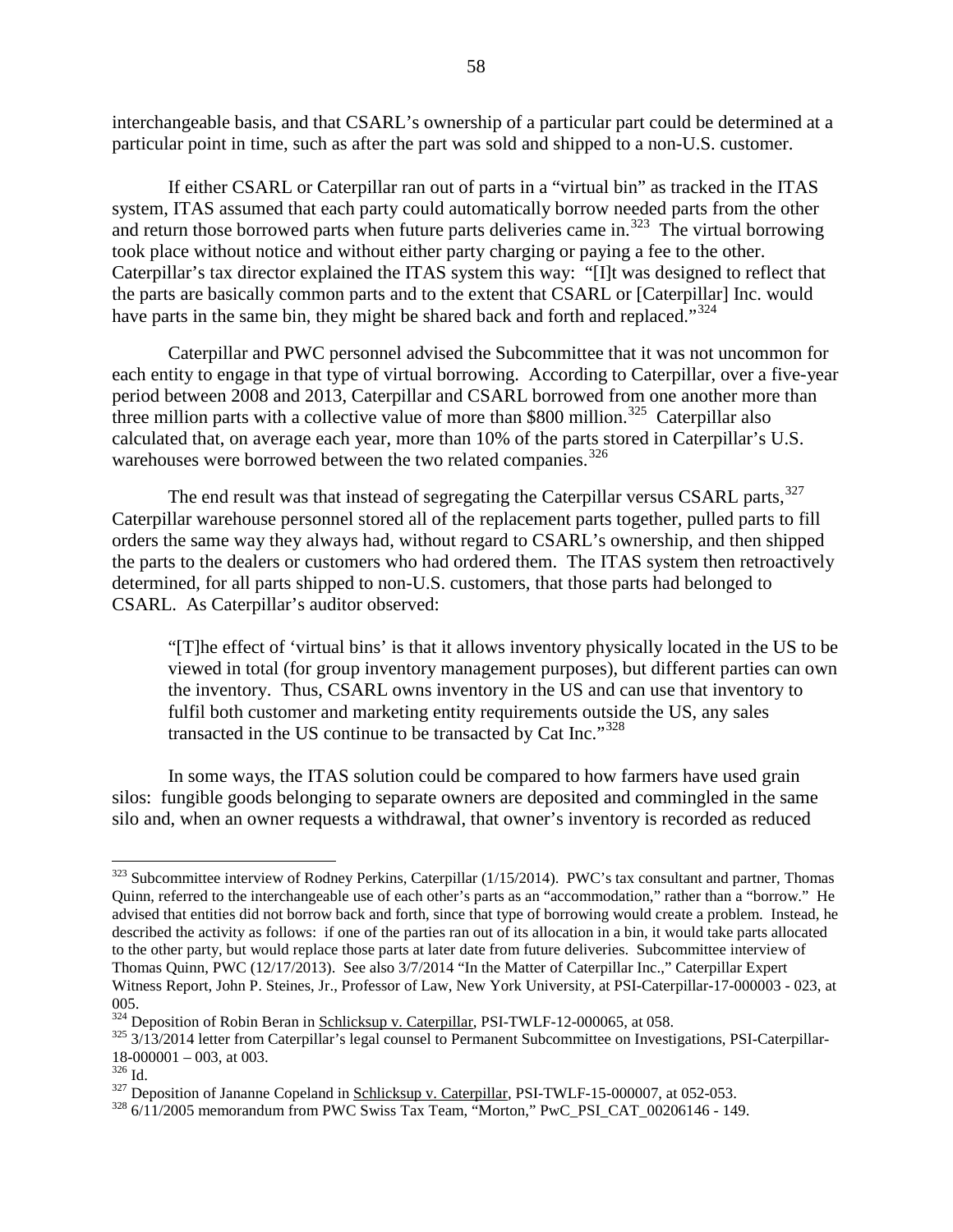even though no one knows exactly whose grain was provided. In contrast to the ITAS situation, however, the owner of grain stored in the silo cannot draw more than the owner had deposited without purchasing the excess grain at a market rate.

The ITAS system was an artificial inventory system created solely for tax purposes. It existed outside of and in addition to Caterpillar Inc.'s general global inventory system, which provided the data for ITAS. The second inventory book created by the ITAS system did not change how any of Caterpillar's parts were warehoused, tracked, or shipped. The tax consequences of the ITAS system are discussed in more detail below.

## **(4) Making Paper, Not Operational, Changes**

The end result of the CSARL transaction was that changes were made on paper, but not in how the replacement parts business actually functioned. Beginning in 1999, CSARL became the nominal "global purchaser" of all of Caterpillar's finished replacement parts sold to non-U.S. customers in all areas of the world other than the United States. To implement that change, CSARL's name, instead of Caterpillar Inc.'s name, appeared on the parts invoices.

The 1998 and 1999 planning documentation prepared by PWC and Caterpillar indicated that altering the invoices was the primary change needed to implement the Swiss tax strategy, and that no other substantive changes in Caterpillar's parts operations were planned or expected. The original PWC proposal, for example, described the "Benefits/Costs" of the Swiss tax strategy has involving "[r]elatively simple re-invoicing requirements."<sup>[329](#page-62-0)</sup> Another PWC document offered these "Main Implementation Observations":

"There will be no change with respect to sales of parts by COSA. Changes are proposed to the purchase of parts for resale. … There will be no change in the physical locations of Accounts Payable processing. … Invoicing from suppliers will be changed from CAT HE and Morton HE to COSA 'HE.'  $\dots$  There is no change to dealer pricing."<sup>[330](#page-62-1)</sup>

A later Caterpillar document referred to the removal of the U.S. parent company from the legal title chain for third party manufactured replacement parts as having "minimal business substance."<sup>[331](#page-62-2)</sup>

In interviews, Caterpillar and PWC personnel told the Subcommittee that, at the time of the 1999 transaction, no substantive changes were made in how the replacement parts business actually functioned, and no Caterpillar personnel were moved to CSARL with respect to parts.<sup>[332](#page-62-3)</sup>

<span id="page-62-0"></span> $329$  Undated PWC report, "Caterpillar CTOP Summary of Ideas," PwC\_PSI\_CAT\_00004566 - 631, at 618. See also 9/1998 PWC report, "Caterpillar Inc. Global Tax Optimization Case for Action," PwC\_PSI\_CAT\_00004632, at 674. <sup>330</sup> Undated PWC report, "Caterpillar Inc. Operational Feasibility Analysis High Level Target Designs:

<span id="page-62-1"></span>Migration/Deferral," PwC-PSI-CAT-00004548 - 565, at 551. 7/14/1998 email from Steven Williams, PWC, to<br>Thomas Quinn, PWC, and others, PwC\_PSI\_CAT\_00204970 - 974.

<span id="page-62-3"></span><span id="page-62-2"></span><sup>&</sup>lt;sup>331</sup> Caterpillar presentation, "Product Management Alignment," (1/9/2009), PwC-PSI-CAT-00224682 - 686, at 685.<br><sup>332</sup> Subcommittee interviews of Robin Beran, Caterpillar (10/18/2013), Rodney Perkins, Caterpillar (1/15/2014 Steven Williams, PWC (2/19/2014) (each acknowledging they analyzed the CSARL transaction under a transfer pricing analysis and indicating that it was not necessary to move personnel); James Bowers, PWC (1/23/2014). All documents discussing moving product managers to CSARL related to CSARL's entering into tolling agreements with Caterpillar's manufacturing facilities in Belgium and France; none related to parts. See, e.g., 6/1/1999 minutes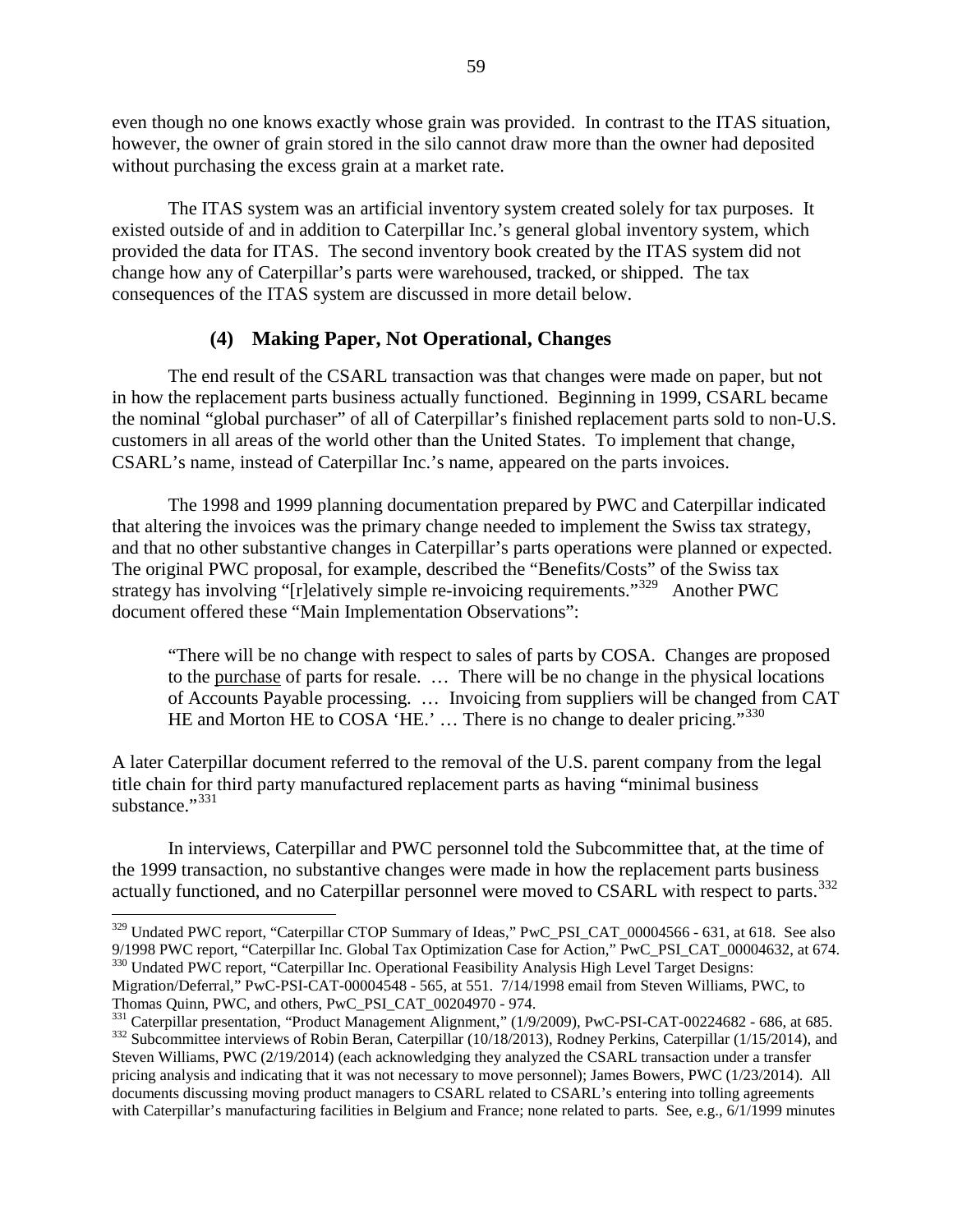William Springer, former Caterpillar Vice President of Product Support, told the Subcommittee that he was unaware of any changes in business function related to parts as a result of the CSARL transaction.<sup>[333](#page-63-0)</sup> Sally Stiles, a senior Caterpillar tax manager, provided the same information, telling the Subcommittee that there was no substantive change in Caterpillar's purchased finished replacement parts business as a result of the CSARL transaction.<sup>334</sup> A 2006 PWC document explained the lack of operational changes at the time by stating that the CSARL transaction was intended simply to reflect what was already occurring and "better align the taxation of transaction flows with how Caterpillar actually manages those operations."<sup>335</sup>

None of the sworn deposition testimony provided by Caterpillar's personnel contradicted the information provided to the Subcommittee. When asked about the changes required in Caterpillar's business operations, for example, Caterpillar's tax department head, Robin Beran, said under oath:

- "Q. What changes in business operations did it require?
- A. It changed who actually bought the parts because CSARL became the acquirer of all the parts from the beginning. It changed various customs and logistics issues because of who the importers of record might be. There's a lot of changes that come into play.
- Q. Well, other than paper issues that were caused by the entities that became involved, were there any other changes to the physical flow of purchased finished replacement parts?
- A. Physical flow, probably not substantially."<sup>[336](#page-63-3)</sup>

In addition, Edward Rapp, who was located in Switzerland between 1995 and 2004, and from 2000 to 2004, was Vice President of the EAME Marketing Division, testified in a deposition, that while in Geneva, he was familiar with CSARL's predecessor COSA, but had not even heard of  $CSARI<sub>1</sub><sup>337</sup>$  $CSARI<sub>1</sub><sup>337</sup>$  $CSARI<sub>1</sub><sup>337</sup>$ 

Caterpillar's Chief Accounting Officer also indicated in a Subcommittee interview that the 1999 transaction resulted in no change before tax in the total amount of Caterpillar profits from third party manufactured replacement parts sales.<sup>338</sup> That information matched her earlier deposition testimony in which she said that the operating profit for parts sales was the same both before and after the 1999 transaction.<sup>[339](#page-63-6)</sup>

of GloVE Steering Committee meeting, PwC\_PSI\_CAT\_00168292 - 296, at 295 (proposal to move product managers to Geneva related to implementation of manufacturing tolling agreements).

<span id="page-63-0"></span> $333$  William Springer, Caterpillar (11/7/2013). See also Deposition of William Springer in Schlicksup v. Caterpillar, at PSI-TWLF-18-000003, at 013.

<span id="page-63-2"></span><span id="page-63-1"></span><sup>&</sup>lt;sup>334</sup> Subcommittee interview of Sally Stiles, Caterpillar, Director of Global Tax and Trade Operations (9/4/2013).<br><sup>335</sup> 11/13/2006 PWC national office memorandum from Kevin Mitchell to Sharad Jain "Caterpillar Inc.," PSI

<span id="page-63-4"></span><span id="page-63-3"></span><sup>&</sup>lt;sup>336</sup> Deposition of Robin Beran in <u>Schlicksup v. Caterpillar</u>, at PSI-TWLF-10-000008, at 178.<br><sup>337</sup> Deposition of Edward Rapp in <u>Schlicksup v. Caterpillar</u>, at PSI-TWLF-19-000019.<br><sup>338</sup> Subcommittee interview of Jananne

<span id="page-63-6"></span><span id="page-63-5"></span><sup>&</sup>lt;sup>339</sup> Deposition of Jananne Copeland in Schlicksup v. Caterpillar, PSI-TWLF-15-000018, at 039.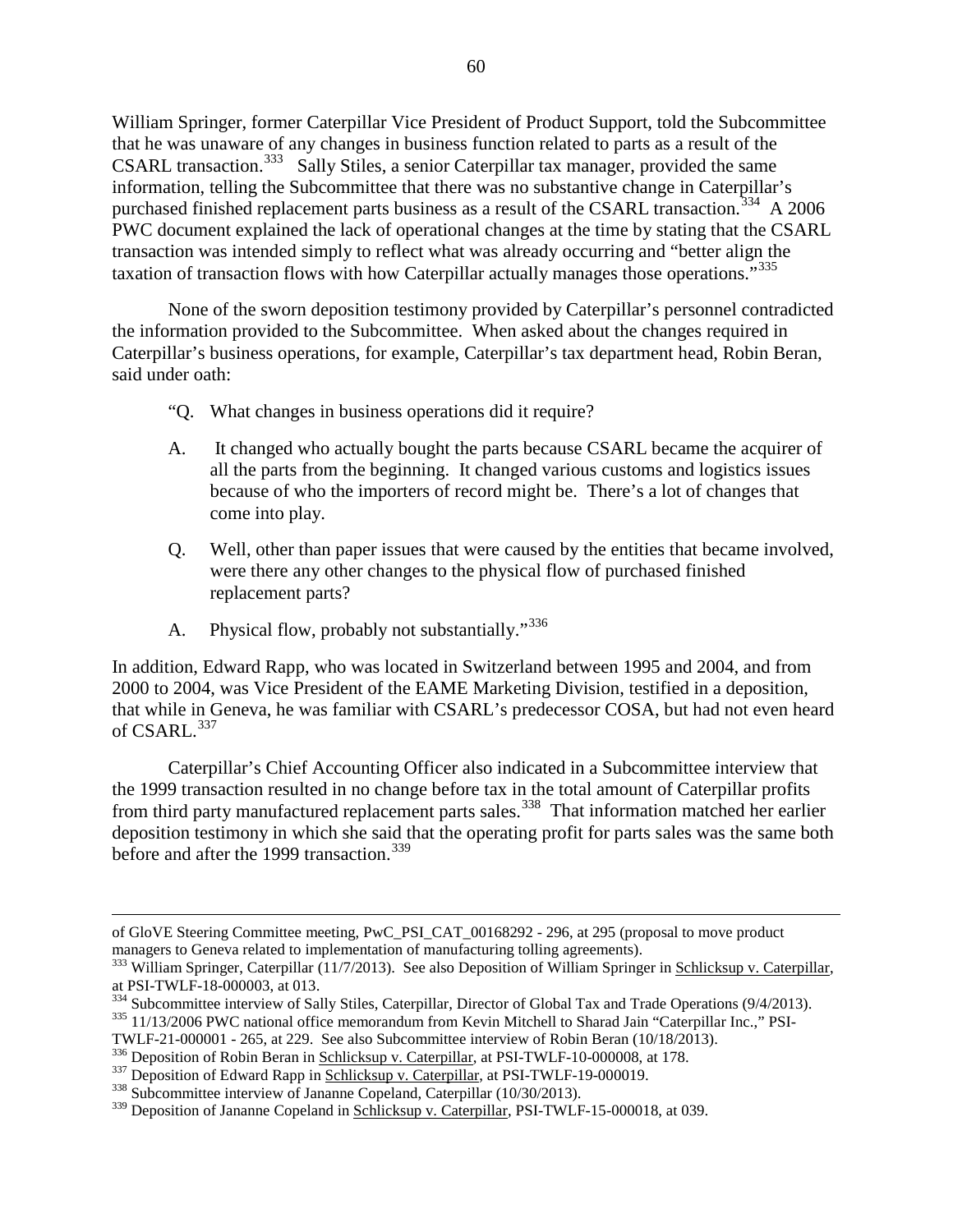Several Caterpillar representatives explained that, beginning in 1999 and continuing to the present, CSARL paid Caterpillar Inc. a service fee for Caterpillar personnel to continue to perform key business functions supporting non-U.S. parts sales, including parts design, parts forecasting, inventory management, supplier oversight, and parts storage and delivery.<sup>340</sup> Caterpillar's ongoing role in performing those parts functions was described in a report prepared for the Subcommittee by Caterpillar's outside tax expert as follows:

"CSARL reimburses Caterpillar … for various engineering and logistical services provided by Caterpillar personnel located in the United States involved in engaging with suppliers and storing and managing inventory in U.S.-situs warehouses. … [M]uch of the purchasing and logistical functions relating to outbound PFRP continued after the restructuring to be carried out by Caterpillar personnel located in the United States."<sup>[341](#page-64-1)</sup>

The ongoing servicing arrangement is additional evidence that Caterpillar continued to perform the same parts functions it always had – an unsurprising development since CSARL did not have the personnel, infrastructure, or expertise to take on those tasks.

Caterpillar's parts business has been and continues to be led and managed primarily from the United States. Nearly all the senior leadership of the parts business has been and remains in Illinois. Caterpillar's U.S. warehouses continue to operate in the same way as in the past. Caterpillar continues to manage the parts inventory and parts forecasting on a worldwide basis and manage the supplier base in the United States, just as it did before the transaction. CSARL continues to pay Caterpillar to keep doing the same work, which CSARL continues to be unequipped to perform.

### **(5) Managing the Offshore Cash Buildup**

 $\overline{\phantom{a}}$ 

After the Swiss tax strategy was put in place, Caterpillar not only saved on U.S. taxes, it also experienced a "cash buildup in Geneva." $342$  According to the company, while CSARL collected a "significant portion of profit" for the company, Caterpillar had "[p]rimary cash needs in the U.S.," creating what the company referred to as a "[u]se [d]ilemma."<sup>[343](#page-64-3)</sup> In 2002, Caterpillar wrote that it would "[n]eed to [r]epatriate [c]ash in the US," that "CSARL need[ed] to repatriate \$60-\$70m per year" to meet Caterpillar's U.S. cash requirements, and that "Subpart F after-tax income alone may be insufficient to meet cash repatriation needs."[344](#page-64-4)

<span id="page-64-0"></span><sup>&</sup>lt;sup>340</sup> Subcommittee interviews of Robin Beran, Caterpillar (10/18/2013) and Rodney Perkins, Caterpillar (1/15/2014). See also servicing agreements.<br><sup>341</sup> 3/7/2014 "In the Matter of Caterpillar Inc.," Caterpillar Expert Witness Report, John P. Steines, Jr., Professor of

<span id="page-64-1"></span>Law, New York University, at PSI-Caterpillar-17-000003 - 023, at 007. See also 12/3/2013 Caterpillar response to

<span id="page-64-3"></span><span id="page-64-2"></span>

 $342$  4/13/2010 Caterpillar report Global Tax & Trade Update, PwC\_PSI\_CAT\_00205974 - 990, at 984.<br> $343$  1/22/2008 Caterpillar presentation for meeting with Edward Rapp, Caterpillar Global Finance & Strategic Support, PSI-TWLF-19-000001 - 215, at 094. The additional tax costs would presumably be due to the growth of Caterpillar's pool of offshore earnings outpacing the amount of previously taxed income the company had on hand

<span id="page-64-4"></span><sup>&</sup>lt;sup>344</sup> 7/2/2002 PWC presentation, "CSARL Technology Ownership," PwC\_PSI\_CAT\_00024791 - 808, at 797.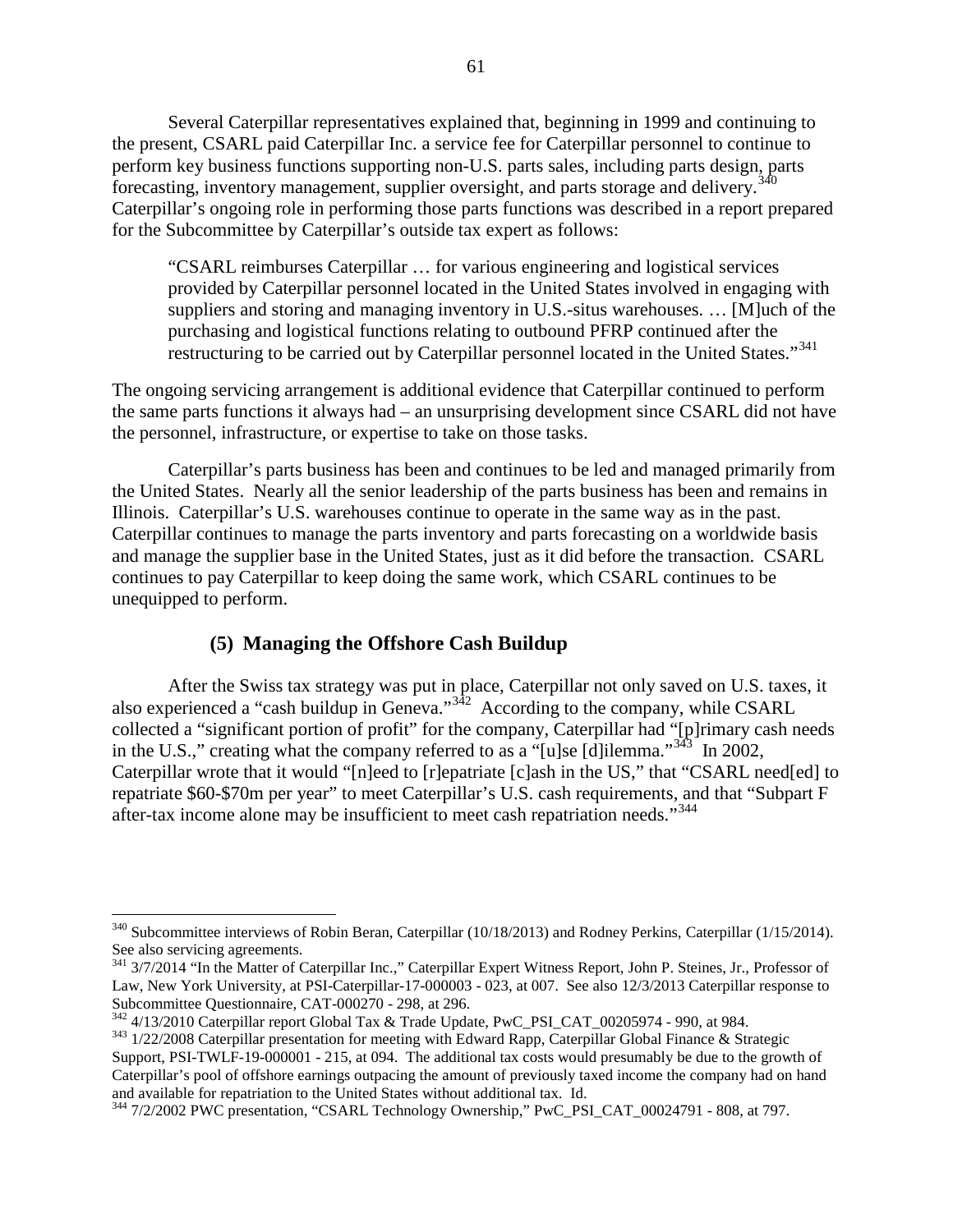In 2005, Caterpillar's tax director, Robin Beran, notified the company's Chief Financial Officer about CSARL's offshore cash buildup:

"[D]ue to successful planning from prior years, significant low taxed earnings (over \$1.5 billion) have accumulated in CSarl. This cash is now increasing at about \$70 million per month at tax rates of about 10%. This is resulting in offshore cash balances that can no longer be managed through intercompany loans and purchases without triggering significant additional tax costs, and an increase in CAT's effective tax rate."<sup>345</sup>

Mr. Beran asked for authorization to proceed with a restructuring to facilitate repatriation of the offshore cash to the United States, noting that "failure to proceed will result in significant additional tax costs."[346](#page-65-1) Mr. Beran also noted in a 2006 memo that "ever-increasing cashflows from non-US sources to service US cash needs continue to place pressure on the indefinite reinvestment status of CSARL earnings. We are working on planning, which is projected to provide between \$1 billion to \$1.5 billion [in] repatriation relief."<sup>[347](#page-65-2)</sup>

In 2010, Caterpillar's finance department identified a "Crossover" cash buildup problem which it defined as "when offshore cash no longer can be accessed in the U.S. without incremental U.S. tax cost,"<sup>[348](#page-65-3)</sup> meaning having to pay the U.S. corporate tax rate when the funds were repatriated to the United States. The finance department noted the "[h]igh enterprise tax cost of repatriation  $-25\%$  additional tax," and stated that it was "[d]eveloping tax efficient repatriation strategies" to return \$3 billion to the United States.<sup>[349](#page-65-4)</sup> It listed several possible strategies for returning funds to the United States, including making "[l]oans to U.S. with minimal tax impact … [p]repay[ing] royalties …[and] [e]xpand[ing] goods prepayment – CSARL purchases from U.S. affiliates."<sup>350</sup>

Caterpillar appears to have executed at least one of these strategies. According to a memorandum prepared by Caterpillar's auditor, PWC, in 2011, Caterpillar Inc. entered into an agreement with CSARL "whereby CSARL made \$4 billion of advance payments for certain prime product up to 2 years in advance and received a discount for orders placed against this advance payment."<sup>[351](#page-65-6)</sup> As of the end of 2013, Caterpillar's offshore cash assets totaled \$17 billion, giving the company the 33rd largest offshore amount of 1,000 corporations reviewed.<sup>[352](#page-65-7)</sup>

<span id="page-65-0"></span><sup>&</sup>lt;sup>345</sup> 2/28/2005 email from Robin Beran, Caterpillar, to David Burritt, Caterpillar, "Authorization to proceed with planning and ABP [sic] cost adjustment," PSI-TWLF-12-000008, at 315. The "significant additional tax costs" refers to the company's having to pay the U.S. corporate tax rate of up to 35% if the funds were to be repatriated to the United States.<br><sup>346</sup> Id.

<span id="page-65-2"></span><span id="page-65-1"></span><sup>&</sup>lt;sup>347</sup> 7/14/2006 memorandum from Robin Beran, Caterpillar, to David Burritt, Caterpillar, PSI-TWLF-16-000262 -263.

<span id="page-65-3"></span><sup>&</sup>lt;sup>348</sup> 4/13/2010 Caterpillar Inc. presentation to Audit Committee, "Global Tax & Trade Update,"

PwC\_PSI\_CAT\_00205974 - 990, at 984.<br><sup>349</sup> Id.

<span id="page-65-6"></span><span id="page-65-5"></span><span id="page-65-4"></span> $\frac{350 \text{ Id.}}{351 \text{ Id.}}$ <br> $\frac{350 \text{ Id.}}{12/31/2011 \text{ PWC}}$  Audit Memo, "Review intercompany transaction including company reorganizations and significant agreements," PwC-PSI-CAT-00194435 - 436.<br><sup>352</sup> See March 2014 "Foreign Indefinitely Reinvested Earnings: Balances Held by the Russell 1000; A Six-Year

<span id="page-65-7"></span>Snapshot," Audit Analytics, at 4.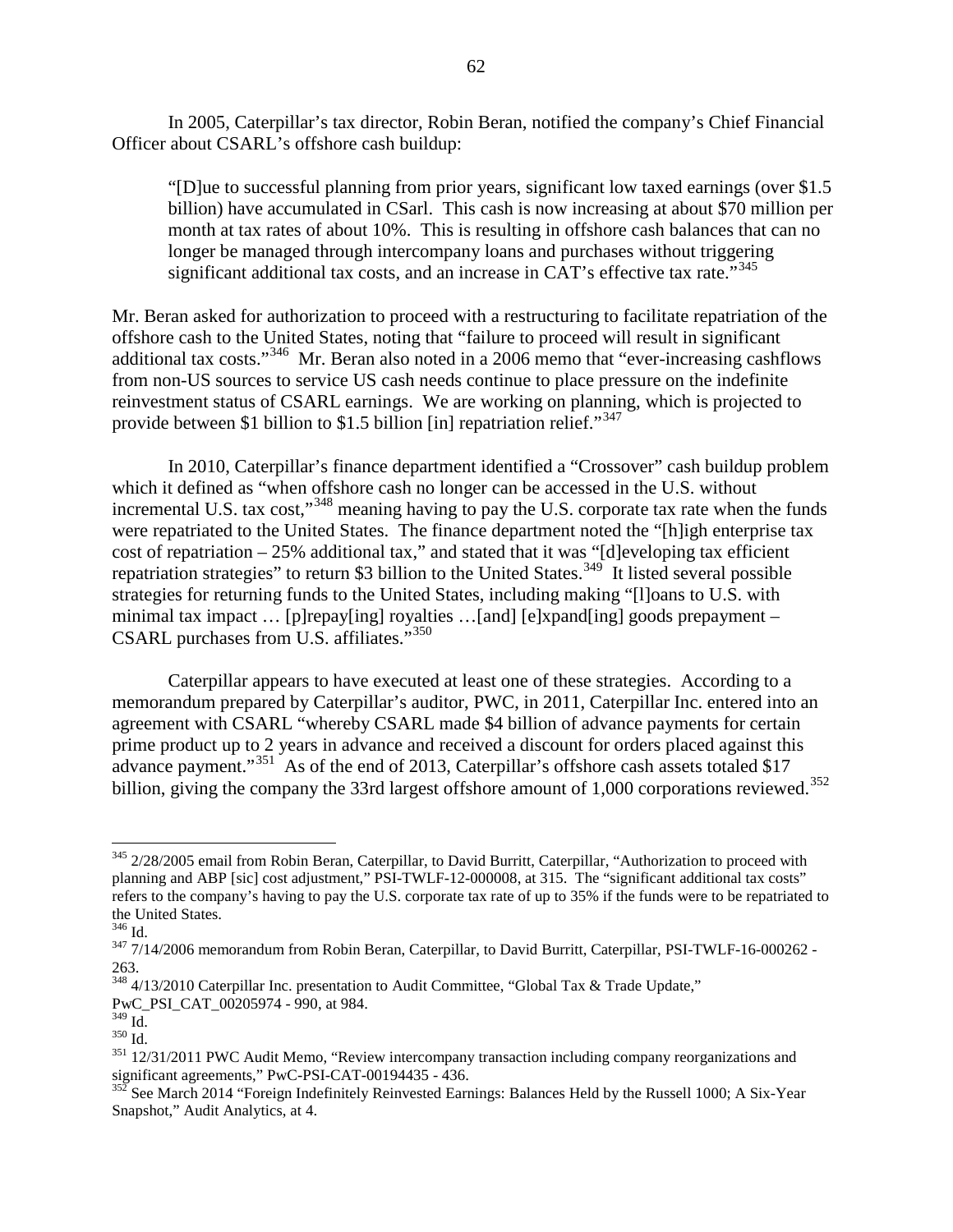## **C. Identifying the Swiss Tax Strategy as High Risk**

Internal Caterpillar and PWC documentation shows that Caterpillar knew, at the highest levels of the company, that critical elements of the Swiss tax strategy it had adopted had high risk aspects. In 2006, Caterpillar's tax department devised a tax risk rating system to evaluate the risks associated with the company's tax positions, analyzed two key elements of the Swiss tax strategy, and gave aspects of those elements a high risk rating. Rather than turn away from its aggressive tax position, however, Caterpillar instead sought ways to reduce the risk rating; when that did not happen, the company stopped using the rating system altogether in 2008.

**Tax Reserves.** One sign of Caterpillar's recognition that its new Swiss tax strategy was high risk was the action taken by the company at one point to set aside a "tax reserve" equal to 50% of CSARL's profits in case the IRS challenged the strategy.<sup>[353](#page-66-0)</sup> A tax reserve is a position recorded in a company's audited financial statements to set aside money in case an uncertain tax position taken by the company on a tax return is successfully challenged by the IRS. The PWC auditor who reviewed Caterpillar's tax issues, James Bowers, told the Subcommittee that the tax reserve was established due to uncertainties associated with the complex transaction flows, the adequacy of the royalty rates, and accounting issues related to CSARL.<sup>354</sup> That reserve was later reduced, after adoption of new tax accounting rules, to reflect 5% of the CSARL profits in each tax year. $355$ 

**Adopting the Tax Risk Guard Rails System.** Another sign of Caterpillar's concerns about the risky nature of its Swiss tax strategy was action taken by an internal council of senior tax and accounting personnel, during the course of developing and implementing a new tax risk management process, to rate aspects of the Swiss tax strategy as "higher" risk.

The Swiss tax strategy was evaluated for risk at Caterpillar in connection with a new tax risk management tool known as the "Tax Risk Guard Rails" (TRGRs) project. The objective of the TRGRs project was to "develop a documented, more objective process" to identify and convey the business risks associated with uncertain tax positions to both company executives and the Audit Committee of the Board of Directors "in a non-technical manner."<sup>[356](#page-66-3)</sup> Current and former Caterpillar employees interviewed by the Subcommittee attempted to downplay the significance of the TRGRs tax risk rating, but the evidence shows it was used to inform senior levels of the company about the risks associated with two critical elements of the Swiss tax strategy. The TRGRs system was developed at the direction of Caterpillar's former CFO, David Burritt, its ratings were assigned by consensus of company tax and accounting experts, and remained in place for two years.

<span id="page-66-0"></span><sup>&</sup>lt;sup>353</sup> Subcommittee interview of James Bowers, PWC (1/23/2014). See also 6/2004 "Presentation to Caterpillar Inc. Audit Committee," CAT - 001899 - 939, at 912; 4/10/2007 "FIN 48 Adoption and Corporate Tax Update," at CAT-002037 and 040; 4/13/2010 Caterpillar Inc. presentation to Audit Committee, "Global Tax & Trade Update,"<br>PwC PSI CAT 00205974 - 990, at 982.

<span id="page-66-2"></span><span id="page-66-1"></span><sup>&</sup>lt;sup>354</sup> Subcommittee interview of James Bowers, PWC (1/23/2014).  $\frac{355 \text{ 4}}{10}$  at CAT- 002041. FIN 48 stands for FASB Interpretation No. 48.

<span id="page-66-3"></span><sup>&</sup>lt;sup>356</sup> Caterpillar report, "Caterpillar Inc., Global Finance —Tax Risk Management, World Class Global Finance Operations to Support Vision 2020," PSI-TWLF-4-000091 - 097, at 093.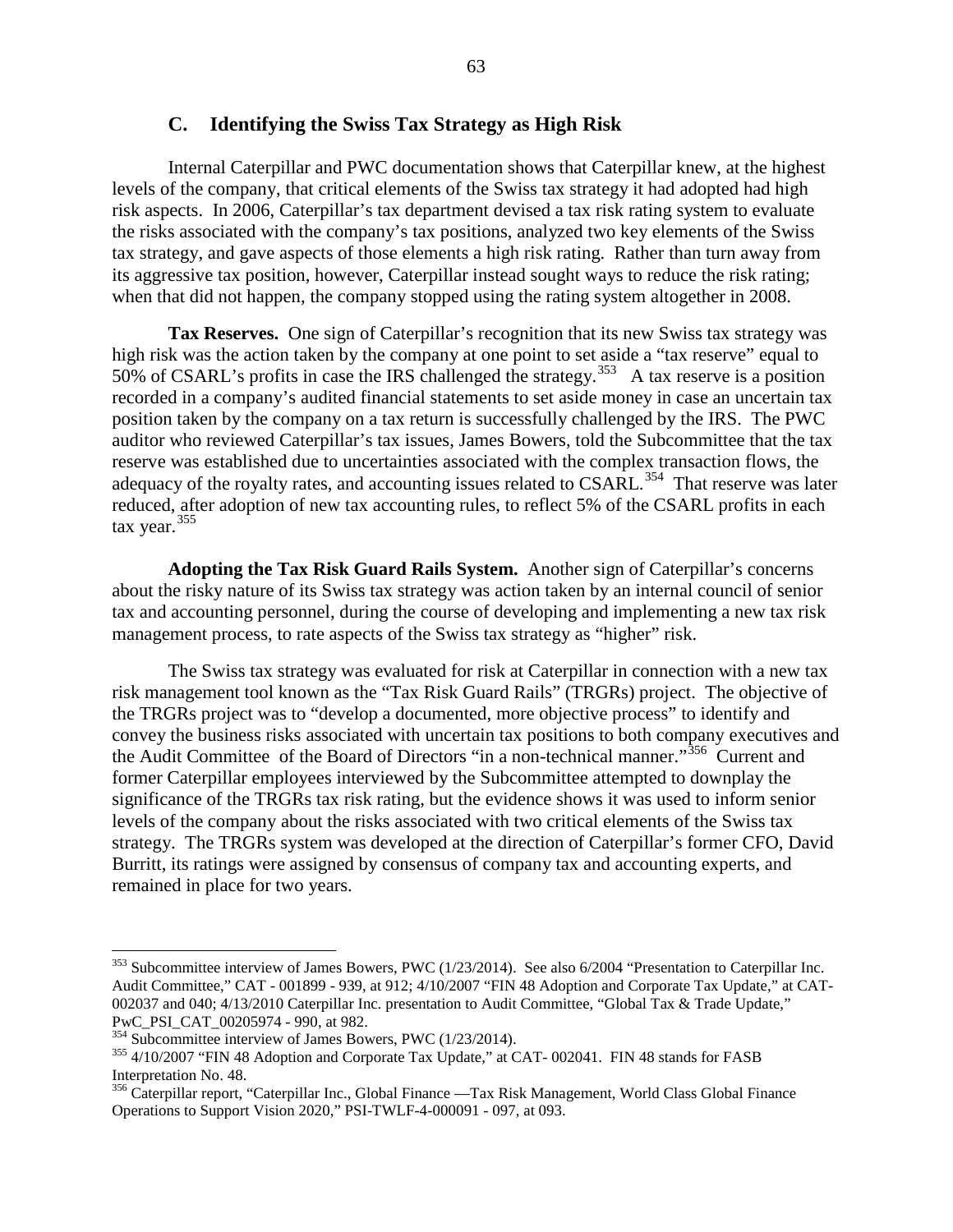In 2004, when Mr. Burritt became Caterpillar Inc.'s CFO, he took steps to improve the company's tax risk management processes.<sup>[357](#page-67-0)</sup> Mr. Burritt had previously worked with Daniel Schlicksup in Caterpillar's Geneva office. When he took over as CFO, Mr. Burritt brought Mr. Schlicksup back to Caterpillar's tax department in the United States to assist with tax risk management and improve the company's global tax practices. Upon his return, Caterpillar announced the following concerning Mr. Schlicksup's new position as its "Tax Strategy Manager":

"Effective March 1, [2005,] D.J. (Dan) Schlicksup will become Tax Strategy Manager for Corporate Tax Services. In this new role, Dan's primary function will be to provide leadership to our Global Tax Strategy, including benchmarking our performance and processes versus world-class and developing metrics to measure our progress. In addition, Dan will help provide leadership to Global Tax Communications, Personnel and Succession Planning.

Dan's educational background and work experience brings additional diversity to the Corporate Tax team. Dan has a very strong educational background with a Law degree and a Masters in Taxation coupled with a CPA. His previous experience working at Price Waterhouse in the tax department and at Cat as a Tax Manager in Peoria, Accounting & Tax Strategy Manager in Gosselies, and Director of European Tax Services in Geneva will serve him well in this new role."<sup>[358](#page-67-1)</sup>

Early in his new position, Mr. Schlicksup learned about the TRGRs risk management tool from a leading business advisory organization, the Corporate Executive Board.<sup>359</sup> Mr. Schlicksup brought the concept to the attention of Mr. Burritt who encouraged him to develop the TRGRs system for Caterpillar.<sup>360</sup> The Tax Risk Guard Rails system was designed to evaluate tax positions for the following types of risks: technical, operational, compliance, financial statement, management, and reputational.<sup>361</sup> The system further broke down those risks into 19 "indicative criteria," requiring ratings on such factors as "industry practice," "magnitude of cash impact," "legal advice," and "impact on financial statements."<sup>362</sup> The last criteria required the tax position to be rated on what was referred to as the "WSJ Test," apparently referring to how it might be portrayed by the Wall Street Journal.<sup>363</sup> Each of the criteria was scored using a rating system of 1 to 5, with 5 being the highest risk. A weighting

<span id="page-67-0"></span><sup>&</sup>lt;sup>357</sup> 8/19/2005 email from David Burritt, Caterpillar, to Daniel Schlicksup, Caterpillar, "Re: Gene Fife – 210 of 250 companies remove CFO when there is material weakness," PSI-TWLF-04-000131 ("This is exactly why we must step up the rigor on tax processes").

<span id="page-67-1"></span><sup>&</sup>lt;sup>358</sup> 2/21/2005 email from Deborah Schrader, Caterpillar, to Elaine Atchley, Caterpillar, "General Mailing – Personnel Announcement," PSI-TWLF-04-000004.

<sup>&</sup>lt;sup>359</sup> For more about the Corporate Executive Board, see its website,

<span id="page-67-2"></span>http://www.executiveboard.com/exbd/about/index.page?.

<span id="page-67-3"></span> $360$  Subcommittee interview of David Burritt, Caterpillar, former CFO (12/4/2013). See also 2/10/2006 email from David Burritt, Caterpillar, to Daniel Schlicksup, Caterpillar, "Re: Fw: Meeting re Tax Guardrails," PSI-TWLF-04- 000038. See also 9/23/2005 email from David Burrett, Caterpillar, to Douglas Oberhelman, Caterpillar, and others, "FYI Only – Meeting with Gene Fife on Sept 26," PSI-TWLF-04-000039.

<span id="page-67-4"></span><sup>&</sup>lt;sup>361</sup> See "Caterpillar Inc., Global Finance-Tax Risk Management, World Class Global Finance Operations to Support

<span id="page-67-6"></span><span id="page-67-5"></span>Vision 2020, PSI-TWLF-16-000188 - 194, at 190.<br><sup>362</sup> See 3/21/2006 TRGRs presentation with ratings chart, prepared by Caterpillar, PSI-TWLF-11-000225.<br><sup>363</sup> Id.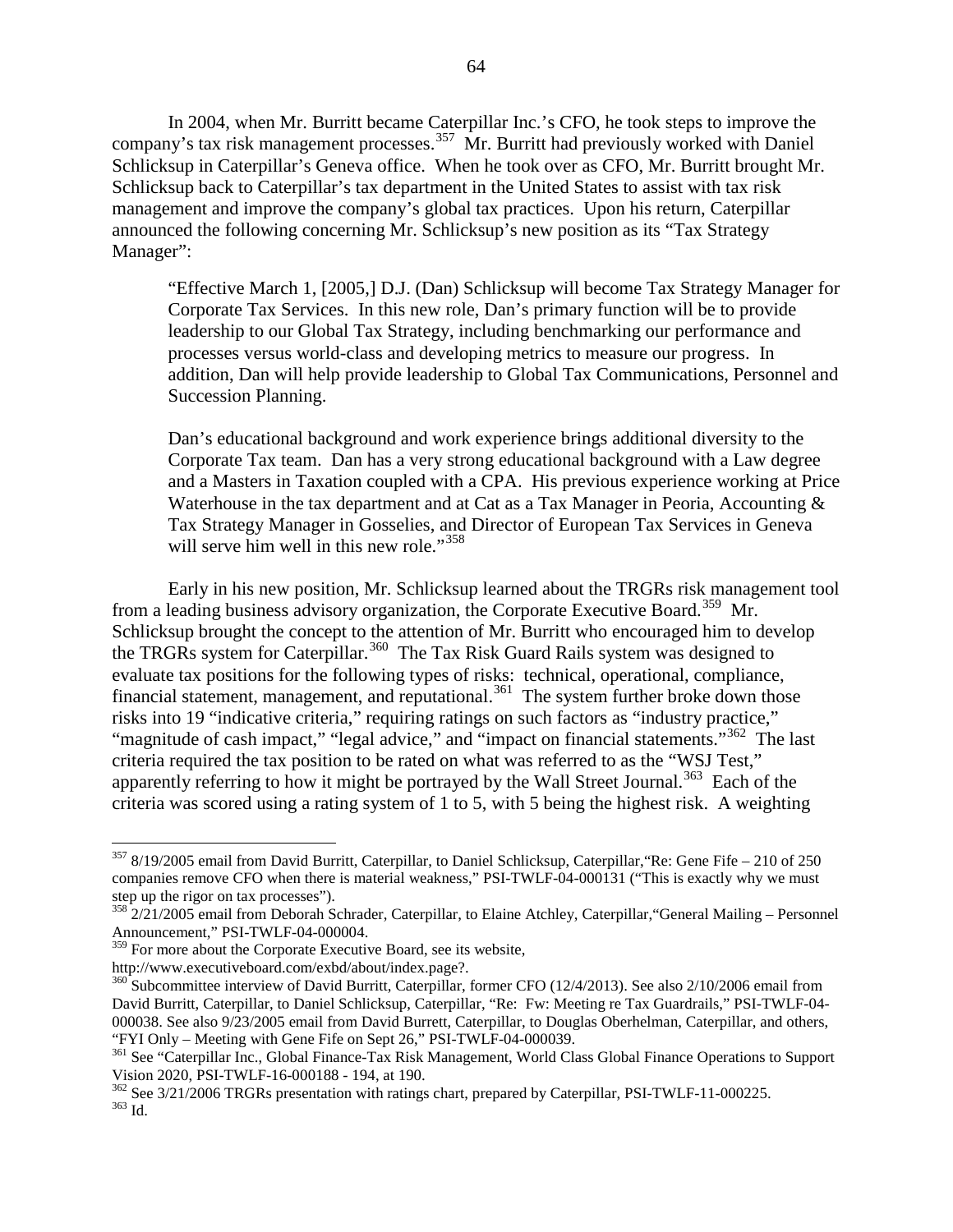system was also used, making some factors more important than others. Once specific tax position risks were evaluated and scored, they were to be plotted on a graph indicating whether their risk was low, medium, or high.<sup>[364](#page-68-0)</sup> Once the risks were identified, they were to be presented to company executives.<sup>[365](#page-68-1)</sup>

In September 2005, Mr. Burritt shared the TRGRs concept with Douglas Oberhelman who was then Group President of the finance department, explaining that "[w]e will follow a process based on research done by the Corporate Executive Board that enables us to better analyze and understand our risks."<sup>[366](#page-68-2)</sup> Mr. Burritt also asked Mr. Schlicksup to present the TRGRs concept to Caterpillar's Audit Committee Chairman, Eugene Fife.<sup>[367](#page-68-3)</sup> Mr. Fife responded positively and asked for the TRGRs concept to be included on the agenda for a December Audit Committee meeting.<sup>368</sup> In December 2005, Robin Beran, Caterpillar's tax director, presented the TRGRs concept to the full Audit Committee and identified several deliverables for the February 2006 Audit Committee meeting, including identifying the tax risk categories and defining low, medium, and high risks.<sup>[369](#page-68-5)</sup>

**Assigning Tax Risk Ratings.** Caterpillar's Tax Council began its initial substantive work on the TRGRs project in January 2006 and continued through March.<sup>370</sup> The Tax Council was a group of senior personnel from Caterpillar's tax and accounting departments, formed at the suggestion of Mr. Burritt, to address key tax issues for the company.<sup>[371](#page-68-7)</sup> According to Caterpillar's Tax Director and Senior International Tax Manager for CSARL, the Tax Council

<span id="page-68-0"></span><sup>364</sup> "Caterpillar Inc., Global Finance-Tax Risk Management, World Class Global Finance Operations to Support Vision 2020," at slide 6, PSI-TWLF-16-000188 - 194, at 193.<br><sup>365</sup> Rodney Perkins Deposition in <u>Schlicksup v. Caterpillar</u>, PSI-TWLF-10-000004, at 117.<br><sup>366</sup> 9/23/2005 email from David Burritt, Caterpillar CFO, to Douglas

<span id="page-68-2"></span><span id="page-68-1"></span>Finance, "Meeting with Gene Fife on Sept 26," PSI-TWLF-04-000039.<br><sup>367</sup> 9/26/2005, Presentation re Global Tax Management, PSI-TWLF-04-000040 - 073, at 040 and 066.

<span id="page-68-4"></span><span id="page-68-3"></span>Subcommittee interview of Daniel Schlicksup (8/29/2013 - 8/30/2013).<br><sup>368</sup> See 10/28/2005 email from Robin Beran, Caterpillar, to Daniel Schlicksup, "Dec. audit comm mtg," PSI-TWLF-04-000341 - 344 ("Gene was very excited about this when we met with him, indicated that he wants this [TRGRs] to be part of every audit committee meeting and obviously wanted it on the Dec agenda (Doug [Oberhelman] even mentioned that to us). I would ask, when was the last time Gene acted in this manner about a tax issue?"). <sup>369</sup> 12/13/2005 Presentation re Global Tax Management, slides 1 and 27, PSI-TWLF-16-000167 - 180, at 167 and 180; Subcommittee interview of Daniel Schlicksup (8/29/2013 - 8/30/2013).<br><sup>370</sup> 1/3/2006 email from Rodney Perkins to Daniel Schlicksup, Jananne Copeland, and others, "Need asap please ...

<span id="page-68-6"></span><span id="page-68-5"></span>creating Tax Ri[s]k Guard Rails," PSI-TWLF-04-000345-346; 2/7/2006 email from Daniel Schlicksup to David Burritt, "Tax Risk Guard Rails-audex," PSI-TWLF-04-000978 ("David, I have a solid draft to the guard rails done …. I feel comfortable that if Gene [Fife] demanded to see something today and you came and got me, I could present the draft and get the Aud Comm comfortable that we are meeting our commitments."); 2/9/2006 email from Brad Halverson, CAT controller, to Daniel Schlicksup, "Tax Risk Guardrails, PSI-TWLF-04-000356-357; 2/10/2006 email from David Burrit to Daniel Schlicksup, "Meeting re Tax Guard Rails," PSI-TWLF-04-000358-359 ("Meeting with Brad Halverson and Robin Beran week of Mar 13 - 2 hours (BradH, RobinB, DanS, Janie Copeland) Meeting week of Feb 20 off-site, all day at Ivy Club (Rod, Sally, Gary, JamesC, Al, Robin, JohnC, DanS JanieC and Terri Pierpont) Meeting week of Feb 27 off-site, all day at Ivy Club (Rod, Sally, Gary, JamesC, Al, Robin, JohnC, DanS, JanieC and Terri Pierpont)." 02/27/2006 email from Daniel Schlicksup to David Burritt, "A/C meeting," PSI-TWLF-04-000089 ("We had a two offsite last week to finalize the guard rails. We have two more days next week to plot the tax positions on the guard rails.").<br><sup>371</sup> Subcommittee interview of Rodney Perkins, Caterpillar (1/15/2014) and Robin Beran, Caterpillar (10/18/2013).

<span id="page-68-7"></span>Mr. Beran told the Subcommittee that CFO David Burritt formed the idea for the Tax Council.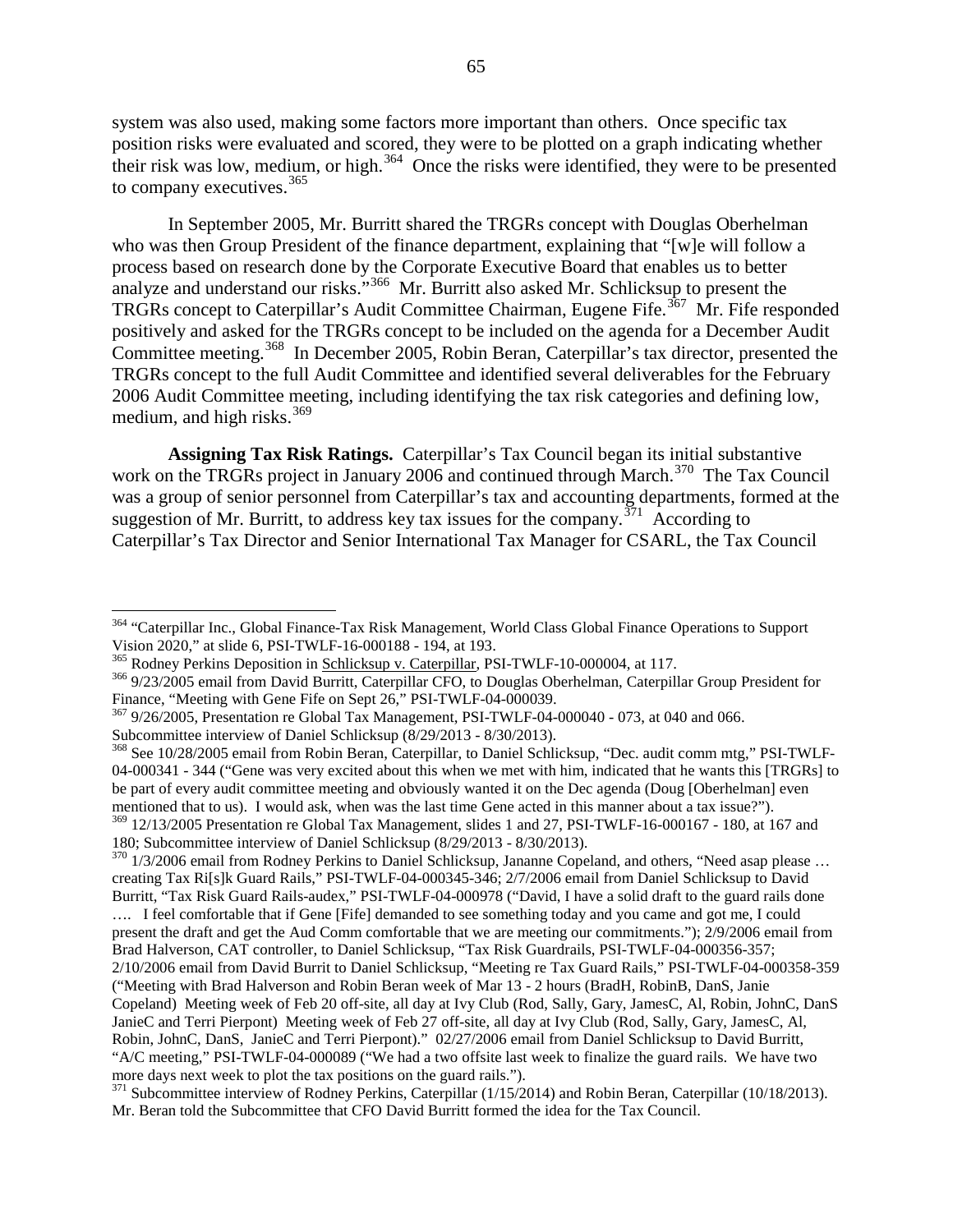reviewed, identified, and evaluated a broad range of Caterpillar tax risks, acting by consensus and in "good faith" with deference given to individuals with a higher level of expertise. $372$ 

In March 2006, the Tax Council evaluated two critical elements of the Swiss tax strategy which raised concerns: CSARL's bundled royalty rate and the ITAS virtual inventory system.<sup>[373](#page-69-1)</sup> The Tax Council assigned multiple 5 ratings – meaning the highest risk rating – to several criteria related to the CSARL's bundled royalty rate, including with respect to "industry practice," "business purpose and substance," and "magnitude of cash impact."<sup>374</sup> The Tax Council assigned even more 5 ratings to the ITAS virtual inventory system, including a 5 highrisk rating for the legal advice provided in connection with the system and for the reputational risk associated with the "WSJ test." Overall, when those and other individual ratings were combined, averaged, and weighted, the Tax Council ranked those two elements of the Swiss tax strategy as among the highest risk tax issues it examined.<sup>[375](#page-69-3)</sup>

Although the Tax Council's TRGRs findings were planned to be presented to the Audit Committee in earlier meetings,<sup>[376](#page-69-4)</sup> they were actually included on a meeting agenda in June 2006. On June 13, 2006, it appears that the Audit Committee was not presented with the TRGRs findings, but instead with a description of the TRGRS process including the steps to be taken to identify and define risks categories and the associated criteria, although Caterpillar officials who attended that meeting told the Subcommittee that they could not remember any details about the presentation.[377](#page-69-5)

<span id="page-69-0"></span> $372$  See, e.g., Subcommittee interview of Rodney Perkins, Caterpillar (1/15/2014). Mr. Perkins described two meetings on the tax risk guardrails project, each of which was "offsite" and about 1-2 days in length. He told the Subcommittee one additional meeting took place about a year after the initial meetings. Mr. Perkins said the meetings were very thorough, and everyone weighed in. He indicated that there was a sense in the meetings to move on as quickly as possible, but that the participants put in a good faith effort during the meetings. See also Sally Stiles Deposition in Schlicksup v. Caterpillar, PSI-TWLF-11-000008, at 65; Deposition of Rodney Perkins in Schlicksup v. Caterpillar, PSI-TWLF-10-000004, at 115; deposition of Robin Beran in Schlicksup v. Caterpillar, at PSI-TWLF-12-000008, at 32.

<span id="page-69-2"></span>

<span id="page-69-1"></span> $^{373}$  3/21/2006 Tax Risk Guard Rails presentation, PSI-TWLF-11-000224 - 227.<br> $^{374}$  3/21/2006 TRGRs presentation, prepared by Caterpillar, ratings chart at PSI-TWLF-11-000225.<br> $^{375}$  Id. Of the 15 tax positions it rev

<span id="page-69-3"></span>system as the third and sixth highest risk tax positions.

<span id="page-69-4"></span> $3^{36}$  See, e.g., 1/11/2006 email from David Burritt to Daniel Schlicksup, "the Audit Committee & Tax Risk Guard Rails," PSI-TWLF-04-000076 ("Please plan to include in Feb advance material"); 2/9/2006 email from David Burritt to Daniel Schlicksup, "Tax Risk Guard Rails," PSI-TWLF-04-000080 ("We need to move this forward …. The issue was not raised but I think we missed a due date. Let's make sure this gets included in the April material in 'final' form."); and 5/12/2006 email from David Burritt to Robin Beran "Audit Committee- June," PSI-TWLF-16- 000217 ("I will call Ali but our instruction from Gene [Fife, Audit Committee Chairman] was on [tax risk] guard rails"); 5/12/2006 email from David Burritt to Robin Beran "Audit Committee- June" (responding to a question from Mr. Burritt about whether they were ready to present to the Audit Committee, Mr. Beran wrote: "We were done with them [the TRGRs] about 5 weeks ago.").

<span id="page-69-5"></span><sup>377</sup> 6/13/2006 Audit Committee Presentation, "Income Tax Update," CAT 001949 - 965; 6/13/2006 "Agenda Audit Committee," PSI-TWLF-16-000214 ("this presentation will provide an update on World Class Tax initiatives supporting our Global Finance Transformation, including "tax guard rails.") Robin Beran testified that the "Income Tax Update" presentation noted above looked like part of the presentation given to the Audit Committee in June, but he was unsure whether he gave the presentation. Deposition of Robin Beran in Schlicksup v. Caterpillar, PSI-TWLF-12-000008, at 114. The Subcommittee obtained from PWC a similar copy of a 6/13/2006 Audit Committee presentation, which was an attachment to an email between Robin Beran, Caterpillar, and James Bowers, PWC tax partner, which included an email that indicated the presentation was sent to Caterpillar senior executives Douglas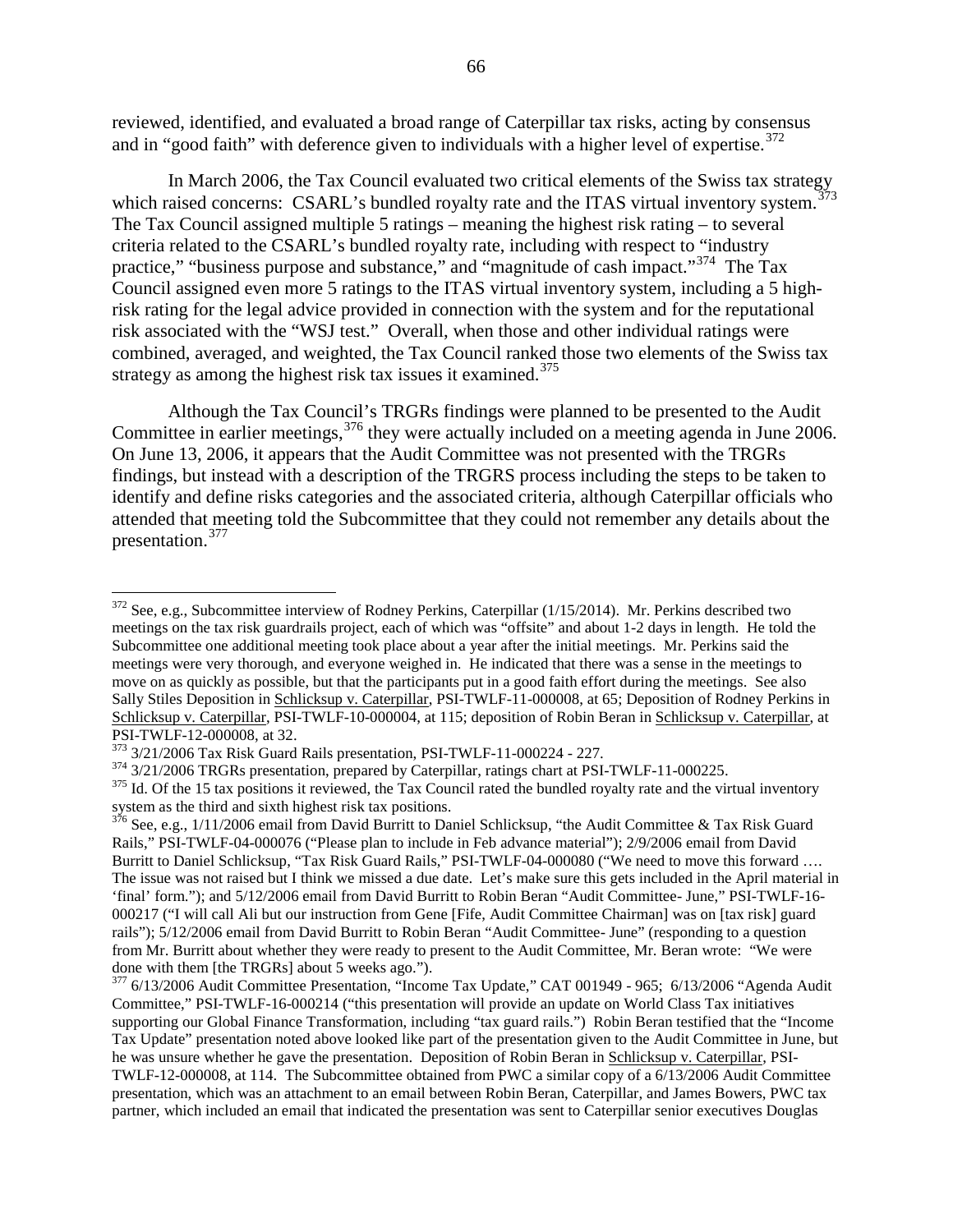Caterpillar's tax department also shared the TRGRs findings with PWC partner James Bowers who assisted in the audit of the company's financial statements, including Caterpillar's estimates of its tax liabilities. Mr. Bowers advised the Subcommittee that he had received the TRGRs risk ratings and believed that they were later presented to the company's Audit Committee.<sup>[378](#page-70-0)</sup> He said that the TRGRs process had identified risks associated with the Swiss tax strategy, but recalled that they were similar to the risks identified when Caterpillar increased its tax reserves.[379](#page-70-1) He said that he had been unaware that the Tax Council had rated certain CSARL tax elements as "high" risk. [380](#page-70-2)

On August 11, 2006, Mr. Schlicksup wrote CFO Burritt that he was being pressured to lower the TRGR risk ratings for some tax positions. Mr. Schlicksup advised the following about the TRGRs status:

"Tax Council will be meeting in near future to update TRGRs. The pressure I am getting is focused on the risk shown on the guard rails. For example, I am being questioned why the structured finance deals should be considered to have high reputational risk …. I think he [Robin Beran, the tax director] is very concerned about showing any risk at all.

I need to understand where you want to go with the TRGRs. Are we going to stop where we are at which is just informing the board about the process we went through to create the guard rails, or are we going to show the board the results and have a meaningful discussion explaining our risk profile and to determine the board's comfort with it? I don't want to spend a lot of time on this if it's not going to go anywhere. I recommend the latter as I believe it is a best practice and the whole point for going down this path in the first place." $381$ 

Mr. Burritt responded: "The latter is the way to go, of course. Why would we have started this if we weren't going to do it right?" [382](#page-70-4) However, Mr. Burritt also wrote in a later email: "Focus now on Oct A/C [Audit Committee] meeting. Let's meet after that. But no more emails on this, pls. I get too many already." Around this time, the Tax Director, Robin Beran, sent an email to Mr. Schlicksup indicating that he understood that it was implicit the tax department would keep

Oberhelman and David Burritt. 6/8/2006 email from Robin Beran to James Bowers, "Fw: FYI – 2006 Corporate Tax Audit Committee Presentation," PwC\_PSI\_CAT\_00004799 - 827. The attachment to this email set out plotted tax positions identifying risk for various positions including CSARL's Bundled Royalty rate and the Virtual Inventory. Id. at 827. It does not appear that these positions were presented to the Audit Committee at the June 2006 meeting. Neither Robin Beran nor the Audit Committee Chairman, Eugene Fife, recalled any details about the TRGRs presentation to the Audit Committee. Subcommittee interviews of Robin Beran, Caterpillar (10/18/2013) and Eugene Fife, Caterpillar (11/13/2013). In fact, Mr. Fife had no recollection of the phrase "Tax Risk Guard Rails." Former CFO David Burritt remembers the concept of TRGRs being discussed with the Audit Committee, but he does not recall whether the actual TRGRs were presented. Subcommittee interview of David Burritt, Caterpillar (12/4/2013).

<span id="page-70-0"></span> $378$  Subcommittee interview of James Bowers, PWC tax partner ( $1/23/2014$ ). He advised that the ratings were presented to the Audit Committee in April 2008.<br><sup>379</sup> Id.

<span id="page-70-4"></span><span id="page-70-3"></span>

<span id="page-70-2"></span><span id="page-70-1"></span><sup>380</sup> Id.<br><sup>381</sup> Id. 381 3/11/2006 emails between Daniel Schlicksup and David Burritt, "Tax Risk Guard Rails," PSI-TWLF-04-000126 - 128, at 127.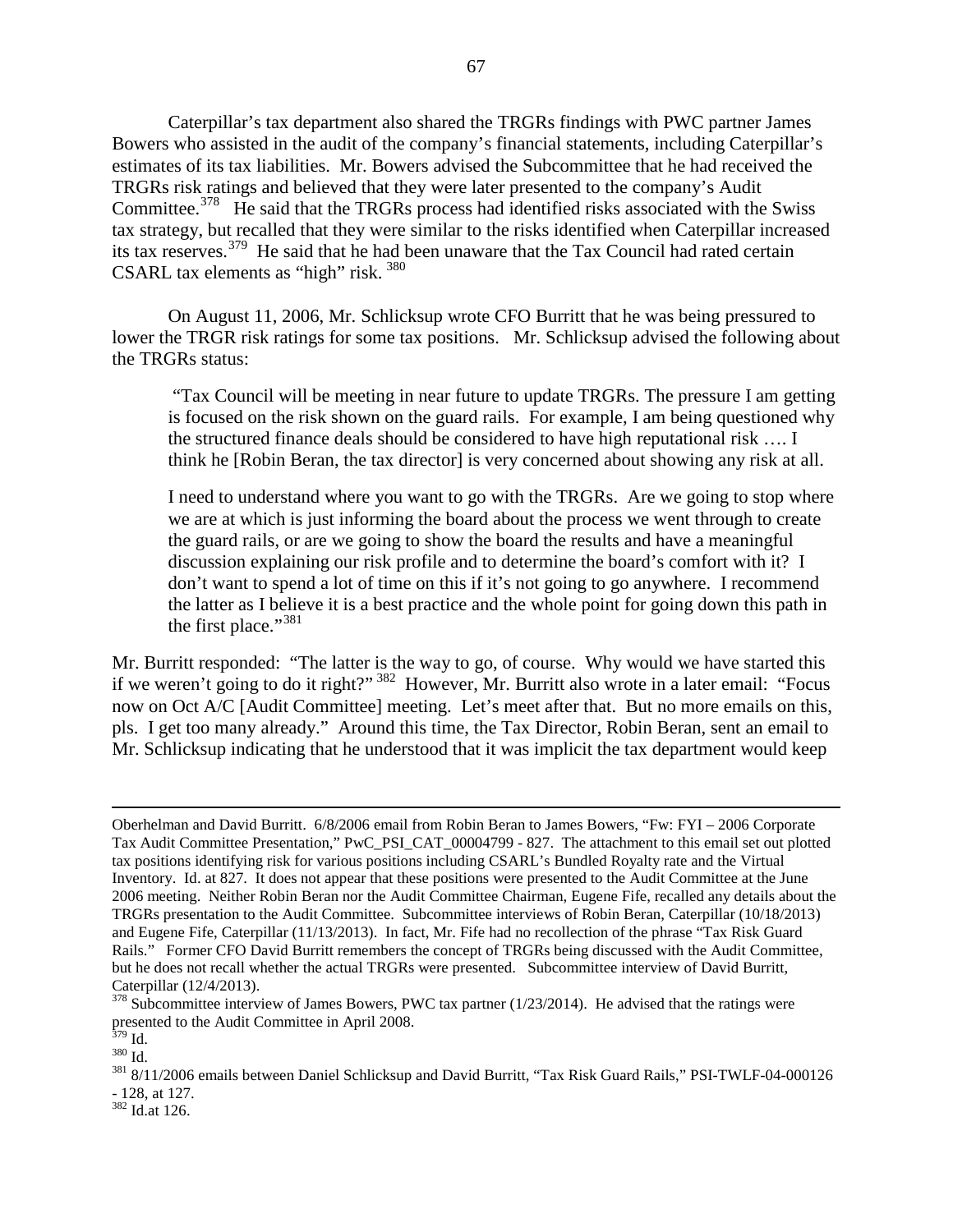the ratings below high risk: "Assuming guidance is to stay below high [risk] in all areas, how do we utilize?" $383$ 

**2008 TRGRs Report to Audit Committee.** The Tax Risk Guard Rails project remained in place for approximately two years, from 2006 to 2008.<sup>384</sup> Its risk ratings were reviewed twice each year by the Tax Council which retained the high risk ratings assigned to the royalty and virtual inventory issues associated with CSARL.<sup>[385](#page-71-2)</sup> As late as April 8, 2008, a presentation with a "Global Tax Update" touting implementation of the TRGRs tax risk management tool was prepared for the Audit Committee.<sup>[386](#page-71-3)</sup> The presentations noted that the "Tax Risk Guards Rails" risk ratings were part of Caterpillar's "robust" tax risk management process.[387](#page-71-4) It also advised the Audit Committee that Caterpillar's "risks are actively managed."<sup>[388](#page-71-5)</sup>

One of the slides in the 2008 presentation identified the "CSARL – Parts Distribution – Management & Reputation" as one of the "Higher Risk Areas."<sup>389</sup> The Audit Committee was also advised in the presentation that the company had developed a plan with outside counsel to mitigate this risk.  $3^{50}$  The presenter's note to this presentation stated, with regard to parts distribution:

"CSARL and CAT Inc. trade parts in a manner that increases the Parts Sales that qualify for favorable tax treatment. The complexity of the activity could be cast in unfavorable light. To ensure our position is correct, we worked extensively with outside counsel and accountants on the process involved."<sup>[391](#page-71-8)</sup>

Together, the evidence indicates that the TRGRs risk ratings served to focus attention on the Swiss tax strategy, led to a consensus among participants on Caterpillar's Tax Council that the strategy had risky elements, and alerted Caterpillar's Board of Directors, through the Board's Audit Committee, as well as its senior executives, to the ongoing risks posed by the Swiss tax strategy.

**Downplaying the TRGR High Risk Ratings.** When asked about the TRGR risk ratings related to the Swiss tax strategy, Caterpillar downplayed their significance. During interviews

<span id="page-71-1"></span><span id="page-71-0"></span><sup>&</sup>lt;sup>383</sup> 7/28/2006 email from Robin Beran to Daniel Schlicksup, PSI-TWLF-04-000368.<br><sup>384</sup> Subcommittee interview of David Burritt, former Caterpillar CFO (12/4/2013); "Caterpillar Inc. Report to Audit Committee," PSI-TWLF-16-000114 - 124, at 121. The report was provided as part of Caterpillar's "World Class

<span id="page-71-2"></span>Tax Update" that it had "implemented the Tax Risk Guard Rails to reduce Risk and Complexity."<br><sup>385</sup> 3/21/2006 Tax Risk Guardrails, PSI-TWLF-04-000382; 10/15/2007 Tax Risk Guardrails, PSI-TWLF-04-000383; 3/18/2008 Tax Risk Guardrails, PSI-TWLF-04-000384 and 2/8/2006, Tax Risk Guardrails Criteria (draft), PSI-

<span id="page-71-3"></span>TWLF-04-000381. 3864/8/2008 Caterpillar "Global Tax Update," CAT-002087 - 112; 5/13/2008 email from James Bowers, PWC audit partner, to Sharad Jain, "Tax Presentation," PWC\_PSI\_CAT\_00036773. Mr. Bowers advised the Subcommittee that the attachment to the email was presented to the Audit Committee. Subcommittee interview of James Bowers, PWC (1/23/2014).

<span id="page-71-4"></span> $387$  Id. The presentation showed that Caterpillar's tax risk management processes were "robust,"  $4/8/2008$ <br>Caterpillar "Global Tax Update," CAT-002087 - 112, at 094.

<span id="page-71-5"></span> $\frac{3884}{8}/\frac{8}{2008}$  Caterpillar "Global Tax Update," CAT-002087 - 112. See also 5/13/2008 email from James Bowers, PWC, to Sharad Jain "Tax Presentation" PwC\_PSI\_CAT\_00036773.<br><sup>389</sup> Id.

<span id="page-71-7"></span><span id="page-71-6"></span> $^{390}\!$  Id.

<span id="page-71-8"></span> $391$  5/13/2008 email from James Bowers, PWC, to Sharad Jain "Tax Presentation" PwC\_PSI\_CAT\_00036774 - 791, at 785.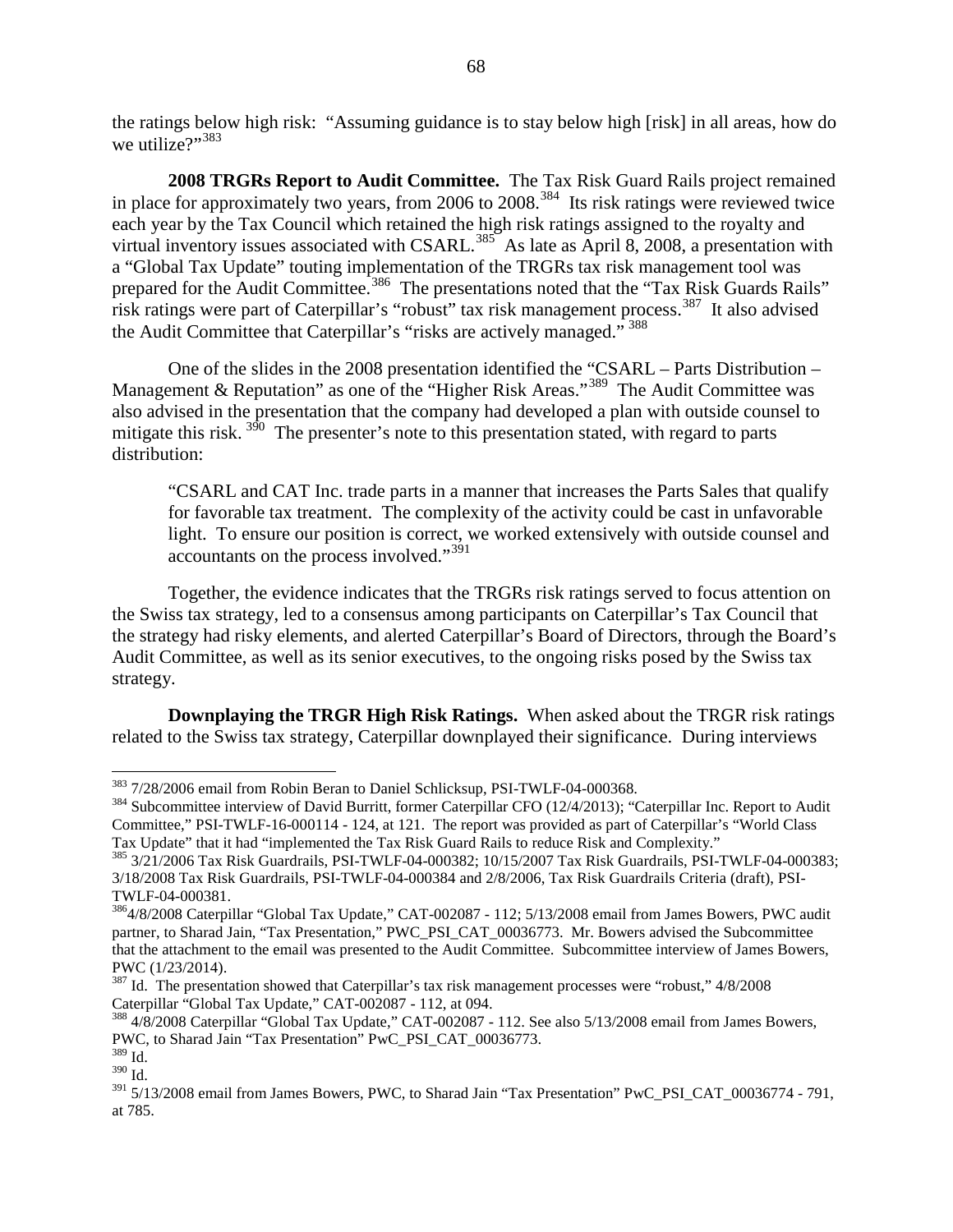with the Subcommittee, senior executives from Caterpillar's tax department, as well as Caterpillar's CFO at the time they were implemented, told the Subcommittee that the TRGRs risk ratings were of limited value in informing either the Board of Directors or the Audit Committee about Caterpillar's tax risks, and the risk ratings were therefore abandoned in 2008. During interviews, these executives recalled little detail about the tax risks or ratings identified during TRGRs process or how they were used. The Audit Committee Chairman at the time, Eugene Fife, told the Subcommittee he had no recollection of the phrase "Tax Risk Guard Rails," despite the fact that he appeared to have played an active role in their adoption.<sup>392</sup> The Caterpillar Tax Director, Robin Beran, said that he had been skeptical of the usefulness of the risk ratings from the beginning,<sup>[393](#page-72-1)</sup> and viewed the ratings as flawed because anything involving a large amount of money would lead to a high risk rating.<sup>[394](#page-72-2)</sup> He told the Subcommittee that rather than rely on the TRGRs ratings assessed by his senior staff, he relied on expert tax advice from PWC and McDermott Will & Emery. Another senior tax department official, Rodney Perkins, told the Subcommittee that the TRGRs process was not a useful tool and that he didn't remember the risks associated with CSARL.<sup>[395](#page-72-3)</sup> Former CFO David Burritt acknowledged that he was originally in favor of implementing the TRGRs process, but later concluded that the process was too "heavy" and time and resource-intensive. He told the Subcommittee that he did not recall any specific risks that the TRGRs identified.<sup>[396](#page-72-4)</sup>

### **D. Swiss Tax Strategy Policy Concerns**

The Swiss tax strategy that PWC designed and Caterpillar adopted to lower its U.S. taxes raises multiple policy questions. They include whether the strategy lacked economic substance, whether the agreements between Caterpillar Inc. and CSARL violated arm's-length principles, and whether its use of a virtual inventory system created a taxable U.S. presence for CSARL. Together, these and related problems demonstrate why transfer pricing agreements between a U.S. parent corporation and its foreign affiliate raise multiple policy concerns; the agreements are between related parties with aligned interests and too often function, not to allocate costs or profits fairly between the parties, but simply to shift profits offshore to avoid U.S. taxes, exploiting loopholes and weaknesses in U.S. transfer pricing regulations.

### **(1) Economic Substance Concerns**

The first policy issue raised by Caterpillar's Swiss tax strategy is whether the CSARL transaction lacked economic substance. At least two tax professionals within Caterpillar concluded that the CSARL transaction lacked economic substance and had no business purpose other than tax avoidance, bringing those concerns to the attention of officers at the highest levels of the company through an anonymous letter in 2004, and a series of emails and memoranda by the company's Global Tax Strategy Manager beginning in 2007. Even though company

<span id="page-72-0"></span> $392$  Subcommittee interview of Eugene Fife, Caterpillar Audit Committee Chair (11/13/2013).

<span id="page-72-1"></span><sup>&</sup>lt;sup>393</sup> Deposition of Robin Beran in Schlicksup v. Caterpillar, PSI-TWLF-12-000008, at 23.

<span id="page-72-2"></span><sup>394</sup> Subcommittee interview of Robin Beran, Caterpillar (10/18/2013).

<span id="page-72-3"></span> $395$  Subcommittee interview of Rodney Perkins, Caterpillar ( $1/15/2014$ ). Mr. Perkins also advised the Subcommittee that he was more concerned with the adequacy of the amount of the licensing fees paid by CSARL, than the lack of a business purpose or economic substance in the CSARL transaction.

<span id="page-72-4"></span> $396$  Subcommittee interview of David Burritt, former Caterpillar CFO (12/4/2013).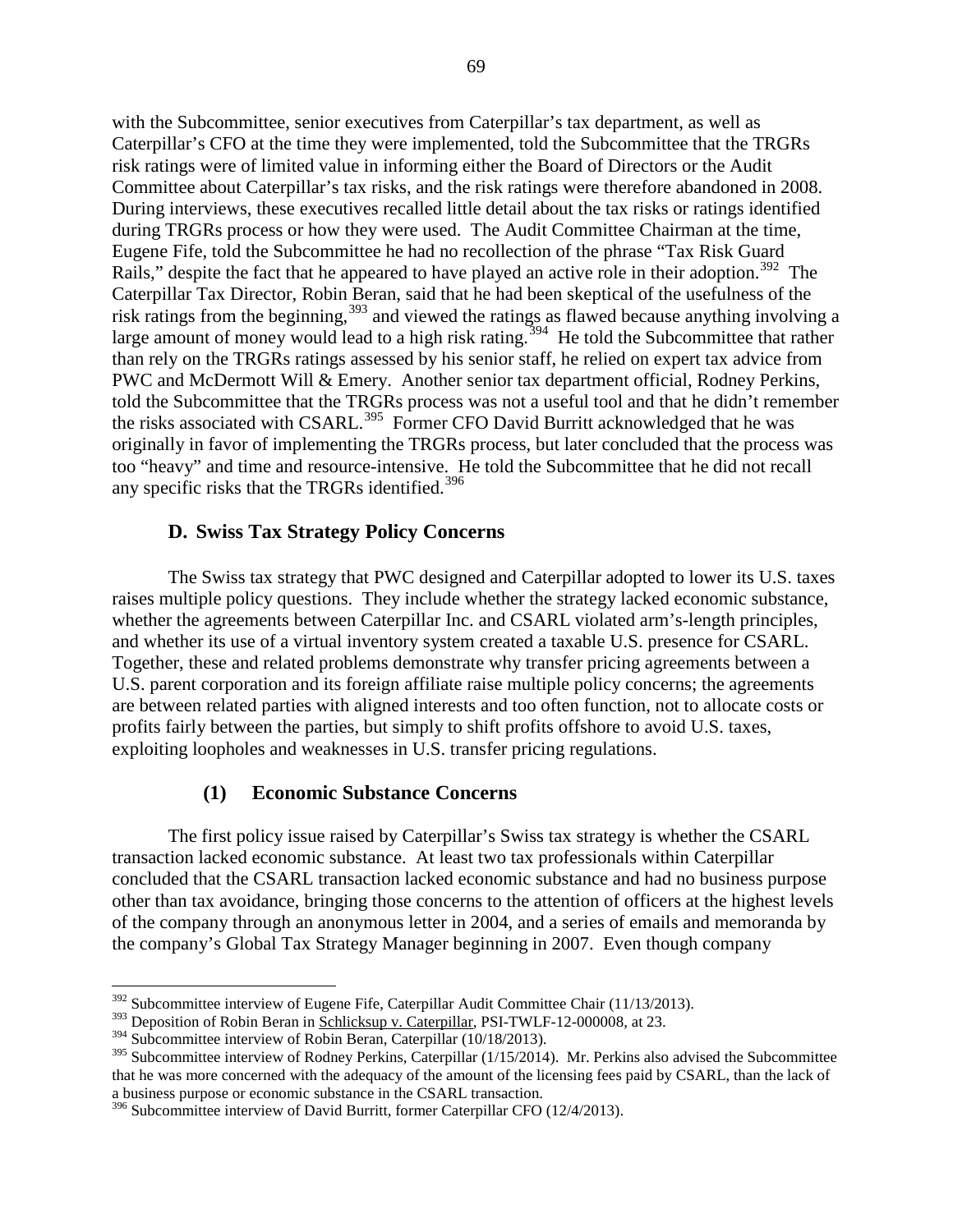executives knew the CSARL transaction had been tax motivated, the employee concerns were dismissed. While Caterpillar does not dispute that the CSARL transaction was the result of a tax strategy designed to lower the company's taxes, Caterpillar says that fact is irrelevant and its actions should be judged solely on whether it has complied with U.S. transfer pricing laws and regulations, which it contends the company did.

**Anonymous Letter.** In 2004, an anonymous letter was received by Caterpillar's CEO and the tax department alleging that the CSARL transaction lacked any business purpose other than tax avoidance.<sup>397</sup> The letter stated in part:

"I do not believe Caterpillar's transfer pricing practices (past and present) meet the IRS' tests. The Officers and Board of Directors need to examine the transfer pricing issue before Caterpillar ends up in court and in the press .... [T]he Tax Code does not permit transactions or an organizational structure that have no substantial business purpose other than for tax avoidance purposes. The CSARL reorganization in my opinion, does not meet this test. When you look through the reorganization, the primary purpose was to avoid taxes.

Over the past few years, Caterpillar's tax rate has dropped significantly due to very questionable transactions and organizational changes. I work in the Tax Department and I strongly disagree with how we have conducted our business over the past few years. I have not spoken out before, because of the fear of retribution. I am speaking out now for the long term good of Caterpillar. An independent investigation (not PWC or our outside tax counsel) is needed. If there is no independent investigation or if there is any retribution, I will go the IRS."<sup>[398](#page-73-1)</sup>

Caterpillar's Tax Director, Robin Beran, forwarded the anonymous letter to the CEO along with a memorandum disputing its analysis and recommending against further investigation, because he considered the issues raised to be without merit.<sup>399</sup> Mr. Beran wrote that the allegations were untrue, and the author was misinformed. With regard to the transfer pricing issue, he stated: "CAT's transfer pricing policy is the result of detailed analysis of the functional activities of the various entities in strict accordance with Treasury Regulations."<sup>[400](#page-73-3)</sup> He also noted that two independent accounting firms had assisted in Caterpillar's analysis. With regard to the allegations concerning the lack of a business purpose other than tax avoidance, he explained that CSARL was formed to facilitate and coordinate Caterpillar's non-U.S. business activities throughout the world, which had been previously carried out by CSARL's predecessor, COSA. He also noted: "The basic operations of Caterpillar SARL are no different than any other valid and legal partnership operating anywhere in the world."[401](#page-73-4)

<span id="page-73-0"></span> $397$  Robin Beran told the Subcommittee that he shared the anonymous letter with the IRS auditors stationed at the company. Subcommittee interview of Robin Beran, Caterpillar Tax Director (10/18/2013).

<span id="page-73-1"></span><sup>&</sup>lt;sup>398</sup> 5/6/2004 memorandum from Robin Beran, Caterpillar, to Douglas Oberhelman, Caterpillar, "Tax Concerns" Raised by an Unnamed Source," PSI-TWLF-02-0001393 - 396, at 395.<br><sup>399</sup> Id.

<span id="page-73-4"></span><span id="page-73-3"></span><span id="page-73-2"></span> $\frac{400}{401}$  Id. at 393.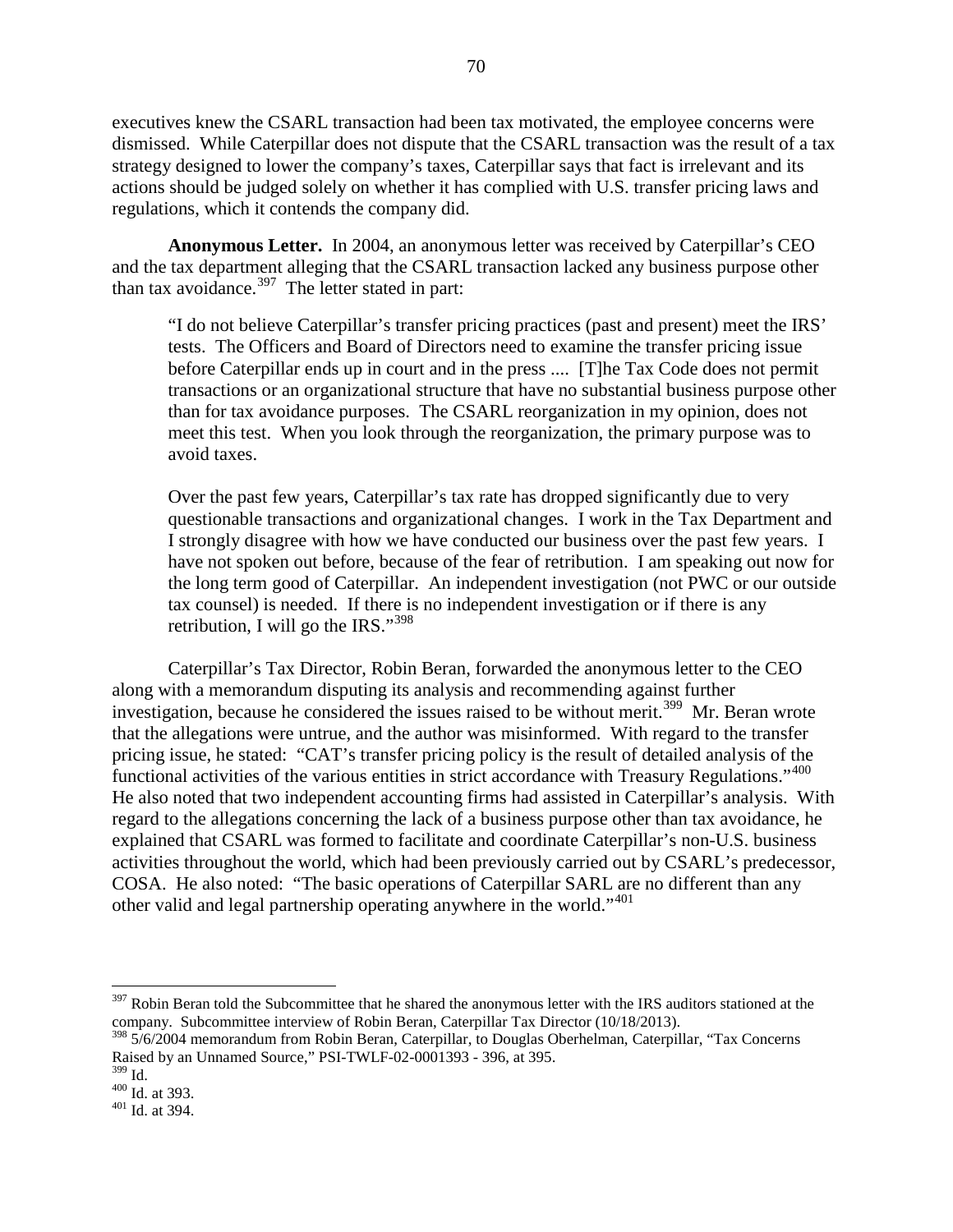**Tax Strategy Manager Concerns.** Three years later, in 2007, Daniel Schlicksup, Caterpillar's Global Tax Strategy Manager, began raising similar concerns inside the company. In January 2007, Mr. Schlicksup wrote an email to Caterpillar's Tax Director raising questions about the CSARL transaction and the "economic substance" tax doctrine. He wrote: "To my knowledge there is no one in CSARL managing the parts business or managing the subcontracting of all the activity to [Caterpillar] Inc. $\cdot^{402}$  $\cdot^{402}$  $\cdot^{402}$  He suggested that a review of the facts and case law would be prudent, sending several recent cases from the Seventh Circuit.<sup>[403](#page-74-1)</sup> From July through September, Mr. Schlicksup repeated his concerns to the company's legal department about the lack of business substance in the CSARL transaction, as well as raising concerns about other aspects of Caterpillar's business. [404](#page-74-2) In September 2007, Mr. Schlicksup sent an email to Caterpillar's ethics officer reiterating his concerns. He wrote:

"There is about approximately \$1b on the balance sheet representing profit after tax generated by the CSARL parts initiative. The number increases by about \$200-250M per year .... In January 2007, I raised the issue of whether the judicial doctrines of Economic Substance and Business [P]urpose have been adequately addressed…. The essence of the issue is that to my knowledge, the parts business is managed from the US, yet we are running the parts profits through Switzerland as if the business was managed by  $CSARI.$ ",[405](#page-74-3)

He also wrote: "I believe an inquiry into this issue is appropriate."

l

In April 2008, when Mr. Schlicksup was preparing a presentation for the Caterpillar Board of Directors discussing CSARL among other high risk tax strategies, he sent an email to the head of the tax department, Robin Beran, again raising the economic substance issue and urging that it be discussed with the Board:

"With all due respect, the business substance issue related to the CSARL Parts Distribution is the pink elephant issue worth a Billion dollars on the balance sheet. I have been asking for more than a year if we have memos with proper facts and analysis of case law. … I don't think you can talk about CSARL without addressing this issue and it is not addressed in the charts you have included."[406](#page-74-4)

When the formal inquiry and Board discussion that he requested failed to materialize, in May 2008, Mr. Schlicksup sent Caterpillar's Executive Office a memorandum detailing his concerns about improprieties occurring at the company, including his concerns about the lack of

<span id="page-74-0"></span><sup>&</sup>lt;sup>402</sup> 1/19/2007 email from Daniel Schlicksup, Caterpillar Global Tax Strategy Manager, to Robin Beran, Caterpillar, PSI-TWLF-02-000349 - 352, at 349.<br><sup>403</sup> Id. Mr. Schlicksup sent another email to Mr. Beran about the lack of economic substance in the CSARL

<span id="page-74-1"></span>transaction in March 2008. Mr. Beran responded: "I didn't get to mention it you … but it [is] covered extensively in 4 memos" prepared by outside counsel.  $3/24/2008$  email from Robin Beran, Caterpillar, to Daniel Schlicksup, Caterpillar, PSI-TWLF-02-000469.

<span id="page-74-2"></span><sup>&</sup>lt;sup>404</sup> 7/19/2007 email from Daniel Schlicksup, Caterpillar, to Debra Kuper, Caterpillar Senior Corporate Counsel, "FYI, I assume you want this information as it comes up," PSI-TWLF-02-000368; 8/14/2007 email from Daniel<br>Schlicksup, Caterpillar, to James Buda, Caterpillar, "Tomorrow's Meeting," PSI-TWLF-02-000369 - 379. Schlicksup, Caterpillar, "Tomorrow's Tomorrow's Meeting, Tomorrow Caterpillar, to Nancy Snowden, Caterpillar Director of Business

<span id="page-74-3"></span>Resources, "OBP Complaint – Accounting Practices- No. 2," PSI-TWLF-02-000387 - 392, at 387.<br><sup>406</sup> 4/1/2008 email from Daniel Schlicksup, Caterpillar, to Robin Beran, Caterpillar, "Pls review again before we

<span id="page-74-4"></span>send in AM," PSI-TWLF-07-000022.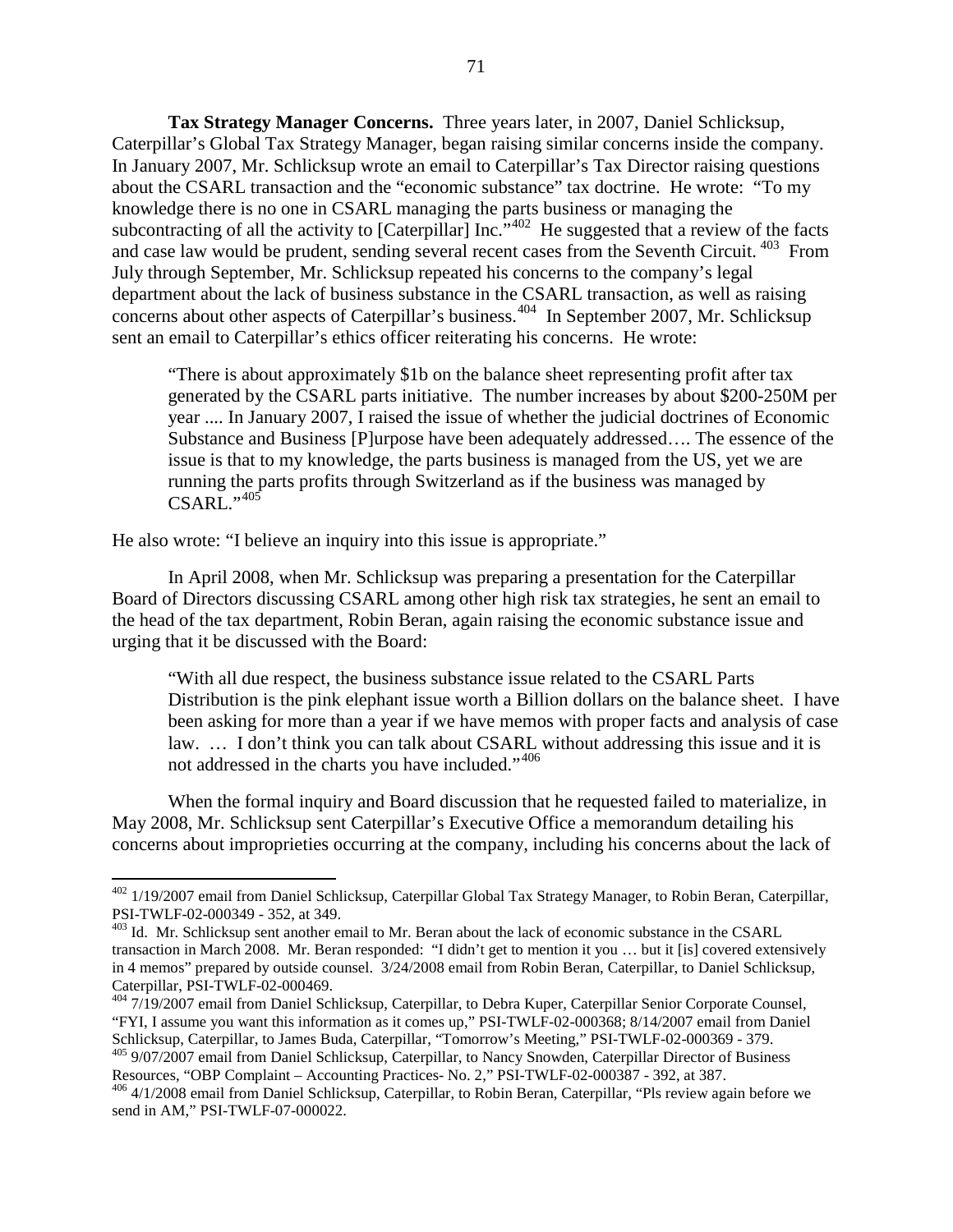business substance in the CSARL transaction. $407$  Mr. Schlickup's memorandum identified the following problems: the CSARL transaction lacked a business purpose other than tax avoidance; there was no real change in the company's business functions as a result of the CSARL transaction; there was no non-tax related change in Caterpillar's economic position after the CSARL transaction; and the transaction was tax motivated.<sup>[408](#page-75-1)</sup>

Another senior tax manager in Caterpillar's tax department, Rodney Perkins, when asked about the CSARL transaction in a deposition, made statements that raised further questions about the tax strategy's business purpose. Mr. Perkins, Caterpillar's Senior International Tax Manager with direct responsibility for CSARL, was asked in a deposition about whether the CSARL transaction had any "business advantage" other than "the avoidance or deferral" of U.S. tax and said under oath the following:

- "Q. What was the benefit to Caterpillar Inc., to have CSARL purchase finished replacement parts instead of having Caterpillar, Inc., buy them and sell them to CSARL?
- A. It would alter the character of income from CSARL from includable deemed distribution income to the U.S.
- Q. So the advantage to Caterpillar, Inc., would be that it would pay less federal income tax?
- A. Yes.
- Q. And that would be an advantage to the enterprise as a whole in the sense that the tax was at least deferred?
- A. Yes.

 $\overline{\phantom{a}}$ 

- Q. Was there any business advantage to Caterpillar, Inc., to have this arrangement put in place other than the avoidance or deferral of income taxation at higher rates?
- A. No, there was not.

[Caterpillar Counsel]: Let's take a break."<sup>[409](#page-75-2)</sup>

Other factors also support the view that the CSARL transaction lacked economic substance. They include that the Swiss tax strategy, for which PWC's tax consultants were paid

<span id="page-75-0"></span> $407$  5/1/2008 memorandum from Daniel Schlicksup, Caterpillar, to the Caterpillar Executive Office (Douglas Oberhelman, Group President; and Edward Rapp, Group President), PSI-TWLF-02-001208 - 222.

<span id="page-75-1"></span> $^{408}$  Mr. Schlicksup was later demoted from his position in the Caterpillar tax department and filed a lawsuit against his employer charging retaliation under the Sarbanes-Oxley Act. Schlicksup v. Caterpillar, Case No. 09-1208 (C.D. Illinois, Peoria Division 2009). In 2012, the lawsuit was settled for an undisclosed amount and dismissed. One Caterpillar representative expressed the view that Mr. Schlicksup may have decided to file the lawsuit earlier and wrote emails while at the company to help his case.

<span id="page-75-2"></span><sup>&</sup>lt;sup>409</sup> Deposition of Rodney Perkins in Schlicksup v. Caterpillar, PSI-TWLF-10-000004, at 111. When the Subcommittee asked Mr. Perkins about his deposition testimony, he claimed that what he meant was that there was no advantage in a lower effective tax rate for the business units. This explanation didn't appear credible in the context of the questions and answers given during his deposition cited above.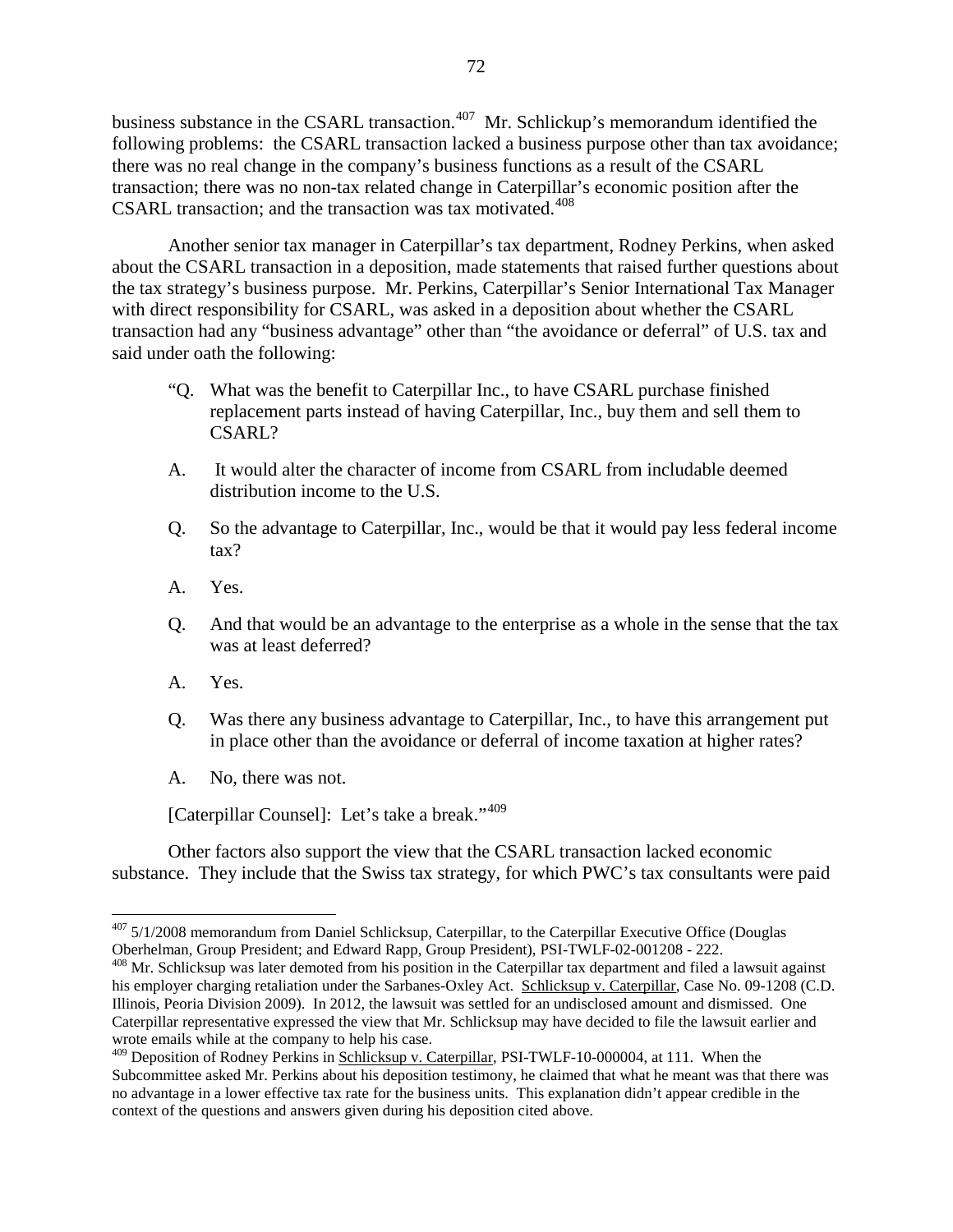over \$55 million, was explicitly designed as a tax reduction effort; it was driven and paid for by the company's tax department;<sup>[410](#page-76-0)</sup> and was touted as Caterpillar's "primary tax structure" used to lower its U.S. effective tax rate.<sup>[411](#page-76-1)</sup> One of the indicators that the IRS has identified as suggesting an economic substance problem is when a transaction is "promoted/developed/ administered" by the corporation's tax department or outside tax advisors.<sup>[412](#page-76-2)</sup> In addition, as recounted earlier, the CSARL transaction made changes on paper, but not in the actual functioning of Caterpillar's replacement parts business which continued to be led and managed from the United States.

Moreover, Caterpillar's profit before tax on a consolidated basis remained essentially unchanged compared to before the CSARL transaction. At the same time, only a small portion of those consolidated profits were reported in the United States as taxable income.<sup>413</sup> In short, the point of the CSARL transaction was not to increase Caterpillar's earnings, but simply to send more of its profits abroad to lower the company's effective tax rate.

Caterpillar contends that the CSARL transaction, while tax motivated, reflected the changing nature of its parts business, which included increasing sales outside of the United States. According to the company's 2013 annual report, for example, about 67% of Caterpillar's total revenues were generated by non-U.S. sales.<sup>[414](#page-76-4)</sup> Caterpillar executives attribute that increased sales activity to its marketing companies, including CSARL, whose job is to re-sell Caterpillar products and parts to its non-U.S. dealer network. Caterpillar asserts that the CSARL transaction was simply a matter of removing the unnecessary presence of the U.S. parent company from the legal title chain for third party manufactured parts sold abroad. However, of the Caterpillar finished replacement parts sold abroad, nearly 70% were manufactured in the United States, and the U.S. parent company continued to manage and lead the company's parts business primarily from the United States. The ongoing dominant role of Caterpillar's U.S. personnel in the company's parts business raises questions about whether the CSARL transaction, and the resulting allocation of non-U.S. parts profits to Switzerland, accurately reflect the economic reality of Caterpillar's parts business.

**2007 Review and Report.** In 2007, the same year Mr. Schlicksup raised concerns about the CSARL transaction, a PWC document shows that Caterpillar's tax department initiated a review to determine whether CSARL had sufficient "operational substance" to support Caterpillar's decision to direct most parts profits to Switzerland.<sup>[415](#page-76-5)</sup> A PWC chronology of events related to the CSARL transaction noted that the Caterpillar tax department's review had concluded in a written report that "sufficient substance was maintained by CSARL" so that no

<span id="page-76-0"></span><sup>&</sup>lt;sup>410</sup> Deposition of Sally Stiles in Schlicksup v. Caterpillar, PSI-TWLF-11-000008, at 106-107; Subcommittee interview of Robin Beran, Caterpillar (10/18/2013).

<span id="page-76-1"></span><sup>&</sup>lt;sup>411</sup> Caterpillar presentation from Robin Beran, Caterpillar, to Edward Rapp, Caterpillar, Global Tax & Trade, PSI-TWLF-19-000090 - 097, at 093. <sup>412</sup> See 7/15/2011 "Guidance for Examiners and Managers on the Codified Economic Substance Doctrine and

<span id="page-76-2"></span>Related Penalties," prepared by the IRS, http://www.irs.gov/Businesses/Guidance-for-Examiners-and-Managers-on-<br>the-Codified-Economic-Substance-Doctrine-and-Related-Penalties.

<span id="page-76-3"></span> $413$  Subcommittee interviews of Rodney Perkins, Caterpillar (1/15/14) and Jananne Copeland, Caterpillar (10/30/2013); Deposition of Jananne Copeland Schlicksup v. Caterpillar, PSI-TWLF-15-000007, at 039.<br><sup>414</sup> Caterpillar Inc. Annual Report (Form-10K), at 8 (2/19/2013).<br><sup>415</sup> 2/16/2010 "Caterpillar Inc., CSARL Permanent Fil

<span id="page-76-5"></span><span id="page-76-4"></span>PwC\_PSI\_CAT\_00003406 - 463, at 409-410.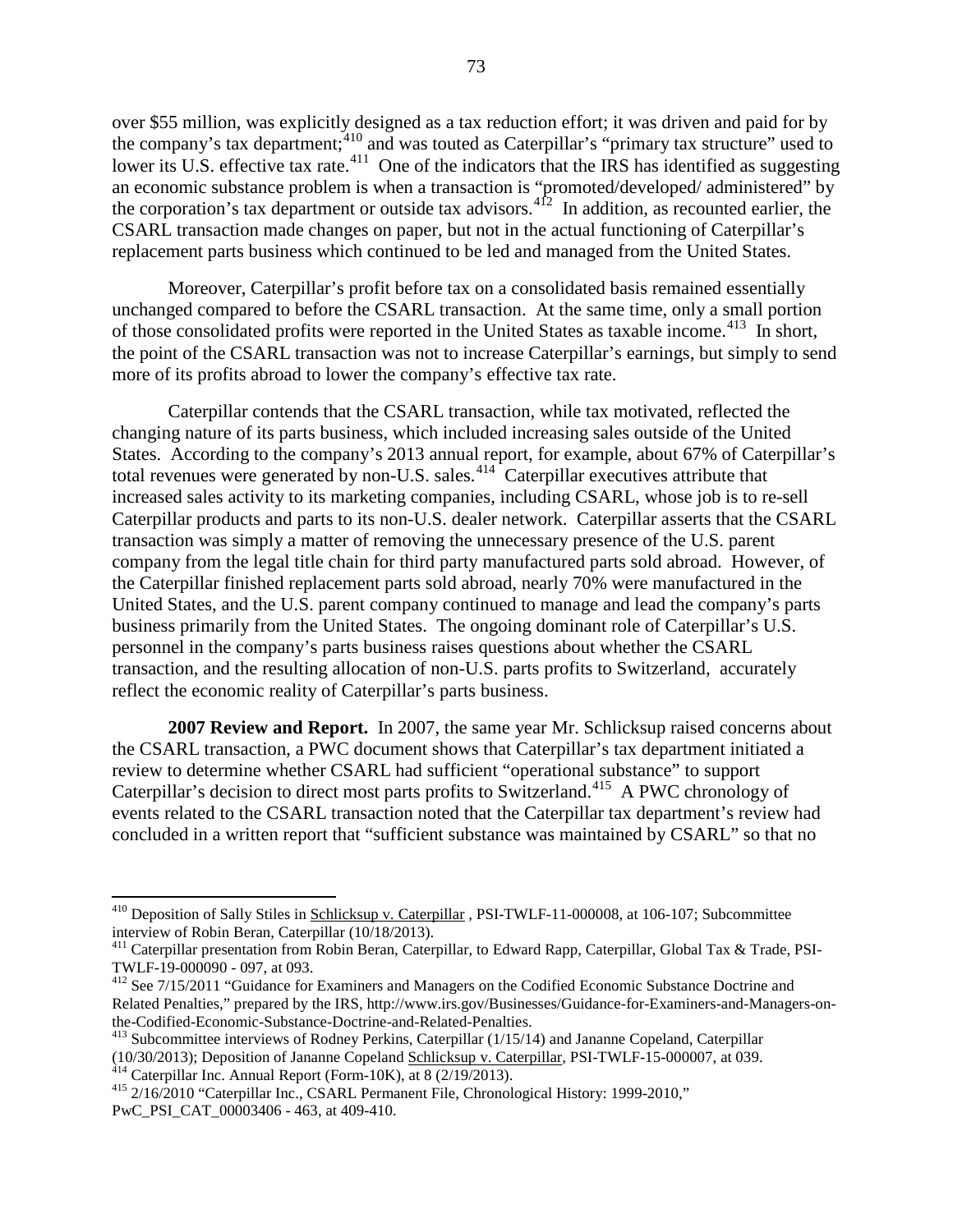"material exposure" existed for the company.<sup>416</sup> When the Subcommittee requested a copy of that report from both Caterpillar and PWC, however, neither provided one. Caterpillar told the Subcommittee that it was unable to identify any responsive document other than documents for which it was asserting attorney-client privilege, and PWC advised it was unable to locate a copy in its files. $417$ 

**2009 Review and Actions to Preserve \$300 Million Annual Tax Benefit.** In late 2008, the IRS proposed a regulation creating a new test to allow a manufacturer to claim that a controlled foreign corporation (CFC) was exempt from U.S. taxation under a manufacturing exception to Subpart  $\overline{F}$ .<sup>418</sup> To meet the new test and qualify for the tax exemption, a CFC had to show that it made a "substantial contribution" to the manufacturing process.<sup>419</sup> During that 2008 time period, Caterpillar was also conducting an unrelated realignment of its business operations. At that time, PWC and Caterpillar's tax department conducted another review of CSARL to determine whether it met the new IRS requirements, whether CSARL's parts business had adequate substance to preserve its annual parts tax benefit, and whether it would need to increase the royalty paid to Caterpillar.

In November 2008, an email exchange between two PWC transfer pricing experts assigned to Caterpillar discussed the possible problems with CSARL.<sup>[420](#page-77-4)</sup> Steven Williams, a PWC Managing Director, wrote:

"[J]ust curious—say they [Caterpillar] decide most PMs [Product Managers] stay in U.S. How do we retain CSARL parts profits if those 'US entrepreneurs' claim both machine AND parts profit?"

Thomas Quinn, a PWC tax partner who helped design the CSARL transaction, replied:

"PMs in US will put some pressure on the parts profit model. These guys are really bought into the PM is king concept. We are going to have to create a story that will put some distance between them [product managers] and parts (eg. all the parts that are noncurrent) to retain the benefit. Get ready to do some dancing."

<span id="page-77-0"></span> $^{416}$  Id.

<span id="page-77-2"></span><span id="page-77-1"></span><sup>&</sup>lt;sup>417</sup> 12/3/2013 Caterpillar response to Subcommittee Questionnaire, CAT-000270 - 298, at 297.<br><sup>418</sup> For more information about the proposed regulation, see background chapter of this report, Foreign Base Company Sales Income – Manufacturing Exception.<br><sup>419</sup> See Treas. Reg. § 1.954-3(a)(4)(iii).

<span id="page-77-4"></span><span id="page-77-3"></span> $420$  11/4/2008 emails between Steven Williams, PWC Managing Director, Global Transfer Pricing, and Thomas Quinn, PWC International Tax Service Partner, PwC\_PSI\_CAT\_00033157 - 159.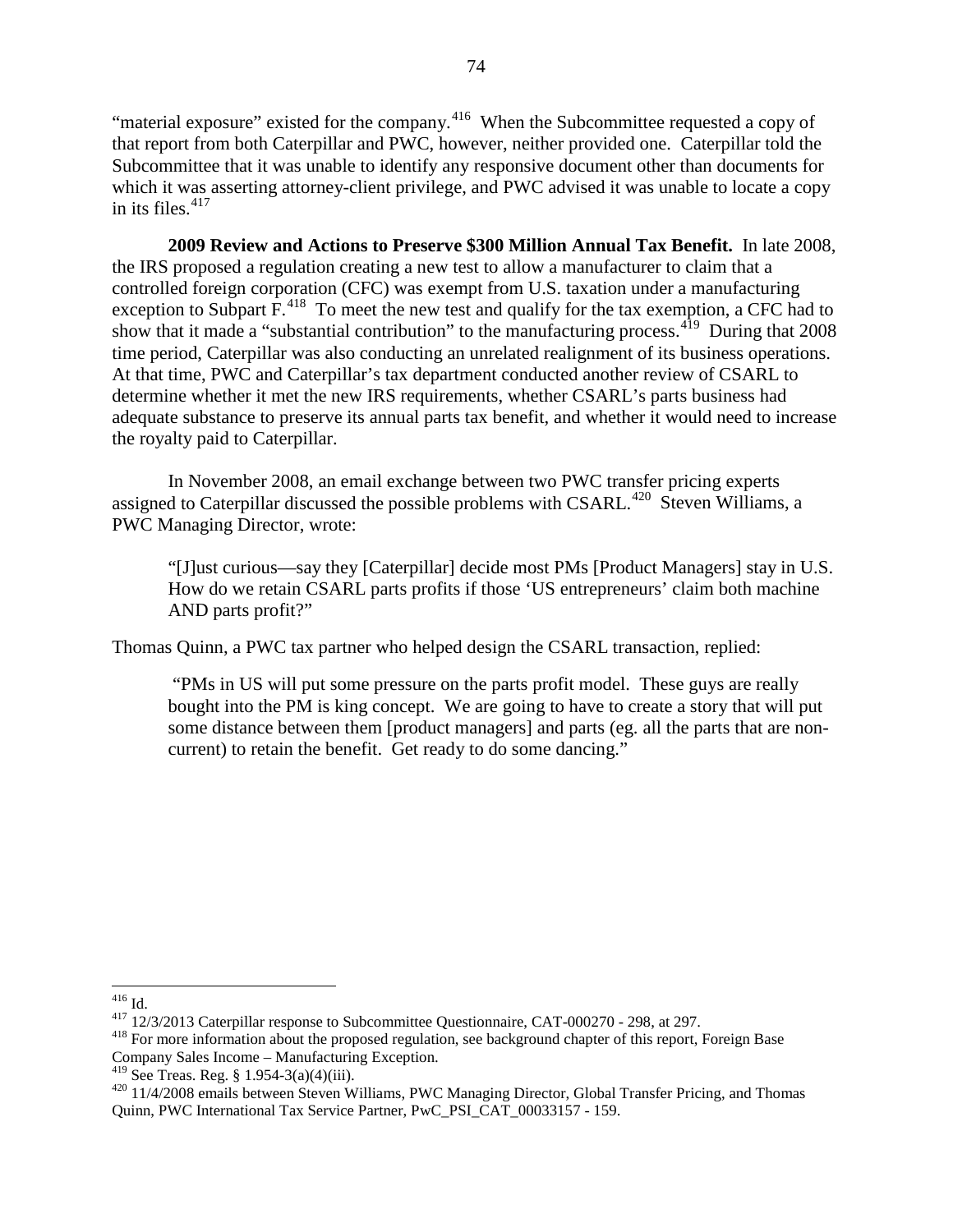"What the heck. We'll all be retired when this audit comes up on audit. [Edward] Bodnam and [C]hris Dunn will have to solve it. Baby boomers have their fun, and leave it to the kids to pay for it."  $421$ 

A few days after this email exchange, Mr. Williams and Mr. Quinn worked with Caterpillar's Tax Director, Robin Beran, on a presentation for Caterpillar's Executive Office alerting them to the potential problems involving CSARL.<sup>422</sup> Their November 11, 2008 presentation described CSARL's tax benefits, analyzed its potential problems in meeting the new IRS regulatory requirements, and recommended additional actions to bolster its substantive parts operations. The presentation began by noting that, since 1999, the CSARL transaction had produced \$1.3 billion in cumulative after-tax benefits and forecasted an additional \$250 million tax benefit for 2008.<sup>423</sup> With regard to the related tolling agreements, the presentation noted a total of \$200 million in after-tax benefits to date, while forecasting a loss for 2008. The presentation indicated that, overall, CSARL "today" produced a tax benefit of "250 - 300M" per year, resulting in a lower effective tax rate of 5 - 6 percentage points and \$0.40 - \$0.48 profits per share. $424$ 

The presentation then described the new IRS requirements for qualifying a foreign affiliate to claim the manufacturing exception to Subpart F, which required a showing that the affiliate made a "substantial contribution" to the manufactured goods being sold. The presentation expressed doubt that CSARL had the entrepreneurial or substantive manufacturing operations called for by the IRS requirements. The presentation stated: "IRS insisted on substantial local entrepreneurial decision-making."<sup>[425](#page-78-4)</sup>

To meet the IRS requirements and preserve CSARL's tax benefits, the presentation recommended that four worldwide product managers be moved to Geneva.<sup>426</sup> It warned that "[r]egional product managers will not be sufficient under the proposed IRS regulations," and the "failure to take action weakens current CSARL structure," which meant its "\$250 million tax benefit would be at risk." $427$  Another presentation in January 2009, urged that worldwide

<span id="page-78-0"></span> $421$  Id.

<span id="page-78-1"></span><sup>&</sup>lt;sup>422</sup> See 11/6/2008 emails between Steven Williams, PWC, and Thomas Quinn, PWC, PwC\_PSI\_CAT\_00033229 -234.

<span id="page-78-2"></span><sup>&</sup>lt;sup>423</sup> 11/11/2008 email from Rodney Perkins, Caterpillar, to Thomas Quinn, PWC, "Exec Office Slides - Business Alignment," PwC\_PSI\_CAT\_00033241; 11/11/2008 presentation, Caterpillar Inc., "2009 Business Alignment Update Briefing," PwC\_PSI\_CAT\_00033242 - 252.<br><sup>424</sup> Id. at 245.

<span id="page-78-5"></span><span id="page-78-4"></span><span id="page-78-3"></span><sup>&</sup>lt;sup>425</sup> Id. at 247 and 350. See also 11/6/2008 email from Steven Williams, PWC, to Thomas Quinn, PWC, <sup>426</sup> Id. at 247 and 350. See also 11/6/2008 email from Steven Williams, PWC, to Thomas Quinn, PWC, PwC\_PSI\_CAT\_00033229 ("need five guys outside US to maintain CSARL benefits (250 in parts, 50+ in machines in normal years)").

<span id="page-78-6"></span> $427$  11/11/2008 email from Rodney Perkins, PWC, to Thomas Quinn, PWC, "Exec Office Slides - Business Alignment," PwC\_PSI\_CAT\_00033241; 11/11/2008 presentation, Caterpillar Inc., "2009 Business Alignment Update Briefing," PwC\_PSI\_CAT\_00033242 - 252.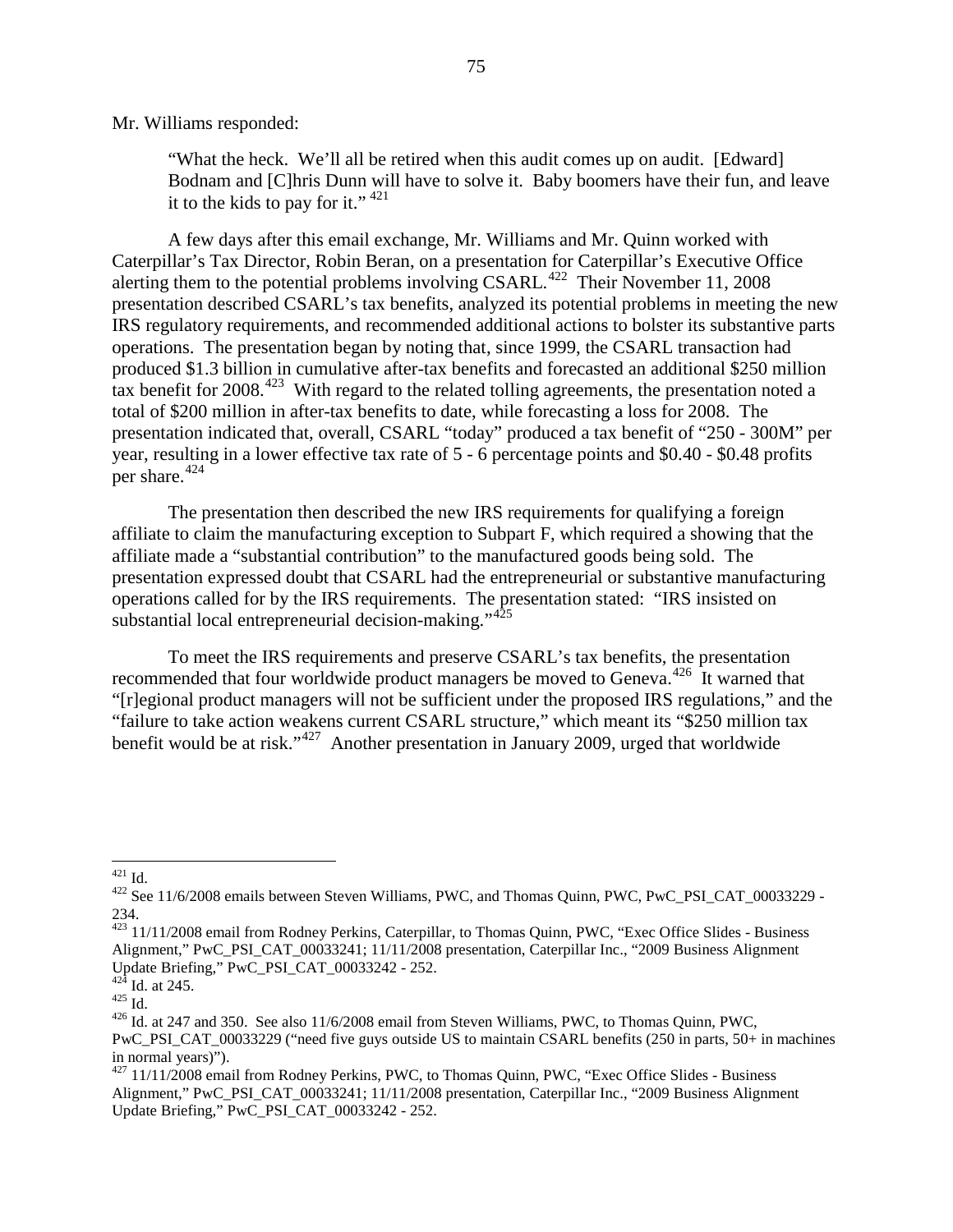product managers and a "Global Parts Management" organization be located in Geneva to address "optics concerns" related to "[t]axation in CSARL with minimal business substance."<sup>[428](#page-79-0)</sup>

On December 4, 2008, Rodney Perkins, Caterpillar's Senior International Tax Manager for CSARL, sent an email copying Caterpillar's Tax Director and CFO and forwarding a message to PWC expressing concern about the potential impact of the proposed IRS regulations on CSARL and urging that steps be taken to expand CSARL beyond a regional role and give it more "entrepreneurial substance."<sup>[429](#page-79-1)</sup> He wrote in part:

"After realignment, benefits for both machine and parts are at risk unless there's sufficient entrepreneurial substance in Geneva (worldwide product managers, not regional product managers, achieve this) .… Regional entrepreneurship doesn't create worldwide entrepreneurship for parts---PARAMOUNT IMPORTANCE CSARL is not regional …. Current language in examples of proposed US regulations states: where substantial operational responsibilities and decision making regularly exercised by domestic parent employees [Worldwide Product Mgrs employed by Cat Inc in the US], who are directing the activities of a principal's employees [regional product managers in CSARL], the principal does not meet the manufacturing exception [immediate US taxation of CSARL profits, including those arising from parts] .... [D]epending upon final language when regs released, could be PARAMOUNT IMPORTANCE[.] Absence of any worldwide product manager in Geneva and relocation of some regional managers have significantly weakened existing substance."<sup>[430](#page-79-2)</sup>

The IRS' proposed regulations were finalized in February 2009. Despite the warnings and recommendations of PWC and the company's Tax Director, however, it appears Caterpillar chose not to move any worldwide Product Managers to CSARL in Switzerland; nor did it transfer additional regional Product Managers there to replace some who had left. Instead, according to an internal PWC document, the company simply worked with PWC "to ensure that the responsibilities of Geneva-based 'Regional Product Managers' complied with new Treas Reg. 1.954-3 which required CSARL employees demonstrate [a] 'substantial contribution' in the manufacturing process."<sup>[431](#page-79-3)</sup>

During this same period, Caterpillar also created a new worldwide parts position at CSARL, the first in Switzerland. In November 2009, the company created the position of "Worldwide Parts Manager," which was filled by a non-U.S. employee, Quentin de Warlincourt, at CSARL.<sup>[432](#page-79-4)</sup> According to Caterpillar's outside legal counsel, the new Worldwide Parts

<span id="page-79-0"></span> $428$  1/9/2009 email from Michael Murphy, PWC, to Steven Williams, PWC, "CAT Slides,"

PwC\_PSI\_CAT\_00224682; 2009 presentation, Caterpillar Inc., "Product Management Alignment," PwC\_PSI\_CAT\_00224683 - 686, at 685.

<span id="page-79-1"></span> $429$  12/05/2008 email from Rodney Perkins, PWC, to Thomas Quinn, PWC, "Business Alignment-Product Manager<br>Conference Calls-Global Tax Observations," PwC PSI CAT 00060748 - 749.

<span id="page-79-2"></span><sup>&</sup>lt;sup>430</sup> Id.<br><sup>431</sup> PWC presentation, "Caterpillar Inc. CSARL 2009 activities Report to Audit Team January 2010,"

<span id="page-79-3"></span>PwC\_PSI\_CAT\_0003830 - 0003875, at 833 [emphasis in original]. See also 12/3/2013 Caterpillar response to Subcommittee Questionnaire, CAT-000270 - 298, at 281-293.<br><sup>432</sup> 12/3/2013 Caterpillar response to Subcommittee Questionnaire, CAT-000270 - 298, at 286; PWC presentation,

<span id="page-79-4"></span><sup>&</sup>quot;Caterpillar Inc. CSARL 2009 activities Report to Audit Team January 2010," PwC\_PSI\_CAT\_0003830 - 875, at 848.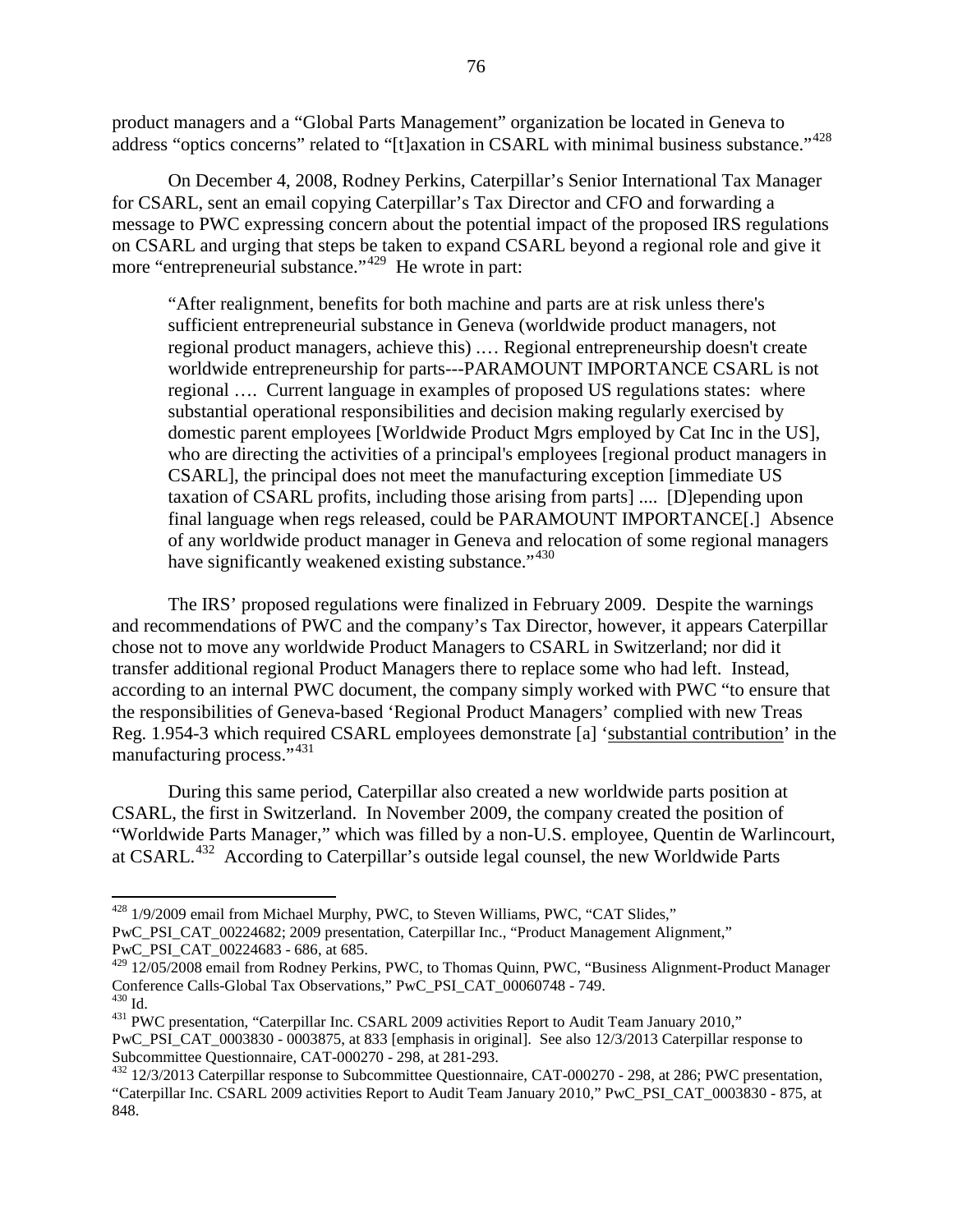Manager was "in charge of WW [worldwide] parts management" and "[a]ccountable for the aftermarket strategy for all Machine Business Divisions, and Engine Business Divisions."[433](#page-80-0) The presentation also stated: "Runs the WW Parts Roundtable, [d]rives implementation through other groups that impact aftermarket business sales and strategy (Components, Logistics, Distribution Services, Purchasing, etc.)."

Mr. Warlincourt's position was made part of the Customer Services Support Division, and he reported to the division head, Stephen Gosselin, in the United States.<sup> $434$ </sup> The resulting position fit into Caterpillar's organization as follows:



### **CSARL's Worldwide Parts Manager**

In a January 2010 report prepared by PWC's tax consulting services summarizing its 2009 CSARL activities for PWC's Caterpillar auditing team, the PWC tax partners described the creation of the new Worldwide Parts Manager position as enabling CSARL to "have closer management, supervision, and entrepreneurial responsibilities over WW [worldwide] parts."<sup>435</sup> The PWC tax consulting services presentation also informed the PWC auditing team: "The WW

<span id="page-80-0"></span><sup>&</sup>lt;sup>433</sup> 12/3/2013 Caterpillar response to Subcommittee Questionnaire, CAT-000270 - 298, at 286.

<span id="page-80-1"></span><sup>&</sup>lt;sup>434</sup> 5/17/2010 email from Michael Murphy, PWC Manager Autonomy and Technology, to Steven Williams, PWC, "WW Parts Manager," PwC PSI CAT 00213059 - 064, at 063.

<span id="page-80-2"></span><sup>&</sup>lt;sup>435</sup> PWC presentation, "Caterpillar Inc. CSARL 2009 Activities Report to Audit Team January 2010," PWC\_PSI\_CAT\_0003830 - 875, at 847.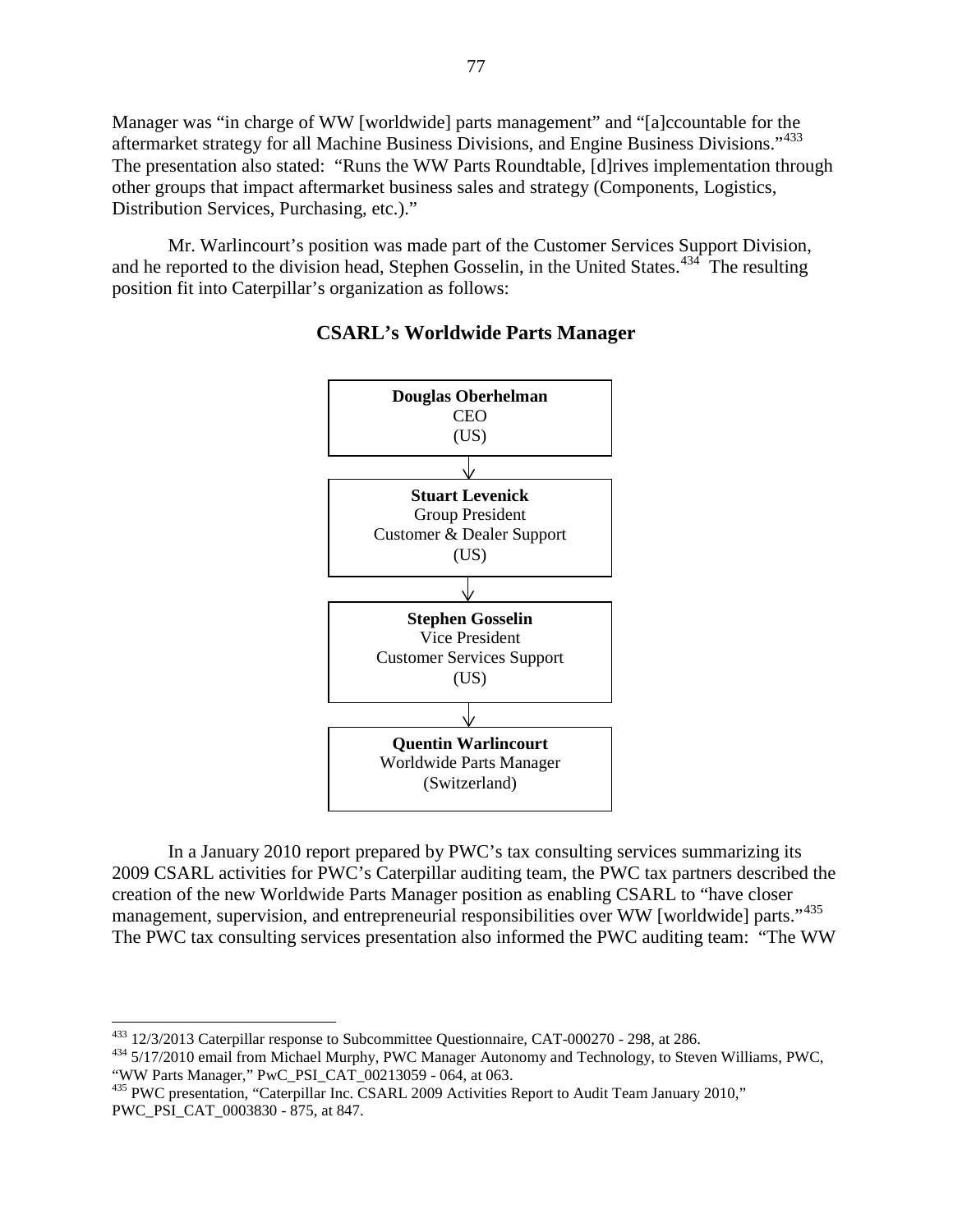Parts Management Structure provides further substance to preserve annual parts benefit of  $$300m.$ <sup>\*[436](#page-81-0)</sup>

In March 2010, an internal draft PWC report included Caterpillar materials describing additional details about the new CSARL position. It noted that the Worldwide Parts Manager was the "global steward" of a Worldwide Parts Strategy Roundtable, which was comprised of senior personnel representing all of the machine and engine business divisions.<sup>437</sup> At the same time, neither the Worldwide Parts Manager nor the Roundtable appears to have been given any key decision-making authority with regard to parts. For example, the Roundtable was empowered to provide advice, but apparently not to exercise decision-making authority, with respect to parts margin targets, sale targets, cost targets, or pricing. <sup>[438](#page-81-2)</sup>

Over the following five years, Mr. Warlincourt assembled a small staff of five to twelve persons in Switzerland.<sup>[439](#page-81-3)</sup> He continued to report to the Customer Services Support Division head in the United States. He was not joined by other senior parts executives.<sup>440</sup> Mr. Warlincourt has since been replaced by Thomas Zihlmann, who is located in Switzerland and whose job title has been changed to Worldwide Parts Strategy Manager.<sup>[441](#page-81-5)</sup>

**Caterpillar's Response to Allegations of Lack of Economic Substance.** Caterpillar disagrees with the claim that the CSARL transaction lacked economic substance and had no business purpose other than to reduce the company's taxes. The company provided the

<span id="page-81-0"></span> $436$  Id. at 848.

<span id="page-81-1"></span> $^{437}$  3/15/2010 "Caterpillar Inc. Worldwide Parts Management Final Closing Book, Draft Version as of March 15, 2010," PwC\_PSI\_CAT\_00003876 - 168, at 882.

<span id="page-81-2"></span><sup>&</sup>lt;sup>238</sup> Id. at 888-891 and 906-912.<br><sup>439</sup> Subcommittee interview of David Picard, Caterpillar (3/4/2014).

<span id="page-81-4"></span><span id="page-81-3"></span><sup>&</sup>lt;sup>440</sup> Caterpillar's legal counsel sent the Subcommittee a letter identifying four key parts personnel who were transferred to CSARL in connection with the restructuring of the Swiss entity, COSA: "[T]here has been substantial movement of personnel with significant responsibilities within, and to, Switzerland including: (i) the promotion of a Vice-President as a new Group President responsible for all of EAME operations, (ii) the movement of several Product Managers to Switzerland, and (iii) the appointment of a Parts Purchasing Manager in Switzerland. Further, the Worldwide Parts Manager was later located in Switzerland together with a newly appointed Vice-President in Singapore." 9/23/2013 Caterpillar letter to the Subcommittee, PSI-Caterpillar-04-000001 - 009, at 004. In a subsequent letter, Caterpillar's legal counsel provided additional detail about the positions shifted to CSARL after its creation, and included a list of more than three dozen positions, many of which had already been located in Switzerland. The list was composed primarily of positions at the manager level. 12/3/2013 Caterpillar response to Subcommittee Questionnaire, CAT-000270 - 298, at 281-293. The listed positions appear to have been primarily regional in focus, often associated with CSARL's tolling agreements with Caterpillar's Belgian and French manufacturing facilities, and seemed to bear little direct connection with or responsibility for the company's global parts business. For example, Gerard Vittecoq, who was a managing director in Caterpillar Belgium S.A., responsible for the Belgium manufacturing facilities, moved to CSARL and became the Vice President of EAME. His new responsibilities included "joint responsibility with the newly created Product Development Division for EAME, excluding Marketing." He also had responsibility for enterprise profitability for manufacturing facilities within EAME. His responsibilities appear to have been limited to the machines manufactured in EAME, and included only a minimal role at best in connection with the global PFRP parts business or third party parts suppliers. Another example offered in the letter was the promotion of Edward Rapp, who became Vice President for EAME Marketing. Mr. Rapp, who served in Geneva between 1995 and 2004, received this promotion without changing his location. Mr. Rapp, who presumably had day-to-day contacts with EAME dealers, testified at a deposition in 2011, that while in Geneva he was familiar with CSARL's predecessor, COSA, but had not heard of CSARL. Deposition of Edward Rapp in Schlicksup v. Caterpillar, PSI-TWLF-19-000001, at 019.

<span id="page-81-5"></span> $^{441}$  3/27/2014 Information provided by Caterpillar to the Subcommittee, PSI-Caterpillar-21-000001 - 002.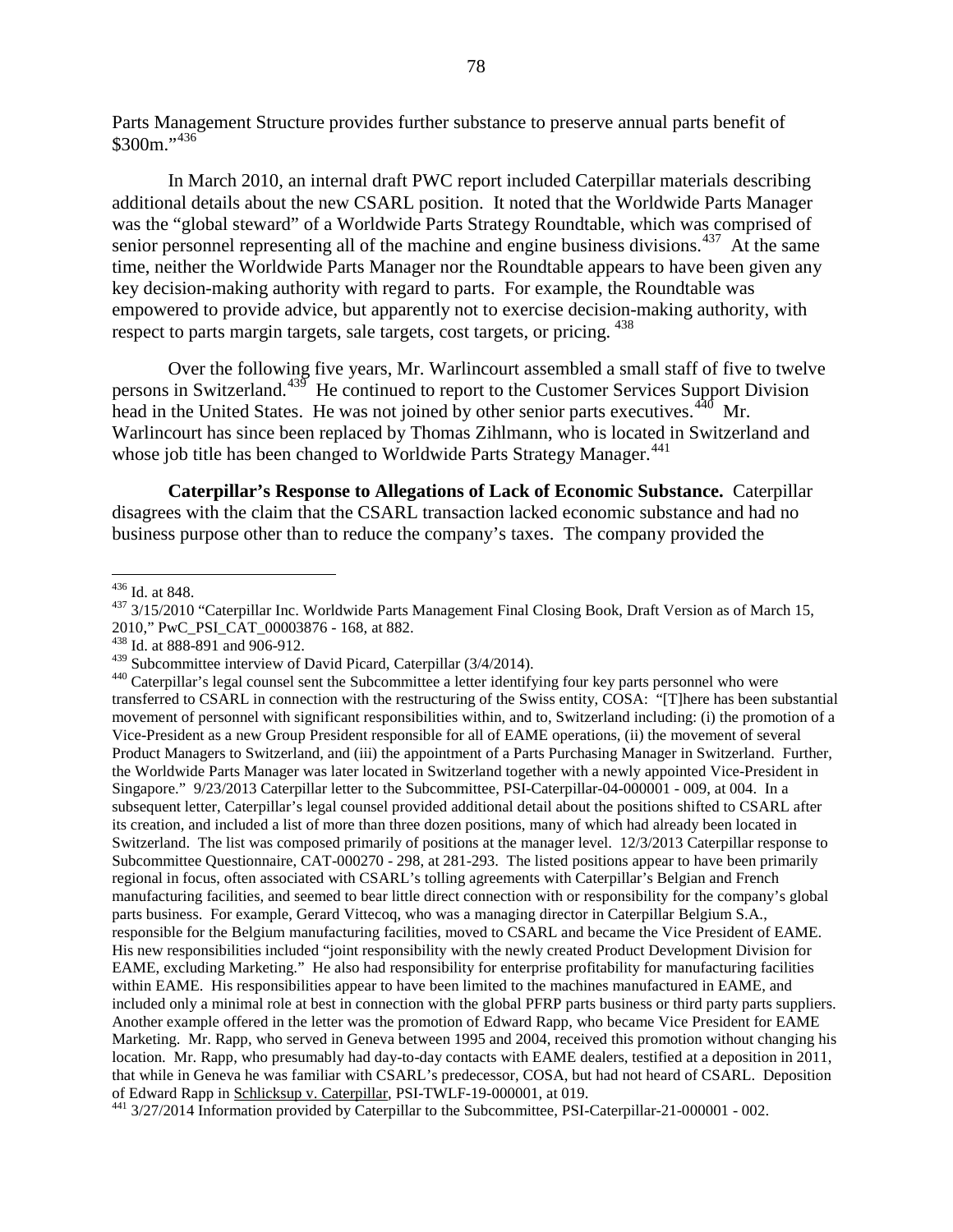Subcommittee with a report prepared by an outside tax expert, New York University School of Law Professor John Steines, who was hired by Caterpillar to analyze the economic substance issue and who concluded the CSARL transaction did not offend that doctrine:

"Legislative history of the codification of the economic substance doctrine makes clear that the decision to remove Caterpillar from the outbound PFRP supply chain did not violate the economic substance doctrine. And case law interpreting the substance-overform and economic substance doctrines reveals that they are primarily reserved for highly engineered transactions, frequently unrelated to the taxpayer's core business and involving tax-indifferent parties with no stake in the outcome other than a fixed return, that Congress would not have countenanced as consistent with the purpose of the statutes it enacted – in other words, transactions that most impartial tax professionals would concede are tax shelters.

"Caterpillar's restructuring is of an entirely different realm – a sensible business decision to remove a redundant middleman between supplier and customer, fully within the text and spirit of subpart F, notwithstanding that it deferred some U.S. tax. The inventory accommodation and flash title features of Caterpillar's inventory control system are pragmatic business solutions to normal business problems and do not approach what would raise a problem under the case law digested above.

"In my professional judgment, it is extremely unlikely that a court adjudicating with fidelity to the law presented in this report would find that the restructuring or the countless ensuing outbound PFRP transactions offend the doctrines of substance over form or economic substance." $442$ 

The outside expert's report did not view CSARL's six Swiss partners, each assigned a separate profit stream that included a stream for worked parts, PFRPs, and various machines; its licensing agreements with 37 Caterpillar affiliates; its service agreement with Caterpillar to run the non-U.S. parts business; or its use of flash titling or a virtual inventory system, as an example of a "highly engineered transaction." Instead, the report viewed it as reflecting a "sensible business decision to remove a redundant middleman between supplier and customer … notwithstanding that it deferred some U.S. tax." The report failed to explain, however, why the decision to remove Caterpillar Inc. from the supply chain made business sense from a non-tax perspective, in particular since Caterpillar Inc., the "redundant middleman," continued to play the central role in the company's physical supply chain and parts business, from designing parts and forecasting parts demand, to overseeing the company's third party parts suppliers, to tracking, storing, and delivering the parts, to providing the leadership needed to run such a complex, far-flung business – all functions that CSARL did not have the personnel, infrastructure, or expertise to perform.

Caterpillar's Tax Director and its Senior International Tax Manager told the Subcommittee that the key analysis was, not whether the CSARL transaction lacked economic substance, but whether the licensing transactions were executed in conformance with U.S.

<span id="page-82-0"></span> $442$  3/7/2014 "In the Matter of Caterpillar Inc.," Caterpillar Expert Witness Report by John P. Steines, Jr., Professor of Law, New York University, PSI-Caterpillar-17-000003 - 023, at 017 - 018.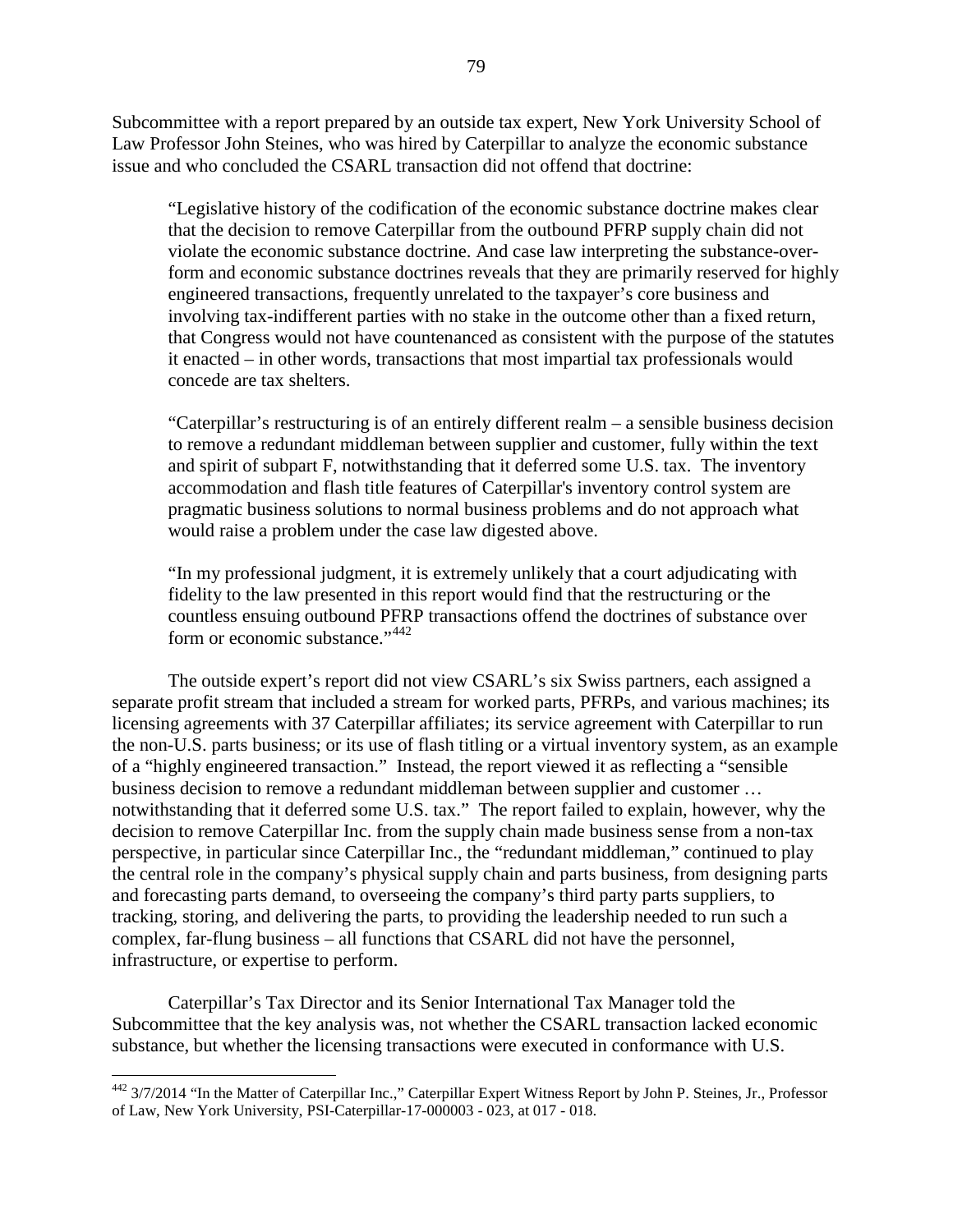transfer pricing laws and regulations, under the arm's length standard.<sup>443</sup> They assert that the company complied with all U.S. transfer pricing requirements.

### **(2) Arm's Length Transaction Concerns**

A key policy issue, then, is whether the CSARL licensing agreements complied with the arm's length principle that is critical to valid transfer pricing agreements between related parties. An arm's length transaction is a transaction conducted as though the parties were unrelated.<sup>444</sup> The arm's length principle requires that Caterpillar have executed the licensing and related agreements with CSARL at a price and in a manner in which it would have transacted those agreements with an unrelated third party.<sup>[445](#page-83-2)</sup>

Prior to the 1999 CSARL transaction, approximately 15% of the company's parts profits were attributed to Caterpillar's Swiss affiliate, COSA, an allocation which represented what had previously been a routine share of the profits for the Swiss affiliate's work in servicing Caterpillar's foreign dealers.<sup>[446](#page-83-3)</sup> COSA profits were reported as subpart F income and taxed in the United States.<sup>447</sup> Nearly all of the remaining 85% of the parts profits were attributed to Caterpillar and also taxed in the United States.<sup>[448](#page-83-5)</sup> After the CSARL transaction, in 2000, however, Caterpillar gave a significant portion of the profits from its non-U.S. finished replacement parts business to CSARL in exchange for a licensing fee.

In its final form, the Caterpillar licensing agreement required CSARL to pay a bundled royalty rate for selling both parts and machines. According to data provided by Caterpillar, the aggregated royalty rate ended up providing Caterpillar Inc. with an amount equal to about 31% of the total combined non-U.S. replacement parts and machine profits, while the other 69% or more of the combined profits went to CSARL.<sup>[449](#page-83-6)</sup> When just the parts profits are considered, the profit split is even more dramatic: instead of 85% or more of the profits from non-U.S. parts sales going to Caterpillar Inc. in the United States as it had for decades prior to 1999, the

<span id="page-83-0"></span><sup>&</sup>lt;sup>443</sup> Subcommittee interviews of Robin Beran, Caterpillar (10/18/2013) and Rodney Perkins, Caterpillar (1/15/2014). Those issues are addressed below.<br><sup>444</sup> See Treas. Reg § 1.482-1(b).<br><sup>445</sup> See Treas. Reg § 1.482-1(b) Arm's length standard ("In determining the true taxable income of a controlled

<span id="page-83-1"></span>

<span id="page-83-2"></span>taxpayer, the standard to be applied in every case is that of a taxpayer dealing at arm's length with an uncontrolled taxpayer. A controlled transaction meets the arm's length standard if the results of the transaction are consistent with the results that would have been realized if uncontrolled taxpayers had engaged in the same transaction under the same circumstances (arm's length result). However, because identical transactions can rarely be located, whether a transaction produces an arm's length result generally will be determined by reference to the results of

<span id="page-83-3"></span>comparable transactions under comparable circumstances."). <sup>446</sup> Caterpillar's 1995 transfer pricing documentation described the portion of parts profits allocated to Caterpillar's Swiss marketing affiliate as 4% of the cumulative 30% return on part sales earned by Caterpillar. 12/19/1996 "Caterpillar Inc. Evaluation of Arm's Length Pricing for Intercompany Transactions Year Ended December 31, 1995," PwC\_CAT\_PSI\_00008881 - 9104, at 959. See also 11/14/2005 "Caterpillar SARL 2006-2012 Royalty Rate: Options and Implications," PwC\_PSI\_CAT\_00133127 -180, at 164; 3/7/2014 "In the Matter of Caterpillar Inc.," Caterpillar Expert Witness Report by John P. Steines, Jr., Professor of Law, New York University, at PSI-<br>Caterpillar-17-000003 - 023, at 007; Subcommittee interview of Thomas Ouinn, PWC (12/17/2013).

<span id="page-83-4"></span><sup>247</sup> See 3/7/2014 "In the Matter of Caterpillar Inc.," Caterpillar Expert Witness Report by John P. Steines, Jr., Professor of Law, New York University, at PSI-Caterpillar-17-000003 - 023, at 006. <sup>448</sup> See id. at 003 - 004.

<span id="page-83-6"></span><span id="page-83-5"></span><sup>449</sup> 12/3/2013 Caterpillar response to Subcommittee Questionnaire, CAT-000270 - 298, at 277.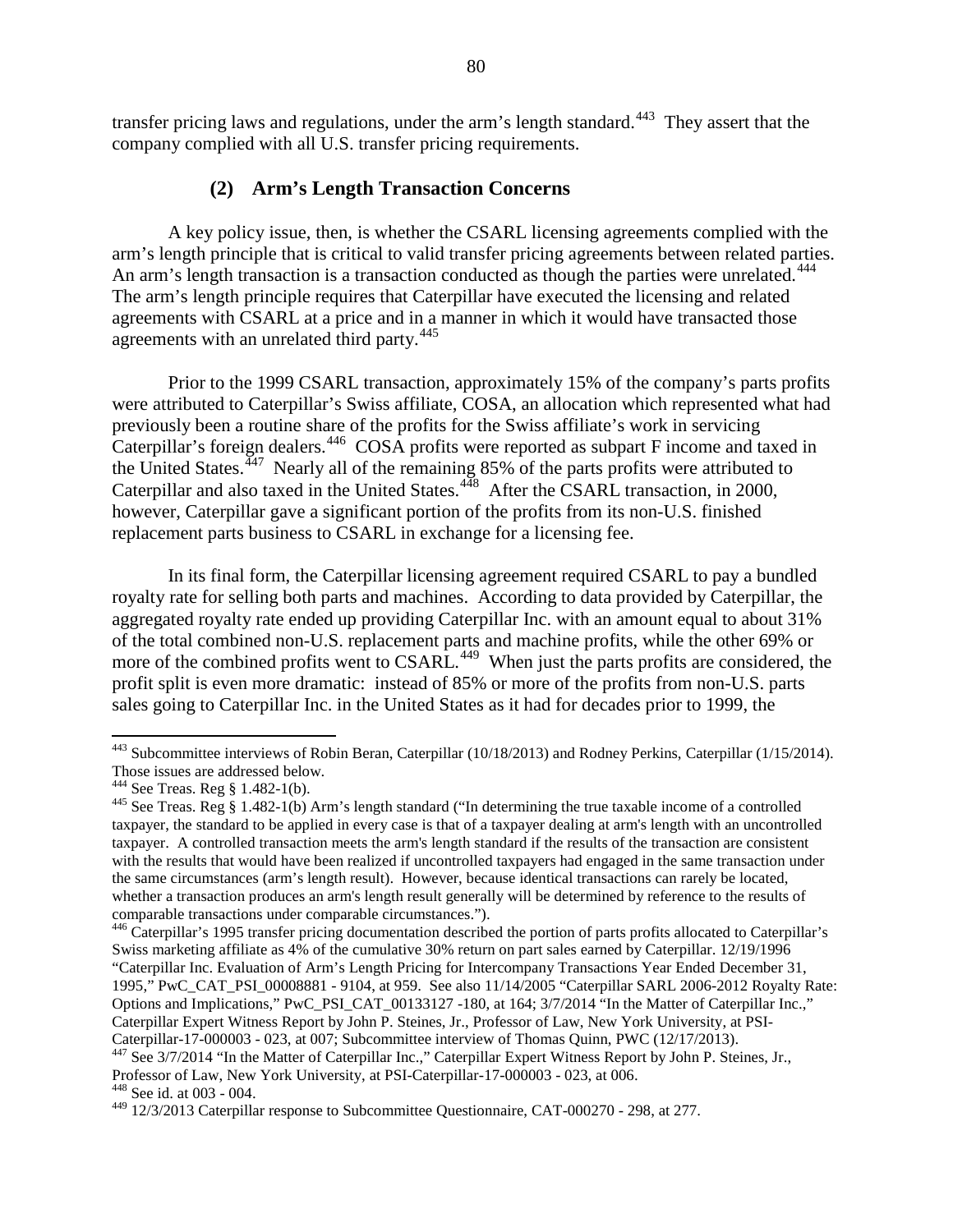licensing agreement directed 15% or less of those profits to Caterpillar in the United States and 85% or more of the parts profits to CSARL in Switzerland. While Caterpillar contends that the aggregated royalty rate is the more appropriate rate to consider, since that is the rate contained in the final license agreement which covers both parts and machines, it is notable that the Swiss tax strategy that led to the licensing agreement targeted only the company's non-U.S. parts profits, without mentioning machines. In any event, both profit splits have resulted in lopsided profits allocations in favor of CSARL over Caterpillar.

At the same time, Caterpillar continued to perform key functions supporting the non-U.S. sales of Caterpillar branded parts, including much of the parts design, parts forecasting, inventory management, parts ordering, supplier oversight, quality control, parts pricing, and parts storage and delivery. It did so for cost plus a 5% markup, which produced only limited income for the U.S. parent. Caterpillar also continued to bear the ultimate economic risk for the parts business, since its consolidated financial statements included CSARL's financial results. Whether profitable or unprofitable, CSARL necessarily affected Caterpillar's overall financial results.

It defies logic that Caterpillar would have entered into a licensing transaction with an unrelated party in which it gave away 69%, 85%, or more of its business profits on an annual basis in exchange for a 31%, 15%, or smaller share of the profits, while continuing to perform core functions to support those profits and continuing to bear the ultimate economic risk. Caterpillar only engaged in the CSARL transaction, because the profits sent to Switzerland went to CSARL, a related party, and enjoyed a low Swiss tax rate of 4%. In addition, CSARL's profits were included in Caterpillar's consolidated financial statements, so that CSARL's financial success contributed directly to Caterpillar's positive results.

It is also notable that CSARL paid nothing to Caterpillar Inc. to compensate the company for the decades Caterpillar spent developing its parts business before turning it over to CSARL, including developing a third party supplier base, designing a large selection of proprietary parts, and creating a world class logistics system to store and deliver those parts anywhere in the world within 24 hours. Nor did CSARL compensate Caterpillar Inc. for the right to the future profit streams associated with the non-U.S. parts business – billions of dollars in parts "annuities" that would last as long as Caterpillar's durable machines. In fact, CSARL made no "buy-in" or other payment or provided any super royalty to compensate Caterpillar Inc. for the business it had built or for the future profits that would be generated. Instead, CSARL paid Caterpillar Inc. only an annual royalty equal to 15% or less of the profits produced by the non-U.S. parts business each year plus a service fee for performing key parts functions on a cost plus 5% basis.<sup>[450](#page-84-0)</sup> It is hard to understand how Caterpillar would ever have entered into such an arrangement with an unrelated party.

Caterpillar contends, however, that CSARL fully compensated Caterpillar Inc. for all property and services provided by Caterpillar Inc. related to its parts business, in accordance with

<span id="page-84-0"></span> $^{450}$  11/14/2005 "Caterpillar SARL 2006-2012 Royalty Rate: Options and Implications," PwC\_PSI\_CAT\_00133127 -180; 9/23/2013 Caterpillar Letter to Subcommittee, PSI-Caterpillar-000002 - 009, at 004 (CSARL license permitted it "to make, purchase, use, offer for sale, sell, and/or import" PFRPs in exchange for paying an "arm's length" annual royalty).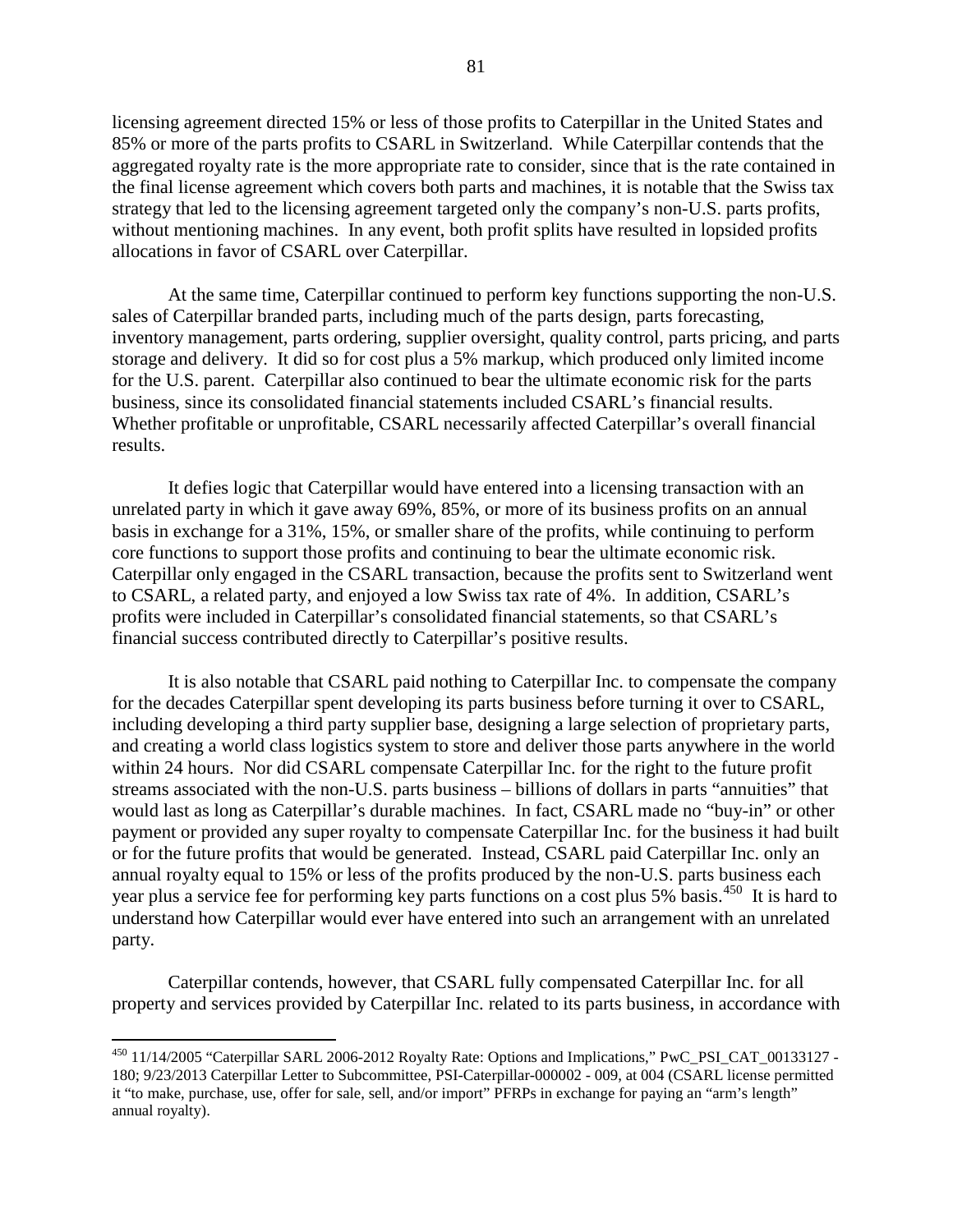the transfer pricing rules.<sup>[451](#page-85-0)</sup> Caterpillar also contends that the CSARL transaction's profit split was an appropriate arm's length result under current transfer pricing regulations and case law, highlighting the aggregated royalty rate that produced a 69/31% profit split. In a letter to the Subcommittee, Caterpillar wrote:

"Caterpillar Inc. has paid an immediate U.S. tax on approximately 35 percent of the total system profit from the licensed business [parts and machines]. This allocation of profit to the licensor exceeds the 25-75 percent 'rule of thumb' profit split articulated by the U.S. Tax Court in Ciba-Geigy Corp. v. Comm'r, 85 T.C. 172 (1985)."[452](#page-85-1)

In the Ciba-Geigy Corp. case cited by Caterpillar, however, the court found that the petitioner had "retained more than 80 percent of the net profits before royalties," and held, "under the rule of thumb emphasized by respondent, petitioner retained more than a reasonable amount of net profits."[453](#page-85-2) That holding raises obvious questions about the reasonableness of the 85/15% profit split favoring CSARL with respect to non-U.S. parts profits. But even if the 69/31% aggregate profit split were considered, other cases evaluating profit splits between related corporate entities have disregarded the 75/25% rule of thumb in favor of more balanced profit allocations that the courts have found to be more equitable.<sup>[454](#page-85-3)</sup>

The arm's length principle provides the bedrock upon which U.S. transfer pricing regulations are built. In this case study, Caterpillar replaced an 85/15% profit split with a 15/85% profit split of the non-U.S. parts profits, while continuing to perform the core functions of the parts business and retaining the economic risks. It makes little business sense for Caterpillar to take those actions without receiving any compensation for the future revenue stream or the value of the parts business that Caterpillar had built up over decades.<sup>[455](#page-85-4)</sup> The Caterpillar case study provides, in a manufacturing setting, a transfer pricing agreement between a U.S. parent and foreign subsidiary that seems to be less about constructing an arm's length transaction to divide economic contributions and risk, and more about shifting billions of dollars in profits to an offshore tax haven in ways designed to lower the U.S. parent's U.S. taxes.

## **(3) Assignment of Income Concerns**

Another issue raising arm's length questions involves Caterpillar's decision to split its parts profits off from its machine sales, and direct those parts profits to CSARL without receiving any compensation for the economic value associated with its past and future machines, under the Assignment of Income Doctrine. The Assignment of Income Doctrine is a judicial

<sup>&</sup>lt;sup>451</sup> 9/23/2013 Caterpillar Letter to the Subcommittee, PSI-Caterpillar 000001 - 009, at 003.

<span id="page-85-3"></span>

<span id="page-85-2"></span><span id="page-85-1"></span><span id="page-85-0"></span><sup>&</sup>lt;sup>452</sup> Id. at 007.<br><sup>453</sup> Ciba-Geigy Corp. v. Comm'r, 85 T.C. 172, 229 (1985).<br><sup>454</sup> See, e.g., Eli Lilly & Co. v. Commissioner, 84 T.C. 996 (1985), rev'd in part and aff'd in part, 856 F.2d 855 (7th Cir. 1988) (approving 55/45 profit split); G.D. Searle & Co. v. Commissioner, 88 T.C. 252 (1987) (approving 44/66 profit split); Bausch & Lomb, Inc. v. Commissioner, 92 T.C. 525, 584 (1989), aff'd, 933 F.2d 1084, 1089 (2d Cir. 1991) (approving 50/50 profit split).

<span id="page-85-4"></span><sup>&</sup>lt;sup>455</sup> When Caterpillar's PWC tax consultants were asked if true unrelated parties would ever give away income in this manner, they deflected the question, responding that the transaction merely needed to be justified under current transfer pricing rules. Subcommittee interviews of Thomas Quinn, PWC (12/17/2013) and Steven Williams, PWC (2/19/2014).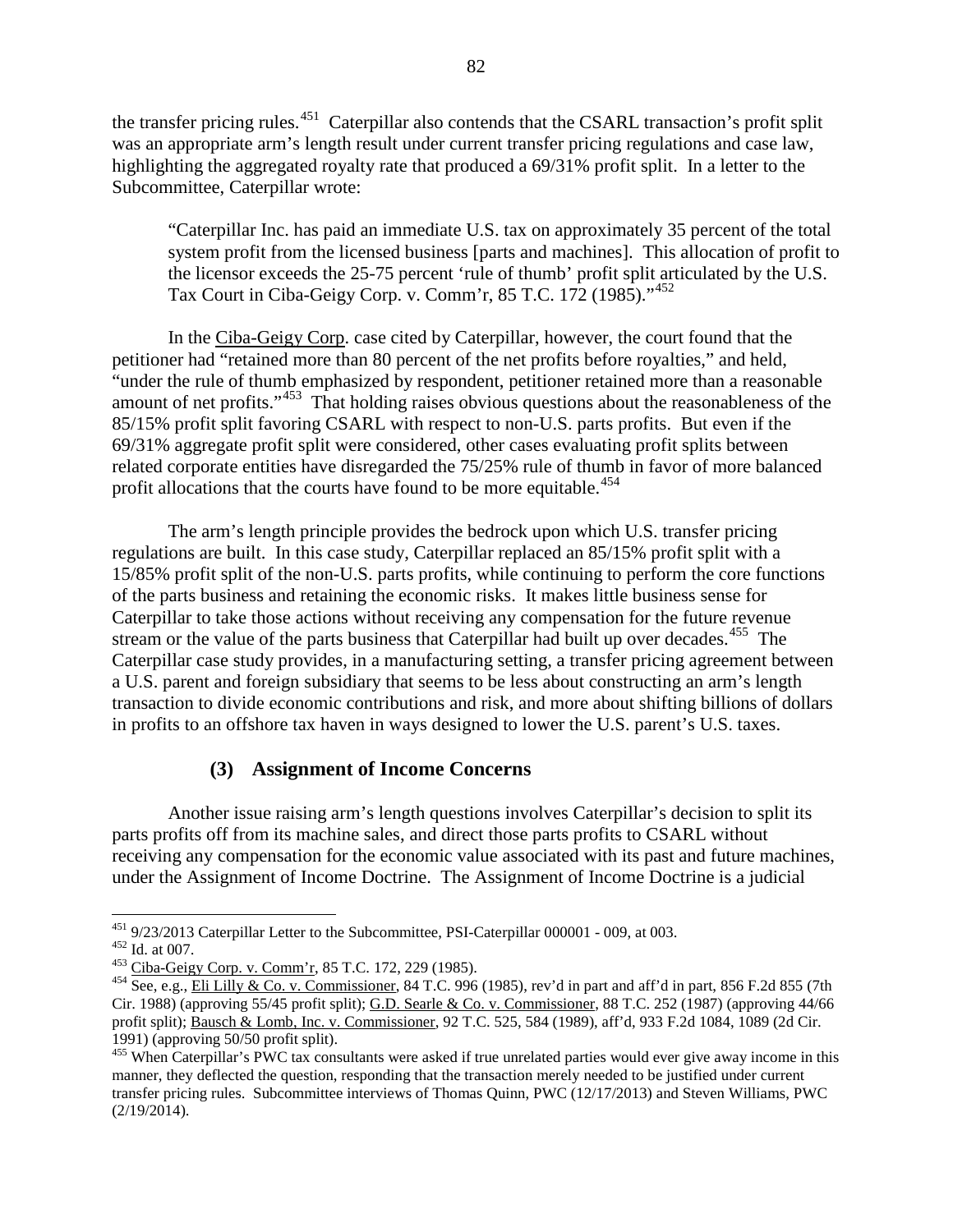doctrine that prohibits an inequitable distribution of profits. Under Lucas v. Earl, a taxpayer cannot separate the "fruit," or income, from the "tree on which it grew."<sup>456</sup> Yet in this transaction, Caterpillar acted to separate the "fruit," the sale of its high-profit-margin parts, from the "tree," the sales of its low-profit-margin machines on which the parts profits depend, and did so without seeking any compensation for producing the machines on which future parts rely to have value.

When Caterpillar sells a machine, it often does so at extremely low profit margins.<sup>[457](#page-86-1)</sup> At the same time, the replacement parts used to service that Caterpillar machine can bring profit margins that are multiple times larger. The majority of Caterpillar's overall profits are attributable to its parts profits. The same is true for CSARL. In some years, as much as 80% of CSARL's profits from its licensed business have come from parts sales, despite only making up 20% of its sales revenues.<sup>[458](#page-86-2)</sup> CSARL has itself recognized that Caterpillar's "sale of replacement parts is dependent on the sale of machines."[459](#page-86-3) In fact, at the time of the 1999 CSARL transaction, Caterpillar's tax consultants observed that "the field population of CAT prime products, which is created as CSARL markets prime products in its territory, creates the demand for CAT replacement parts."<sup>[460](#page-86-4)</sup> However, as a result of the transaction, the profits for Caterpillar's parts business were split off from the profits of the machine business, without CSARL's offering any compensation for Caterpillar's development of the underlying business.

Historically, the majority of Caterpillar's machines have been built in the United States and then sold around the world. In addition, the majority of all research and development for the machines is conducted in the United States, and nearly all of the intellectual property is retained here as well.<sup>[461](#page-86-5)</sup> In 1997, 75% of Caterpillar's consolidated machine sales came from machinery and engines manufactured in the United States.<sup>[462](#page-86-6)</sup> Although Caterpillar has since globalized its

<span id="page-86-0"></span> $^{456}$  Lucas v. Earl, 281 U.S. 111 (1930). In Lucas, a man attempted to lower his tax payments by assigning the legal right to his work income, through contract, to his wife. The court determined that the husband had performed the work accruing the right to the income, with no role played by his wife, and that his income could not be assigned to her. The court wrote:

<sup>&</sup>quot;There is no doubt that the statute could tax salaries to those who earned them and provide that the tax could not be escaped by anticipatory arrangements and contracts however skillfully devised to prevent the salary when paid from vesting even for a second in the man who earned it. That seems to us the import of the statute before us and we think that no distinction can be taken according to the motives leading to the arrangement by which the fruits are attributed to a different tree from that on which they grew."

<span id="page-86-1"></span><sup>&</sup>lt;sup>457</sup> See 10/5/1999 "Caterpillar Inc. Global Value Enhancement Project Draft", PwC\_PSI\_CAT\_00004483 - 530, at 508.

<span id="page-86-2"></span><sup>458</sup> 11/14/2005 "Caterpillar SARL 2006-2012 Royalty Rate: Options and Implications," PwC\_PSI\_CAT\_00133127 - 180, at 148.

<span id="page-86-3"></span> $^{459}$  2/16/2010 "Caterpillar Inc. CSARL Permanent File Chronological History: 1999-2010,"<br>PwC PSI CAT 00003406 - 463, at 406.

<span id="page-86-4"></span><sup>&</sup>lt;sup>460</sup> See 10/5/1999 "Caterpillar Inc. Global Value Enhancement Project Draft," PwC\_PSI\_CAT\_00004483-530, at 498.

<span id="page-86-5"></span> $^{461}$  8/30/2013 Caterpillar response to Subcommittee Questionnaire, CAT-000066 - 108, at 076.  $^{462}$  Caterpillar Inc. Annual Report (Form-10K), at A-17 and A-18 (1997).

<span id="page-86-6"></span>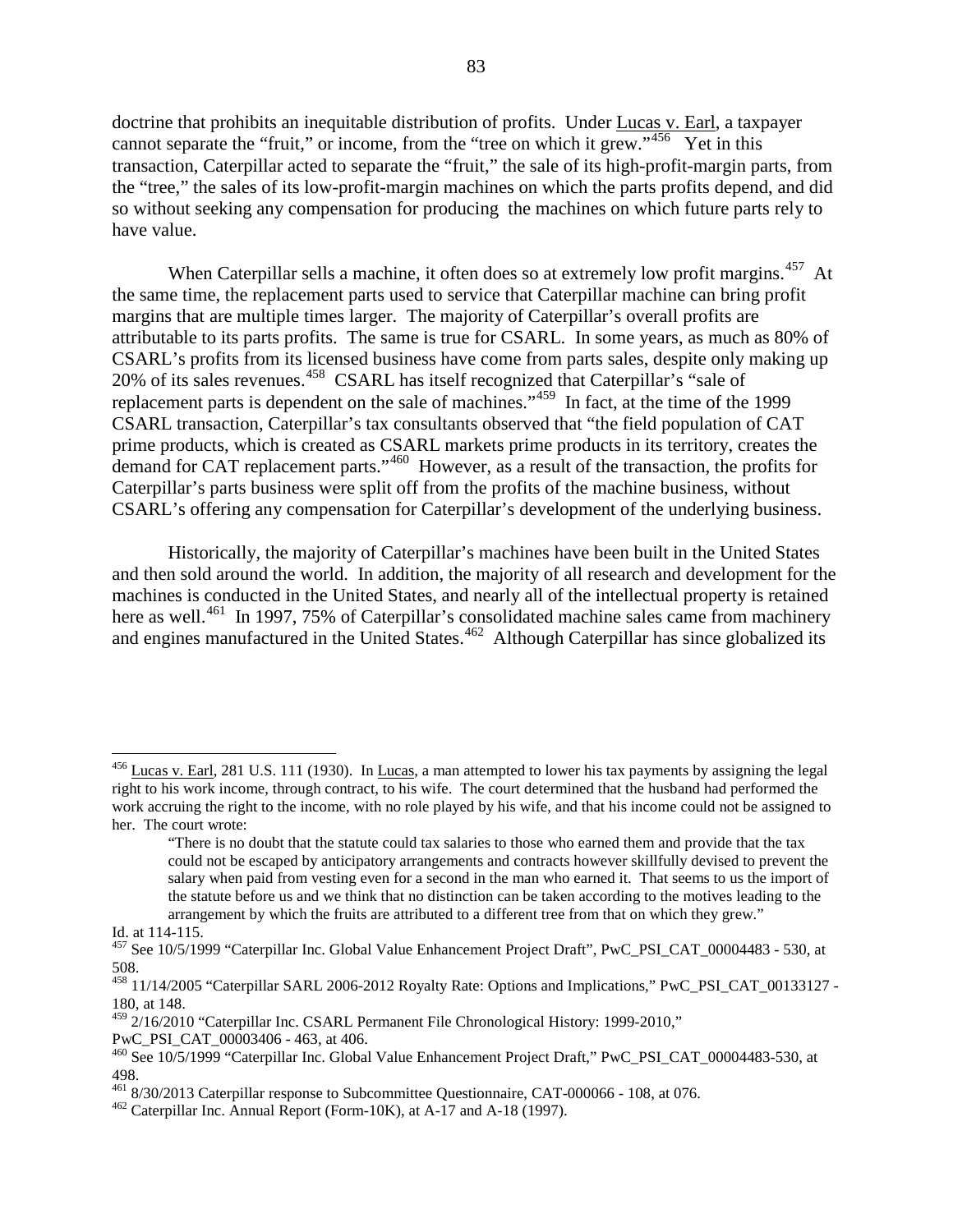manufacturing operations and two-thirds of its sales now come from overseas, the majority of Caterpillar machines and replacement parts are still manufactured in the United States.<sup>463</sup>

Due to the Swiss tax strategy, however, the initial purchaser of all of Caterpillar's purchased finished replacement parts is CSARL in Switzerland. That means, for example, that for a mining truck designed and built in the United States and exported to Canada, the majority of the profits from that machine sale would be allocated to the United States and result in taxable U.S. income. In contrast, for any Caterpillar branded parts manufactured by U.S. third party suppliers to repair that mining truck and shipped to Canada from Caterpillar's U.S warehouse, the majority of the parts profits would go to Switzerland, thereby splitting the parts profits from the machine profits in a way that does not reflect the business reality that the same company is responsible for both profit streams.

When Caterpillar builds a machine in the United States and exports it, it creates a yearslong stream of income that results from the selling of the replacement parts. By executing the CSARL transaction, the company transferred its parts annuity to a foreign affiliate without receiving any compensation for the forfeited income stream or for the development and of the underlying business, thus separating the parts fruit from the machine tree. The Assignment of Income Doctrine may require those parts profits to be reassigned to Caterpillar Inc., which continues to design, manufacture, and sell the original machines.

### **(4) Virtual Inventory System Concerns**

A fourth policy issue relates to the practice of Caterpillar and CSARL sharing parts stored in U.S. warehouses and using a virtual inventory system, separate and apart from the company's general inventory system, to track CSARL ownership of parts for tax purposes. As discussed earlier, the virtual inventory system, which splits ownership of groups of parts between Caterpillar Inc. and CSARL without assigning ownership of any particular part to either company, uses a retroactive after-the-sale method of assigning parts ownership. This inventory system could be viewed as establishing CSARL partnership activity on U.S. soil which would trigger U.S. taxation of its U.S. parts profits.

According to Caterpillar, the third party manufactured replacement parts that are attributed to CSARL are stored in U.S. warehouses and shipped from the United States directly to Caterpillar's foreign dealers or customers, without ever passing through Switzerland. In 2012, CSARL held nearly \$525 million worth of purchased finished replacement parts (PFRPs) in Caterpillar's U.S. warehouses, which made up over 35% of all PFRPs located in those U.S. warehouses and 40% by value of CSARL's worldwide parts inventory.<sup>[464](#page-87-1)</sup>

In addition, on paper, CSARL routinely acquires replacement parts from third party suppliers for instantaneous pass-through resale to Caterpillar Inc. in the United States.

<span id="page-87-0"></span><sup>&</sup>lt;sup>463</sup> In 2012, 54% of Caterpillar machines and nearly 70% of Caterpillar replacement parts sold abroad were manufactured in the United States. None of the machines or replacement parts have ever been manufactured in Switzerland. 1/14/2014 Caterpillar response to Subcommittee Questionnaire, CAT-000299 - 303, at 302.

<span id="page-87-1"></span> $^{464}$  11/26/2013 letter from Caterpillar to Subcommittee, CAT-000267 - 269, at 268. Since Caterpillar has no parts warehouses in Switzerland, CSARL's remaining parts are stored in warehouses and distribution centers located in a variety of other countries around the world.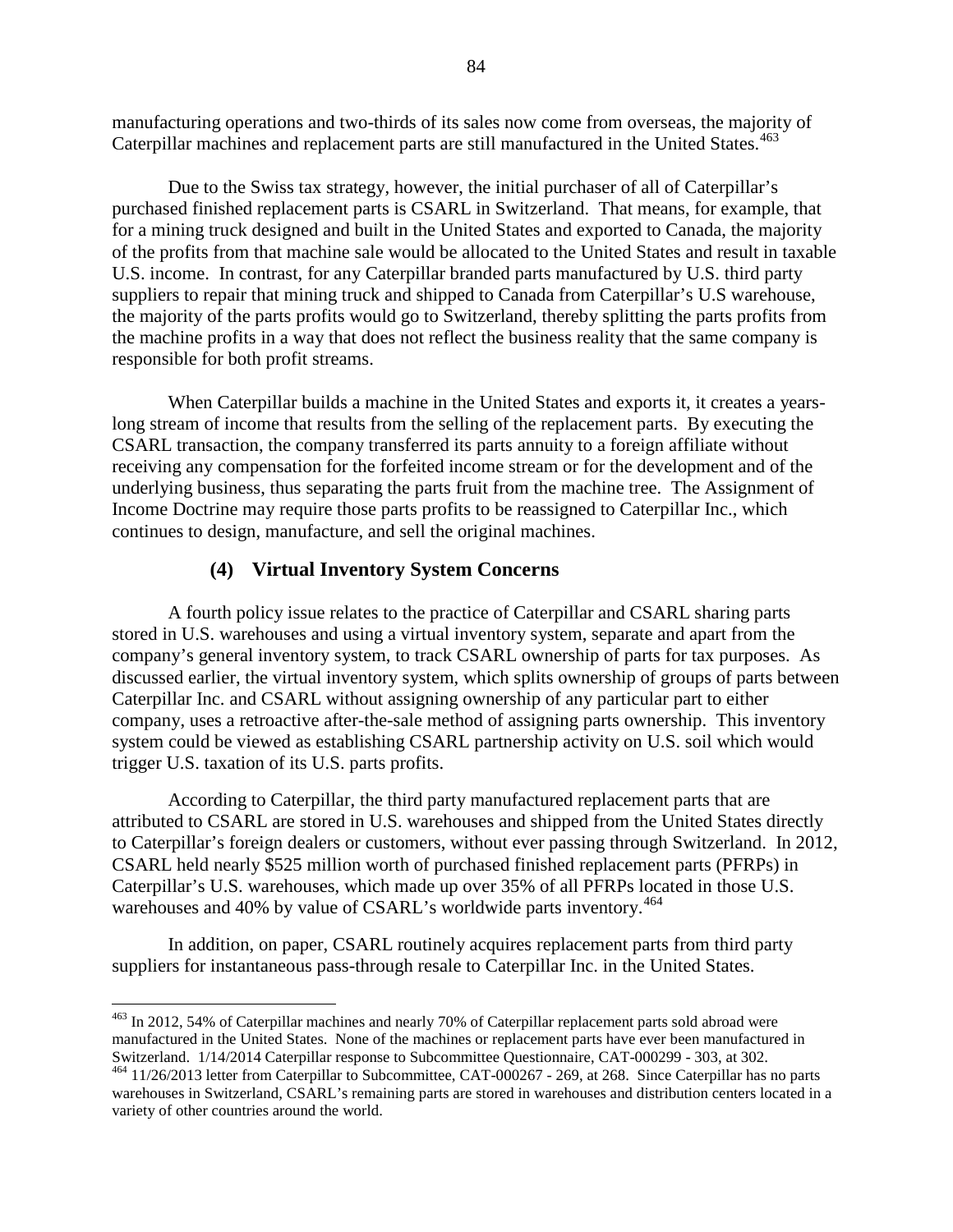According to Caterpillar, CSARL sells 40 to 50% of its total PFRP purchases immediately to Caterpillar Inc. using what is referred to as a "flash title." A flash title simply means that CSARL makes the initial purchase of the part and automatically and instantaneously transfers the ownership title to Caterpillar Inc. CSARL's purchases the flash-titled parts using Caterpillar's internal forecasts of the quantities of parts that will be sold to U.S. customers.<sup>465</sup> When CSARL flash-titles parts to Caterpillar Inc., it does so at cost and without charging any fee,  $466$  which suggests the sales are little more than paper transactions between related parties, as opposed to arm's-length transactions.

Caterpillar provided the Subcommittee with dollar figures over a three year period showing the volume of replacement parts CSARL has purchased from third party suppliers, the amounts flashed-titled to Caterpillar Inc., the amounts retained by CSARL after the flash-titling, and the amounts of CSARL-owned parts stored in U.S. warehouses. Caterpillar indicated, for example, that in 2012, CSARL acquired about \$2.3 billion worth of parts from third-party suppliers and immediately flash-titled \$1 billion of those parts to Caterpillar Inc. CSARL then retained apparent ownership of the remaining \$1.3 billion of parts inventory, storing nearly \$525 million of those parts in U.S. warehouses.

As explained earlier, CSARL and Caterpillar Inc. parts are commingled in storage bins in the U.S. warehouses, and U.S. warehouse personnel have no way to differentiate between the parts owned by the two companies. Instead, warehouse employees simply fill orders as they come in, with no regard for paper ownership of particular parts. For instance, if an order came in for a quantity of air filters to service Caterpillar equipment at a mine in Canada, the warehouse would pull the requested filters from the storage bins and ship them to the customer, a nearby dealer, or a nearby Caterpillar distribution center. After the sale, since the order was destined for Canada, ITAS, the virtual inventory system, would retroactively determine that the order was filled using CSARL-owned parts. However, if at the time of the order, all of the air filters in the U.S. warehouse bin were already allocated to and owned by Caterpillar Inc., ITAS would automatically "borrow" the parts from Caterpillar Inc.'s inventory, and credit them to CSARL on the virtual inventory system. When the next supply of air filters was delivered by the third-party manufacturer, the ITAS system would automatically and virtually "replenish" the parts CSARL had borrowed from Caterpillar.

The ITAS virtual inventory system does not operate like a normal inventory system. It places groups of parts in "virtual bins," determines what percentage of the parts in each bin belongs to CSARL, and then decides whether a particular part shipped from the U.S. warehouse should be viewed as a CSARL-owned part. As explained earlier, while the inventory system arguably functions similar to the way a grain silo mixes fungible grains deposited by various owners and then dispenses the grain without tracking its precise ownership, in those circumstances the grain owners typically pay market rates if they draw grain in excess of the amount they deposited; there is no wholesale borrowing with no notice and no cost. ITAS' virtual approach to tracking CSARL's parts in the United States is not only unusual, it operates

<span id="page-88-0"></span><sup>&</sup>lt;sup>465</sup> See 3/7/2014 "In the Matter of Caterpillar Inc.," Caterpillar Expert Witness Report by John P. Steines, Jr., Professor of Law, New York University, at PSI-Caterpillar-17-000003 - 023, at 007; Subcommittee Interview of Thomas Quinn, PWC (10/2/2013).

<span id="page-88-1"></span><sup>&</sup>lt;sup>466</sup> See 3/7/2014 "In the Matter of Caterpillar Inc.," Caterpillar Expert Witness Report by John P. Steines, Jr., Professor of Law, New York University, at PSI-Caterpillar-17-000003 - 023, at 007.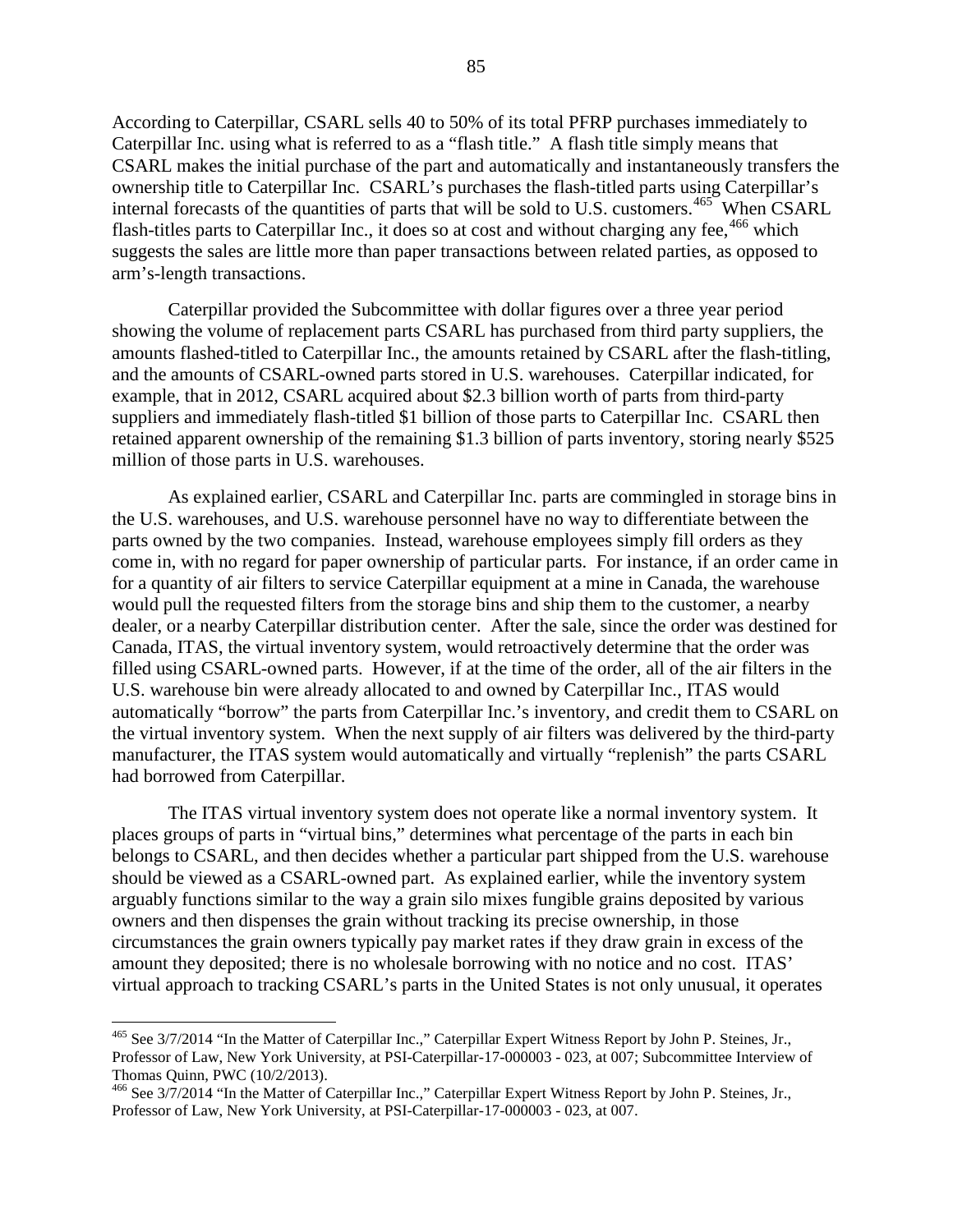as a second set of books in addition to Caterpillar's regular inventory program, which tracks individual parts.

Under the U.S. tax code, while foreign entities like CSARL are allowed to hold goods awaiting export in U.S. warehouses without creating a taxable presence in the United States, <sup>[467](#page-89-0)</sup> if those goods are commingled, co-owned, or co-managed as a joint enterprise, they may create a taxable U.S. presence for the foreign company.[468](#page-89-1) CSARL's parts, which are intended for export, have never been physically segregated in the U.S. warehouses from the Caterpillar parts intended for domestic sales. In fact, according to PWC, when its tax consultant suggested establishing that practice at Caterpillar's U.S. warehouses, he was "laughed out of the room."[469](#page-89-2)

Rather than being physically segregated, CSARL and Caterpillar parts are routinely commingled in the warehouse storage bins. In addition, "ownership" of particular parts can transfer back and forth between CSARL and Caterpillar as needed while stored in the U.S. warehouses, including through flash-titling and automatic borrowing. According to information provided by Caterpillar, hundreds of thousands of parts worth millions of dollars and involving as much as 10% of the parts stored in Caterpillar's U.S. warehouses are borrowed through the ITAS system each year.<sup>[470](#page-89-3)</sup>

When a common pool of inventory is jointly managed for the mutual benefit of two entities, the courts have long held that a de facto U.S. partnership may exist.<sup>[471](#page-89-4)</sup> While an argument could be made that the Caterpillar-CSARL arrangement did not create a common pool of inventory in the sense that ownership of particular parts was ultimately assigned, the facts are plain that, on the warehouse floor, the two companies shared commingled parts without regard to which company owned which parts. Another argument is that the inventory practices do not involve joint management in the sense that CSARL pays Caterpillar to manage its parts while stored in U.S. warehouses, but the service agreement between CSARL and Caterpillar says nothing about flash-titling, borrowing parts back and forth, or assigning parts ownership after sales are made, practices that provide evidence of joint management of the parts inventory. At the least, the facts suggest a review is warranted to determine whether Caterpillar Inc. and CSARL, in fact, have a common pool of inventory that is jointly managed for the benefit of both parties.

If a de facto U.S. partnership exists between Caterpillar Inc. and CSARL, it would, in turn, create a taxable U.S. presence for each partner. The inventory profits of each partner, including those attributed to CSARL, would then become subject to U.S. taxation.<sup>[472](#page-89-5)</sup> Caterpillar's tax consultants were well aware that using the ITAS virtual inventory potentially created that type of tax risk, warning in one 2009 presentation:

<span id="page-89-1"></span><span id="page-89-0"></span><sup>&</sup>lt;sup>467</sup> See IRC § 956(c)(2)(B).<br><sup>468</sup> See, e.g., <u>Commissioner v. Culbertson</u>, 337 U.S. 280 (1949).<br><sup>469</sup> See Subcommittee interview of Thomas Quinn, PWC (12/17/2013).

<span id="page-89-3"></span><span id="page-89-2"></span> $470$  3/13/2014 letter from Caterpillar's legal counsel to Permanent Subcommittee on Investigations, PSI-Caterpillar-<br>18-000001 - 003. at 003.

<span id="page-89-4"></span> $471$  See, e.g., Commissioner v. Culbertson, 337 U.S. 280 (1949) (stating that the relevant inquiry is to determine whether the parties in good faith and acting with a business purpose intended to join together in the conduct of a joint enterprise for profit). The Tax Court has also set forth a list of factors that courts have used to evaluate this factual inquiry. See Luna v. Commissioner, 42 T.C. 1067 (1964).

<span id="page-89-5"></span> $472$  See Article 7 (2) of the Swiss-U.S. Bilateral Income Tax Treaty (1996).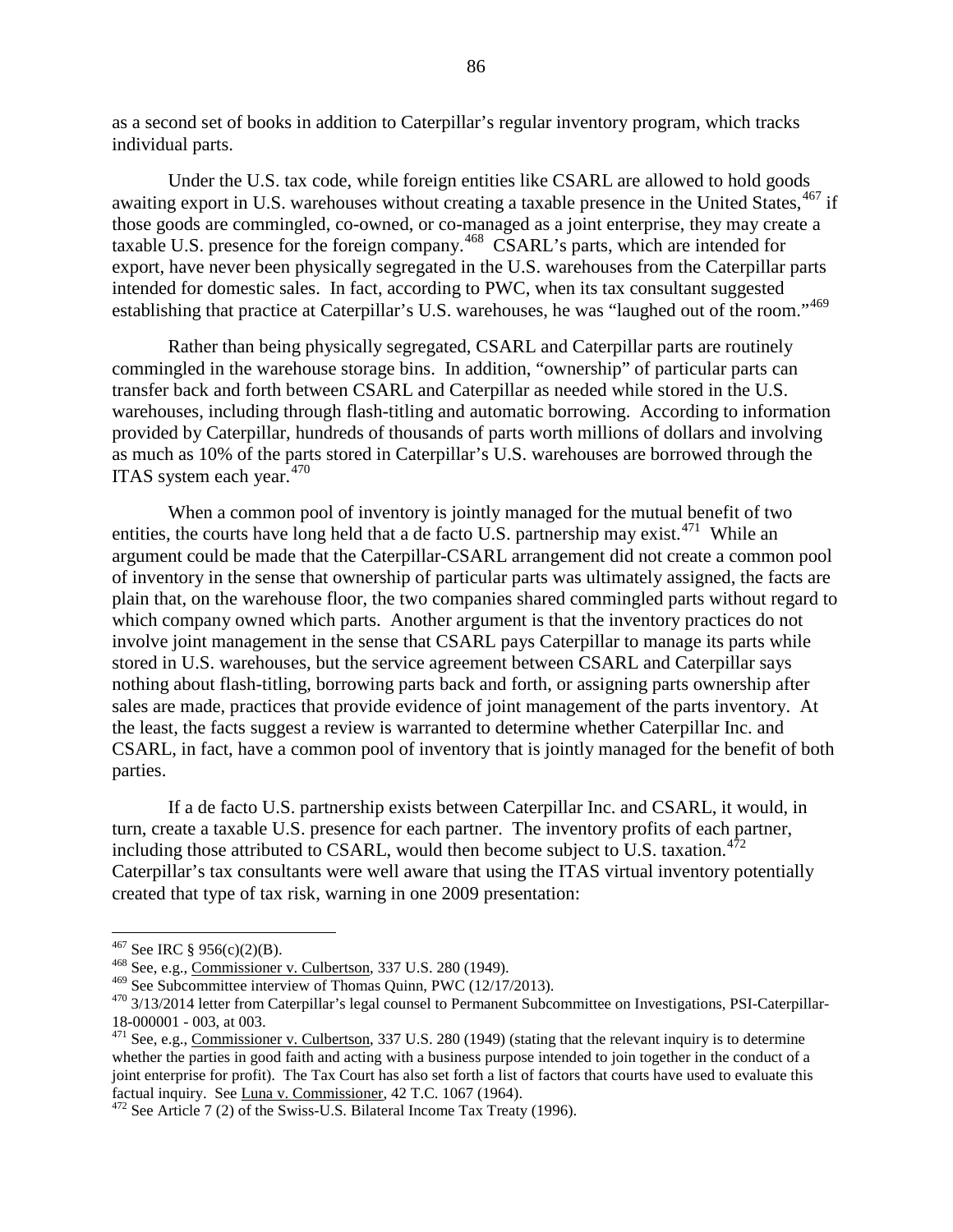"The physical inventory commingled into a single inventory stock, as long as the information systems (ie-ITAS) supporting the financial inventory records can confirm the ownership of that inventory stock belonging to CSARL and CAT Inc. Separate inventory records for Cat Inc. and CSARL must be available at any point in time. ITAS must not inadvertently represent the commingled inventory arrangement as a partnership /joint tenancy between CSARL and CAT Inc., or intercompany transactions as a sale or loan between CSARL and CAT Inc."<sup>[473](#page-90-0)</sup>

Caterpillar disagrees with the view that its virtual inventory is either invalid or creates a taxable U.S. partnership. Yet CSARL's virtual inventory system, which was designed in consultation with Caterpillar's tax department, is a redundant inventory system that tracks CSARL ownership of parts by applying ownership percentages to commingled bins of parts without bothering to identify which specific parts belong to CSARL until after those parts are sold. It may have been used to mask the fact that the two sets of CSARL and Caterpillar parts are commingled and jointly managed. At the same time, for the virtual inventory system to function at all, it appears to require "virtual bins" containing a common pool of inventory parts, jointly managed. That jointly managed pool of inventory, in turn, could produce an ongoing partnership between Caterpillar Inc. and CSARL on U.S. soil, making each partner subject to U.S. taxation.

### **(5) Intangible Valuation Concerns**

Another key policy issue involves how, as a result of its licensing agreements with CSARL, Caterpillar justified reducing its share of the non-U.S. parts profits from an 85/15% split to a 15/85% split, and sending the larger share of the profits to Switzerland, a low tax jurisdiction.  $474$  Caterpillar told the Subcommittee that its Swiss operations had valuable marketing intangibles that had not been previously recognized and which justified allocating the lion's share of the non-U.S. parts profits to CSARL. That analysis, however, marks a dramatic change from past valuations.

**COSA Intangibles.** Caterpillar told the Subcommittee that CSARL's predecessor Swiss entity, COSA, which began operating in Switzerland in 1960, had valuable "marketing intangibles" that were transferred to CSARL, and that those intangibles were previously unrecognized but valuable enough that they warranted the company's attributing most of the non-U.S. parts profits to Switzerland. For 40 years, until 1999, COSA was the locus of Caterpillar's operations in Switzerland. It was the shareholder for many of Caterpillar's foreign marketing companies, acted as a marketing company itself, and supported the Caterpillar dealer network in the Europe, Africa, and Middle East (EAME) region.<sup>475</sup> A COSA branch office in Singapore provided the same marketing and support services for the Caterpillar dealer network in Asia and the South Pacific.

<span id="page-90-0"></span> $473$  9/8/2009 "CSARL Briefing," prepared by PWC, PWC PSI CAT 00093950 - 992, at 981.

<span id="page-90-1"></span> $474$  See 12/3/2013 Caterpillar response to Subcommittee Questionnaire, CAT-000270 - 298, at 277; 1/14/2014 Caterpillar response to Subcommittee Questionnaire, CAT-000299 - 303, at 301.<br><sup>475</sup> 4/18/1996 "Caterpillar Inc. Evaluation of Arm's Length Pricing for Intercompany Transactions Year Ended

<span id="page-90-2"></span>December 31, 1994," PwC\_CAT\_PSI\_00008634 - 880, at 673.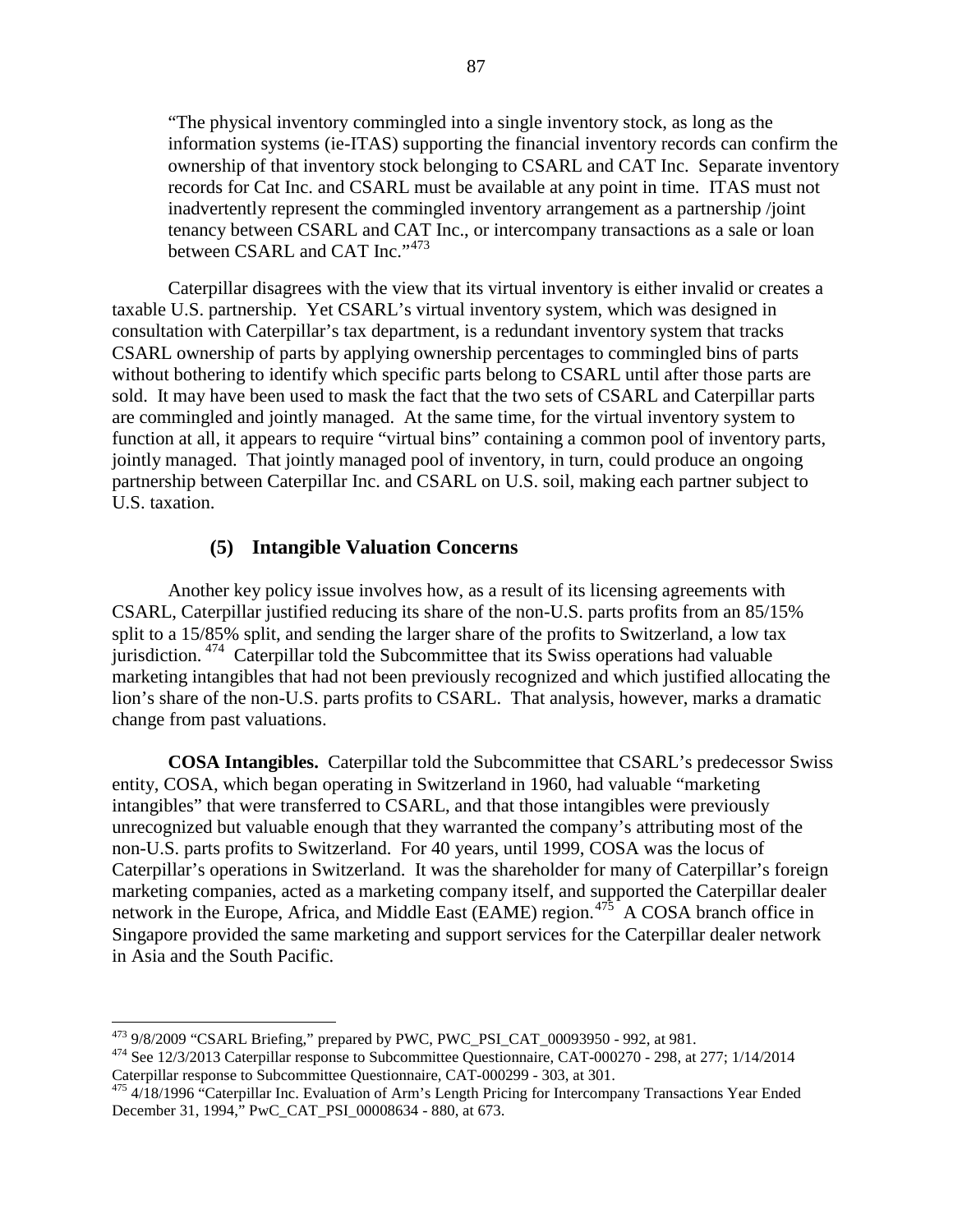In the planning documentation supporting the 1999 CSARL transaction, PWC wrote that, for years, COSA had been undercompensated for its marketing intangibles. PWC noted that COSA had been allocated 4% of the cumulative 30% profit margin on non-U.S. parts, meaning it had received only about 13% of the total parts profits.<sup>[476](#page-91-0)</sup> PWC depicted that level of compensation as appropriate for a routine parts distributor or marketer, but not for a marketing company that also supported and helped to develop the Caterpillar dealer network.

In 1998, PWC wrote: "[U]p through 1998, we have characterized COSA (and other marketers[)] as routine marketers. … This will change and our documentation reports will rely on greater discussion of the value of the marketers['] contribution." [477](#page-91-1) PWC also observed: "We are not transferring an intangible, we are just recognizing an intangible they had already."[478](#page-91-2) PWC's Managing Director explained to the Subcommittee that, without the added valuable intangibles, Caterpillar could not have justified shifting so much profit to its Swiss affiliate, which would otherwise have been entitled to only the routine profits of a routine parts distributor.<sup>479</sup> Instead, after finding that COSA had previously unrecognized "significant" marketing intangibles," PWC concluded that COSA should have been awarded a higher percentage of the parts profits and proposed dramatically increasing the previous allocation of parts profits for COSA's successor, CSARL.<sup>480</sup>

**Intangibles Already Recognized.** PWC's claim that COSA had previously unrecognized, valuable marketing intangibles is contradicted by other documents showing that Caterpillar was well aware of and had long acknowledged the valuable work of its marketing companies. For example, three years earlier, in 1996, PWC had cited the role of Caterpillar's marketing companies in helping to distribute its prime products and parts to the Caterpillar network of dealers.<sup>[481](#page-91-5)</sup> Its 1996 transfer pricing documentation, which is required to be maintained by law to defend transfer pricing positions, stated:

"Parts distribution is one of Caterpillar's most important competitive advantages in the marketplace. Caterpillar's guarantee to deliver parts anywhere in the world on very short notice enables it to sell more machines, since customers know that they will not be idled

<span id="page-91-0"></span> $476$  See undated, unattributed handwritten PWC notes, PwC\_PSI\_CAT\_00011180 - 183, at 181;  $3/7/2014$  "In the Matter of Caterpillar Inc.," Caterpillar Expert Witness Report by John P. Steines, Jr., Professor of Law, New York

<span id="page-91-1"></span>University, at PSI-Caterpillar-17-000003 - 023, at 007.<br><sup>477</sup> 12/1998, Caterpillar Inc., Global Tax Optimization, Risk Adjusted Benefit Analysis, Working Papers –Draft 1,"<br>PWC-PSI-CAT-00001336 - 671, at 412.

<span id="page-91-2"></span> $478$  Id. Caterpillar's tax consultant also told the Subcommittee that PWC realized it took a risk in changing the intercompany transfer pricing method and documentation for the company. Subcommittee interview of Thomas Quinn, PWC (12/17/2013). See also 12/1998, Caterpillar Inc., Global Tax Optimization, Risk Adjusted Benefit Analysis, Working Papers –Draft 1," PWC-PSI-CAT-00001336 - 671, at 411 (identifying as a "Risk" the "change from current intercompany pricing method and documentation").<br><sup>479</sup> Subcommittee interview of Steven Williams, PWC (2/19/2014).

<span id="page-91-3"></span>

<span id="page-91-4"></span><sup>&</sup>lt;sup>480</sup> Subcommittee interview of Thomas Quinn, PWC (10/2/2013; 12/17/2013); 9/1998 PWC report, "Caterpillar Inc. Global Tax Optimization Case for Action," PwC\_PSI\_CAT\_00004632, at 675-676; 12/1998 Caterpillar Inc., Global Tax Optimization Risk Adjusted Benefit Analysis, Working Papers—Draft 1" prepared by PWC,

<span id="page-91-5"></span><sup>&</sup>lt;sup>481</sup> 12/19/1996 Caterpillar Inc. Evaluation of Arm's Length Pricing for Intercompany Transactions, Year Ended December 31, 1995, Prepared by Price Waterhouse LLP, Final Report, PwC\_CAT\_PSI\_00008881 - 971, at 930 - 971.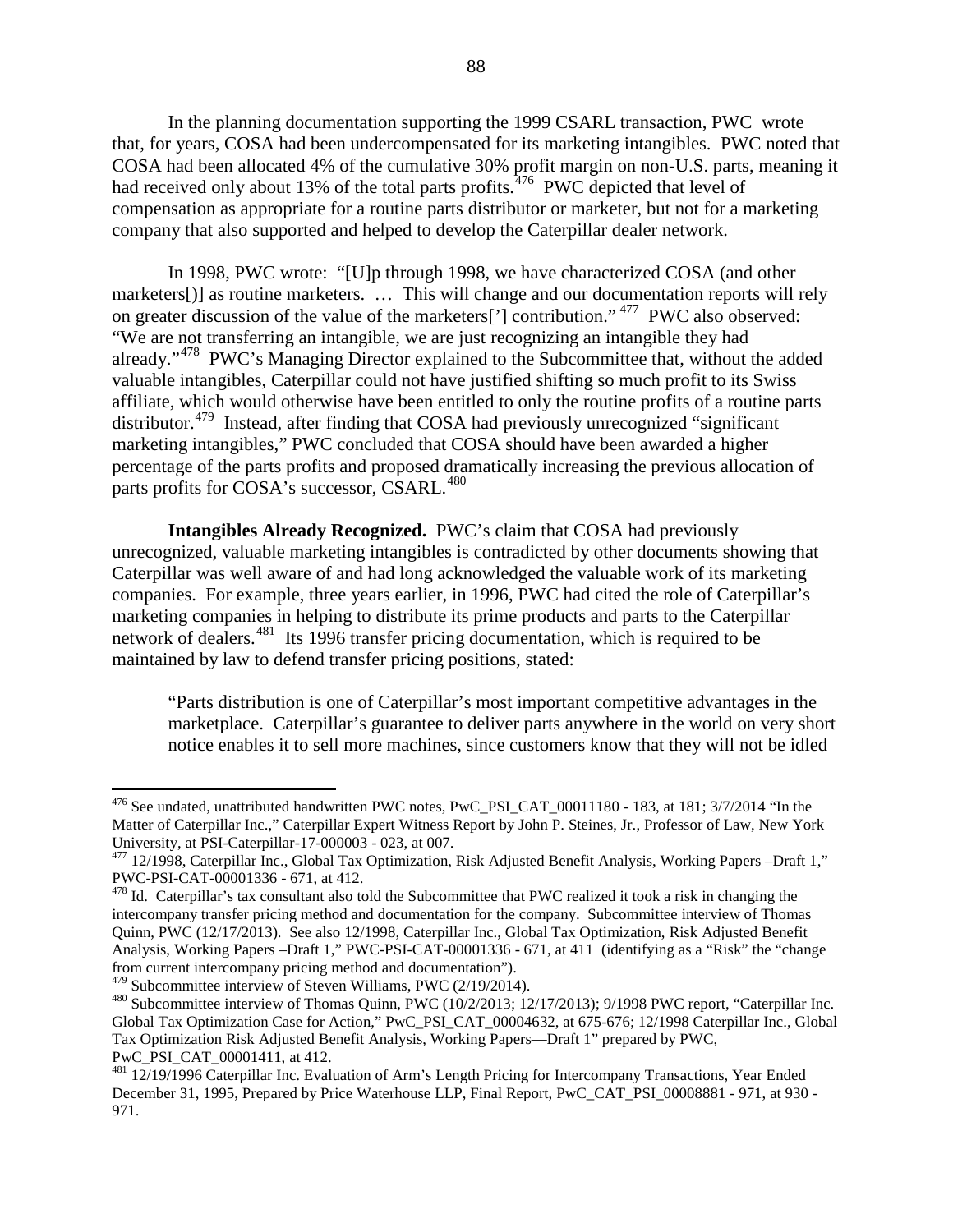by long missing parts. The parts distribution function at Caterpillar is very closely associated with the marketing functions because of its strategic importance in sales and aftermarket services."[482](#page-92-0)

The 1996 transfer pricing documentation continued:

"Caterpillar's after sales service, which includes supporting dealers in the servicing of equipment and the timely provision of parts around the world, is one of its major competitive tools …. The dealer network and parts distribution are the two keys to aftersales service. Since the marketing companies are responsible for both, they have responsibility for this important entrepreneurial activity." <sup>[483](#page-92-1)</sup>

In 2000, after it created CSARL, PWC described the role of Caterpillar's marketing companies in a nearly identical fashion in its transfer pricing documentation, suggesting that nothing had changed with respect to their duties or their intangible value.<sup>484</sup> Caterpillar also noted at that time that the average length of a dealer relationship with CSARL's predecessor in the EAME territory, COSA, was more than 45 years with little dealer turnover, showing that Caterpillar had long understood the importance of its marketing companies in supporting its dealer network.[485](#page-92-3)

**Justifying the Higher Value.** Other documents suggest that PWC realized it needed to change Caterpillar's transfer pricing documentation to justify attributing greater value to CSARL's "marketing intangibles." One PWC analyst framed the issue this way:

"To recap, the primary issue is trying to attribute some of the high profits earned by CAT to COSA. To do so, we want to identify COSA's establishment and maintenance of the dealer network as a source of intangible values."<sup>[486](#page-92-4)</sup>

The PWC analyst then provided a detailed analysis of the company's "intangibles" and offered ways to support the claim that the marketing companies' relationship with the dealers was a valuable asset. The analyst noted first that valuing the intangibles was a "purely" qualitative exercise.<sup>[487](#page-92-5)</sup> He wrote that he was unable to identify any studies that supported a quantitative valuation and was himself unable to quantify their dollar value.<sup>488</sup> He wrote: "To sum up, we

<span id="page-92-0"></span> $482$  Id. at 929.

<span id="page-92-2"></span><span id="page-92-1"></span><sup>&</sup>lt;sup>483</sup> Id. at 931.<br><sup>484</sup> 9/17/2001 "Caterpillar Fiscal Year 2000 Transfer Pricing Documentation Report," PwC\_CAT\_PSI\_00004975 -5162, at 029 - 030. This same language was repeated in Caterpillar's report the following year. 9/16/2002

Caterpillar U.S. Transfer Pricing Documentation Report Year Ended December 31, 2001,

<span id="page-92-3"></span><sup>&</sup>lt;sup>485</sup> 9/17/2001 "Caterpillar Fiscal Year 2000 Transfer Pricing Documentation Report," PwC\_CAT\_PSI\_00004975 -5162, at 032.

<span id="page-92-4"></span><sup>&</sup>lt;sup>486</sup> 11/6/1998 PWC memorandum from John Hatch to Charles Larson and Steven Williams, "Subject: CAT and

<span id="page-92-6"></span><span id="page-92-5"></span>

COSA," PwC\_PSI\_CAT\_00169827 - 838, at 827.<br><sup>487</sup> Id. at 832. <br><sup>488</sup> Id. at 828. "The analysis should make clear the difficulties faced in trying to quantify a share of profits from parts sales attributed to the field population." Id. at 830.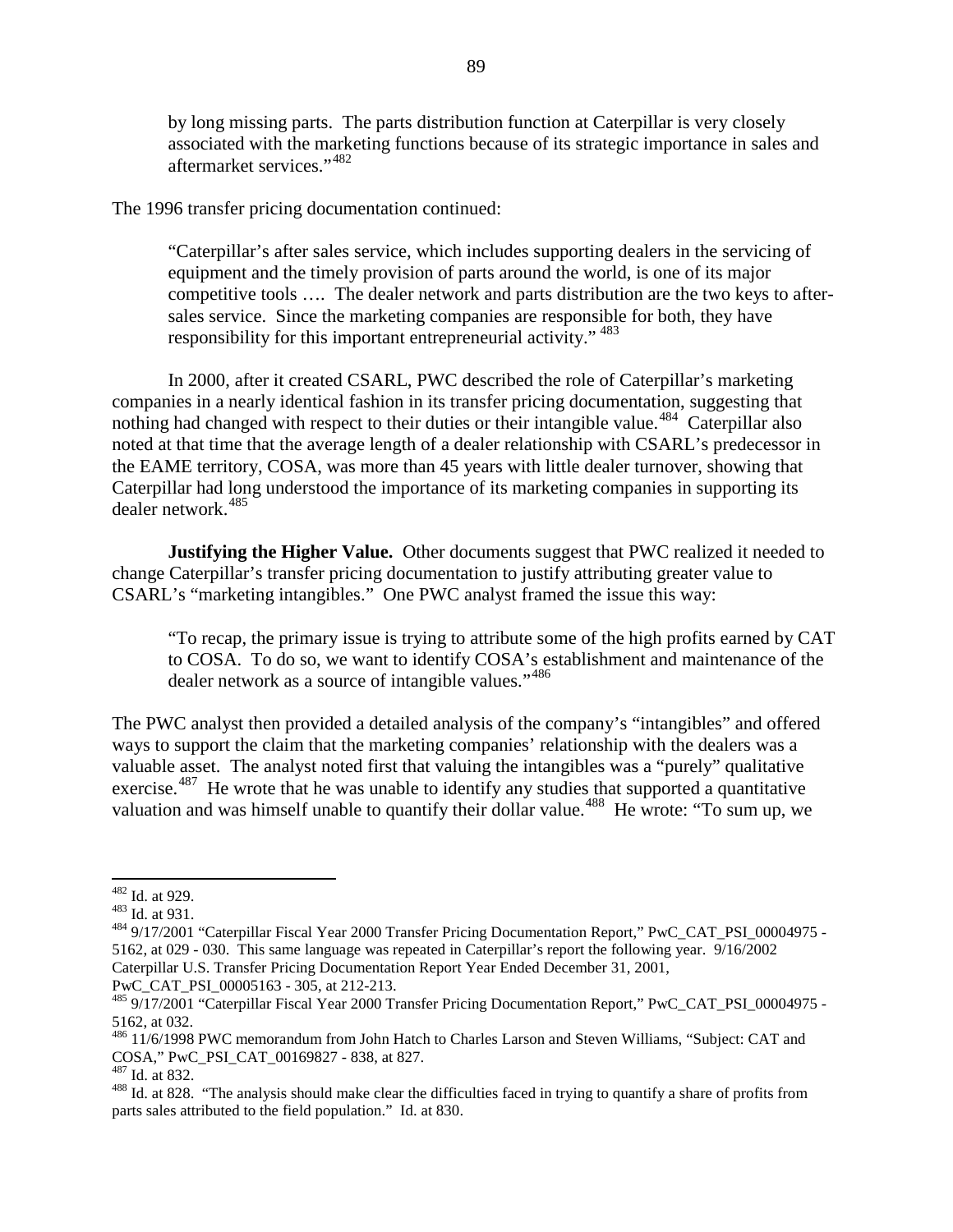can provide very convincing stories for the argument that COSA should retain some share of the high profits, but actually quantifying their share may be difficult to do with any precision."<sup>[489](#page-93-0)</sup>

The analyst then identified several of the intangibles that had supposedly escaped previous recognition as valuable. One was the marketing companies' potential contribution to cost efficiencies through the company's worldwide network of dealers. The analyst explained: "[B]y having a worldwide network already established, CAT can increase its cost advantages due to the economies of scale over competitors who lack such an extensive network." He also noted that the Caterpillar distribution network was already capable of replacing almost any part within 24 hours for a machine anywhere in the world, which was a valuable asset that marketing companies could help support.<sup>[490](#page-93-1)</sup> He also theorized that "the dealer network may contribute to the design of better products through customer feedback that is essential to the design process."<sup>[491](#page-93-2)</sup> He concluded that Caterpillar's dealer relationships set it apart from its competitors, and that its marketing companies contributed to the well-being of that network.<sup>[492](#page-93-3)</sup>

It is difficult to see how this analysis identified new marketing intangibles that had previously escaped recognition. In addition, while the analysis described how marketing companies contributed to Caterpillar's success, what the analysis left out was how Caterpillar itself had significantly contributed to the development and maintenance of its worldwide dealer network and to the design, management, and delivery of its parts. That Caterpillar, as U.S. parent of the global company, had itself made a major contribution to its worldwide dealer network had long been recognized. For example, in 1994 transfer pricing documentation, written prior to the CSARL transaction, PWC wrote:

"CAT has the largest role with market and development, since 1) it has the largest single market, 2) it was the originator of the basic marketing systems and concepts, and 3) it continues to be involved with the development and oversight of worldwide marketing and approaches. The marketing companies also have major responsibility for market development; in fact, this is their primary responsibility." <sup>[493](#page-93-4)</sup>

Given the outsized role of Caterpillar in establishing its worldwide dealer network – which was in place long before the CSARL transaction – and in leading and managing its parts business – a role which has remained largely unchanged after CSARL's creation – the decision to increase the allocation of the non-U.S. parts profits to Switzerland from 13% in 1999, to 85% in 2013, has not been justified. [494](#page-93-5)

**Inconsistent Valuation.** Still another set of documents that contradict the claims about the value of the marketing intangibles held by CSARL date from 2001, when CSARL acquired a related U.S. marketing company responsible for Caterpillar's marketing efforts in Latin America, the Caribbean, and Canada, and treated its intangible assets as having little economic value.

<sup>&</sup>lt;sup>489</sup> Id. at 828.

<span id="page-93-1"></span><span id="page-93-0"></span><sup>490</sup> Id. at 836.

<span id="page-93-2"></span> $491$  Id. at 834.

<span id="page-93-3"></span><sup>492</sup> Id. at 836.

<span id="page-93-4"></span><sup>&</sup>lt;sup>493</sup> 4/18/1996 "Caterpillar Inc. Evaluation of Arm's Length Pricing for Intercompany Transactions Year Ended December 31, 1994," PwC\_CAT\_PSI\_00008634 - 880, at 685.

<span id="page-93-5"></span><sup>494</sup> See, e.g.,12/3/2013 Caterpillar response to Subcommittee Questionnaire, CAT-000270 - 298, at 295.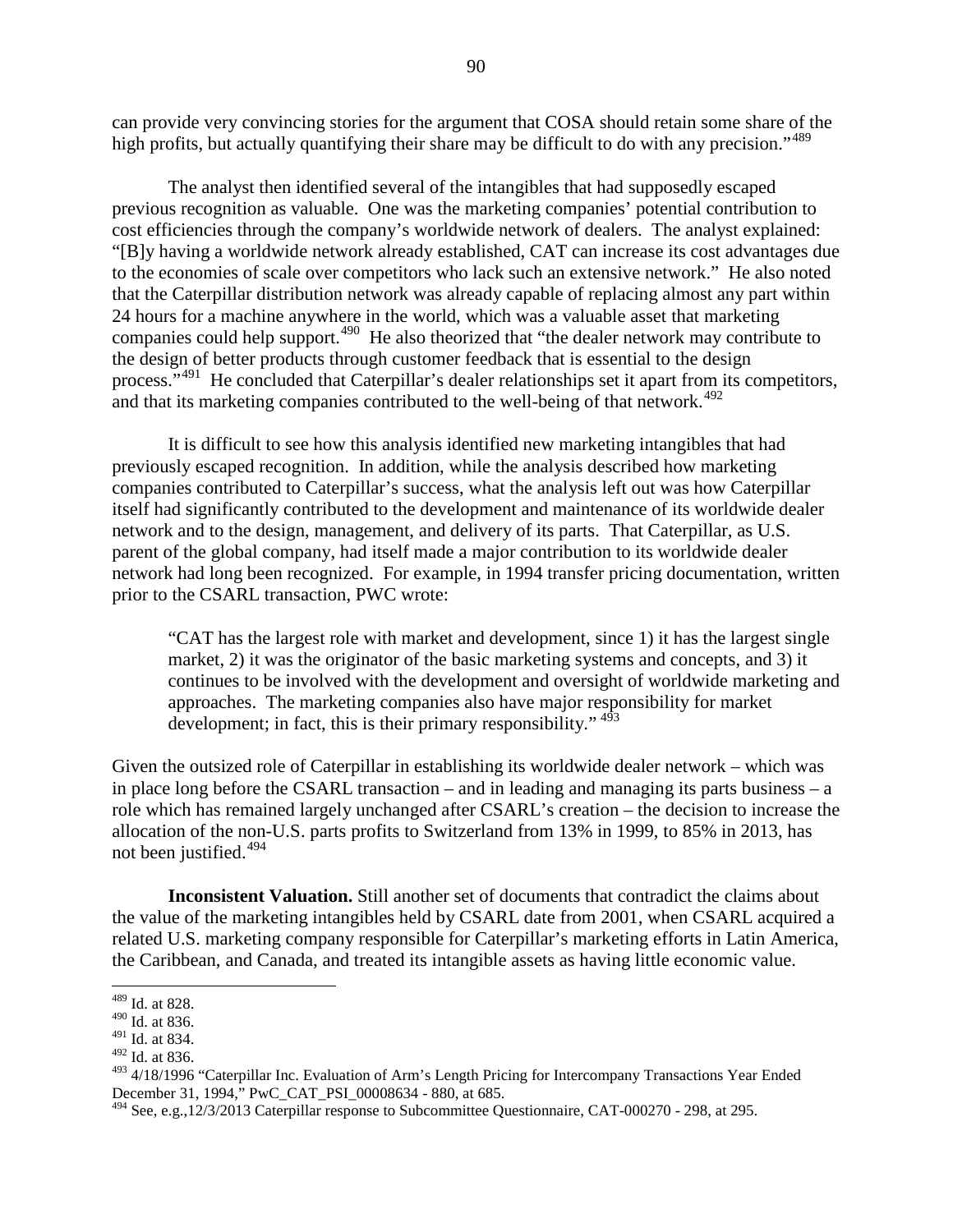In 2001, Caterpillar expanded CSARL's reach to include parts sold in the Americas region, outside of the United States. Later that year, CSARL entered into a complicated, restructuring transaction with a related entity known as Caterpillar Americas (CACO), a U.S. company wholly owned by Caterpillar and located in Miami, Florida.<sup>[495](#page-94-0)</sup> CACO had served as Caterpillar's marketing company for Latin America, the Caribbean, and Canada for the prior forty years.[496](#page-94-1) Like CSARL and its predecessor COSA, CACO had purchased machines and parts from Caterpillar Inc. and its affiliates for resale to dealers in Latin America, the Caribbean, and Canada, and helped develop and support the dealer network in its assigned region.<sup>[497](#page-94-2)</sup>

CACO's activities appear to have been nearly identical to those performed by COSA for the EAME region. Its responsibilities included:

"(i) the negotiation and signing of contracts with dealers in the CACo assigned region; (ii) the purchase of products and parts from Cat Inc. and other Caterpillar affiliates for resale to dealers; (iii) taking title to products purchased from Cat Inc. (and other Caterpillar affiliates) destined for dealers; (iv) arranging logistics support for prime product and part shipments; (v) maintaining minor inventory levels of prime product for quick delivery to dealer customers; (vi) assisting dealers in identifying product performance issues and conveying technical data about such problems to Cat Inc.; (vii) providing dealers with marketing information and sales training programs; (viii) assisting dealers in arranging financing; and (ix) conducting monitoring and oversight activities to insure compliance by dealers with the terms of dealer sales and service agreements."<sup>[498](#page-94-3)</sup>

On December 1, 2001, CACO transferred its responsibilities and certain tangible and intangibles assets to another Caterpillar Swiss affiliate known as Caterpillar Americas SARL (CAmSARL). As part of that transaction, CAmSARL shares were transferred to CSARL.<sup>499</sup> Subsequently, PWC prepared a formal report with an economic analysis of the intangible assets transferred by CACO to CAmSARL and, ultimately, to CSARL.<sup>[500](#page-94-5)</sup>

PWC listed and described CACO's marketing intangibles, which included its dealer relationships and contracts, marketing brochures and website, procedures and manuals, good will, and a going-concern value. PWC then concluded that CACO's intangibles were "routine in nature and easily reproducible by another comparable marketing and distribution company."<sup>[501](#page-94-6)</sup> PWC further noted that "the value of the Intangible Asset Transferred had only limited legal protection and economic life."<sup>502</sup> PWC found nothing particularly valuable in the intangibles transferred to CSARL.

<span id="page-94-0"></span><sup>&</sup>lt;sup>495</sup> 11/26/2001 Caterpillar Inc., "Economic Analysis of Intangible Assets Transferred by Caterpillar Americas Co. to Caterpillar Americas Sarl Prepared by Price Waterhouse Coopers," PwC\_PSI\_CAT\_00142353 - 367, at 357.  $496$  Id.

<span id="page-94-1"></span> $497$  Id.

<span id="page-94-3"></span><span id="page-94-2"></span> $^{498}$  Id.

<span id="page-94-4"></span><sup>&</sup>lt;sup>499</sup> 11/26/2001 Caterpillar Inc., "Economic Analysis of Intangible Assets Transferred by Caterpillar Americas Co. to Caterpillar Americas Sarl Prepared by Price Waterhouse Coopers," PwC\_PSI\_CAT\_00142353 - 367, at 357. 501 Id. at 367. 501 Id. at 356.  $\frac{501}{1d}$ 

<span id="page-94-6"></span><span id="page-94-5"></span>

<span id="page-94-7"></span>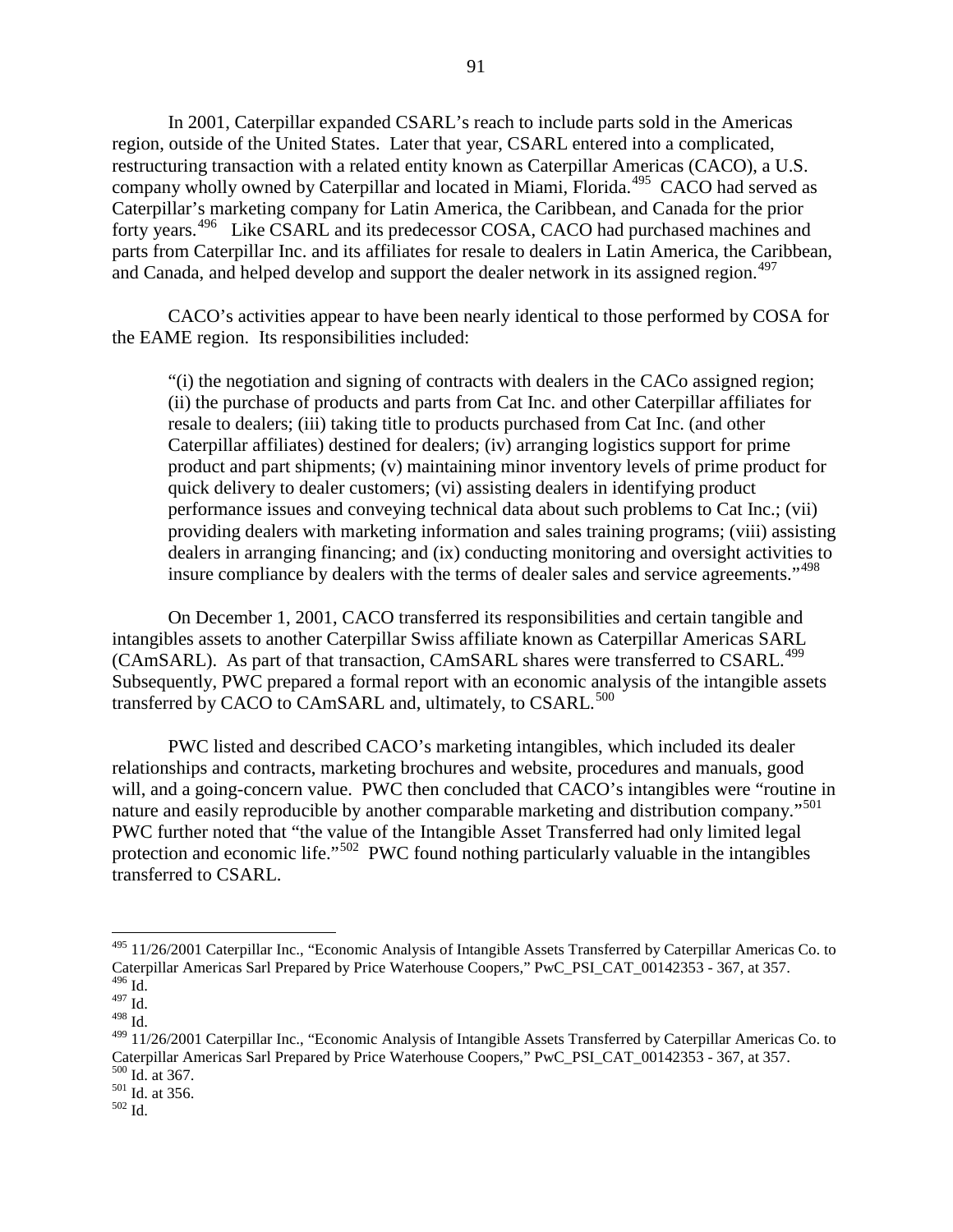Subsequent PWC and Caterpillar documentation took note of that analysis. For example, in 2007, when a PWC managing director was considering how to value CSARL's marketing intangibles, he noted: "CSARL (or its predecessor COSA, or CFEL, or CACO) has spent decades building up the dealer network around the world. And has spent decades building brand name through advertising." But, he wrote: "Caveat is that in 2001, we said in another transaction [CACO] that there is no significant marketing intangibles."<sup>[503](#page-95-0)</sup> An internal Caterpillar document from 2005, analyzing CSARL's profit split, put it even more bluntly: "Should we expand profit split analysis – additional income to CSARL for part[s] responsibility, dealers/marketing intangibles (but consider agreements in LAD [Latin America Division] restructuring stating that dealer IP is not very valuable)?"<sup>[504](#page-95-1)</sup>

The bottom line is that when CSARL acquired marketing intangibles from CACO in 2001, it assigned almost no value to them. Yet when CSARL was created, Caterpillar claimed it had found "newly recognized" marketing intangibles that were so valuable they justified dramatically increasing the portion of non-U.S. parts profits sent to Switzerland. Those two positions are irreconcilable. The larger policy issue is that valuing intangibles held by foreign affiliates is an inherently subjective exercise undertaken by transfer pricing parties like Caterpillar that are less interested in getting the valuation right than in figuring out a way to send profits offshore to a low-tax jurisdiction to defer and avoid U.S. taxes.

# **(6) Conflicting Profit Allocation Concerns**

Still another policy issue focuses on how Caterpillar has allocated its non-U.S. parts profits one way for tax purposes and a different way internally for business purposes such as assigning incentive pay.

For tax purposes, beginning in 1999, Caterpillar claimed that the majority of its non-U.S. parts profits should go to its Swiss affiliate, CSARL, because of CSARL's valuable marketing intangibles, and accordingly sent billions of dollars over the years to Switzerland. Internally, however, Caterpillar's business divisions kept track of their individual operating profits, which were known across the company as "accountable profits." The accountable profits were tracked and used to calculate incentive pay awarded to individual business divisions and their employees.<sup>[505](#page-95-2)</sup> In contrast to the profits recorded for tax purposes, since at least 1992, the company's accountable profits allocated the majority share of the parts profits to business divisions in the United States, and only a routine distributor's share to CSARL in Switzerland, which was the same share that its predecessor COSA as well as Caterpillar's other marketing companies had traditionally received.

For years prior to the CSARL transaction, Caterpillar's internal and external profits reports did not diverge. From 1992 to 1999, CSARL's predecessor COSA, as well as all of Caterpillar's other foreign marketing companies, were awarded the same amount of accountable profits. Their share was set at 4% of the profit of the total 30% profit margin for non-U.S. parts,

<span id="page-95-1"></span><span id="page-95-0"></span> $^{503}$  7/9/2007 email from Steven Williams, PWC, to Christopher Dunn, PWC, PwC\_PSI\_CAT\_00122483 - 484.  $^{504}$  3/2005 "Caterpillar Inc. Summary Meeting Notes, Revised Draft," from March 7-9, 2005 meeting in Geneva, PwC\_P

<span id="page-95-2"></span> $^{505}$  Subcommittee interview of David Burritt, former Caterpillar CFO (12/4/2013).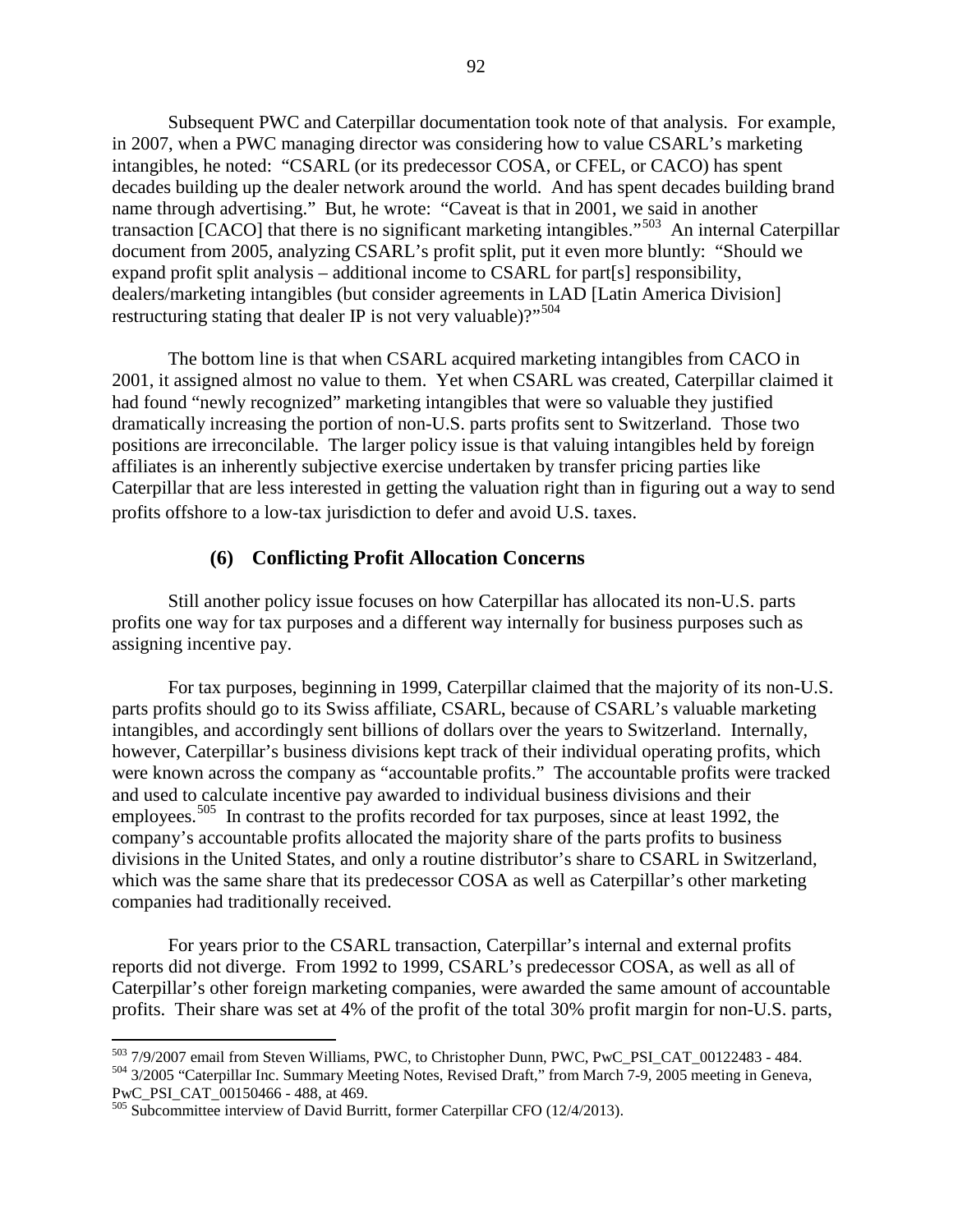which translated into roughly 13% of the overall non-U.S. parts profits.<sup>506</sup> The remainder of the parts profits went to Caterpillar's commercial entities or product groups (16%), its manufacturing plants (3%), component profit centers (4%), and the U.S. Parts Division (3%).<sup>507</sup> Any residual or entrepreneurial profits were typically awarded to the product groups responsible for the parts or underlying machines. According to Caterpillar, the 4% share of accountable profits attributed to the foreign marketing companies was set by former CEO Donald Fites in 1992, to avoid disputes over the accountable profits. The percentage apparently reflected Mr. Fite's view of the marketing companies as routine parts distributors and marketers. In addition, historically, Caterpillar's internal accountable profits matched the profits reported by its legal entities for tax purposes.<sup>[508](#page-96-2)</sup>

In 1999, when the CSARL transaction was being designed, the PWC tax consultants were told that the business lines did not want any changes to how accountable profits were calculated.<sup>[509](#page-96-3)</sup> The end result was that the company changed how the profits were split for tax purposes, but not how they were reported for internal business purposes, such as assigning bonuses. PWC observed before the CSARL transaction would eliminate the company's ability to show that its external and internal profit allocations matched. In 1998, PWC wrote:

"Issue of changing transfer pricing and resulting differences of US documentation reports: up through 1998, we have characterized COSA (and other marketers[)] as routine marketers. We have also relied on conformity of management and legal books as one of our [transfer pricing] defenses. This will change and our documentation reports will rely on greater discussion of the value of the marketer[']s contribution (support[ed] by additional external research)."[510](#page-96-4) 

PWC also noted: "Operational Issues: 1. will create different transfer prices for legal [entities] vs. management books."<sup>[511](#page-96-5)</sup>

<span id="page-96-0"></span><sup>&</sup>lt;sup>506</sup> See 3/7/2014 "In the Matter of Caterpillar Inc.," Caterpillar Expert Witness Report by John P. Steines, Jr., Professor of Law, New York University, at PSI-Caterpillar-17-000003 - 023, at 007 (describing the 4% share as "a relatively small gross profit").

<span id="page-96-1"></span><sup>&</sup>lt;sup>507</sup> 12/19/1996 "Caterpillar Inc. Evaluation of Arm's Length Pricing for Intercompany Transactions Year Ended<br>December 31, 1995," PwC\_CAT\_PSI\_00008881 - 9104, at 959.

<span id="page-96-2"></span><sup>&</sup>lt;sup>508</sup> 8/22/2008 "Delivering Vision 2020 Value Transformation: An After-Tax View," PwC\_PSI\_CAT\_00058419 -472, at 446- 447. According to PWC, prior to Mr. Fites' setting the across-the-board share of accountable profits for Caterpillar marketing companies in 1992, Caterpillar had split the non-U.S. residual parts profits with the marketing companies on a 50/50 legal entity basis. The U.S. share of the sales profits were reported as U.S. taxable income on Caterpillar's U.S. tax return, while the marketing companies' share was also reported on Caterpillar's tax return as Subpart F income. Subcommittee interview of Steven Williams, PWC (2/19/2014).

<span id="page-96-3"></span><sup>509</sup> See undated, unattributed handwritten PWC notes, PwC\_PSI\_CAT\_00011180 - 183, at 181 ("don't want to change accountabilities. People won't like"); "Caterpillar Inc. Operational Feasibility Analysis High Level Target Designs: Migration/Deferral," prepared by PWC, PWC\_PSI\_CAT\_00004548 - 565, at 552 ("Preliminary Operational Issues: . . . (3) Reconciliation of divergence between legal entity and accountable profit.").

<span id="page-96-4"></span> $510$  See also 12/1998, Caterpillar Inc., Global Tax Optimization, Risk Adjusted Benefit Analysis, Working Papers – Draft 1," PWC-PSI-CAT-00001336 - 671, at 415, at 411-413 [emphasis omitted from original].

<span id="page-96-5"></span><sup>&</sup>lt;sup>511</sup> Id. at 413. See also 9/2006 "Caterpillar European Business Model Review, PwC\_PSI\_CAT\_00028030 - 095, at 085 ("Accountable (vs legal entity) concepts are often referred to. However the key personnel who would be involved in a tax audit are well educated regarding legal entity. The risk of people in the business without an understanding of the differences between the two should be closely managed.").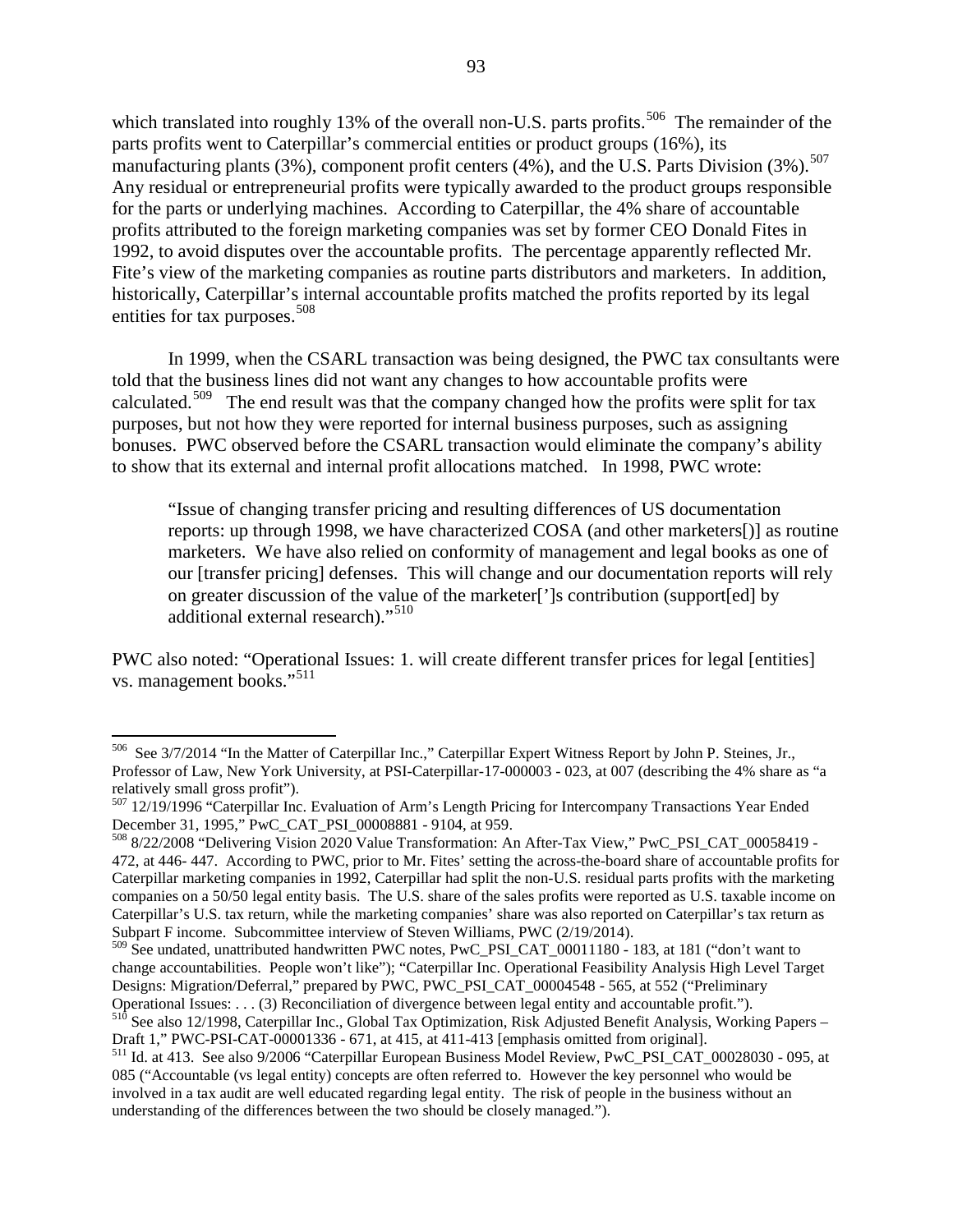As PWC predicted, after the CSARL transaction, the accountable profits no longer matched the legal entity profits, and the difference at CSARL continued to grow with each additional parts license it signed. CSARL's accountable profits remained at the 4% level, <sup>[512](#page-97-0)</sup> while its legal entity profits increased dramatically to reflect all of the third party manufactured non-U.S. parts income it was receiving, including residual and entrepreneurial profits (but minus the royalty fee and cost plus 5% service fee paid to Caterpillar Inc.). Despite the increase in CSARL's profit allocation for tax purposes, CSARL's accountable profits within Caterpillar remained the same. For years, its employees' incentive pay continued to be calculated with reference to the 4% accountable profits assigned to marketing companies. In other words, Caterpillar did not change its internal view of which business functions created value and profit for the company, but maintained that same view until the accountable profits system ended in the mid-2000's. $513$ 

### **(7) Transfer Pricing Concerns**

In response to policy concerns related to economic substance, arm's length principles, the virtual inventory system, the intangible valuations, and profit allocations, Caterpillar took the position that what the Subcommittee should really focus on is whether the company had complied with U.S. transfer pricing laws and regulations. It asserts that it has.

In correspondence with the Subcommittee, Caterpillar explained that the CSARL transaction was simply a restructuring of the company's supply chain resulting in Caterpillar having a more closely aligned business and legal structure.<sup>514</sup> Caterpillar wrote:

"[T]he fact that a company may have structured its transaction flows one way for some period of time does not prevent the company from structuring its transactions flows in a different way later. Of course there must be compensation for any property transferred and services performed in connection with a restructuring, as there was in Caterpillar's case, but changing a supply chain structure is not, in and of itself, a taxable event."<sup>[515](#page-97-3)</sup>

Caterpillar also wrote that there "was no taxable transfer of intangible property as a result of the mere fact that Caterpillar used to purchase from a particular set of manufacturers, and now Caterpillar SARL does."[516](#page-97-4) In fact, according to Caterpillar's PWC tax consultant, no taxable transfer of intellectual property occurred as a result of the CSARL transaction.<sup>[517](#page-97-5)</sup>

<span id="page-97-0"></span><sup>&</sup>lt;sup>512</sup> Subcommittee interview of Jananne Copeland, Caterpillar (10/30/2013). Ms. Copeland told the Subcommittee that it was understood that CSARL and its related transaction would impact the legal entity reported profits, but the CSARL changes were required to have a "zero impact" on the accountable for the business units. See also

<span id="page-97-1"></span> $1513$  Subcommittee interview of Jananne Copeland, Caterpillar (10/30/2013). Ms. Copeland told the Subcommittee that in the mid-2000s, the accountable profits system changed. The marketing groups no longer were allocated accountable profits, but instead were to be treated as cost centers; any profits were instead reallocated to the product groups.

<span id="page-97-2"></span><sup>&</sup>lt;sup>514</sup> See 9/23/2013 letter from Caterpillar to the Subcommittee, PSI-Caterpillar-04-000001 - 009.<br><sup>515</sup> Id. at 004.<br><sup>516</sup> Id. 517 Subcommittee interview of Thomas Quinn, PWC (12/17/2013).

<span id="page-97-3"></span>

<span id="page-97-5"></span><span id="page-97-4"></span>